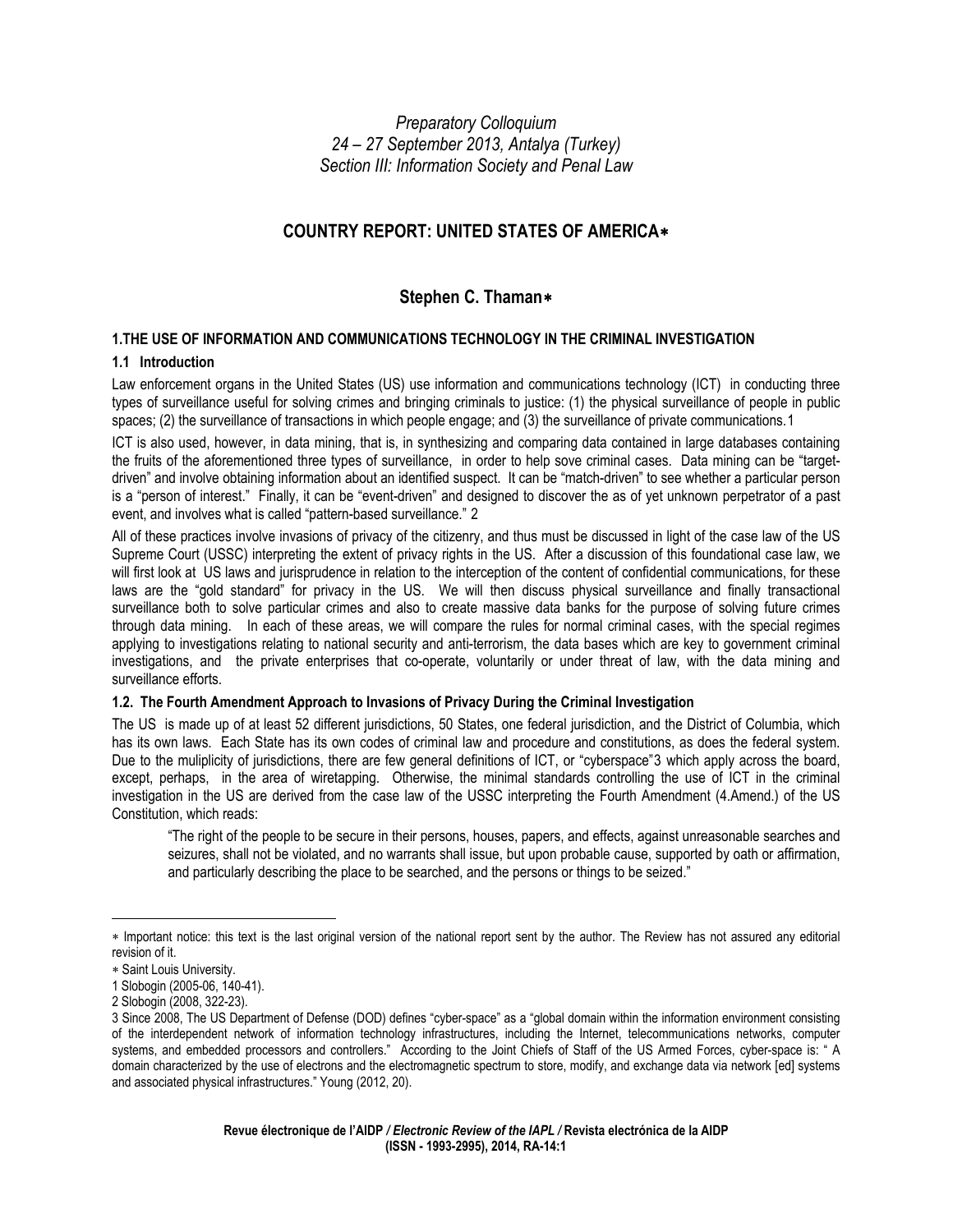### **1.2.1 Definition of an Evidentiary "Search" for Purposes of the 4.Amend.**

## **1.2.1.1 The "Reasonable Expectation of Privacy" Test**

Prior to 1967, the definition of what was a "reasonable search" for criminal evidence under the 4.Amend, was governed by a "bricks and mortar" approach based in property law.[4](#page-1-0) Even an "unreasonable" wiretap lacking "probable cause" was not a "search" as understood by the 4.Amend. if there was no physical intrusion onto the premises where the overheard conversations took place.[5](#page-1-1) This changed with the decision of the USSC in 1967 in *Katz v. United States*,[6](#page-1-2) where the court decided that the nature of the place where a private conversation takes place (in that case a phonebooth on an open street which did not conceal the person talking therein) was not dispositive, nor was the presence or not of a physical trespass, but rather whether the person surveilled had a "reasonable expectation of privacy" in the place surveilled and, in the case of wiretapping or other aural eavesdropping, in the contents of the conversations intercepted. The court enunciated that the 4.Amend. "protects people, not places. What a person knowingly exposes to the public, even in his own home or office, is not a subject of 4.Amend protection (...) But what he seeks to preserve as private, even in an area accessible to the public, may be constitutionally protected." The definitive test from *Katz* was articulated in the concurring opinion of Justice Harlan, and it involved a two-step test: (a) that "a person exhibits an actual (subjective) expectation of privacy;" and (b) "that the expectation be one that society is prepared to recognize as 'reasonable."

Thus, if the person who is the object of the criminal investigation has no "reasonable expectation of privacy" then police investigative activities are not "searches" and are therefore not governed by the 4.Amend.

*Christopher Slobogin* has fashioned a handy list of factors which the USSC takes into consideration when determining whether police investigative activity constitutes a "search" within the terms of the 4.Amend. These are: (1) the nature of the place observed or inspected; (2) the steps taken by the citizen to enhance privacy; (3) the degree to which the surveillance requires a physical intrusion (trespass) onto private property, in other terms, the location of the observer; (4) the nature of the object or activity observed; and (5) the availability to the general public of any technology used by the police to conduct the surveillance.[7](#page-1-3) 

#### **1.2.1.2 The Nature of the Place Observed: Reasonable Expectation of Privacy Applied to Activity in Public and Semi-Public Areas and Steps by Citizens to Enhance Privacy**

While the 4.Amend. specifically protects "persons, houses, papers and effects" against "unreasonable searches and seizures" the protection of the "house" does not extend beyond the so-called "curtilage," that is, the "area to which extends the intimate activity associated with the sanctity of a man's home and the privacies of life." In USSC terminology, that unprotected area is called "open fields."[8](#page-1-4) This lack of constitutional protection is justified because "there is no societal interest in the privacy of those activities, such as the cultivation of crops, that occur in fields. Moreover, as a practical matter these lands usually are accessible to the public and the police in ways that a home, and office or commercial structure would not be."[9](#page-1-5) 

But, as was noted in *Katz*, even *prima facie* protected areas, such as houses, lose their 4.Amend. protection if the owner allows access, by, for instance, leaving a marijuana plant in front of an open window which can be viewed from the street. Even the protected backyard or curtilage, which is that area closest to the house, surrounded by a fence or other enclosure,[10](#page-1-6) is not protected if police can see into it from public areas, even if the observation point is achieved from an airplane[11](#page-1-7) or a helicopter flying at a permissible level.[12](#page-1-8) 

A workplace is a semi-public area where a worker may have an expectation of privacy in some areas, such as a personal desk or filing cabinet, but not in other areas where employers might need access for "work-related purposes" or for the investigation of "work-related" misconduct.[13](#page-1-9) This precedent is important for intepreting when an employee's computer files or communications might lack a protection they otherwise would enjoy. While courts have recognized that employees have a reasonable expectation of privacy in password-protected computer hard drives, some say searches of such computers may be "reasonable" under the 4.Amend. if the company which provided the computer retained access thereto and "consented" to the search by

 $\overline{a}$ 4 Brenner (2005-06, 1).

<span id="page-1-1"></span><span id="page-1-0"></span><sup>5</sup> Olmstead v. United States, 277 U.S. 438 (1928); Goldman v. United States, 316 U.S. 129 (1942).

<span id="page-1-2"></span><sup>6 389</sup> U.S. 347 (1967)

<span id="page-1-3"></span><sup>7</sup> Slobogin (1997, 390-98).

<span id="page-1-4"></span><sup>8</sup> Hester v. United States, 267 U.S. 57 (1924).

<span id="page-1-5"></span><sup>9</sup> Oliver v. United States, 466 U.S. 170 (1984).

<span id="page-1-6"></span><sup>10</sup> United States v. Dunn, 480 U.S. 294 (1987).

<span id="page-1-7"></span><sup>11</sup> California v. Ciraolo, 476 U.S. 207 (1986).

<span id="page-1-8"></span><sup>12</sup> Florida v. Riley, 488 U.S. 445 (1989).

<span id="page-1-9"></span><sup>13</sup> O'Connor v. Ortega, 480 U.S. 709 (1987).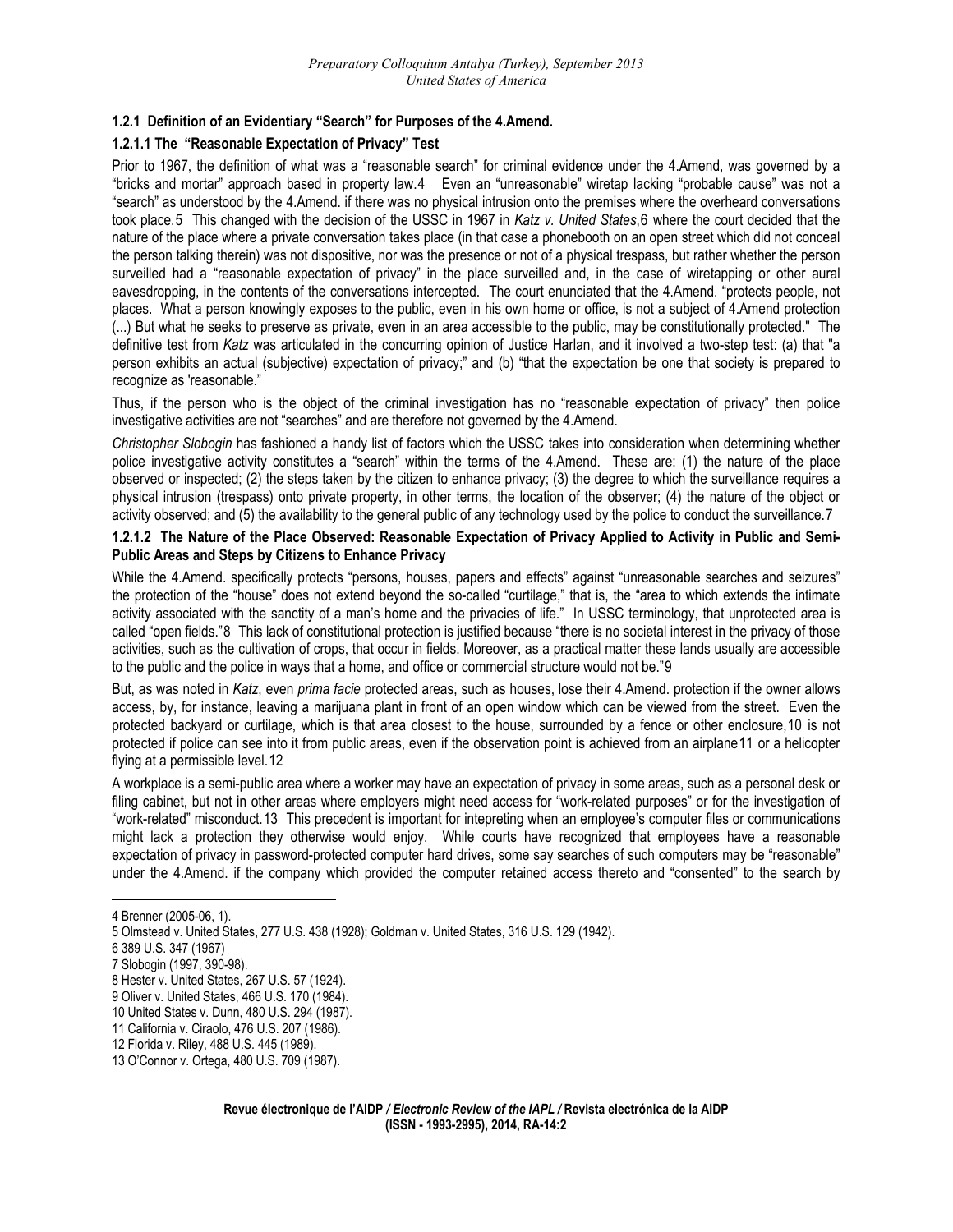government officials.[14](#page-2-0)Most courts, however, have found that employees have no expectation of privacy when using company computers for unauthorized purposes.[15](#page-2-1)

## **1.2.1.3: The Loss of a Reasonable Expectation of Privacy Upon Relinquishing Control Over Private Information to a Third Party**

# **1.2.1.3.1 Trash**

Clearly, if one abandons an item, or a container in public, one loses any reasonable expectation of privacy. Although household or business garbage or refuse contains a wealth of information reflecting on the private personal and business life of persons, the USSC has held that a homeowner who abandons his or her garbage in opaque trashbags to the refuse collector has no expectation of privacy in the contents because "it is common knowledge that plastic garbage bags left on or at the side of a public street are readily accessible to animals, children, scavengers, snoops, and other members of the public."[16](#page-2-2) 

### **1.2.1.3.2 Giving Information to Current or Would-Be Government Informants: Assumption of the Risk of Loss of Confidentiality**

American criminal investigators have long used undercover police or informants to penetrate into homes and other protected areas to observe activity and record conversations. Originally, a "wired" informer who was invited into a private house was not a "trespasser" and therefore the entry and use of recording devices was deemed not to violate the 4.Amend.[17](#page-2-3) Later, however, the USSC deemed that a person who invites someone into a home, or into a conversation, "assumes the risk" that that person will disclose the contents of conversations or observations, and therefore has sacrificed any "reasonable expectation of privacy."[18](#page-2-4)

## **1.2.1.3.3 Giving Private Information to a Service Provider for Use Only in Providing the Service**

The USSC has long held that a person using a bank or other financial institution has no reasonable expectation of privacy in information about his or her financial dealings, because that information is communicated to bank personnel.[19](#page-2-5) The same logic was then was applied to deny citizens a reasonable expectation of privacy in the telephone numbers they dial.[20](#page-2-6) This enables law enforcement authorities to use "pen registers" to collect numbers dialed by a suspect and "trap and trace" devices to find the numbers of those who telephone the suspect. The analogy has been made with letters mailed through the postal service. The sender has no expectation of privacy in "envelope information," i.e., the address to which the letter is mailed, but does in the content.[21](#page-2-7) We will discuss how this doctrine applies to the visiting of internet websites and to the acquisition of meta-data beyong the numbers involved in a phone conversation, that are collected by telephone service providers. Although this area is heavily regulated, because accessing this information is not protected by the 4.Amend., even violation of the rules and regulations will not lead to exclusion of the evidence in a criminal trial.

# **1.2.1.3.4 Unknowingly Allowing Access to a Third Person**

It has long been held that the 4.Amend. only restricts the actions of state officials, and that, for instance, evidence stolen by a private party and given to the government would not violate the constitution.[22](#page-2-8) The USSC has continued to recognize, that a person's reasonable expectation of privacy in the contents of a container will also be lost if a private person accidentally gains access to the container, sees contraband, and then turns the container over to the police in a closed condition.[23](#page-2-9) This doctrine has also been extended, for instance, to contraband in a person's home seen by a hired worker who had authorized access to the place the illegal items were kept, when the worker tells the police about their existence without himself removing them from the house.[24](#page-2-10) 

<span id="page-2-7"></span>21 Kerr (2010, 1019).

 $\overline{a}$ 

<span id="page-2-9"></span>23 United States v. Jacobsen, 466 U.S.109 (1984).

<span id="page-2-0"></span><sup>14</sup> United States v. Ziegler, 474 F.3d 1184 (9th Cir. 2007).

<span id="page-2-1"></span><sup>15</sup> United States v. Angevine, 281 F.3d 1130 (10<sup>th</sup> Cir. 2002); United States v. King, 509 F.3d 1338 (11<sup>th</sup> Cir. 2007).

<span id="page-2-2"></span><sup>16</sup> California v. Greenwood, 486 U.S. 35 (1988).

<span id="page-2-3"></span><sup>17</sup> On Lee v. United States, 343 U.S. 747 (1952).

<span id="page-2-4"></span><sup>18</sup> Lopez v. United States, 373 US 427 (l963); Lewis v. United States, 385 U.S. 206 (1966); Hoffa v. United States, 385 U.S. 293 (1966); United States v. White, 401 U.S. 745 (1971).

<span id="page-2-5"></span><sup>19</sup> California Bankers Ass'n v. Shultz, 416 U.S. 21 (l974); United States v. Miller 425 U.S. 435 (1976):

<span id="page-2-6"></span><sup>20</sup> United States v. New York Telephone Co., 434 U.S. 159 (l977); Smith v. Maryland, 442 U.S. 735 (1979).

<span id="page-2-8"></span><sup>22</sup> Burdeau v. McDowell, 256 U.S. 465 (1921). To my knowledge, only Texas courts would suppress evidence gathered by a private citizen in violation of the laws and constitution of the State. State v. Johnson, 939 S.W.2d 586 (Tex. Crim. App. 1996).

<span id="page-2-10"></span><sup>24</sup> United States v. Paige, 136 F.3d 1012 (5th Cir. 1998).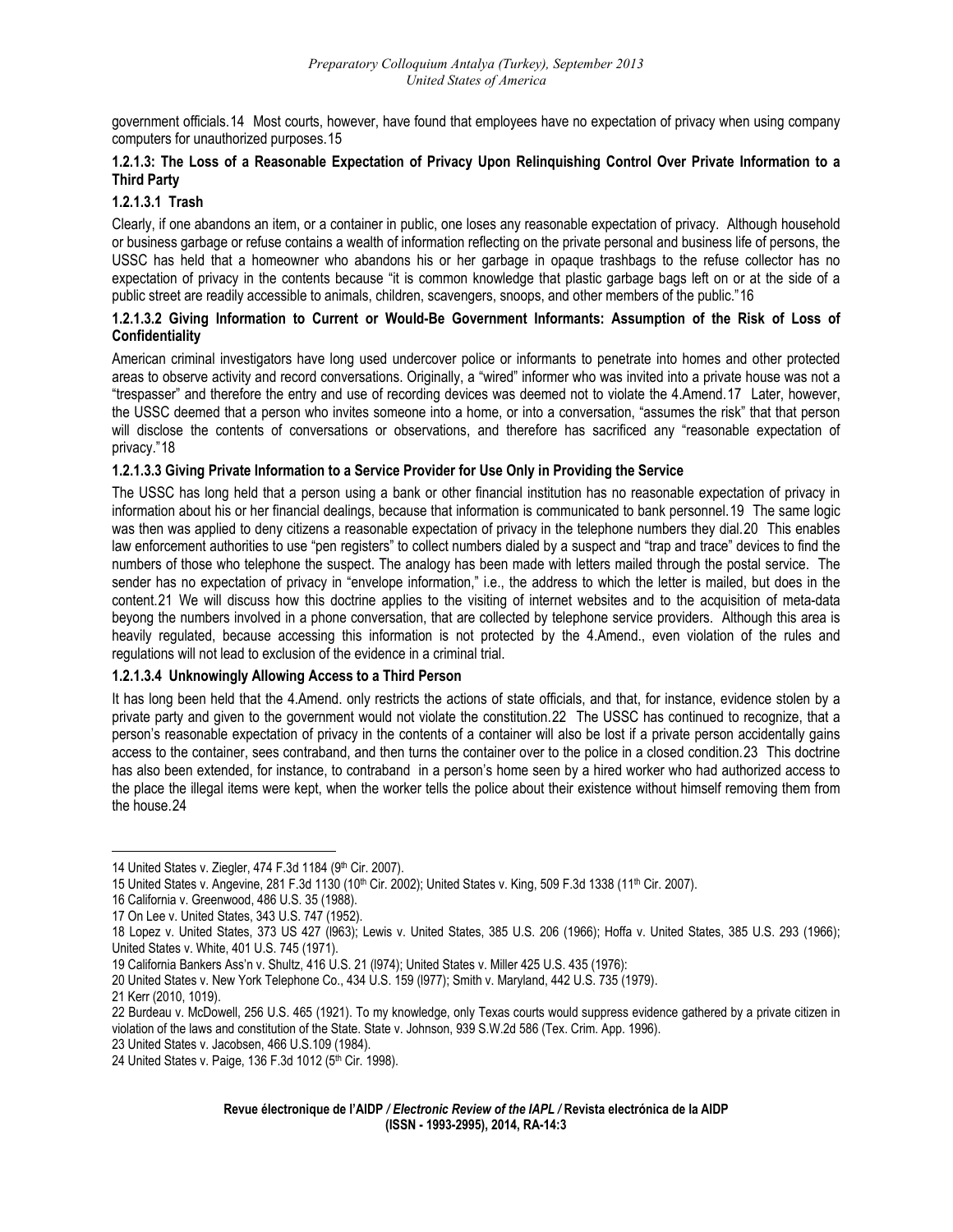This constitutes a dangerous undermining of the protection of the warrant requirement for searches of houses and other private spaces, such as computers. Courts have, for instance, allowed police to search the entirety of computer storage media, after a private search detected child pornography in some of the files therein,[25](#page-3-0) even when the state agents were unaware that the private party had conducted such a search![26](#page-3-1) Some courts refuse to allow a warrantless search of a computer, however, after a private person has conducted a search thereof.[27](#page-3-2) 

# **1.2.1.4** *Sui generis* **Searches That Do Not Implicate Privacy Concerns**

If the nature of the activity observed by police is *only* criminal, then one can speak of a *sui generis* search. Most searches of "bricks and mortar" houses or offices, or of containers (cars, suitcases, purses) or persons are generally exploratory and will uncover not only potential evidence of crime, but also evidence unrelated to crime.

The first articulation of the USSC in relation to a search which could theoretically only detect evidence of criminality dealt with the so-called "canine sniff," i.e., the use of trained dogs to detect contraband, such as cocaine or marijuana. The USSC held that the use of such a dog to smell a suitcase was not a "search" as one has no privacy interest in the location of contraband. The court also emphasized that such a search is much less intrusive than a normal search of a physical space.[28](#page-3-3) Since no "search" for evidence occurred, one did not need probable cause. The USSC later extended this rule to canine sniffs of automobiles.[29](#page-3-4) 

The only other such *sui generis* search found by the USSC was that of testing a powder substance to determine if it contained cocaine or some other prohibited drug,[30](#page-3-5) a rather banal application of the rule which is of little practical importance.

# **1.2.2 Development of the Search Clause and the Reasonableness Clause of the 4.Amend.**

## **1.2.2.1 Requirement of Probable Cause and Judicial Authorization for Evidentiary Searches**

The 4.Amend. clearly requires that search warrants must be based on probable cause. In the seminal case of *Illinois v. Gates*[31](#page-3-6)*,* the USSC stated: "The task of the issuing magistrate is simply to make a practical, common-sense decision whether, given all the circumstances set forth in the affidavit before him, including the 'veracity' and 'basis of knowledge' of persons supplying hearsay information, there is a fair probability that contraband or Evidence of a crime will be found in a particular place." The requirement of "probable cause" has been extended, as well, and is required for any searches for evidence of crime or criminal suspects, and any seizures of such evidence or arrests of such suspects, whether or not judicial authorization (a warrant) is required by the law.

A search warrant must also specifically describe the place to be searched and the items to be seized. This requirement is fairly self-explanatory when applied to a specific house and specific contraband, or fruits or instrumentalities of conventional crimes. It becomes more problematic when dealing with searches of "containers" which may contain hundreds if not thousands of separate containers, such as the files in a lawyer's office, as was the case in *Andresen v. Maryland*, [32](#page-3-7) where a search warrant arguably did not narrow the search to the particular issues under investigation. The USSC held that police searchers may look superficially through all files to determine whether any actually pertain to the alleged criminality which gave rise to the search warrant because few people keep documents of their criminal transactions in a folders specifically marked, for instance: "my criminal activity." The implications of this opinion relating to a lawyer's office are evident in relation to computers, which might contain hundreds if not thousands of separate "files" in any or none of which could be evidence of criminal activity.[33](#page-3-8) 

### **1.2.2.1.1. "Staleness" of Probable Cause and Tardiness of Execution of Search Warrants**

Another issue implicating the validity of search warrants for digital or computer-stored evidence is that of "staleness." Clearly, in relation to evidence of a violent crime or drug trafficking, information that items are at a particular location on one day, does not mean they will be there 10 days later. Search warrants are therefore sometimes found to be invalid because the evidence of probable cause is too old. In relation to possession of computer files, particularly those containing illegal child pornography, courts tend to stretch the limits of the "staleness" doctrine by claiming that pedophiles or users of child pornography will seldom

<span id="page-3-0"></span><sup>25</sup> United States v. Runyan, 275 F.3d 449 (5<sup>th</sup> Cir. 2001); Rann v. Atchison, 689 F.3d 832 (7<sup>th</sup> Cir. 2012).

<span id="page-3-1"></span><sup>26</sup> United States v. Oliver, 630 F.3d 397 (5th Cir. 2011).

<span id="page-3-2"></span><sup>27</sup> United States v. Crist, 627 F.Supp. 2d 575 (M.D. Pa. 2008)

<span id="page-3-3"></span><sup>28</sup> United States v. Place, 462 U.S. 696 (1983).

<span id="page-3-4"></span><sup>29</sup> Illinois v. Caballes, 543 U.S. 405 (2005).

<span id="page-3-5"></span><sup>30</sup> United States v. Jacobsen, 466 U.S. 109 (1984)

<span id="page-3-6"></span><sup>31 462</sup> U.S. 213 (1983).

<span id="page-3-7"></span><sup>32 427</sup> U.S. 463 (1976).

<span id="page-3-8"></span><sup>33</sup> Clancy (2005-06, 195-98).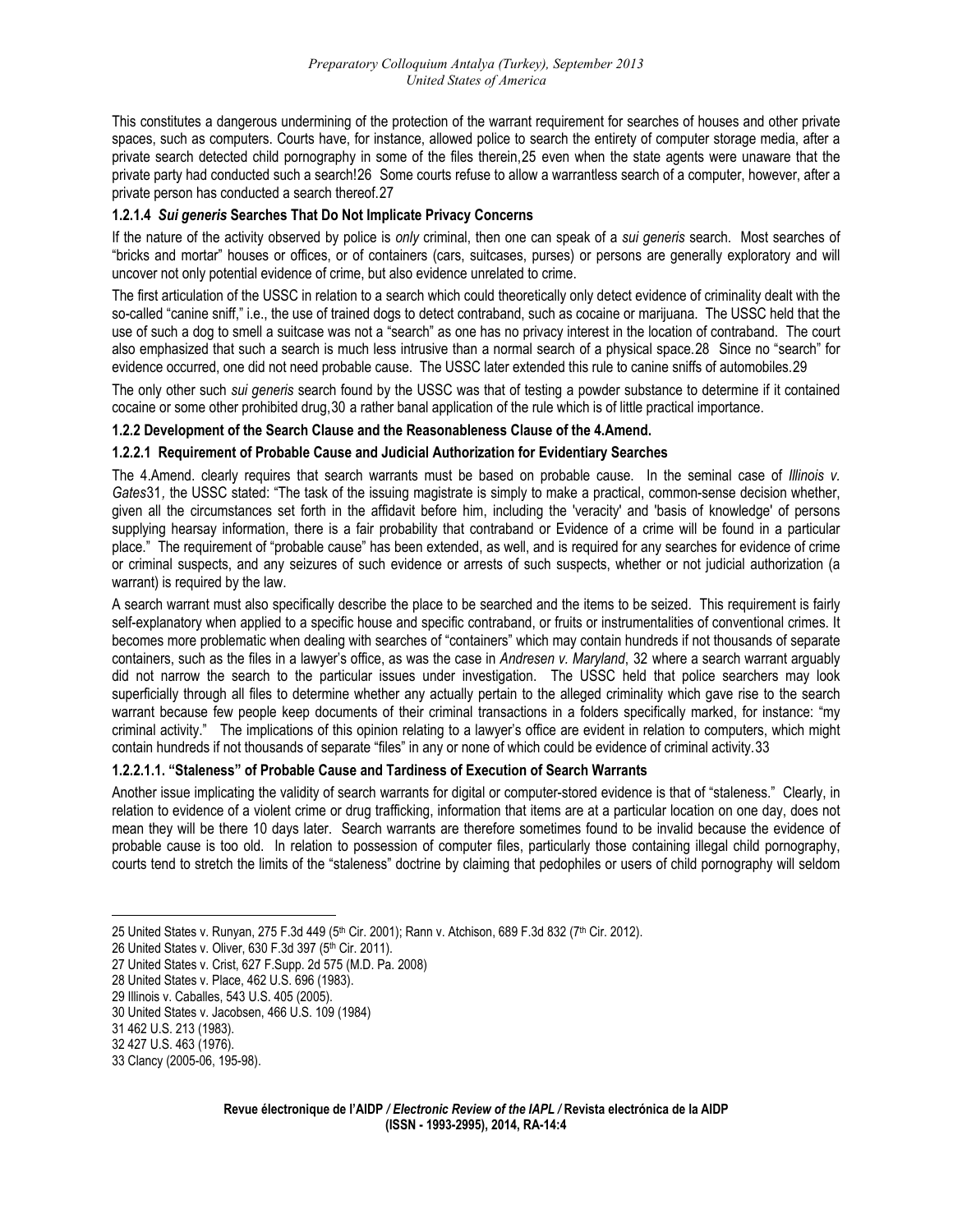delete such files once they possess them. Thus courts have upheld searches of homes and computers located in homes many months after images were allegedly e-mailed to the computer or downloaded.[34](#page-4-0) 

Statutes also usually require a search to be conducted within 10 days of the issuance of a search warrant.[35](#page-4-1) Thus, when a search warrant authorizes the "seizure" of a computer from a home and the "search" of its contents, the question arises as to whether the search must also be within, say, 10 days of the seizure of the computer.[36](#page-4-2) Some courts, however, when issuing a warrant, will specifically give law enforcement additional time to conduct the search of the computer drives.[37](#page-4-3) In some cases, police must also seek a separate search warrant to search the contents of a computer, which it might have lawfully seized pursuant to a broad search for "records" or indicent to arrest without a warrant.[38](#page-4-4) 

### **1.2.2.1.2 Old Restriction of Seizure of "Mere Evidence"**

Prior to 1967, the USSC recognized a prohibition on the seizure of any evidence that was not contraband, instrumentalities of crime or fruits of crime (such as stolen goods). Thus, personal papers, diaries, even business records were subject to a *Beweiserhebungsverbot*. In a famous nineteenth century case, the USSC ruled that not only could private papers not be seized, but that search warrants could not be issued to even look for them in a private dwelling. Looking at a man's papers was also considered to violate the privilege against self-incrimination guaranteed by the Fifth Amendment of the US Constitution (5.Amend.) and the USSC felt that allowing the reading of private documents would hurt the innocent even more than the guilty.[39](#page-4-5) This changed with the decision of *Warden v. Hayden*,[40](#page-4-6) which held that any evidence, even circumstantial evidence of guilt, could now be seized if the 4.Amend. was not otherwise violated, for, since *Katz*, the emphasis had now shifted to protection of privacy and not property. This sea change obviously has opened the door to the seizure of digital evidence, as long as there is no violation of the 4.Amend.

# **1.2.2.1.3 The "Plain View" Doctrine: Accidental Discoveries During a Legal Search**

If police are validly on a premises for purpose of making a search, or validly searching a computer for specific material, whether as a result of a search warrant or another accepted "reasonable" search under the 4.Amend., they may also seize evidence the search warrant or previous probable cause did not authorize them to seize, if, upon seeing it, it is clearly contraband, fruits, instrumentalities, or other obvious circumstantial evidence of crime.[41](#page-4-7) If the searching officer has to do any further "search," no matter how minimal,[42](#page-4-8) to determine whether the object is related to crime, then the seizure of the item is invalid and it may not be used in court. This doctrine is now crucial in determining whether officers searching for digital evidence, may open other files in the same computer hard drive.

### **1.2.2.1.4 Exception for "Exigent Circumstances"**

As in all countries, if police have probable cause to enter or search a place, but do not have time to get a search warrant due to emergency or exigent circumstances, then the search is still legal. This applies to entering a dwelling to arrest or "seize" a fleeing person,[43](#page-4-9) to arrest a person suspected of a dangerous crime if there is danger in delay of escape or violence,[44](#page-4-10) or to search for evidence that might be easily destroyed.

<span id="page-4-0"></span><sup>34 5</sup> months in State v. Felix, 942 So.2d 5 (Fla. App. 2006); 5 ½ months in United States v. Lamb, 945 F.Supp. 441 (N.D.N.Y. 1996); 18 months in United States v. Lemon, 590 F.3d 612 (8<sup>th</sup> Cir. 2010). One court has said that a warrant should be denied in child porn cases only in "exceptional cases." United States v. Seiver, 692 F.3d 774 (7<sup>th</sup> Cir. 2012).

<span id="page-4-1"></span><sup>35</sup> Fed. R. Crim. P. 41(c); Vernon's Annotated Missouri Codes: § 542.276.8. 10 days is also the limit in California, whereas in Illinois, a search warrant must be served within 96 hours of issuance. 725 ILCS 5/108-6.

<span id="page-4-2"></span><sup>36</sup> Whereas in the State of Washington, the computer search may take place after the 10 days have elapsed. State v. Grenning, 174 P.3d 706 (Wash. App. 2008), one federal court suppressed evidence where police held computers over a year before searching them . United States v. Metter, 860 F.Supp.2d 205 (E.D.N.Y. 2012).

<span id="page-4-3"></span><sup>37</sup> United States v. Sypers, 426 F.3d 461 (1st Cir. 2005)(allowing a 5 month delay). Another 5 month delay was allowed in United States v. Christie, 717 F.3d 1156 (10<sup>th</sup> Cir. 2013). On the length of time required for computer experts to search a computer hard-drive and the problems of keeping within the 10 day-rule, see Kerr (2005-06, 92-95-102-04).

<span id="page-4-4"></span><sup>38</sup> In one case, a search warrant was denied because the police waited 21 days after seizing the computer to apply for the warrant. United States v. Mitchell, 565 F.3d 1347 (11<sup>th</sup> Cir. 2009).

<span id="page-4-5"></span><sup>39</sup> Boyd v. United States, 116 U.S. 616 (1886).

<span id="page-4-6"></span><sup>40 387</sup> U.S. 294, 301-302 (1967).

<span id="page-4-7"></span><sup>41</sup> Horton v. California, 496 U.S. 128 (1990).

<span id="page-4-8"></span><sup>42</sup> I.e., such as turning over a phonograph turntable to find a serial number, Arizona v. Hicks, 430 U.S. 321 (1987).

<span id="page-4-9"></span><sup>43</sup> Warden v. Hayden, 387 U.S. 294, 301-302 (1967).

<span id="page-4-10"></span><sup>44</sup> Minnesota v. Olson, 495 US 9l (l990)(holding, however, that this does not apply to every murder case).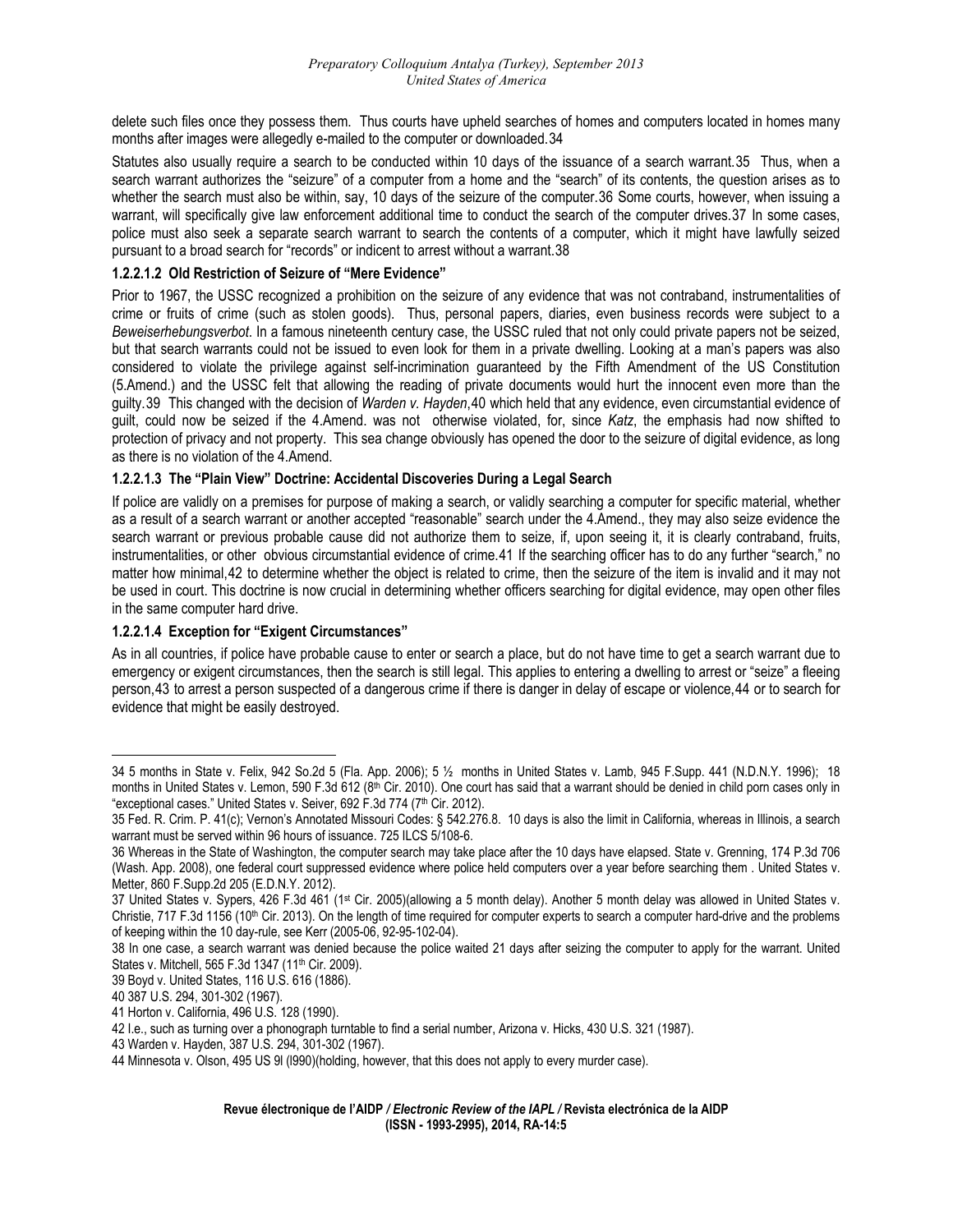The USSC has also recognized a general exception for automobiles, which was originally based on their "moveability,"[45](#page-5-0) but now applies even if the automobile has been towed and otherwise immobilized by the police.[46](#page-5-1) This exception for "moveability" has never, however, been applied to smaller portable items, such as purses, suitcases or computers.[47](#page-5-2) 

### **1.2.2.1.5 Consent Search: Exception to Probable Cause and Warrant Requirements**

While consent searches are exceptions to the requirement of judicial authorization in all countries, they are facilitated in the US by the fact that the USSC does not require that police advise the person whose house, car, possessions or person they want to search, that the person has the right to refuse to consent.[48](#page-5-3) If a person has been seized in violation of the 4.Amend., however, a subsequent consent to search will usually be deemed to be "fruit of the poisonous tree" and the evidence seized will be inadmissible. Consent of one person who participates in a confidential conversation will also eliminate the requirement of a judicial order to intercept such conversation.

A person may also consent to the search of premises which he or she owns or controls along with third persons, inasmuch as the latter have "assumed the risk" of that person giving others access to the jointly owned property. In the case of dwelling searches, however, the police may not rely on the authorization of one person to search jointly-owned or occupied premises if another co-owner or co-occupier is present and objects to the search.[49](#page-5-4) Police may also rely on consent given by a person who appears to have control of property, as long as the police reasonably believe she does have such control.[50](#page-5-5) Third-party consent is important in relation to searches of computers which are used by more than one party.

### **1.2.2.2 "Reasonable" Seizures and Searches under the 4.Amend. Which Do Not Require Probable Cause or Judicial Authorization**

### **1.2.2.2.1 Temporary Detentions Based on Reasonable Suspicion**

One of the first interpretations of the "reasonableness clause" of the 4.Amend. was in *Terry v. Ohio*,[51](#page-5-6) in which the USSC, applying a proportionality test, declared that a short-term detention of a person for the purpose of investigating past or on-going crime could be based on less suspicion than the "probable cause" articulated in the 4.Amend, because such a detention was a lesser intrusion than a full-scale arrest. The standard for this lesser suspicion was called "reasonable suspicion." If, however, police detain a suspect without reasonable suspicion, i.e., just based on a hunch or stereotype, then any statements made by that person or evidence found as a result of a search can not be used in court, because the temporary detention violated the 4.Amend.

#### **1.2.2.2.2 Protective Searches Based on Reasonable Suspicion**

In *Terry*, the USSC also held that police may, after they have lawfully detained a person for investigation upon reasonable suspicion, carefully pat-search the person's outer clothing for weapons if they can articulate a second "reasonable suspicion" that the person is armed and dangerous. Again, the lesser-intrusion of a superficial pat-search of clothing could be justified on a lesser standard of suspicion than "probable cause."

With *Terry*, the USSC began to use the "probable cause" standard for searches for evidence, and the "reasonable suspicion" standard for protective searches. The reasonable suspicion standard was also later applied to searches of vehicles for weapons,[52](#page-5-7) search of houses for dangerous accomplices following an arrest of a suspect in such a house,[53](#page-5-8) or searches of dwellings for the purpose of protecting life or property, rather than explicitly for criminal evidence.[54](#page-5-9) 

#### **1.2.2.2.3 Searches Incident to Arrest**

In America, a person arrested has traditionally been searched immediately following the arrest. However, the law was unclear as to the extent of such a search, especially when an arrest took place in a dwelling, until the USSC decided in 1969 that the police could search not only the person of an arrestee, but also "the area into which an arrestee might reach in order to grab a weapon

<span id="page-5-0"></span><sup>45</sup> Caroll v. United States, 267 U.S. 132 (1925).

<span id="page-5-1"></span><sup>46</sup> Chambers v. Maroney, 399 U.S. 42 (1970).

<span id="page-5-2"></span><sup>47</sup> United States v. Chadwick, 433 U.S. 1 (1977).

<span id="page-5-3"></span><sup>48</sup> Schneckloth v. Bustamante, 412 U.S. 218 (1973)

<span id="page-5-4"></span><sup>49</sup> Georgia v. Randolph, 547 U.S. 103 (2006).

<span id="page-5-5"></span><sup>50</sup> Illinois v. Rodriguez, 497 U.S. 177 (1990).

<span id="page-5-6"></span><sup>51 392</sup> U.S. 1 (1968).

<span id="page-5-7"></span><sup>52</sup> Michigan v. Long, 463 U.S. 1032 (1983).

<span id="page-5-8"></span><sup>53</sup> Maryland v. Buie, 494 U.S. 325 (1990)

<span id="page-5-9"></span><sup>54</sup> Brigham City, Utah v. Stuart, 547 U.S. 398 (2006).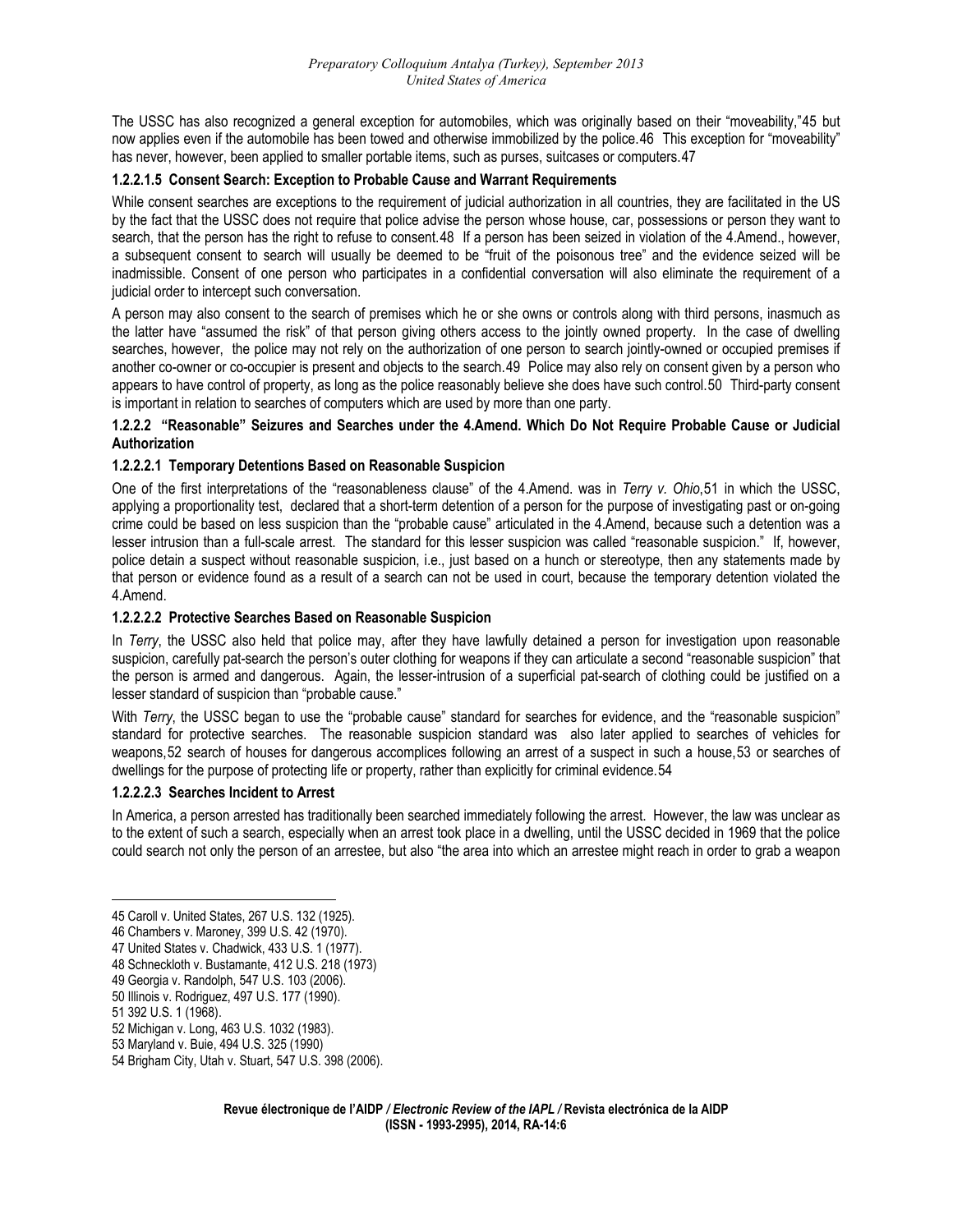or evidentiary item."[55](#page-6-0) The rationale was the "exigent circumstance" of preventing an arrestee from reaching either a weapon to use against the arresting officer, or evidence which could be destroyed.

The USSC later dropped the "exigent circumstance" underpinning of the rule and allowed officers to automatically search the person of all arrestees[56](#page-6-1) and, if they were arrested either in or shortly after having exited an automobile, the entire passenger compartment of the automobile, including containers therein, whether or not the officer was in fear of a weapon or of evidence being destroyed. [57](#page-6-2) 

USSC opinions which permitted custodial arrests following violations of minor traffic offenses,[58](#page-6-3) and the stopping of cars involved in minor traffic violations as a pretext to investigate narcotics offenses,[59](#page-6-4) enabled police to very easily convert a minor traffic stop into a full evidentiary search of the driver and all containers in the passenger compartment of a car without any reasonable suspicion or probable cause. This doctrine was used, as well, to search electronic apparatuses, such as computers, cellphones,[60](#page-6-5) and pagers,[61](#page-6-6) although some courts felt the very personal nature of the contents of such "containers" protected them from the reach of the exception for searches incident to arrest.[62](#page-6-7)

In 2009, however, the USSC placed stricter limitations on searches of automobiles incident to arrest, holding that if the arrest took place while the person was in the car, the police could search the passenger compartment of the car for weapons, but that if the arrest was made outside the car, the police could only search the passenger compartment if their were reasonable suspicion that evidence *of the crime for which the person was arrested* could be found therein.[63](#page-6-8) 

This stricter rule would, in my opinion, make searches of computers, cellphones or pagers illegal if the arrest were for something like a violation of the rules of the road or was based on an old arrest or bench warrant.[64](#page-6-9) Yet, following *Gant* some courts are still allowing searches of electronic "containers" even under the more restrictive current test.[65](#page-6-10) The content of most containers is restricted, however, to their physical space. In this sense, computers, I-phones, etc., are different, as one can use them to access information not contained within the physical confines of the electronic hardware. It appears, however, that no court has yet allowed police to use a computer or I-phone seized incident to arrest, to access contents that are not contained in the hard drive of the computer itself.[66](#page-6-11) 

## **1.2.2.2.5 Individual Searches Based on Less than Probable Cause**

The USSC has allowed such searches but has two theories justifying them. The first is that administrative "special needs" not related to criminal law enforcement justify certain searches based on less than probable cause.[67](#page-6-12) The second theory is uses simple proportionality analysis, as was used in *Terry v. Ohio*, to determine whether a search is "reasonable," i.e., if there is a lesser expectation of privacy or a less intrusive search, it may be based on less than probable cause.

### **1.2.2.2.5.1 Administrative "Special Needs" Analysis**

The USSC has allowed public school officials to authorize the search of minor students on school campuses, if they have an "individualized" reasonable suspicion that the student is committing a crime or otherwise violating school rules. This lower standard for a search which could produce criminal evidence was justified by the "special need" to maintain order and an environment conducive to learning in the schools.[68](#page-6-13) The USSC also found that a "special need" justified the warrantless searches of the houses and effects of persons on probation based only on "reasonable suspicion" to facilitate probation

<span id="page-6-11"></span>66 Brenner (2012A, 533-34).

<span id="page-6-13"></span>68 New Jersey v. T.L.O., 469 U.S. 325 (1985).

 $\overline{a}$ 55 California v. Chimel, 395 U.S. 752 (1969)

<span id="page-6-1"></span><span id="page-6-0"></span><sup>56</sup> United States v. Robinson, 414 U.S. 218 (1973).

<span id="page-6-2"></span><sup>57</sup> New York v. Belton, 453 U.S. 454 (1981); Thornton v. United States, 541 U.S. 615 (2004).

<span id="page-6-3"></span><sup>58</sup> Atwater v. City of Lago Vista, 532 U.S. 318 (2001).

<span id="page-6-4"></span><sup>59</sup> Wrenn v. United States, 517 U.S. 806 (1996).

<span id="page-6-5"></span><sup>60</sup> United States v. Finley, 477 F.3d 250 (5th Cir. 2007).

<span id="page-6-6"></span><sup>61</sup> United States v. Chan, 830 F.Supp. 531 (N.D.Cal. 1993); United States v. Ortiz, 84 F.3d 977 (7th Cir. 1996).

<span id="page-6-7"></span><sup>62</sup> State v. Smith, 920 N.E.2d 949 (Ohio 2009).

<span id="page-6-8"></span><sup>63</sup> Arizona v. Gant, 556 U.S. 332 (2009)

<span id="page-6-9"></span><sup>64</sup> For a case rejecting the "automatic" search of the contents of arrestee's cellphones: Smallwood v. State, 113 So.3d 724 (Fla. 2013); see also United States v. Wurie, 1st Cir., No. 11-1792, 5/17/13)(not yet reported).

<span id="page-6-10"></span><sup>65</sup> People v. Diaz, 244 P.3d 501 (Cal. 2011). Applied to cellphones: People v. Nottoli, 130 Cal. Rptr. 3d 884 (Cal. App. 2011); United States v. Curtis, 635 F.3d 704 (5<sup>th</sup> Cir. 2011); United States v. Flores-Lopez, 670 F.3d 803 (7<sup>th</sup> Cir. 2012); Hawkins v. State, 723 S.E.2d 924 (Ga. 2012)(arrest for drugs after officer used text-messages to arrange drug sting);

<span id="page-6-12"></span><sup>67</sup> New York v. Burger, 482 U.S. 691 (1985)(involving administrative searches of auto junkyards).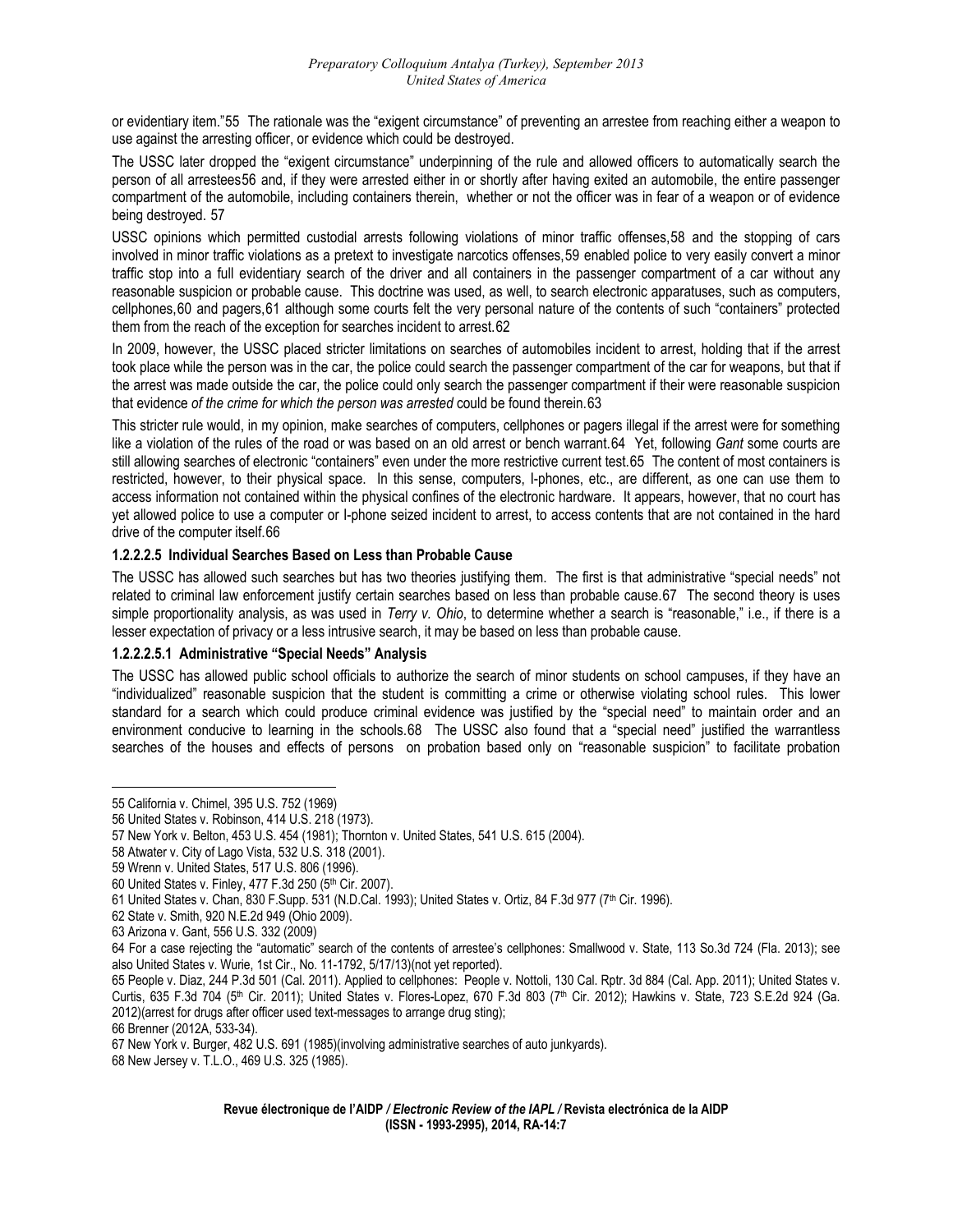supervision and based the lesser standard on the lesser expectation of privacy a probationer enjoys due to his or her status.[69](#page-7-0)  Such a "special needs" rationale has been used to justify, as a condition of probation in a child pornography case, the installation of a device that would monitor or filter the probationer's computer use.[70](#page-7-1) 

In a 2006 case, the USSC held that persons on parole after having served part of a prison sentence could be searched without any suspicion at all because of their greater propensity to commit future offenses. The Court did not justify this search on the "special need" to supervise parolees, but simply found it to be "reasonable" under the 4.Amend.[71](#page-7-2) This is one area where some courts rely on the "special need" to ensure an effective operation of the parole system[72](#page-7-3) and others just base the decision on proportional "reasonableness."

One court also deemed that protection of a government e-mail server qualified as a "special need" justifying a warrantless remote accessing of a personal computer in the dormitory room of a state university student suspected of being a hacker.[73](#page-7-4)

# **1.1.2.2.5.2 Individual Searches Based on Reasonableness Clause Balancing (Proportionality)**

In a recent case, the USSC held that a search conducted by a government employer (in this case a police department) of an employee's pager is simply "reasonable" under the 4.Amend if done "for non-investigatory, work-related purposes as well as for investigations of work-related misconduct." Such a search of work-related spaces or electronic tools, such as pagers or computers is "reasonable" if "the measures adopted are reasonable related to the objectives of the search and not excessively intrusive in light of the circumstances giving rise to the search."[74](#page-7-5) 

Although some states, including New York, Delaware and Connecticut, have recently passed statutes requiring employers to notify employees when monitoring their electronic communications, the USSC in *Quon* did not say this was required.

Another long-recognized "reasonable" search which does not require any particularized suspicion or a warrant is a customs search of mail, packages, or persons and their belongings when entering or leaving the US.[75](#page-7-6) There was a time when it was thought that a letter could be opened, to discover whether it contained contraband, upon entering the country, but not that it could be read. Today, however, some courts allow customs officials to actually read the contents of letters which enter the US.[76](#page-7-7) 

Some courts also deem that a search of a laptop, its harddrive and computer disks, is justified without particularized suspicion under the exception for customs searches, if a person is carrying them when entering the country.[77](#page-7-8) Other courts, however, require that there at least be an individualized reasonable suspicion for a such of laptop computers, smartphones or other digital media brought across the border by travelers.[78](#page-7-9) 

From Oct. 1, 2008 through June 2, 2010, 6,671 travelers, 2,995 of them American citizens, had electronic gear searched upon entering or leaving the US. Sometimes the electronic hardware was kept for weeks to do a thorough analysis of its contents.[79](#page-7-10)

### **1.2.3 The Inadmissibility of Evidence Seized in Violation of the 4.Amend.**

### **1.2.3.1 History of the 4.Amend. Exclusionary Rule and Its Extention to the "Fruits of the Poisonous Tree"**

Traditionally in Common Law countries, courts did not inquire into the means by which otherwise relevant and material evidence was acquired.[80](#page-7-11) But in 1914, the USSC noted the expansive violations of constitutional rights by federal officials both in conducting searches and seizures and during police interrogations, and decided that, without a rule mandating exclusion of evidence seized in violation of the 4.Amend. " the protection of the 4.Amend. right to be secure against such searches and seizures is of no value, and, so far as those thus placed are concerned, might as well be stricken from the Constitution."[81](#page-7-12) 

<span id="page-7-2"></span>71 547 U.S. 843 (2006).

<span id="page-7-0"></span><sup>69</sup> United States v. Knights, 534 U.S. 112 (2001).

<span id="page-7-1"></span><sup>70</sup> United States v. Lifshitz, 69 F.3d 173 (2d Cir. 2004); United States v. Yuknavich, 419 F.3d 1302 (11th Cir. 2005).

<span id="page-7-3"></span><sup>72</sup> People v. McCullough, 6 P.3d 774 (Colo. 2000).

<span id="page-7-4"></span><sup>73</sup> United States v. Heckenkamp, 482 F.3d 1142 (9th Cir. 2007).

<span id="page-7-5"></span><sup>74</sup> City of Ontario v. Quon, 130 S.Ct. 2619 (2010)

<span id="page-7-6"></span><sup>75</sup> United States v. Ramsey, 431 U.S. 606 (1977).

<span id="page-7-7"></span><sup>76</sup> United States v. Seljan, 547 F.3d 993 (9th Cir. 2008).

<span id="page-7-8"></span><sup>77</sup> United States v. Ickes, 393 F.3d 501 (4<sup>th</sup> Cir. 2005); United States v. Arnold, 533 F.3d 1003 (9<sup>th</sup> Cir. 2008).

<span id="page-7-9"></span><sup>78</sup> United States v. Cotterman, 709 F.3d 952 (9th Cir. en banc 2013).

<span id="page-7-10"></span><sup>79</sup> Shipler (NYT, 20 Feb 2011).

<span id="page-7-11"></span><sup>80</sup> Adams v. New York, 192 U.S. 585 (1904).

<span id="page-7-12"></span><sup>81</sup> Weeks v. United States, 232 U.S. 383 (1914).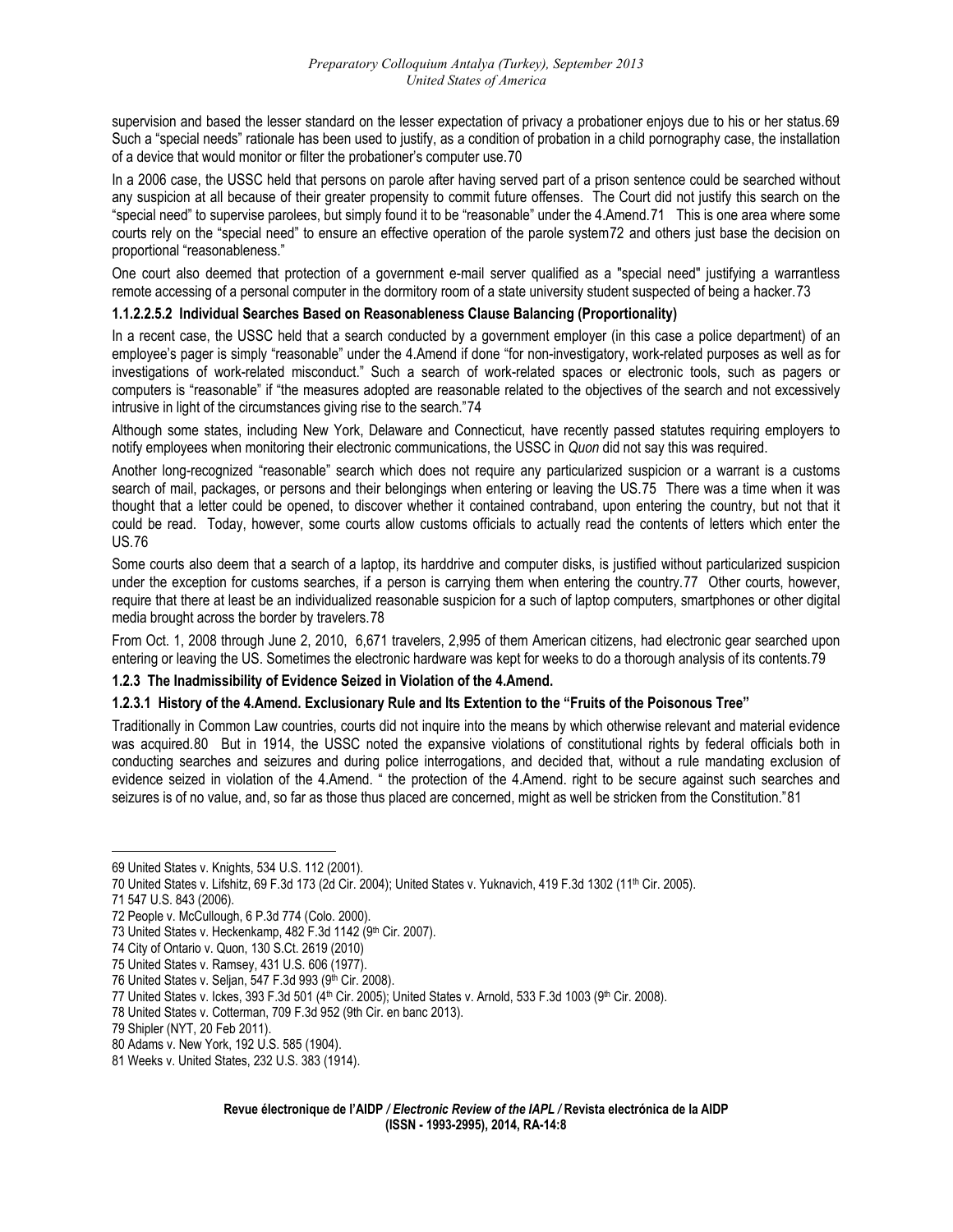Some States followed the USSC and also excluded evidence gathered in violation of their own constitutional protections against unreasonable searches and seizures and others did not, but in 1961, the USSC made the *Weeks* exclusionary rule binding on the States in *Mapp v. Ohio*, after determining that other remedies, such as suits in tort, or police discipline were ineffective means of deterring police violations.[82](#page-8-0) The *Mapp* court based the exclusionary rule on the need for deterring police illegality, but also on "the imperative of judicial integrity," emphasizing that "nothing can destroy a government more quickly than its failure to observe its own laws, or worse, its disregard of the charter of its own existence."

Even before *Mapp* the USSC coined the term "fruits of the poisonous tree" to indicate that evidence which was seized as the indirect result of a 4.Amend. violation would also have to be excluded from the trial unless the connection between violation and "fruit" may "have become so attenuated as to dissipate the taint."[83](#page-8-1) Again in 1954, the USSC emphasized that, in regard to evidence seized in violation of the 4.Amend, the government cannot "make indirect use of such evidence for its case, or support a conviction on evidence obtained through leads from the unlawfully obtained evidence. All these methods are outlawed, and convictions obtained by means of them are invalidated, because they encourage the kind of society that is obnoxious to free men."[84](#page-8-2) 

Some common potential applications of the doctrine of the fruits of the poisonous tree to ICT information would be: (1) when an illegal search, arrest, or interrogation leads to evidence that constituted the probable cause for either a warrant to seize and search a computer, or a warrant under Title III to intercept confidential communications; (2) when an illegal arrest or detention leads to the seizure and search of a computer, cellphone, or I-phone; (3) when an unlawful interception of communications leads to the discovery of witnesses or physical evidence that is used against the subject of the interception or a third party.

## **1.2.3.2 Modern Exceptions to the 4.Amend. Exclusionary Rule**

### **1.2.3.2.1 The "Independent Source" Exception**

Evidence is deemed not to be the "fruit" of a 4.Amend. violation if a second, sufficiently independent legal investigative action actually led to the seizure of the evidence after an unlawful investigative act had discovered its existence.[85](#page-8-3) This does not mean, however, that officers may make an illegal "preview search" of a suspect's computer in order to obtain information for a search warrant which then later seizes the files in the computer.[86](#page-8-4) 

Some jurisdictions have limited the exception for "independent source" to cases where there is no connection between the initial illegality and the subsequent legal measure, i.e., when it is not the same police unit that is involved in both illegal and legal measures.[87](#page-8-5)

### **1.2.3.2.2 The "Inevitable Discovery" Exception**

If there is only one search or seizure, and it violates the 4.Amend., or even if there is an illegal interrogation which leads to the discovery of physical evidence, the physical evidence will not be inadmissible if the court determines that the physical evidence would inevitably have been discovered by legal means regardless of the violation which actually led to its discovery.[88](#page-8-6) 

### **1.2.3.2.3 The Good Faith Exception**

The USSC has also denied exclusion of illegally gathered evidence when the the police officer acted in "good faith" in conducting the investigative measure which discovered the evidence because excluding the evidence would thus not serve to deter future police misbehavior. In *United States v. Leon*,[89](#page-8-7) the USSC first applied this doctrine to a case where the judge blundered by issuing a search warrant based on insufficient probable cause. In *Leon*, the USSC abandoned the "judicial integrity" reason for the exclusionary rule in favor of focusing solely on police deterrence. The USSC has also applied this exception to errors made in describing the things to be seized, or the premises to be searched, as well as other technical errors in warrants. [90](#page-8-8)

<span id="page-8-0"></span><sup>82</sup> Mapp v. Ohio, 367 U.S. 643 (1961).

<span id="page-8-1"></span><sup>83</sup> United States v. Nardone, 308 U.S.338(1938).

<span id="page-8-2"></span><sup>84</sup> Walder v. United States, 347 U.S. 62 (1954).

<span id="page-8-3"></span><sup>85</sup> Murray v. United States, 487 U.S. 533 (1988)(illegal entry of warehouse due to lack of exigent circumstances led to discovery of marijuana but search warrant based on independent evidence of the presence of the marijuana subsequently led to its seizure).

<span id="page-8-4"></span><sup>86</sup> State v. Nadeau, 1 A.3d 445 (Me. 2010).

<span id="page-8-5"></span><sup>87</sup> Commonwealth v. Melendez, 676 A.2d 226 (Pa. 1996); State v. Wagoner, 24 P.3d 306 (N.M.App. 2001).

<span id="page-8-6"></span><sup>88</sup> Nix v. Williams, 467 U.S. 431 (1984)

<span id="page-8-7"></span><sup>89 468</sup> U.S. 897 (1984)

<span id="page-8-8"></span><sup>90</sup> Massachusetts v. Sheppard, 468 U.S. 981 (1984).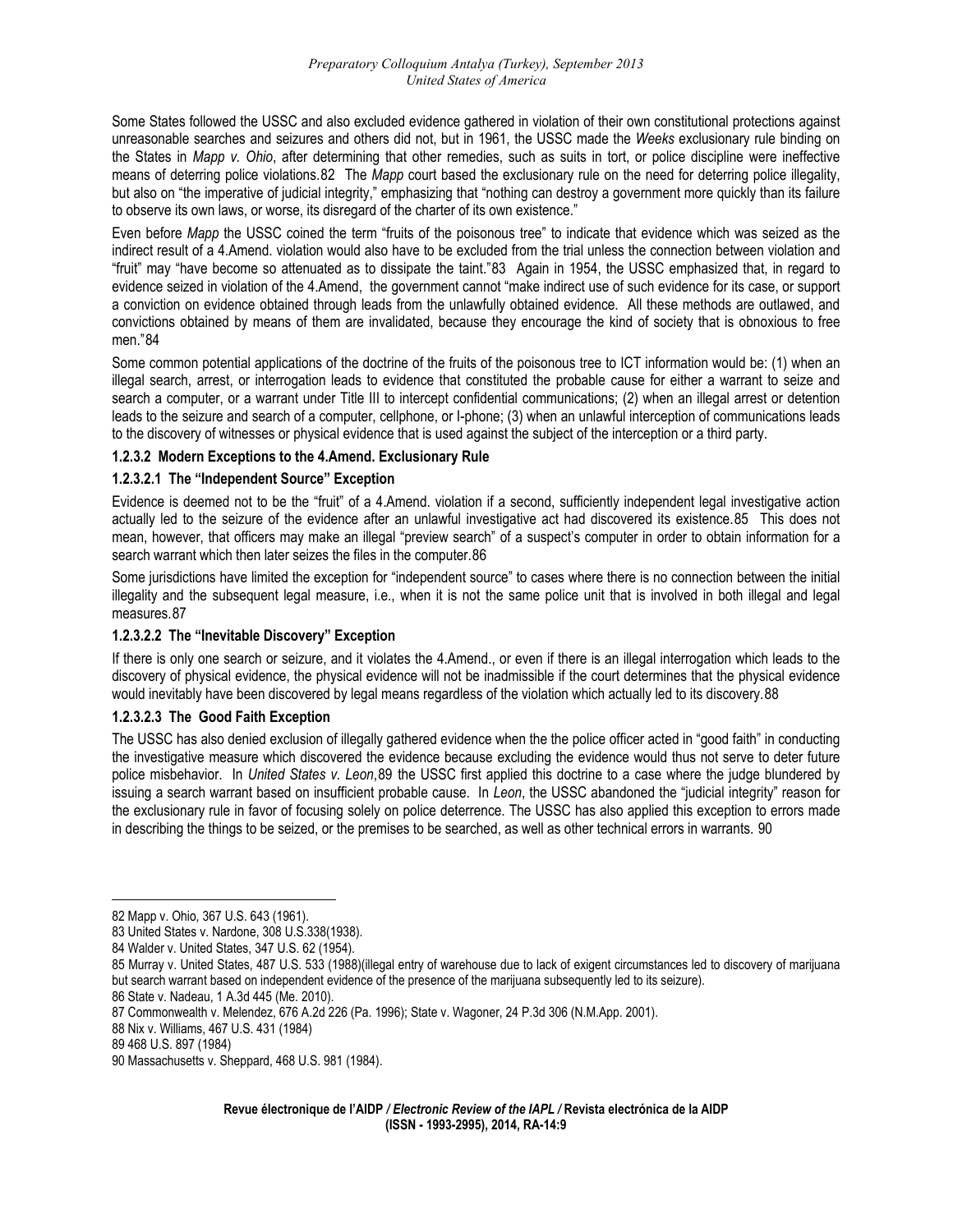In applying these exceptions, for instance, a computer search based on an overbroad warrant in violation of the 4.Amend., might not lead to suppression of the incriminating files discovered due to the "good faith" exception.[91](#page-9-0) 

"Good faith" led in *Arizona v. Evans*, to admission of evidence seized as the result of an error in ICT information conveyed by a court computer system that indicated that a warrant existed to arrest a suspect.[92](#page-9-1) Justice Ginzburg in *Evans* dissented, claiming that the widespread use of computers by courts and police departments and the unreliability of much information contained in them could lead to a huge amount of unlawful arrests.

Originally courts would not apply "good faith" it was the errors in police or other executive branch computer systems that led to an unlawful arrest,[93](#page-9-2) but only when the error was attributable to a court computer system. However, in a 2009 case the USSC found "good faith" even when the arresting officers' negligence played a role in the mistaken arrest.[94](#page-9-3)

### **1.2.3.2.4 "Standing" Limitations on Ability to Move to Suppress Evidence**

In 4.Amend. case law, following the *Katz* decision, one has "standing" to litigate a search only when one has a "reasonable expectation of privacy" in the place searched, whereas prior to that decision it was sufficient to assert a property interest in the item seized.[95](#page-9-4) As the California Supreme Court once stated, this doctrine "virtually invites a law enforcement officer to violate the rights of third parties and to trade the escape of a criminal whose rights are violated for the conviction of others by the use of the evidence illegally obtained against them."[96](#page-9-5) 

In the context of wiretapping, the USSC held in 1969 that only those whose rights were violated by a wiretap had the standing to move to suppress illegally gathered information, but not those who were solely damaged by the introduction of the evidence in court. Standing would be accorded to anyone who participated in the conversation or whose telephone was actually tapped.[97](#page-9-6) 

In relation to searches of homes (including installation of bugs or secret cameras), the USSC accords standing to the legal residents of the home as well as any overnight visitors,[98](#page-9-7) but not necessarily to short term visitors in a home or other private spaces, especially when they are conducting illegal business.[99](#page-9-8) Some courts have, however, accorded short-term business visitors to a hotel room a reasonable expectation that they will not be videotaped in the host's absence.[100](#page-9-9) 

In relation to automobiles, although the *Rakas* majority would only have accorded standing to the owner of a vehicle, and not to invited passengers, other courts extend a right of privacy to non-owner drivers and sometimes to passengers as well. The standing issues relating to automobiles are important in an era where GPS monitoring of automobiles, and even the use of builtin monitoring devices to record conversations in automobiles are tools of law enforcement.

Fraudulent acquisition or possession of an automobile or computer, however, has been held to deprive the possessor of any expectation of privacy in the vehicle, or in the contents of the computer.[101](#page-9-10) One court, however, has held that obtaining telephone service through use of a false name did not deprive the person of an expectation of privacy or protection of the State's wiretap laws.[102](#page-9-11) 

# **1.2.3.2.5 Use of Illegally Seized Evidence to Impeach a Testifying Defendant**

The USSC has allowed evidence seized in violation of the 4.Amend. to be used to impeach the testimony of the defendant,[103](#page-9-12) but, oddly enough, has not allowed such use to impeach the testimony of a witness.[104](#page-9-13)

### **1.2.3.2.6 Limitations on the 4.Amend. Exclusionary Rule to the First Instance Trial**

Generally speaking, evidence gathered in violation of the 4.Amend. is inadmissible at trial in the first instance, but is admissible in a number of other judicial and non-judicial proceedings. Thus, at proceedings before a grand jury, the purpose of which is to

<span id="page-9-0"></span><sup>91</sup> See United States v. Otero, 563 F.3d 1127 (10<sup>th</sup> Cir. 2009).

<span id="page-9-1"></span><sup>92 514</sup> U.S. 1 (1995)

<span id="page-9-2"></span><sup>93</sup> State v. White, 660 So.2d 664 (Fla. 1995); State v. Hisey, 723 N.W.2d 99 (Neb. App. 2006).

<span id="page-9-3"></span><sup>94</sup> Herring v. United States, 555 U.S. 135 (2009).

<span id="page-9-4"></span><sup>95</sup> Rakas v. Illinois, 439 U.S. 128 (1978)

<span id="page-9-5"></span><sup>96</sup> People v. Martin, 290 P.2d 855, 857 (Cal. 1955)(no longer good law).

<span id="page-9-6"></span><sup>97</sup> Alderman v. United States, 394 U.S. 165 (1969)

<span id="page-9-7"></span><sup>98</sup> Minnesota v. Olson, 495 U.S. 91 (1990)

<span id="page-9-8"></span><sup>99</sup> Minnesota v. Carter, 525 U.S. 83 (1998)

<span id="page-9-9"></span><sup>100</sup> United States v. Nerber, 222 F.3d 597 (9th Cir. 2000).

<span id="page-9-10"></span><sup>101</sup> United States v. Caymen, 404 F.3d 1196 (9th Cir. 2005).

<span id="page-9-11"></span><sup>102</sup> People v. Leon, 32 Cal. Rptr. 3d 421 (Cal. App. 2005).

<span id="page-9-12"></span><sup>103</sup> United States v. Havens, 446 U.S. 620 (1980).

<span id="page-9-13"></span><sup>104</sup> James v. Illinois, 493 U.S. 307 (1990).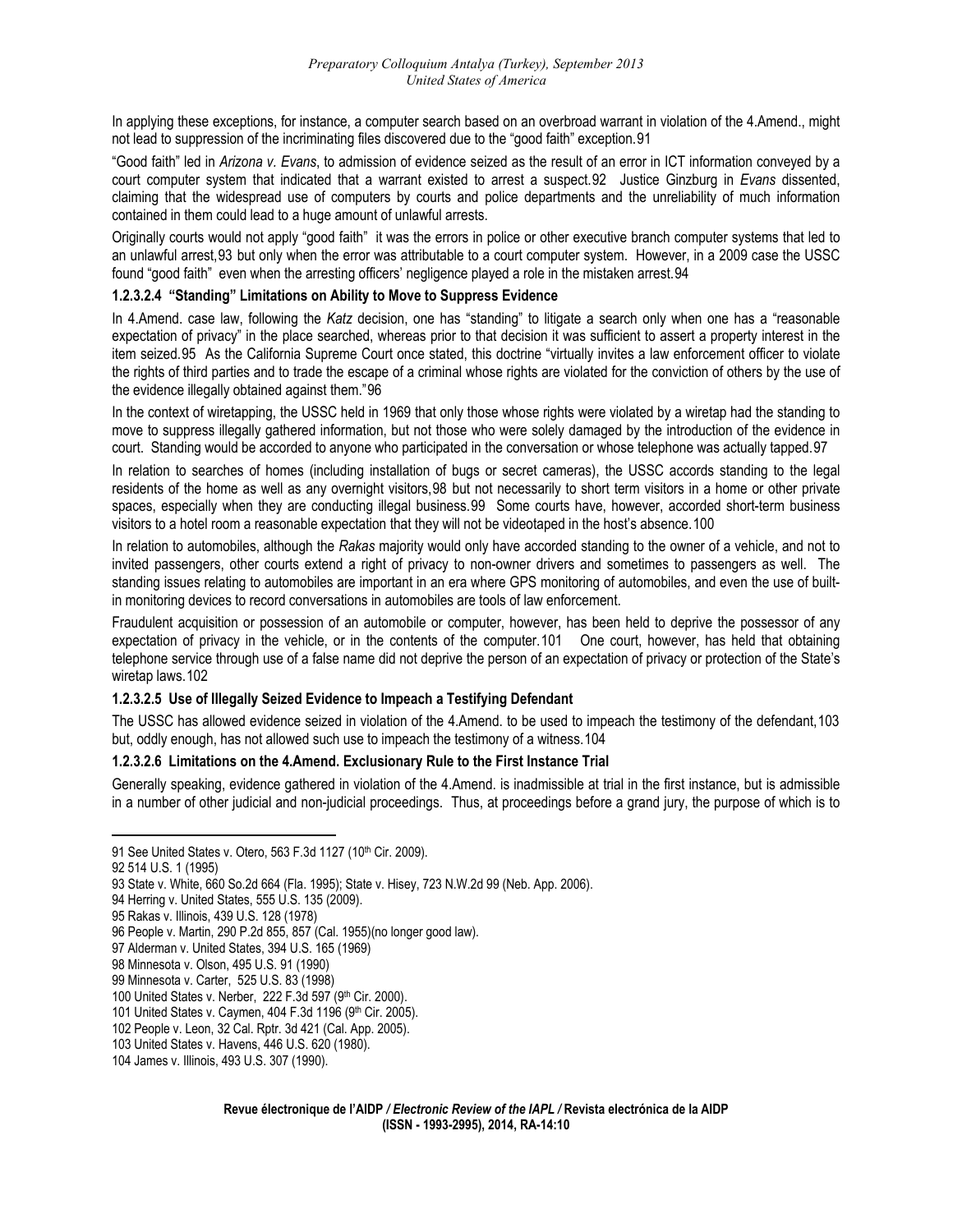assess the sufficiency of evidence to charge a suspect, illegally seized evidence may be used.[105](#page-10-0) The exclusionary rule also does not apply in some cases to sentencing proceedings,[106](#page-10-1) or to proceedings on *habeas corpus* to challenge final convictions.[107](#page-10-2) It also does not apply to hearings to violate a person's probation or parole,[108](#page-10-3) or to non-criminal deportation [109](#page-10-4) or military discharge [110](#page-10-5) proceedings.

### **1.2.3.3 Exclusionary Rule Conflicts Between States and Between State and Federal Courts**

#### **1.2.3.3.1 Approach of Federal Courts Where State Law is More Protective than the Fourth Amendment**

Many States have stricter protections against government search and seizure than the minimum requirements imposed by the USSC. However, nearly all federal courts will still accept evidence gathered in accordance with the minimal 4.Amend. norms, even though State officials violated their State's stricter rules, and turned the evidence over to the federal officials.[111](#page-10-6)

#### **1.2.3.3.2 Where State Law Gives No More Protection than Federal Law**

In the 1980s, the people of California, through a referendum, decided that the California constitution could give no greater protection than the minimal protection determined by the USSC in its interpretation of the 4. Amend. Thus, even when California police violate a California law which gives more protection than the 4.Amend. as interpreted by the USSC, the California courts will not exclude the evidence illegally gathered.112

#### **1.2.3.3.3 Approach of States Which Give More Protection than Federal Law or the Law of Other States**

Some States which accord more protection than the federal government, or other States, will still allow its courts to use evidence gathered by officials of the less-protective jurisdictions, even if the gathering of the evidence would have violated its State constitution, because the chief purpose of their stricter exclusionary rules is to deter their own State officials from violating State law.[113](#page-10-8) If officers of a state granting more protection participate in a search in a jurisdiction according less protection, then these States will apply their own exclusionary rule.[114](#page-10-9) Other States will exclude the fruits of searches conducted in a jurisdiction the standards of which give less protection than their constitutions, regardless of whether the search was carried on by the less-protective jurisdicition's officers.[115](#page-10-10) 

#### **1.3 The Interception of Private Communications and Metadata**

#### **1.3.1 Wiretapping and Bugging**

#### **1.3.1.1 History**

 $\overline{a}$ 

Early federal and state law prohibited wiretapping or any interception and divulgation or publishing of contents of any communications by telegraph or telephone.[116](#page-10-11) Even though federal and state officials engaged in massive illegal wiretapping unbenknownst to the citizenry,[117](#page-10-12) the USSC early held that the tapping of telephone convesations did not constitute a violation of the 4.Amend. as long as federal officials did not actually trespass on the suspect's property.[118](#page-10-13) Justice Brandeis, in one of

<span id="page-10-0"></span><sup>105</sup> United States v. Calandra, 414 U.S. 338 (1974).

<span id="page-10-1"></span><sup>106</sup> United States v. Tejada, 956 F.2d 1256 (2d Cir. 1992); United States v. Brimah, 214 F.3d 854 (7th Cir. 2000). The exception is when officers obtained the evidence specifically to enhance an upcoming sentence. Verdugo v. United States, 402 F.2d 599 (9th Cir. 1968). 107 Stone v. Powell, 428 U.S. 465 (1976).

<span id="page-10-3"></span><span id="page-10-2"></span><sup>108</sup> Pennsylvania Board of Probation and Parole v. Scott, 524 U.S. 357 (1998). Some States, however, do not allow use of illegally gathered evidence at parole or probation hearings. State v. Marquart, 945 P.2d 1027 (N.M. App. 1997); State v. Scarlet, 800 So.2d 220 (Fla.2001). 109 INS v. Lopez-Mendoza, 468 U.S. 1032 (1984)

<span id="page-10-5"></span><span id="page-10-4"></span><sup>110</sup> Garrett v. Lehman, 751 F.2d 997 (9th Cir. 1985).

<span id="page-10-6"></span><sup>111</sup> United States v. Bell, 54 F.3d 502 (8<sup>th</sup> Cir. 1995); United States v. Appelquist, 145 F.3d 975 (8<sup>th</sup> Cir. 1998); United States v. Vite-Espinoza, 342 F.3d 462 (6th Cir. 2002); United States v. Laville, 480 F.3d 187 (3d Cir. 2007); United States v. Graham, 553 F.3d 6 (1st Cir. 2009); United States v. Beals, 698 F.3d 248 (6th Cir. 2012).

<span id="page-10-7"></span><sup>112</sup> People v. McKay, 41 P.3d 59 (Cal. 2002).

<span id="page-10-8"></span><sup>113</sup> State v. Bridges, 925 P.2d 357 (Haw. 1996); State v. Torres, 252 P.3d 1229 (Haw. 2011).

<span id="page-10-9"></span><sup>114</sup> [State v. Mollica, 524 A.2d 1303, 1305-06 \(N.J.App 1987\)](http://web2.westlaw.com/find/default.wl?mt=208&db=0000162&tc=-1&rp=%2ffind%2fdefault.wl&findtype=Y&ordoc=0379566403&serialnum=1987059890&vr=2.0&fn=_top&sv=Split&tf=-1&referencepositiontype=S&pbc=3473099D&referenceposition=1305&rs=WLW13.01); State v. Torres, 252 P.3d 1229 (Haw. 2011).

<span id="page-10-10"></span><sup>115</sup> For a discussion, see Brenner (2012, 56-59).

<span id="page-10-11"></span><sup>116 § 605</sup> Federal Communications Act of 1934; Nardone v. United States, 302 U.S. 379 (1937)(case famous for the coining of the term "fruits of the poisonous tree."

<span id="page-10-12"></span><sup>117</sup> This was documented in a famous investigation published in 1959. Samuel Dash, Richard F. Schwartz & Robert E. Knowlton, The Eavesdroppers (1959), cited in Freiwald (2004, 11-12).

<span id="page-10-13"></span><sup>118</sup> Olmstead v. United States, 277 U.S. 438 (1928).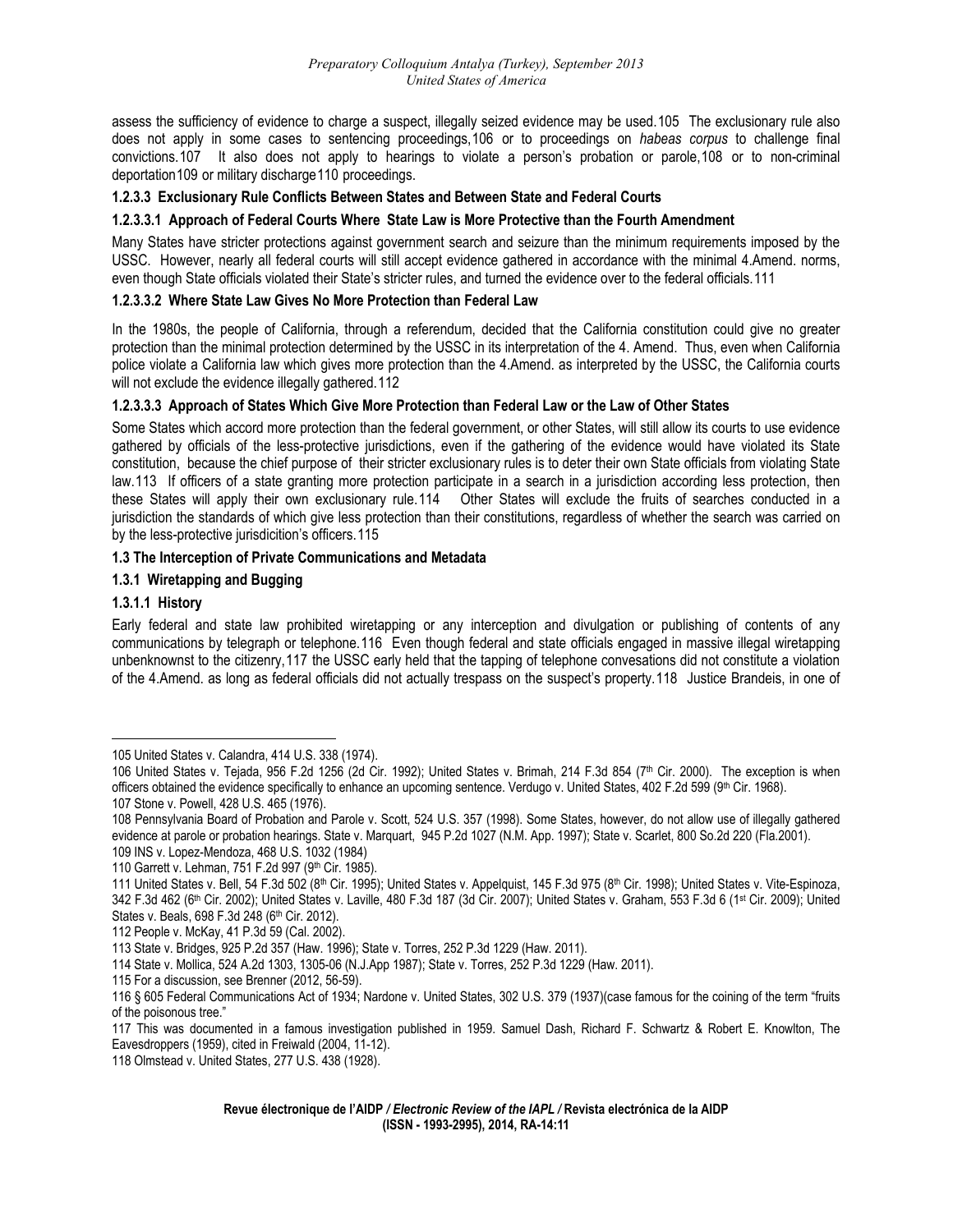the most famous dissents in USSC history, claimed that the content of a telephone conversation should have the same protection already given by the USSC to the contents of letters.[119](#page-11-0) 

Brandeis noted that: "As a means of espionage, writs of assistance and general warrants are but puny instruments of tyranny and oppression when compared with wire tapping." In his dissent, he made the most eloquent defense of citizen privacy against illegal government meddling therein:

"(The) makers of our Constitution..conferred, as against the government, the right to be let alone--the most comprehensive of rights and the right most valued by civilized men. To protect that right, every unjustifiable intrusion by the govt upon the privacy of the individual, whatever the means employed, must be deemed a violation of the Fourth Amendment. And the use, as evidence in a criminal proceeding, of facts ascertained by such intrusion must be deemed a violation of the Fifth Amendment."

"Decency, security, and liberty alike demand that government officials shall be subjected to the same rules of conduct that are commands to the citizen. In a government of laws, existence of the governmentt will be imperiled if it fails to observe the law scrupulously. Our governmentt is the potent, the omnipresent teacher. For good or for ill, it teaches the whole people by its example. Crime is contagious. If the government becomes a lawbreaker, it breeds contempt for law; it invites every man to become a law unto himself; it invites anarchy. To declare that in the administration of the criminal law the end justifies the means--to declare that the government may commit crimes in order to secure the conviction of a private criminal--would bring terrible retribution. Against that pernicious doctrine this court should resolutely set its face."

Illegal wiretapping was was often conducted with the cooperation of local phone companies, who conspired with agents to keep surveillance secret in order to maintain public confidence in the telephone networks. This rampant and widespread illegal use of wiretapping by both federal and state law enforcement agents reflects the historical ambivalence towards electronic surveillance in the U.S.[120](#page-11-1)

With the decision in *Katz*[121](#page-11-2) in 1967, which held that the wiretapping of the suspect in a telephone booth would have been legal, had the police acquired judicial authorization, and another case in the same year which invalidated New York State's wiretap statute due to the vagueness of the prerequisites it imposed,[122](#page-11-3) the stage was set for legislation regulating the government's use of wiretapping and bugging, which would come the next year in 1968.

### **1.3.1.2 Title III: the Federal Wiretap Law**

In 1968 Congress enacted the Omnibus Crime Control and Safe Streets Act, Title III of which contained the new wiretap legislation, which thereafter was simply known as "Title III."[123](#page-11-4) Title III pre-empted the field, setting guidelines not only for the federal government, but also for the States. State wiretap law may not impose less control over the use of wiretaps and bugs than does federal law.

In 1986 Congress amended Title III with the Electronic Communications Privacy Act (ECPA) to modernize the law and make it applicable to the advent of cell phones and internet communication. Title I of ECPA included the provisions for interceptions of wire and electronic communications, Title II of ECPA dealt with stored communications and is known as the Stored Communications Act (SCA), and Title III of ECPA deals with accessing communications metadata and is known as the "Pen Register Act."[124](#page-11-5)

Title III (I will continue using that term) imposes a felony sanction of up to five years imprisonment or a fine, or civil sanctions for the illegal interception or divulgation of any wire, oral or electronic communications through wiretaps, installation of bugs (listening devices) or any other means,[125](#page-11-6) as well as for possessing, transporting or even advertising devices which can be used for illegal interceptions of such conversations.[126](#page-11-7)

"Electronic communication, " within the meaning of Title III, includes "any transfer of signs, signals, writing, images, sounds, data, or intelligence of any nature transmitted in whole or in part by a wire, radio, electromagnetic, photoelectronic or photooptical

<span id="page-11-1"></span><span id="page-11-0"></span><sup>119</sup> Ex parte Jackson, 96 U.S.727 (1877).

<sup>120</sup> Freiwald (2004, 11-12, 26-27).

<span id="page-11-2"></span><sup>121</sup> Katz v. United States, 389 U.S. 347 (1967).

<span id="page-11-3"></span><sup>122</sup> Berger v. New York, 388 U.S. 41 (1967).

<span id="page-11-4"></span><sup>123</sup> Pub. L. 90-351, 82 Stat. 197.

<span id="page-11-5"></span><sup>124</sup> Solove (2002, 1139-40).

<span id="page-11-6"></span><sup>125 18</sup> U.S.C. §§ 2511(1)(a); 2511(4)(a).

<span id="page-11-7"></span><sup>126 18</sup> U.S.C. § 2512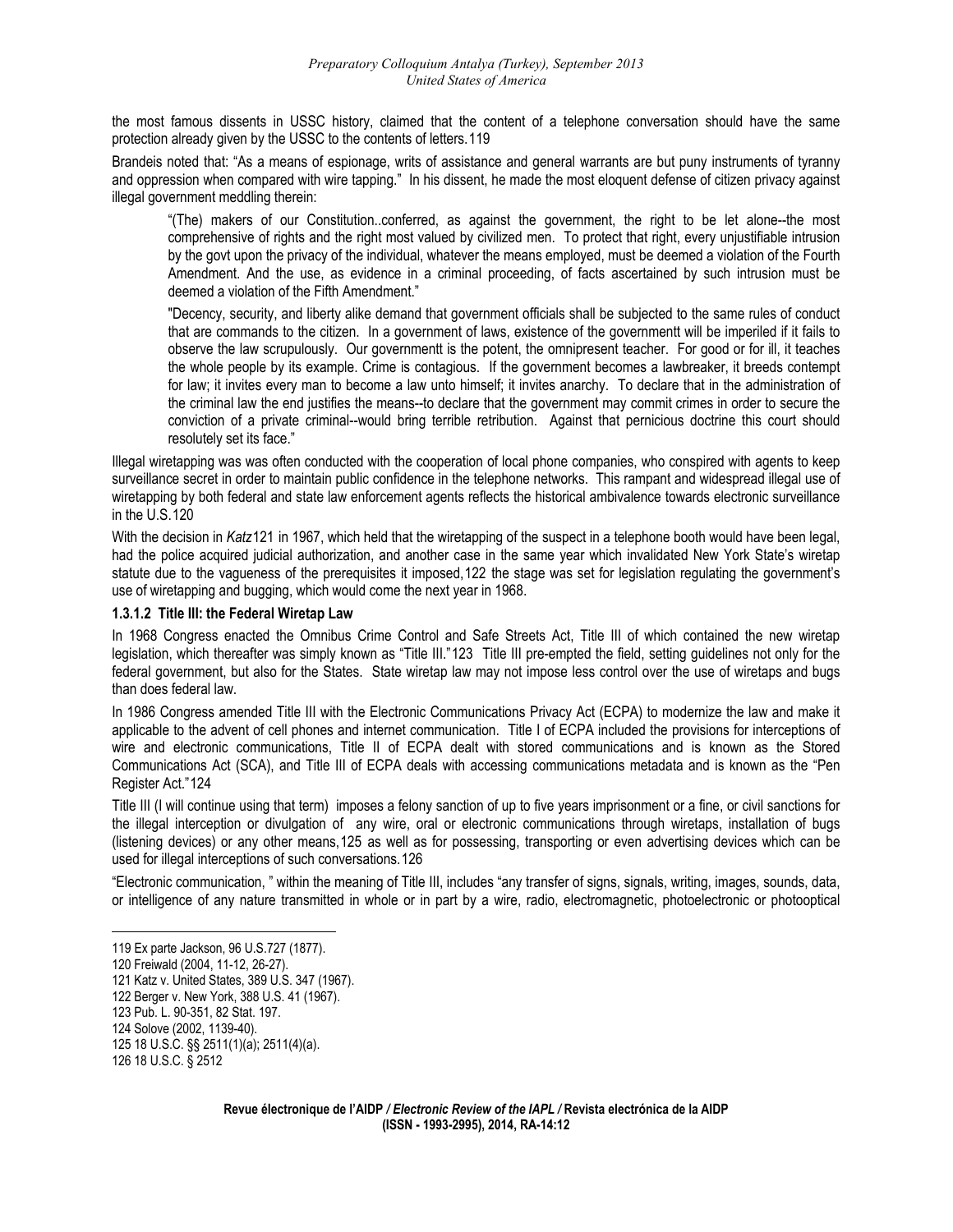system," but does not include: wire or oral communication, communications made through a tone-only paging device,[127](#page-12-0) or from a tracking device.[128](#page-12-1) Title III explicitly does not apply to the use of pen registers or trap and trace devices which record external telecommunications data, such as numbers dialed.[129](#page-12-2) 

"Interception" within the meaning of Title III includes eavesdropping contemporaneous with the transmission of communications,[130](#page-12-3) but not the accessing of stored private e-mail sent to a service provider, which had not yet been retrieved,[131](#page-12-4) nor the recording of an instant message (IM), because an IM service creates a paper trail of a dialog, and thus using that form of communication amounts to giving implied consent for the other party to record the stream of the conversation. [132](#page-12-5) 

There has been some dispute as to whether electronic communications in the form of e-mail or text messages can actually be "intercepted" under Title III. As one court asserted, there is only a "narrow window during which an E-mail interception may occur--the seconds or mili-seconds before which a newly composed message is saved to any temporary location following a send command" and thus held interception to be virtually impossible "unless some type of automatic routing software is used."[133](#page-12-6) One court, however, did rule that the unauthorized interception of an electronic mail message in temporary, transient storage violated Title III,[134](#page-12-7) though the prevailing view is that its seizure is governed by the SCA.

A State court has also ruled that software that surreptitiously captures images on computer screens, records chat conversations, instant messages, e-mails sent and received and websites visited, unlawfully "intercepted" electronic communications in transmission in violation of its wiretap act, holding that these electronic communications fell within the "umbra" of the wiretap law because the communications were not retrieved from storage, and thus they were "intercepted communications."[135](#page-12-8) 

### **1.3.1.2.1 Catalogue of Offenses**

Wiretaps in the State courts are permissible in relation to the "commission of the offense of murder, kidnapping, gambling, robbery, bribery, extortion, or dealing in narcotic drugs, marihuana or other dangerous drugs, or other crime dangerous to life, limb, or property, and punishable by imprisonment for more than one year, designated in any applicable State statute authorizing such interception, or any conspiracy to commit any of the foregoing offenses."[136](#page-12-9)

Because of the specialized, sprawling and duplicative nature of federal criminal law, the list of offenses for which wiretapping may be employed covers several pages of the code. Included, other than those in the State list above, are offenses relating to atomic energy, nuclear facilities, biological weapons, espionage, sabotage, trade secrets, treason, riots, destruction of property and maritime vessels, piracy, corruption dealing with labor unions, bribery of public officials and bank officials, and involving sports events, violence at international airports, domestic terrorism, unlawful use of explosives, tax evasion, gambling, terrorist threats, varous types of fraud, obstruction of justice, human trafficking, organized crime and racketeering,

 money laundering, sexual exploitation of children and child pornography, torture, counterfeiting or production of false documents and identifications, narcotics offenses, extortionate credit transactions and bank reporting violations, firearms violations, anti-trust violations, and any conspiracy to commit any of the above crimes.[137](#page-12-10) 

 $\overline{a}$ 

<span id="page-12-7"></span>134 United States v. Councilman, 418 F.3d 67 (1st Cir. 2005).

<span id="page-12-0"></span><sup>127</sup> Otherwise a Title III order is needed to access a pager. Adams v. Battle Creek, Mich., 250 F.3d 980 (6th Cir. 2001); Brown v. Waddell, 50 F.3d 285 (4<sup>th</sup> Cir.1995). Cellular phone conversations have been protected by Title III since amendments to the law in 1994. Prior to that, police in some jurisdictions used scanners to intercept cell phone calls and did not need a warrant.

<span id="page-12-1"></span><sup>128 18</sup> U.S.C. § 2510(12).

<span id="page-12-2"></span><sup>129 18</sup> U.S.C. § 2511(2)(h).

<span id="page-12-3"></span><sup>130</sup> United States v. Turk, 526 F.2d 654 (5<sup>th</sup> Cir. 1976). Though not if carried out in the back of a police car containing arrested suspects, due to the lack of a reasonable expectation of privacy. United States v. Turner, 209 F.3d 1198 (10<sup>th</sup> Cir. 2000); United States v. Clark, 22 F.3d 799 (8th Cir. 1994); State v. Timley, 975 P.2d 264 (Kan. App. 1998); State v. Torgrimson, 637 N.W.2d 345 (Minn.App. 2002). Even if the arrested suspects asked to speak privately. State v. Scheineman, 77 S.W.3d 810 (Tex. Crim.App. 2002). Prisoners also have no right to privacy in their telephone calls, and therefore no "interception" is recognized. United States v. Hammond, 286 F.3d 189 (4<sup>th</sup> Cir. 2002). Lawyers, however, who receive calls from imprisoned clients have a reasonable expectation of privacy in these phone calls and a civil cause of action against prison officials who overhear them. United States v. Novak, 453 F.Supp.2d 249 (D. Mass. 2006); Lonegan v. Hasty, 436 F.Supp. 2d 49 (E.D.N.Y. 2006).

<span id="page-12-4"></span><sup>131</sup> Steve Jackson Games, Inc. v. U.S. Secret Service, 36 F.3d 457 (5th Cir. 1994).

<span id="page-12-5"></span><sup>132</sup> State v. Lott, 879 A.2d 1167 (N.H. 2005).

<span id="page-12-6"></span><sup>133</sup> United States v. Steiger, 318 F.3d 1039 (11th Cir. 2003).

<span id="page-12-8"></span><sup>135</sup> O'Brien v. O'Brien, 899 So.2d 1133 (Fla. App. 2005)

<span id="page-12-9"></span><sup>136 18</sup> U.S.C. § 2516(2).

<span id="page-12-10"></span><sup>137 18</sup> U.S.C. § 2516(1).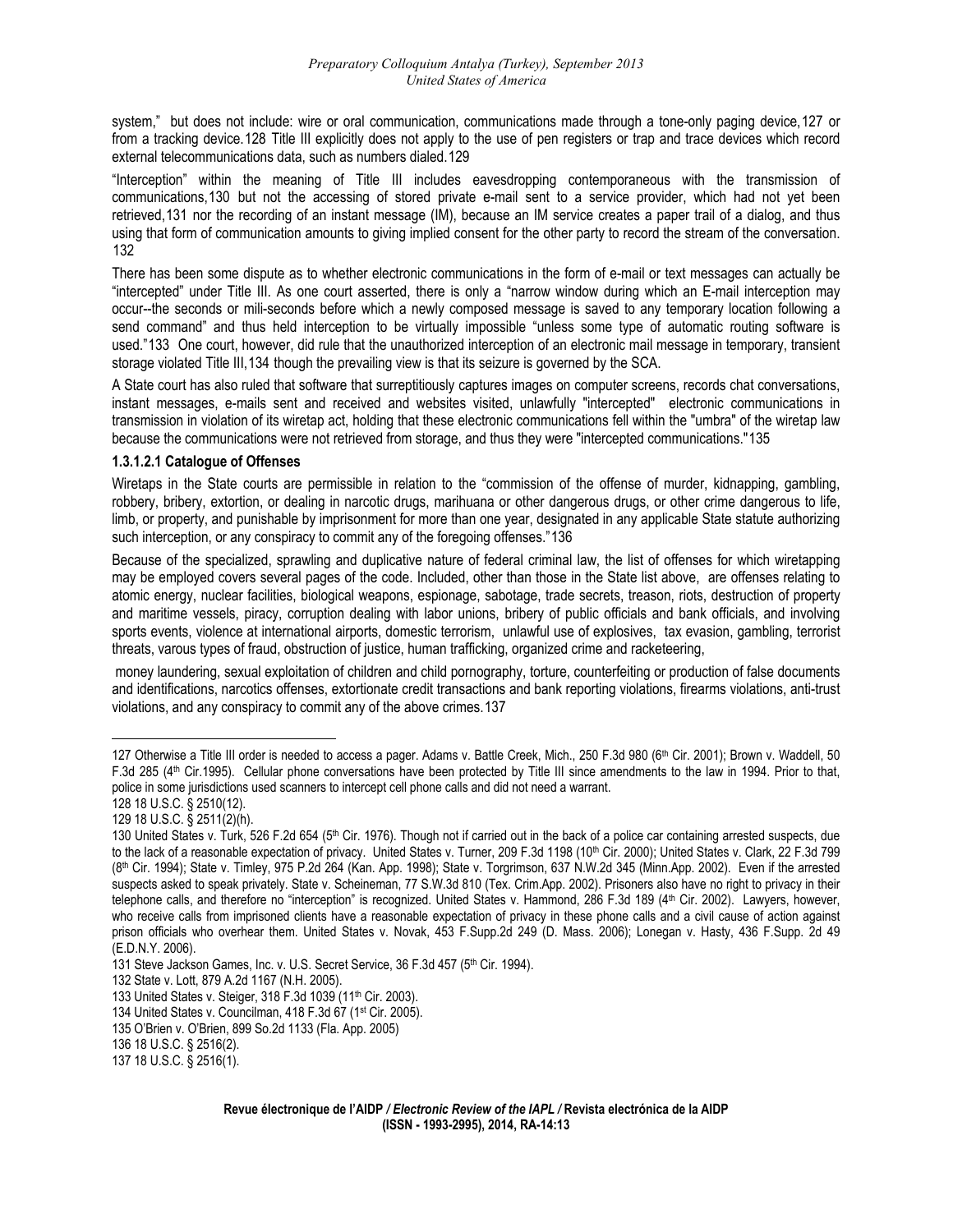While simple prostitution is not a catalogue offense, one court has held that wiretaps may be used to investigation prostitution if it is connected with organized crime.[138](#page-13-0) 

Although the original version of Title III permitted wiretapping only for serious crimes that were typical of organized crime activities, Congress made no such restrictions when it came to intercepting electronic communications when it passed the ECPA in 1986. Interceptions of content may proceed in relation to the investigation of any federal felony. There are no restrictions whatsoever, when it comes to accessing stored communications or installing pen registers or trap and trace devices, other than that there be a "criminal investigation" even if it is for a misdemeanor.[139](#page-13-1) 

#### **1.3.1.2.2 Requirement of Probable Cause and Judicial Control**

Title III imposes stricter judicial control on interceptions of private communications than does the 4.Amend. on search warrants,[140](#page-13-2) and some call the Title III order, for this reason, a "super warrant." Only high-level prosecutors or US Attorneys (in the federal system) may apply for a judicial wiretap order under Title III, whereas any police officer may apply for a search warrant. In addition, only high court felony trial judges may issue such an order, whereas even lower courts and magistrates or even justices of the peace can issue a normal search warrant.[141](#page-13-3) 

Although the definition of "probable cause" for obtaining an interception of communications is considered to be identical with that for obtaining a search warrant,[142](#page-13-4) the application presented by prosecutors for an interception order is in other ways stricter than that required for a normal search warrant. It must include, besides a "full and complete statement" which amounts to probable cause, and a description of the communications facilities or locations to be intercepted, "a full and complete statement as to whether or not other investigative procedures have been tried and failed or why they reasonably appear to be unlikely to succeed if tried or to be too dangerous," and a statement of the period of time for which the interception is required to be maintained. Finally, the affidavit must include information regarding all previous applications made under the law.[143](#page-13-5)

In articulating the necessity for the interception, the government, for instance, must explain why less intrusive "traditional investigative techniques" would not have exposed the crime.[144](#page-13-6) Many cases involve assertions that the use of undercover informants had been tried, unsuccessfully, or would have been ineffective[145](#page-13-7) or too dangerous to employ. The government need not use all potential confidential informants or prove that the informants would be completely useless in order to make the necessity showing.[146](#page-13-8) The government must also indicate why less intrusive electronic means, such as pen registers or trapand-trace devices, were not used.[147](#page-13-9)

No order to intercept confidential communications under Title III may be approved for longer than is necessary to achieve the objective of the order, and, in any case, not longer than thirty days. Extensions may be obtained by again submitting a new request to a judge to prolong the interception. The law does not limit the number of extensions.[148](#page-13-10)

Title III also, in its current version, allows so-called "roving wiretaps" when it is not possible to specify with particularity the telephone or communications media the suspect will allegedly use in the suspected criminal enterprise.[149](#page-13-11)

The law provides for judicial control also after the wiretap has been undertaken. The prosecutor may be required to submit reports to the judge on the ongoing status of the intercept. [150](#page-13-12) The intercepted communications must also be recorded and made available to the judge after the intercept has been completed. They must be kept for ten years, unless a judge orders their destruction. Within ninety days of the filing of an application that was denied, or the termination of the authorized interception, the judge must notify the person's affected of the fact of the order or application, the time of the interception and whether or not conversations were intercepted and recorded. The judge may "in his discretion make available to such person or his counsel for inspection such portions of the intercepted communications, applications and orders as the judge determines to be in the interest

<span id="page-13-0"></span><sup>138</sup> State v. Otte, 887 So.2d 1186 (Fla. 2004).

<span id="page-13-2"></span><span id="page-13-1"></span><sup>139</sup> Freiwald (2004, 52).

<sup>140</sup> Some call Title III warrants, therefore, "super-warrants." Freiwald (2004, 47-48).

<span id="page-13-3"></span><sup>141 18</sup> U.S.C. § 2516(1)(2)(3).

<span id="page-13-4"></span><sup>142</sup> United States v. Falcone, 505 F.2d 478 (3d Cir. l974).

<span id="page-13-5"></span><sup>143 18</sup> U.S.C. § 2518(1)(b).

<span id="page-13-6"></span><sup>144</sup> United States v. Kahn, 415 U.S. 143, 153 (1974)

<span id="page-13-7"></span><sup>145</sup> United States v. Thompson, 944 F.2d 1331 (7th Cir. 1991).

<span id="page-13-8"></span><sup>146</sup> United States v. Canales-Gomez, 358 F.3d 1221 (9th Cir. 2004).

<span id="page-13-9"></span><sup>147</sup> United States v. Dumes, 313 F.3d 372 (7th Cir. 2002).

<span id="page-13-10"></span><sup>148 18</sup> U.S.C. § 2518(5).

<span id="page-13-11"></span><sup>149 18</sup> U.S.C. § 2518(11).

<span id="page-13-12"></span><sup>150 18</sup> U.S.C. § 2518(6).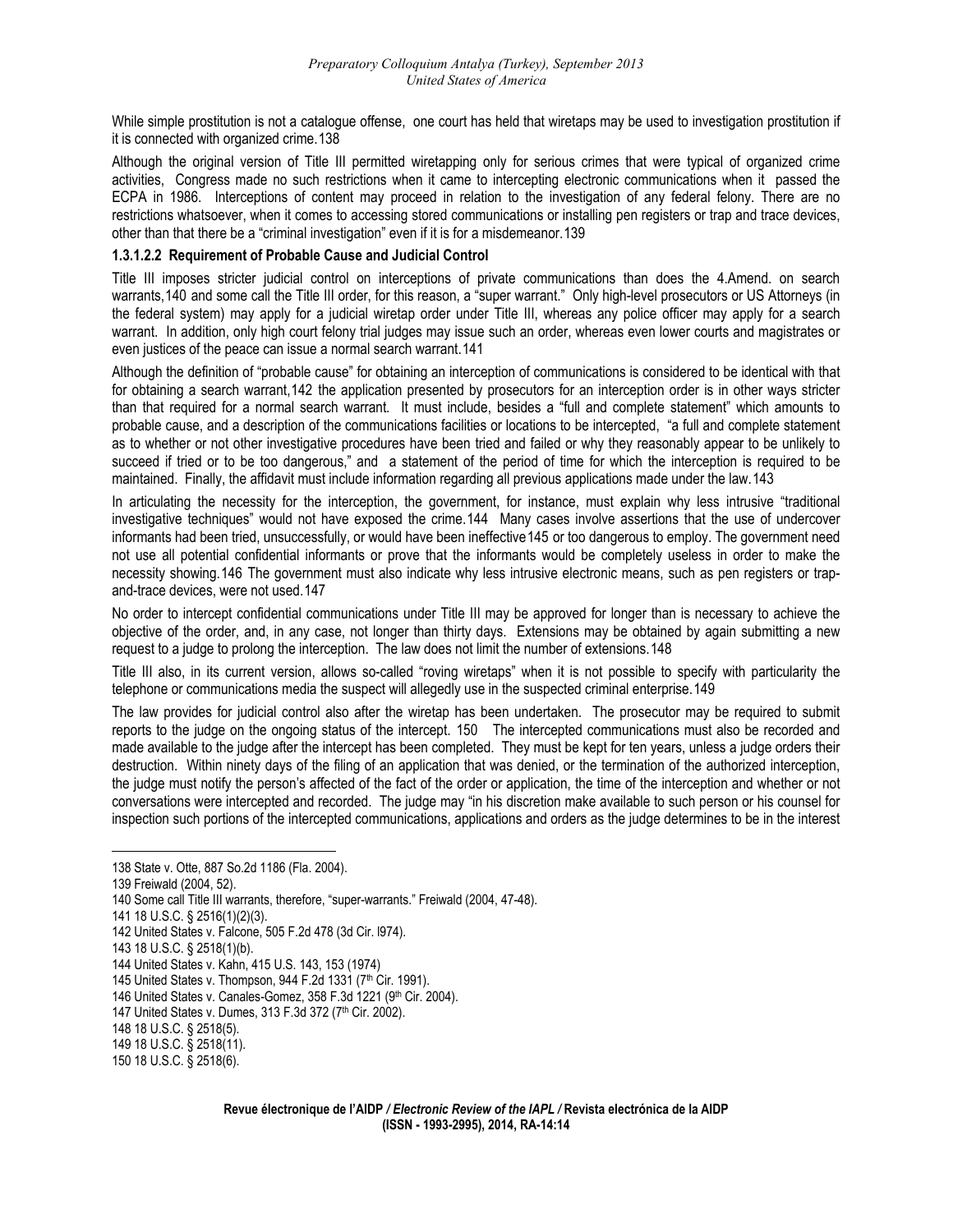of justice."[151](#page-14-0) Judges must report the number of requests for wiretaps they have received, how many were granted, or extended, and the competent prosecutor's office is also obligated to keep detailed statistics related to the interception of confidential communications.[152](#page-14-1) 

All law enforcement officials involved in executing the wiretap laws are allowed to share the information they have gained in a legal wiretap or bug, with other law enforcement officials for a valid law enforcement purpose.[153](#page-14-2) 

### **1.3.1.2.3 The Execution of Interceptions Under Title III**

### **1.3.1.2.3.1 Covert Entry to Install Listening Devices**

Although Title III nowhere mentioned how "bugs," or secret listening devices are to be planted in the house or business of a suspect, the USSC has held that Title III must have envisioned that this would be necessary, and has thus held that it would not violate the 4.Amend. for officers, who had been issued an order under Title III to "bug" a particular space, could secretly enter the space to plant the microphones.[154](#page-14-3) 

### **1.3.1.2.3.2 The Minimization Requirement**

All wiretaps authorized by Title III must " be conducted in such a way as to minimize the interception of communications not otherwise subject to interception."[155](#page-14-4) This command was designed to prevent "rummaging" during wiretaps or bugging operations by preventing the executing officers from listening to conversations obviously not included in the wiretap authorization. The USSC has not interpreted the "minimization" requirement rigidly, however, holding that the statute does not forbid the interception of all non-relevant conversations, but rather instructs the agents to conduct the survillance in such a manner as to "minimize" such interceptions. Much like with searching of computer files, the USSC majority held that, in a complicated conspiracy case where there were a high number of non-relevant calls, "many of the nonpertinent calls may have been very short. Others may have been one-time only calls. Still other calls may have been ambiguous in nature or apparently involved guarded or coded language. In all these circumstances agents can hardly be expected to know that the calls are not pertinent prior to their termination."[156](#page-14-5) 

In an unusual interpretation of the minimization requirement, a court order that required an automobile service company to allow the FBI to use the company's in-car wireless emergency communication system to listen to oral conversations in a suspect's car was invalid because the FBI's surveillance completely disabled portions of the communications system which severely hampered emergency capabilities, thus violating the "minimization" requirement.[157](#page-14-6)

### **1.3.1.2.4 Statistics on Use of Title III**

From 1968 to 2011, 44,256 wiretaps were authorized, 14,549 by federal judges and 29,707 by State court judges. In those 43 years, only 32 applications were denied.[158](#page-14-7)

In 2011, 2,732 wiretaps were authorized, 792 by federal judges, the rest by state court judges. 2,189 intercepts were actually installed, 367 in the federal system. The average number of conversations intercepted for each wiretap was 3,716 involving an average of 118 persons. 868 of the 3,716 intercepts were incriminating in nature.[159](#page-14-8) 

In 2012, there was a sharp rise to 3,395 wiretaps authorized, 1354 by federal judges and the rest by State judges. 1,932 extensions were granted, 521 by federal judges. 3,292 of the wiretaps were for portable phones and only 14 for personal residences. Only seven were "roving" wiretaps. 2,967 of the wiretaps, around 87%, were in narcotics cases.[160](#page-14-9) 

In 2006, at the federal and state levels, four states, California (430 orders), New York (377), New Jersey (189), and Florida (98) accounted for 59 percent of all wiretap orders.[161](#page-14-10)

<span id="page-14-0"></span><sup>151 18</sup> U.S.C. § 2518(8)(a,d).

<span id="page-14-1"></span><sup>152 18</sup> U.S.C. § 2519.

<span id="page-14-2"></span><sup>153 18</sup> U.S.C. § 2517.

<span id="page-14-3"></span><sup>154</sup> Dalia v. United States, 441 U.S. 238 (1979).

<span id="page-14-4"></span><sup>155 18</sup> U.S.C. § 2518(5).

<span id="page-14-5"></span><sup>156</sup> Scott v. United States, 436 U.S. 128 (1978).

<span id="page-14-7"></span><span id="page-14-6"></span><sup>157</sup> In re United States for An Order Authorizing Roving Interception of Oral Communications, 349 F.3d 1132 (9th Cir. 2003) 158 [http://epic.org/privacy/wiretap/stats/wiretap\\_stats.html](http://epic.org/privacy/wiretap/stats/wiretap_stats.html)

<span id="page-14-9"></span><span id="page-14-8"></span><sup>159</sup><http://www.uscourts.gov/uscourts/Statistics/WiretapReports/2011/Table4.pdf>

<sup>160</sup> http://www.uscourts.gov/Statistics/WiretapReports/wiretap-report-2012.aspx

<span id="page-14-10"></span><sup>161</sup> Schwartz (2008, 292).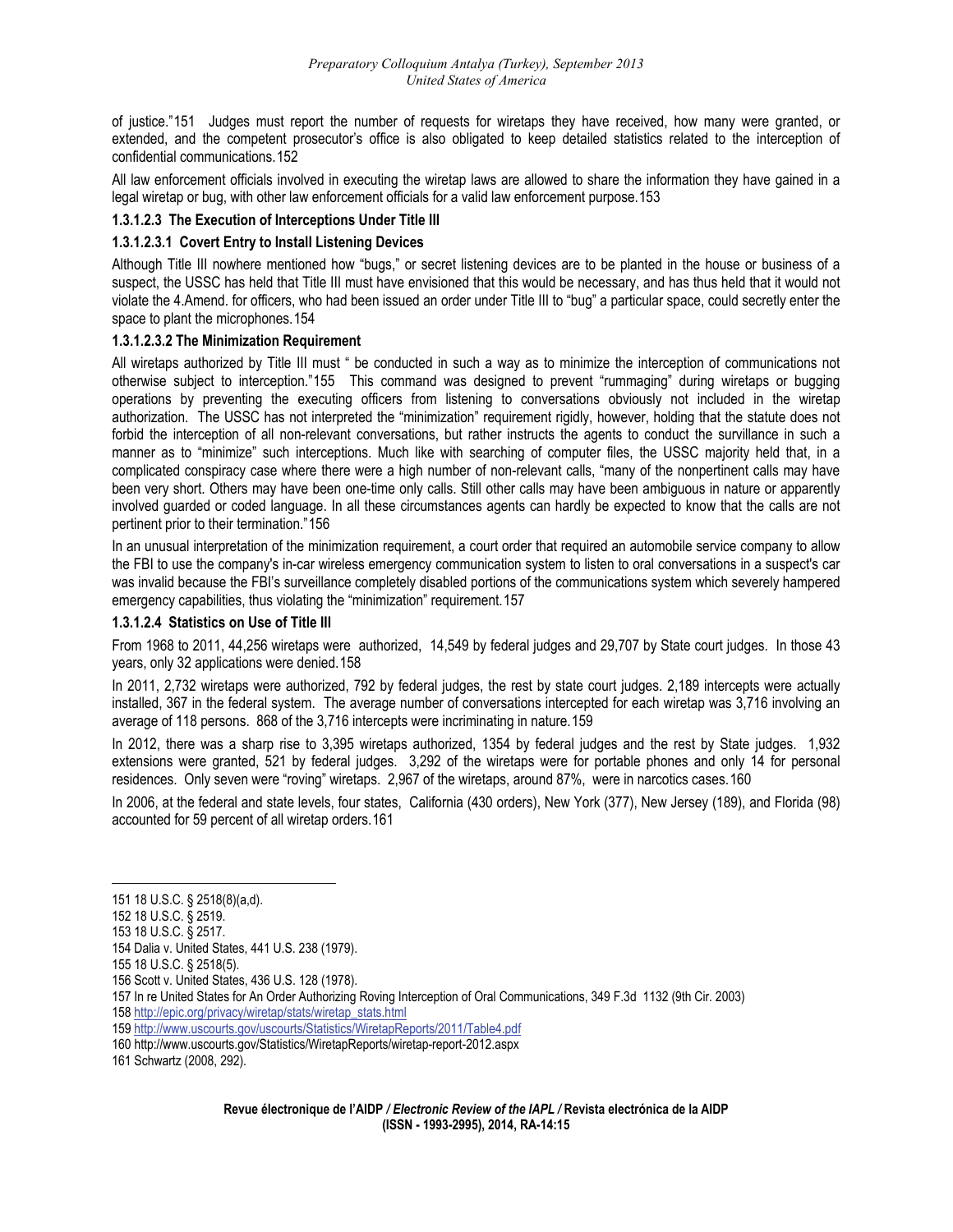## **1.3.1.3 The Foreign Intelligence Surveillance Act (FISA)**[162](#page-15-0)

## **1.3.1.3.1 History**

It has always been recognized in the US that the President may conduct "national security" surveillance without court authorization. Title III even provided that "nothing in this statute shall limit the constitutional power of the President to protect the national security of the US."[163](#page-15-1) However the limits between "intelligence" gathering and criminal prosecution became blurred. Since the 1940s the Federal Bureau of Investigation (FBI) and Central Intelligence Agency (CIA) collaborated in a secret domestic intelligence operations and during late 1960s and early. The FBI's investigations extended to prominent members of the women's liberation movement, the Black Power movement and critics of the Vietnam War. Between 1967 and 1970, the US Army conducted wide-ranging surveillance, amassing extensive personal information about a broad group of individuals. In 1970, Congress significantly curtailed the Army's program, and the records of personal information were eventually destroyed.[164](#page-15-2)

In 1972, the USSC held that the president did not have power to intercept private conversations in cases of domestic security threats without judicial authorization and basically limited this authority to the surveillance of foreign agents.[165](#page-15-3) FISA, which was finally promulgated in 1978, was an attempt to delineate the extent of presidential powers to intercept confidential communications, and basically introduced a warrant requirement where surveillance could affect US citizens or permanent residents.

### **1.3.1.3.2 The Power of the President to Issue Wiretaps Without Judicial Control**

The President of the US, acting through the Attorney General may authorize electronic surveillance without a court order to acquire foreign intelligence information for periods of up to one year if the Attorney General certifies in writing under oath that: (a) the electronic surveillance is solely directed at the acquisition of the contents of communications transmitted by means of communications used exclusively between or among foreign powers; or (b) the acquisition of technical intelligence, other than the spoken communications of individuals, from property or premises under the open and exclusive control of a foreign power. There must also be no substantial likelihood that the surveillance will acquire the contents of any communication to which a "US person" is a party.[166](#page-15-4) 

For the purposes of FISA, a "foreign power" includes not only a foreign government, or an entity under the control of a foreign government, or a foreign-based political organization, but also "a group engaged in international terrorism or activities in preparation thereof" and "an entity not substantially composed of US citizens or residents that is engaged in the "international proliferation of weapons of mass destruction."[167](#page-15-5) 

For the purposes of FISA, a "US person" refers to US citizens, those admitted for permanent residence ("green card" holders) or US legal entities or non-incorporated associations of which a substantial part are US citizens.[168](#page-15-6) 

For the purpses of FISA, "foreign intelligence information" refers to information that relates to, and if concerning a US person is necessary to, the ability of the US to protect against military attack, sabotage, international terrorism, the international proliferation of weapons of mass destruction, clandestine intelligence activities, or infrmation that is otherwise necessary for the national defense or the conduct of US foreign affairs.[169](#page-15-7)

Similar to Title III, violations of FISA are subject to penal and civil sanctions.[170](#page-15-8) 

### **1.3.1.3.3 Judicial Control under FISA**

### **1.3.1.3.3.1 The Foreign Intelligence Surveillance Court: Its Constitution, Powers and Jurisdiction**

In general, the President need only seek authorization from a judge if the proposed surveillance measure is aimed at, or may affect the interests of a "US person."[171](#page-15-9)

<span id="page-15-3"></span><span id="page-15-2"></span>165 United States v. United States District Court, 407 U.S. 297 (1972).

<span id="page-15-4"></span>166 50 U.S.C. § 1802(a)(1).

 $\overline{a}$ 

<span id="page-15-5"></span>167 50 U.S.C. § 1801(a).

<span id="page-15-6"></span>168 50 U.S.C. § 1801(i).

<span id="page-15-7"></span>169 50 U.S.C. § 1801(e) 170 50 U.S.C. §§ 1809, 1810.

<span id="page-15-9"></span><span id="page-15-8"></span>171 50 U.S.C. § 1802(b)

<span id="page-15-1"></span><span id="page-15-0"></span><sup>162 50</sup> U.S.C. § 1801 et seq. 163 18 U.S.C. § 2511(3). 164 Solove (2002, 1107-08).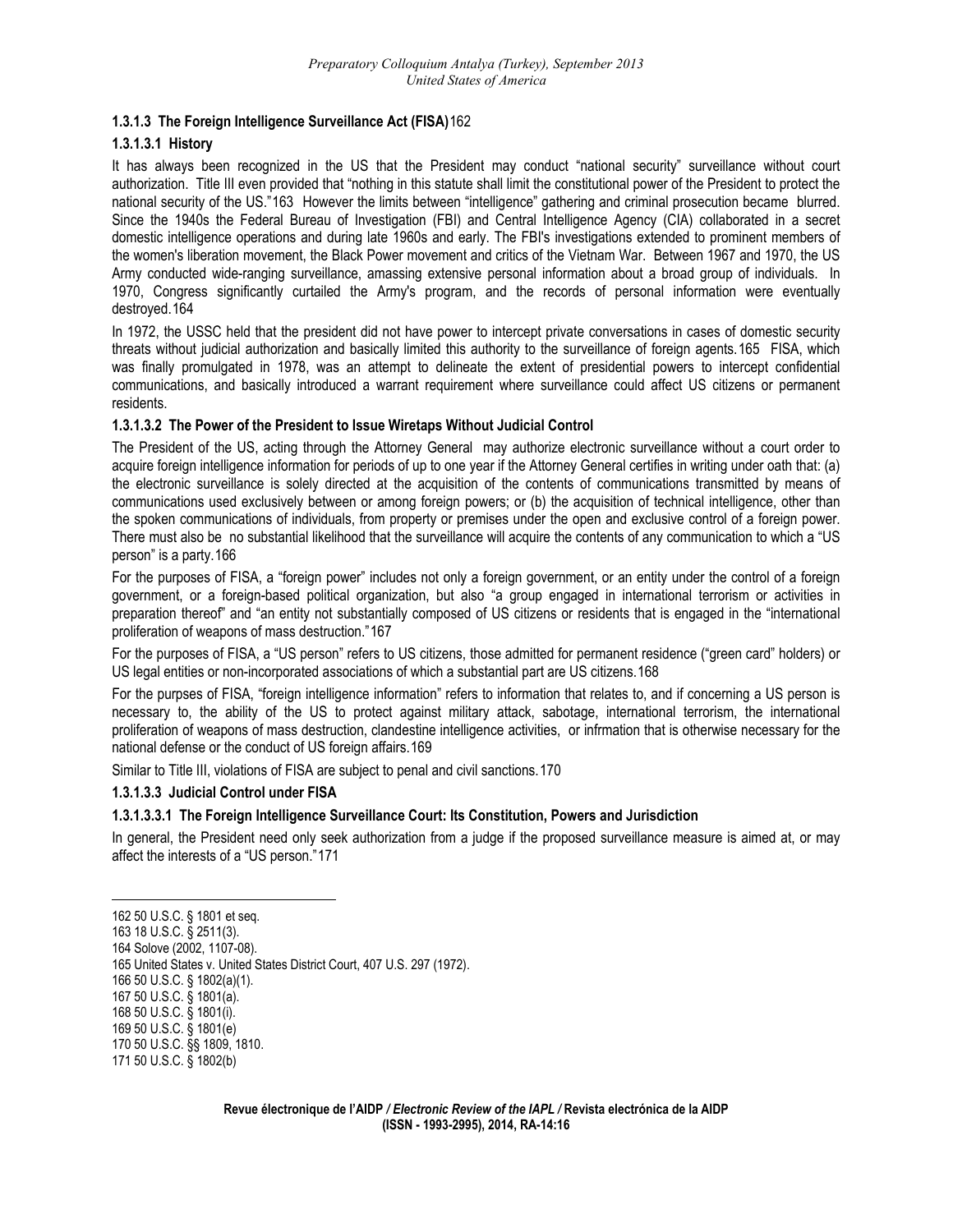FISA established a special secret court, Foreign Intelligence Surveillance Court (FISC), to receive requests for foreign intelligence surveillance which might include US persons. It consists of 11 federal district court judges appointed by the Chief Justice of the USSC, of whom no fewer than three shall reside within 20 miles of Washington D.C.[172](#page-16-0) The Chief Justice also selects a three judge FIS Court of Appeal to hear appeals from denials of requests for surveillance by the FISC.[173](#page-16-1) 

### **1.3.1.3.3.2 Requirements of an Affidavit for a FISC Warrant**

Every application for a FISC warrant must be approved by the US Attorney General in the federal system, and by an equivalent official in a State system. It must include the identity, if known, of the target of the surveillance, a statement of the facts and circumstances going to show that the target is a foreign power or an agent of a foreign power, and that each of the facilities or places at which the electronic surveillance is directed is being used, or is about to be used, by a foreign power or an agent of a foreign power. There must be a statement of the proposed minimization procedures, a description of the nature of the information sought and the type of communications or activities to be subjected to the surveillance, and a sworn statement by a national security official that the information sought is "foreign intelligence information" and that a "significant purpose of the surveillance is to obtain foreign intelligence information."

The affidavit must also assert that such information cannot reasonably be obtained by normal investigative techniques, and must list a summary of the facts concerning all previous applications that have been made to any judge under FISA involving any of the persons, facilities, or places specified in the application, and the action taken on each previous application.[174](#page-16-2)

The affidavit may also request the inclusion of provisions to install pen registers and trap and trace devices against the same targets for which the electronic surveillance has been authorized.[175](#page-16-3) 

Prior to September 11, 2001 (9-11), the affidavit for a FISA wiretap had to assert that foreign intelligence information was the "primary purpose" of the interception .[176](#page-16-4) Although one federal court found that this watered-down provision violated the 4.Amend.,[177](#page-16-5) the new language has been upheld by the federal courts of appeal.[178](#page-16-6) 

### **1.3.1.3.4 Length of Surveillance**

Orders for surveillance involving US persons may be approved for the period necessary to achieve its purpose, or for 90 days, whichever is less, while an order targeted against a foreign power, may extend for up to one year, and one targeted against an agent of a foreign power who is not a US person may be for no longer than 120 days. Extensions may be applied for under the same procedures as for the initial order.[179](#page-16-7)

In amendments to FISA in 2008, special provisions were added for the issuance of FISC warrants for the surveillance of US persons living overseas, which may also be authorized for no longer than 90 days.[180](#page-16-8) The FISC may also issue a joint authorization for surveillance both within and without the US.[181](#page-16-9)

### **1.3.1.3.5 Minimization Requirements and Other Factors Relating to Execution**

"Minimization" procedures under FISA must be adopted by the Attorney General to the end of minimizing the acquisition and retention, and preventing the dissemination of non-publicly available information concerning non-consenting US persons, "consistent with the need of the US to obtain, produce, and disseminate foreign intelligence information. They must prohibit the dissemination of any information about a non-consenting US person "unless such person's identity is necessary to understand foreign intelligence information or assess its importance."[182](#page-16-10)

If the government wants to intercept communications or conduct other FISA-related procedures in relation to foreigners living abroad, they must also engage in procedures to minimize conduct which affects US persons, including targeting a foreigner

<span id="page-16-0"></span><sup>172 50</sup> U.S.C. § 1803(a)(1).

<span id="page-16-2"></span><span id="page-16-1"></span><sup>173 50</sup> U.S.C. § 1803(b)

<sup>174 50</sup> U.S.C. § 1804(a)

<span id="page-16-3"></span><sup>175 50</sup> U.S.C. § 1805(i).

<span id="page-16-4"></span><sup>176</sup> The language "significant purpose" was added by § 218 US PATRIOT Act in 2001. This broader language was upheld by the FISC Appellate Court in In re Sealed Case No. 02-001, 310 F.3d 717 (USFIS App. 2002).

<span id="page-16-5"></span><sup>177</sup> Mayfield v. United States, 504 F.Supp.2d 1023 (D.Ore. 2007).

<span id="page-16-6"></span><sup>178</sup> United States v. Duka, 671 F.3d 329 (3d Cir. 2011).

<span id="page-16-7"></span><sup>179 50</sup> U.S.C. § 1805(d)(1,2).

<span id="page-16-8"></span><sup>180 50</sup> U.S.C. § 1881b(a).

<span id="page-16-9"></span><sup>181 50</sup> U.S.C. § 1881d

<span id="page-16-10"></span><sup>182 50</sup> U.S.C. § 1801(h)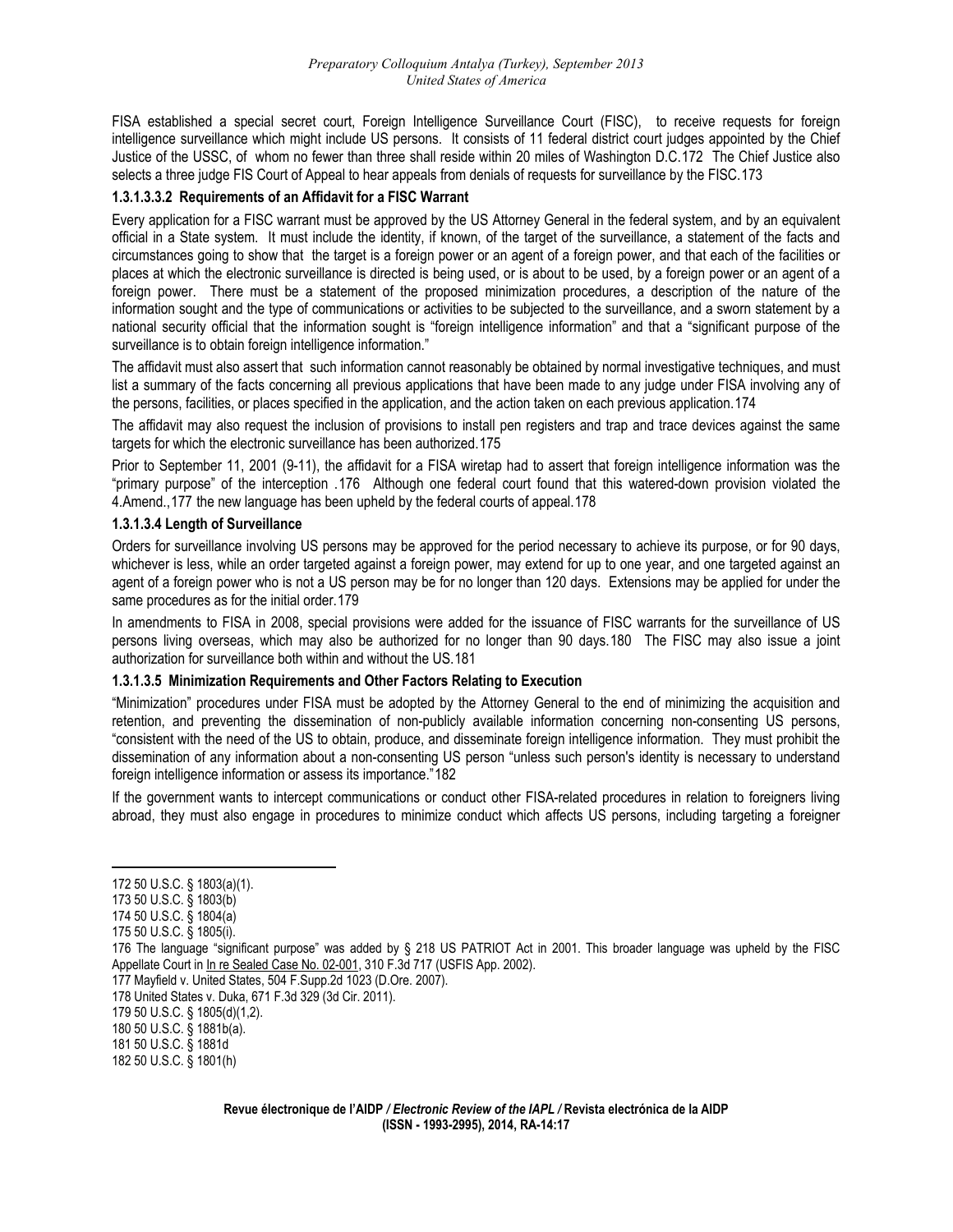abroad, where the actual target would be a US person, whether living abroad or in the US. Such surveillance must in general comply with the 4.Amend. The FISC must approve these minimization measures.[183](#page-17-0) 

## **1.3.1.3.6 FISA Statistics**

From 1979 through 2008 there were more than 14,000 applications for FISA wiretaps and not one was denied through 2003. Between 1978 and 1995 there were more than 500 applications or extensions per year. After 1995 the yearly number began to rise reaching a peak of 2,181 wiretaps in 2006, only one of which was rejected by the FISC.[184](#page-17-1) In 2012, the FISA approved all but one of the 1,856 applications submitted to it.[185](#page-17-2) 

## **1.3.1.4 Application of 4.Amend. Doctrine to Wiretapping and Bugging**

## **1.3.1.4.1 The Third Party Consent Doctrine**

Title III provides that it is not unlawful for state officials to intercept a confidential communication if a participant in the communication has given prior consent to the interception.[186](#page-17-3) It is also not unlawful for a citizen, who is not working with law enforcement, to intercept or record a conversation to which it is a party or where one of the parties has given their consent, unless such communication is intercepted for the purpose of committing any crime or civil wrong.[187](#page-17-4) 

Most States follow Title III in this respect, and some States even allow children to consent to police eavesdropping.[188](#page-17-5) Some jurisdictions will also allow parents to "consent" to police overhearing the confidential conversations of their minor children.[189](#page-17-6) A minority of States require a judicial order even when a participant in a telephone conversation consents, thus giving more protection than federal law.[190](#page-17-7) 

Thus, when an arrested person allows a police officer to use his or her phone to exchange text messages with an unwitting criminal confederate, this would not normally fall within the prohibitions of US wiretap statutes.[191](#page-17-8) Some courts also allow police to answer a call to a lawfully seized cellular telephone, even without the consent of the owner, because the caller sacrificed any reasonable expectation that his call would remain private by not confirming the identity of the person who answered the phone.[192](#page-17-9)

The third party consent doctrine also applies to FISA intercepts.

### **1.3.1.4.2 Exception for Exigent Circumstances**

An order need not be obtained, however, when the prosecutor, otherwise possessing the requisite probable cause required by Title III, determines that an "emergency situation" exists, that involves: (1) immediate danger of death or serious physical injury to any person; (2) conspiratorial activities threatening the national security interest, or (3) conspiratorial activities characteristic of organized crime. When this occurs, the prosecutor must, within 48 hours, get *post facto* authorization from a judge. If this is not obtained, the results of the interception are inadmissible in any legal proceeding as provided by the statutory exclusionary rule discussed in Section 1.2.4.3 below.[193](#page-17-10)

Under FISA, the Attorney General may authorize the emergency employment of electronic surveillance if he/she gets retroactive approval of the FISC within seven days after the surveillance was authorized. In the event that such application for approval is denied, or in any other case where the electronic surveillance is terminated and no order is issued approving the surveillance,

 $\overline{a}$ 

184 Abrams (2008, 419-20).

<span id="page-17-1"></span><span id="page-17-0"></span><sup>183 50</sup> U.S.C. § 1881a(b).

<span id="page-17-2"></span><sup>185</sup> http://epic.org/privacy/wiretap/stats/fisa\_stats.html

<span id="page-17-3"></span><sup>186 18</sup> U.S.C. § 2511(2)(c).

<span id="page-17-4"></span><sup>187 18</sup> U.S.C. § 2511(2)(d).

<span id="page-17-5"></span><sup>188</sup> Malone v. State, 541 S.E.2d 431 (Ga. 2000).

<span id="page-17-6"></span><sup>189</sup> Pollock v. Pollock, 154 F.3d 601 (6th Cir. 1998); State v. Spencer, 737 N.W.2d 124 (Iowa 2007); State v. Whitner, 732 S.E.2d 861 (S.C. 2012). Some States extend more protection, however, and do not allow parents to give vicarious consent for the overhearing and recording of their children's conversations. See Bishop v. State, 526 S.E.2d 916 (Ga. App. 1999); State v. Christensen, 102 P.3d 789 (Wash. 2004). 190 State v. Allen, 241 P.3d 1045 (Mont. 2010)

<span id="page-17-8"></span><span id="page-17-7"></span><sup>191</sup> Commonwealth v. Cruttenden, 58 A.3d 95 (Pa. 2012)

<span id="page-17-9"></span><sup>192</sup> State v. Gonzalez, 898 A.2d 149 (Conn. 2006).

<span id="page-17-10"></span><sup>193 18</sup> U.S.C. § 2518(7)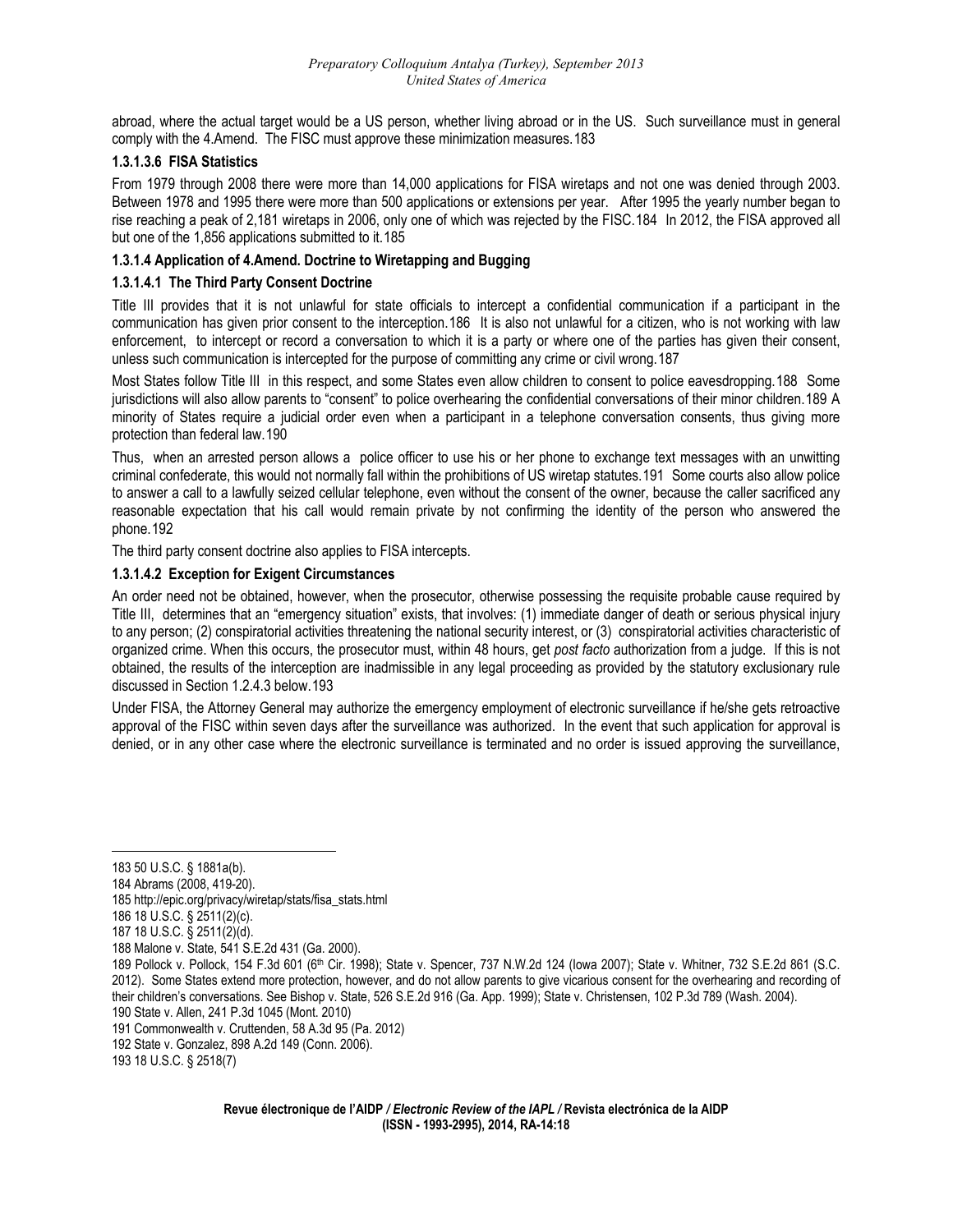the evidence may not be used.[194](#page-18-0) After a Congressional declaration of war, the President may also authorize interceptions involving US persons for 15 days without a warrant.[195](#page-18-1) 

### **1.3.1.4.3 Exclusionary Rules and other Sanctions for Violations of the Wiretap Laws**

Title III empowers any person, whose conversations were overheard to move to suppress their use if (1) the communication was unlawfully intercepted; (2) the order of authorization or approval under which it was intercepted is insufficient on its face; or (3) the interception was not made in conformity with the order of authorization or approval. The same is true for FISA.[196](#page-18-2) 

If the motion is granted, the contents of the intercepted communication, or evidence derived therefrom (i.e., the "fruit of the poisonous tree") are inadmissible in court. The prosecutor has a right to appeal a decision suppressing evidence within 30 days of the decision.[197](#page-18-3)

Evidence derived from a wiretap which was not authorized by the federal or state attorney general or authorized delegates must be suppressed.[198](#page-18-4) Fruits of illegal wiretaps may also not be used to impeach a testifying defendant, as may the fruits of a search made in violation of the 4.Amend.[199](#page-18-5) Some courts have also held that there is no "good faith" exception to the Title III exclusionary rule, unlike the 4.Amend. exclusionary rule (See below).

However, violations of provisions of Title III that were not "intended to play a central role" in the regulatory scheme, will not necessarily lead to suppression of evidence otherwise legally gathered.[200](#page-18-6) Examples are violations of the recordation and sealing requirements,[201](#page-18-7) violation of the notice provision,[202](#page-18-8) and violation of the minimization requirements.

The 4.Amend. does not require exclusion of evidence gathered illegally by private persons who are not working with the police. This regime is different in relation to wiretaps, however, as a private person may violate Title III by intercepting conversations. The courts, however, are divided as to the extent the government may use evidence gathered through illegal wiretaps or buggings by private persons.

Some courts say that if the government has "clean hands" in the affair, the evidence may be used.[203](#page-18-9) Some even allow evidence from private hackers whose activities the government has approved of after-the fact.[204](#page-18-10) Others will allow evidence if the private person inadvertently overhears a conversation.[205](#page-18-11) Some States will exclude privately gathered evidence by applying State privacy laws and even the fruits gathered lawfully by the police after using the illegally intercepted conversations.[206](#page-18-12) A minority of federal courts also reject the "clean hands" doctrine and will exclude information gathered through illegal private wiretaps.[207](#page-18-13) 

The victim of an unlawful interception of communications in violation of Title III also has a statutory right to bring a civil action against the government and the court may impose administrative sanctions on the government as well.[208](#page-18-14) 

If the FISC refuses to approve an emergency wiretap, then no information obtained or evidence derived from such surveillance shall be received in evidence or otherwise disclosed in any trial, hearing, or other proceeding in or before any court, grand jury, department, office, agency, regulatory body, legislative committee, or other authority of the United States, a State, or political subdivision thereof, and no information concerning any US person acquired from such surveillance shall subsequently be used

 $\overline{a}$ 

<span id="page-18-5"></span>199 People in re. A.W., 982 P.2d 842 (Colo. 1999).

<span id="page-18-14"></span>208 18 U.S.C. § 2520

<span id="page-18-0"></span><sup>194 50</sup> U.S.C. § 1805(e)(1). A seven-day emergency period is also allowed for the use of pen registers and trap-and-trace devices. 50 U.S.C. § 1843.

<span id="page-18-1"></span><sup>195 50</sup> U.S.C. § 1811. This also applies to pen registers and trap and trace devices. 50 U.S.C. § 1845.

<span id="page-18-2"></span><sup>196 18</sup> U.S.C. § 1806(c,e)

<span id="page-18-3"></span><sup>197 18</sup> U.S.C. § 2518(10)

<span id="page-18-4"></span><sup>198</sup> United States v. Reyna, 218 F.3d 1108 (9th Cir. 2000); State v. Bruce, 287 P.3d 919 (Kan. 2012).

<span id="page-18-6"></span><sup>200</sup> United States v. Giordano, 416 U.S. 505 (1974); United States v. Chavez, 416 U.S. 562 (1974)

<span id="page-18-7"></span><sup>201</sup> United States v. Amanuel, 615 F.3d 117 (2d Cir. 2010); United States v. Ojeda Rios, 495 U.S. 257 (1990).

<span id="page-18-8"></span><sup>202</sup> People v. Rodriguez, 970 N.E.2d 816 (N.Y. 2012); United States v. Donovan, 429 U.S. 413 (1977)

<span id="page-18-9"></span><sup>203</sup> United States v. Murdock, 63 F.3d 1391 (6th Cir. 1995).

<span id="page-18-10"></span><sup>204</sup> United States v. Jarrett, 338 F.3d 339 (4<sup>th</sup> Cir. 2003)(a Turkish "unknownuser" case).

<span id="page-18-11"></span><sup>205</sup> Adams v. Sumner, 39 F.3d 933 (9<sup>th</sup> Cir. 1994)(switchboard operator at hotel overhears conversation).

<span id="page-18-12"></span><sup>206</sup> State v. Faford, 910 P.2d 447 (Wash. 1996).

<span id="page-18-13"></span><sup>207</sup> Chandler v. Simpson, 125 F.3d 1296 (9<sup>th</sup> Cir. 1997); Berry v. Funk, 146 F.3d 1003 (D.C.Cir. 1998); United States v. Crabtree, 565 F.3d 887 (4th Cir. 2009).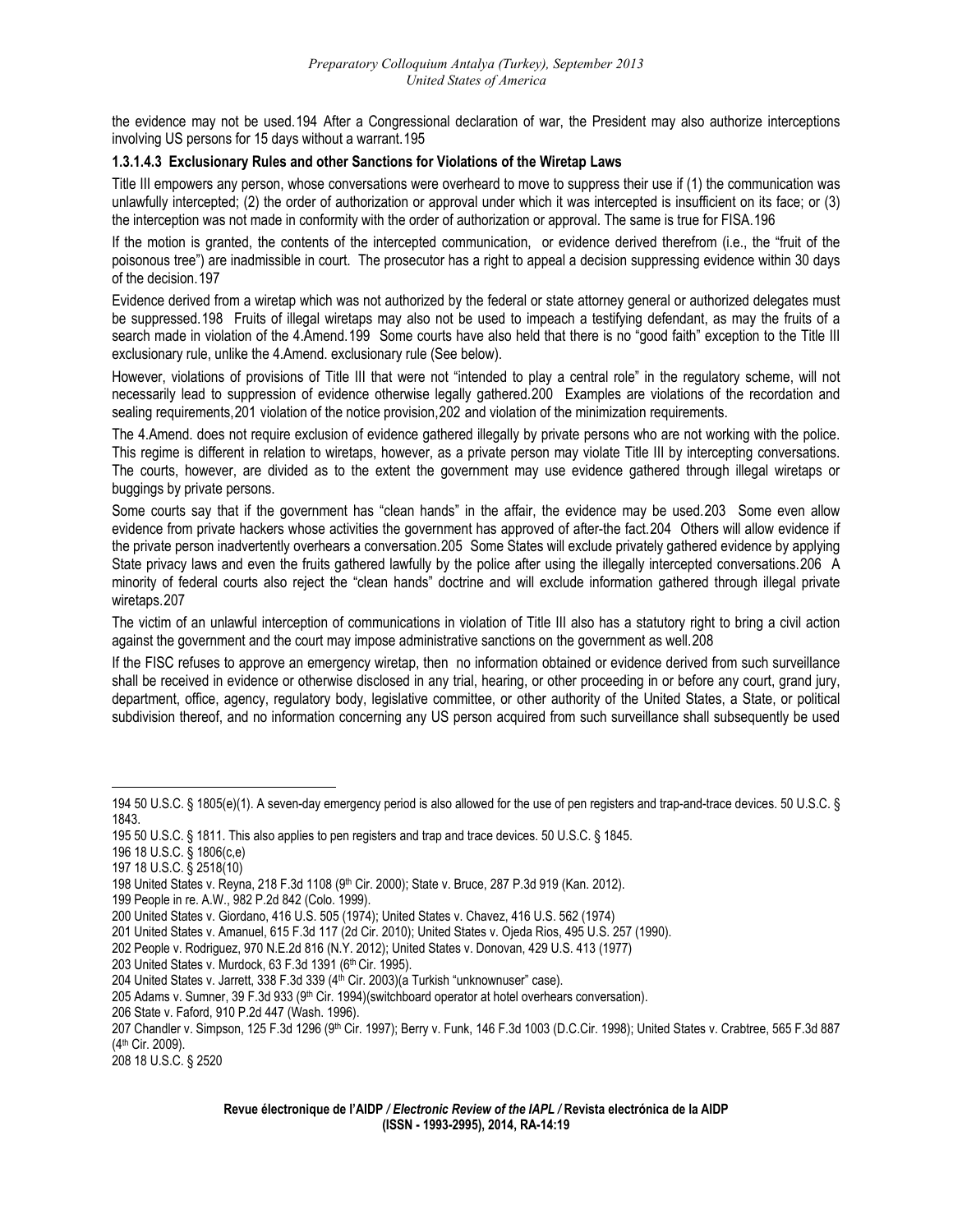or disclosed in any other manner by Federal officers or employees without the consent of such person, except with the approval of the Attorney General if the information indicates a threat of death or serious bodily harm to any person.[209](#page-19-0) 

When evidence is gathered overseas, the US courts have developed a nuanced approach to whether such evidence can be used in trials taking place in the US in cases not deemed to be covered by FISA. In general, these cases revolve around interpretations of the 4.Amend. When the US participates in the search of a foreigner's residence abroad, then the 4.Amend. is not applicable and the evidence may be used in US courts.[210](#page-19-1) 

If the US, however, is involved in a joint investigative operation with a foreign law enforcement agency and the target is a US person, then the 4.Amend. will be applicable. But in a case involving Danish wiretaps of a suspected American drug dealer in Denmark, a federal court held that, if the foreign investigators followed their own laws and they did not radically depart from American practices in a manner that would "shock the conscience," then the evidence would be usable.[211](#page-19-2) When the 4.Amend. *is* applicable to a search involving an American citizen abroad courts are flexible in relation to the warrant requirement because there is not always an ability to obtain a warrant abroad in such situations.[212](#page-19-3) 

When it comes to the interception of electronic communications, their acquisition from storage, the installation of pen registers, etc., the ECPA and the SCA provide for no exclusionary rules. And even if police ignore the minimal requirements for getting a court in these cases, the federal courts has held that there is no provision for suing the officers who wilfully violated the law.[213](#page-19-4) 

# **1.3.2 Government Access to Stored Communications**

# **1.3.2.1 Introduction**

The SCA was passed in 1986 to deal with the problems which arose when electronic communications began to replace wire communications. As was mentioned above, it is virtually impossible, without hacking into a computer, to intercept an e-mail message simultaneously with its transmission. E-mail and voice-mail is invariably stored with the internet or telecommunications service provider immediately after it is sent and is then downloaded by the intended recipient.

Thus, in a sense, one has entrusted these conversations to a third party, which under 4.Amend. analysis, might mean there is no reasonable expectation of privacy in their contents. However, one does the same with a posted letter, the contents of which are protected by the 4.Amend. As we will see, the SCA gives these stored communications less protection than Title III does to simultaneously "intercepted" communications, but does not fully deprive them of 4.Amend. protection.

## **1.3.2.2 The Stored Communications Act (SCA)**

For the government to access the content of stored voice-mail or e-mail messages, a search warrant is needed if the communication has been held in storage with the provider for 180 days or less, whereas a subpoena or court order without a showing of probable cause is sufficient if it has been held more than 180 days.[214](#page-19-5) The standard for such a subpoena or order is that "there are reasonable grounds to believe that the contents of a wire or electronic communication, or the records or other information sought, are relevant and material to an ongoing criminal investigation."[215](#page-19-6) 

The federal government maintains, however, that the rules change if the recipient has actually accessed a message before the 180 days have elapsed. Once an e-mail is opened, the government maintains, though this is not specified in the law, that it may access the content with a subpoena. [216](#page-19-7) There is, however, disagreement among the federal courts on this "open and unopened" communications distinction.[217](#page-19-8)

A Congressional inquiry determined that cellphone carriers responded in 2011 to 1.3 million demands from law enforcement agencies for text messages and other information about subscribers.[218](#page-19-9) 

<span id="page-19-0"></span><sup>209 18</sup> U.S.C. § 1805(e)(5).

<span id="page-19-1"></span><sup>210</sup> United States v. Verdugo-Urquidez, 494 U.S. 259 (1990).

<span id="page-19-2"></span><sup>211</sup> United States v. Barona, 56 F.3d 1087 (9th Cir. 1995).

<span id="page-19-3"></span><sup>212</sup> In re Terrorist Bombings of U.S. Embassies in East Africa: US v. Odeh, 552 F.3d 157 (2d. Cir. 2008).

<span id="page-19-4"></span><sup>213</sup> Tucker v. Waddell, 83 F.3d 688, 693 (4th Cir. 1996), cited in Freiwald (2004, 59).

<span id="page-19-5"></span><sup>214 18</sup> U.S.C. § 2703(a). According to the legislative history, Congress analogized the short-term storage of electronic contents to a safetydeposit box, long-term storage, on the other hand, to business records held by third parties. Freiwald (2004, 50).

<span id="page-19-6"></span><sup>215 18</sup> U.S.C. § 2703(d).

<span id="page-19-7"></span><sup>216</sup> This interpretation is expressed in US DOJ training materials. Freiwald (2004, 57).

<span id="page-19-8"></span><sup>217</sup> Young (2012, 26-27).

<span id="page-19-9"></span><sup>218</sup> Sengupta (NYT, 26 Nov 2012)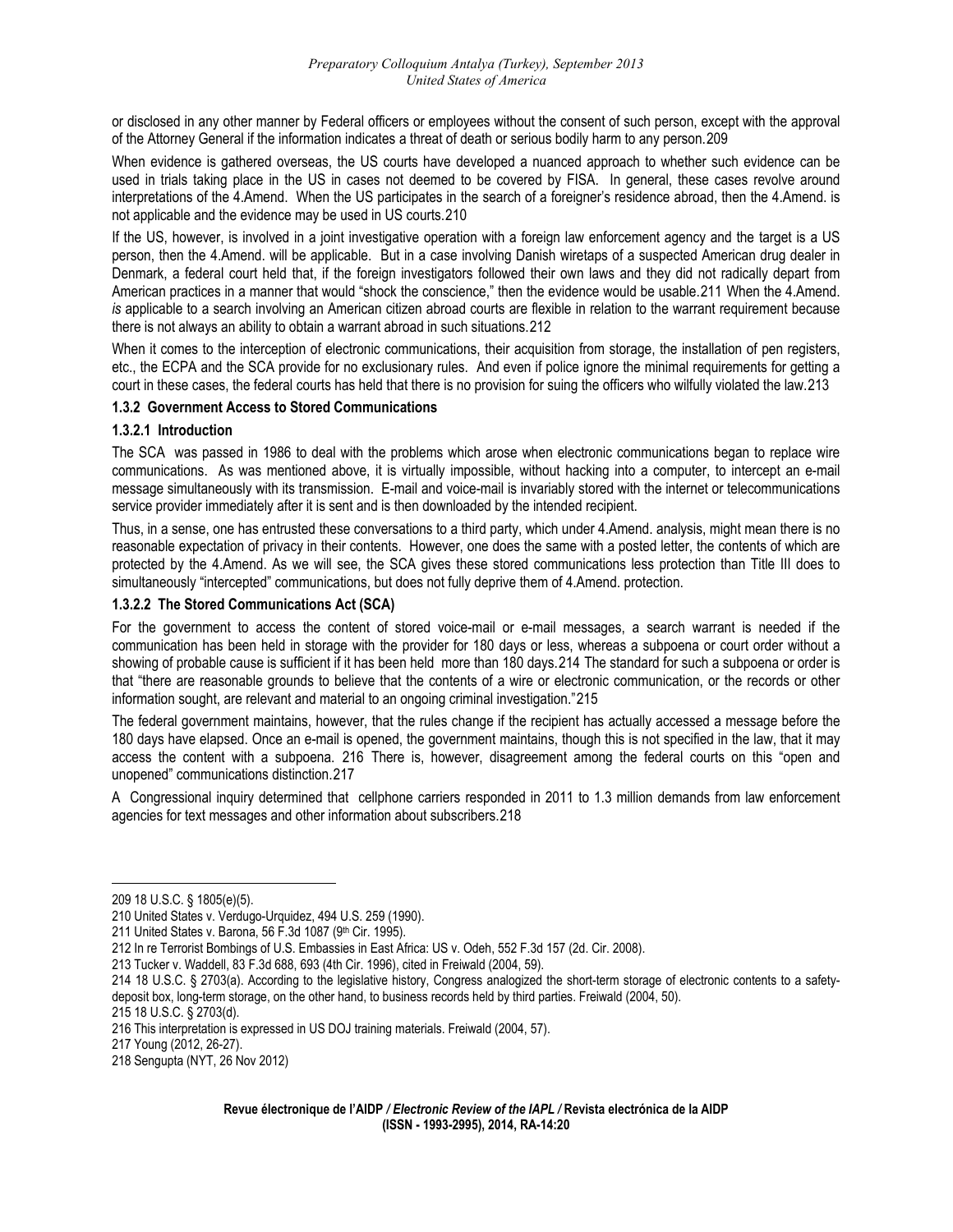### **1.3.2.2.1 Exclusionary Rules and Notice Provisions**

Unlike Title III and FISA, the SCA contains no exclusionary rule to deter violations of the statute.[219](#page-20-0) If the government or the service provider violates the provisions of the SCA, only civil or administrative remedies are available.[220](#page-20-1) However, where the statute requires a search warrant (for conversations or held less than 180 days), the 4.Amend. applies and exclusion would be the result of a violation.[221](#page-20-2) 

Unlike with the wiretap statutes, the SCA also explicitly excuses the government from providing notice to targets whose stored communications have been accessed.[222](#page-20-3) 

### **1.3.3 Government Access to Communications Metadata**

## **1.3.3.1 Introduction**

Since the 4.Amend. does not protect communications metadata, such as the telephone numbers involved in confidential communications,[223](#page-20-4) that is the "external" or "envelope" information regarding communications, the 4.Amend. exclusionary rule plays no role in this area and authorities do not need probable cause to access such information through the use of pen registers, trap and trace devices (for contemporaneous interception), or court orders, subpoenas or other requests for stored records of this information. The rules pertaining to this area are contained, however, in the "Pen Registers Act" section of the ECPA.

## **1.3.3.2 The Pen Registers Act**

A "pen register" is defined as a "device or process which records or decodes dialing, routing, addressing, or signaling information transmitted by an instrument or facility from which a wire or electronic communication is transmitted." A "trap and trace device" is defined as "device or process which captures the incoming electronic or other impulses which identify the originating number or other dialing, routing, addressing, and signaling information reasonably likely to identify the source of a wire or electronic communication. Both definitions exclude the content of communications. [224](#page-20-5)

Federal courts have interpreted these definitions to also include the "envelope" data related to e-mail and internet surfing, i.e., the "uniform resource locators (URLs) of websites a person visits, or the e-mail addresses involved in electronic communications. [225](#page-20-6) The majority of courts have held that, as with telephone numbers dialed, a person has no reasonable expectation of privacy in the websites they visit.[226](#page-20-7) Nearly all courts have also held that internet subscriber information is not protected by the 4.Amend. [227](#page-20-8) 

A pen register or trap and trace order can be issued by a federal judge and must state (1) the person in whose name the telephone line to which the device will be attached is listed, (2) the identity of the target of the investigation, (3) the telephone number and physical location of the telephone line to which the device will be attached, and (4) a statement of the offense to which the telephone numbers likely to be obtained relate.[228](#page-20-9) The pen/trap order is good for 60 days, but may be renewed.[229](#page-20-10)

A pen/trap order may be issued for any crime, unlike a wiretap, and there is no provision to notify those whose communications have been identified by a pen or a trap.[230](#page-20-11)

 $\overline{a}$ 

<span id="page-20-9"></span>228 18 U.S.C. § 3123(b).

<span id="page-20-10"></span>229 18 U.S.C. § 3123(c).

<span id="page-20-0"></span><sup>219 18</sup> U.S.C. § 2708.

<span id="page-20-1"></span><sup>220 18</sup> U.S.C. §§ 2707, 2712.

<span id="page-20-2"></span><sup>221</sup> United States v. Warshak, 631 F.3d 266 (6th Cir. 2010).

<span id="page-20-3"></span><sup>222</sup> Freiwald (2004, 64-65).

<span id="page-20-4"></span><sup>223</sup> See section 1.2.1.3.3. above, citing United States v. New York Telephone Co., 434 U.S. 159 (l977); Smith v. Maryland, 442 U.S. 735 (1979).

<span id="page-20-5"></span><sup>224 18</sup> U.S.C. § 3127(3,4).

<span id="page-20-6"></span><sup>225</sup> In re Application of the United States for Order Authorizing Installation and Use of Pen Register and Trap & Trace Device on E-Mail Account, 416 F.Supp.2d 13 (D.D.C 2006).

<span id="page-20-7"></span><sup>226</sup> Guest v. Leis, 255 F.3d 325 (6<sup>th</sup> Cir. 2001); United States v. Forrester, 512 F.3d 500 (9<sup>th</sup> Cir. 2008); State v. Mello, 27 A.3d 771 (N.H. 2011).

<span id="page-20-8"></span><sup>227</sup> United States v. Perrine, 518 F.3d 1196, 1204-05 (10<sup>th</sup> Cir. 2008)(surveying cases); United States v. Bynum, 604 F.3d 161, 164 (4th Cir. [2010\).](http://web2.westlaw.com/find/default.wl?mt=208&db=506&tc=-1&rp=%2ffind%2fdefault.wl&findtype=Y&ordoc=0374300370&serialnum=2021946327&vr=2.0&fn=_top&sv=Split&tf=-1&referencepositiontype=S&pbc=4F0F9738&referenceposition=164&rs=WLW13.01) Cited in McAllister (2012, 479).

<span id="page-20-11"></span><sup>230 18</sup> U.S.C. § 3123(d) prohibits service providers from notifying those whose phones have been targeted.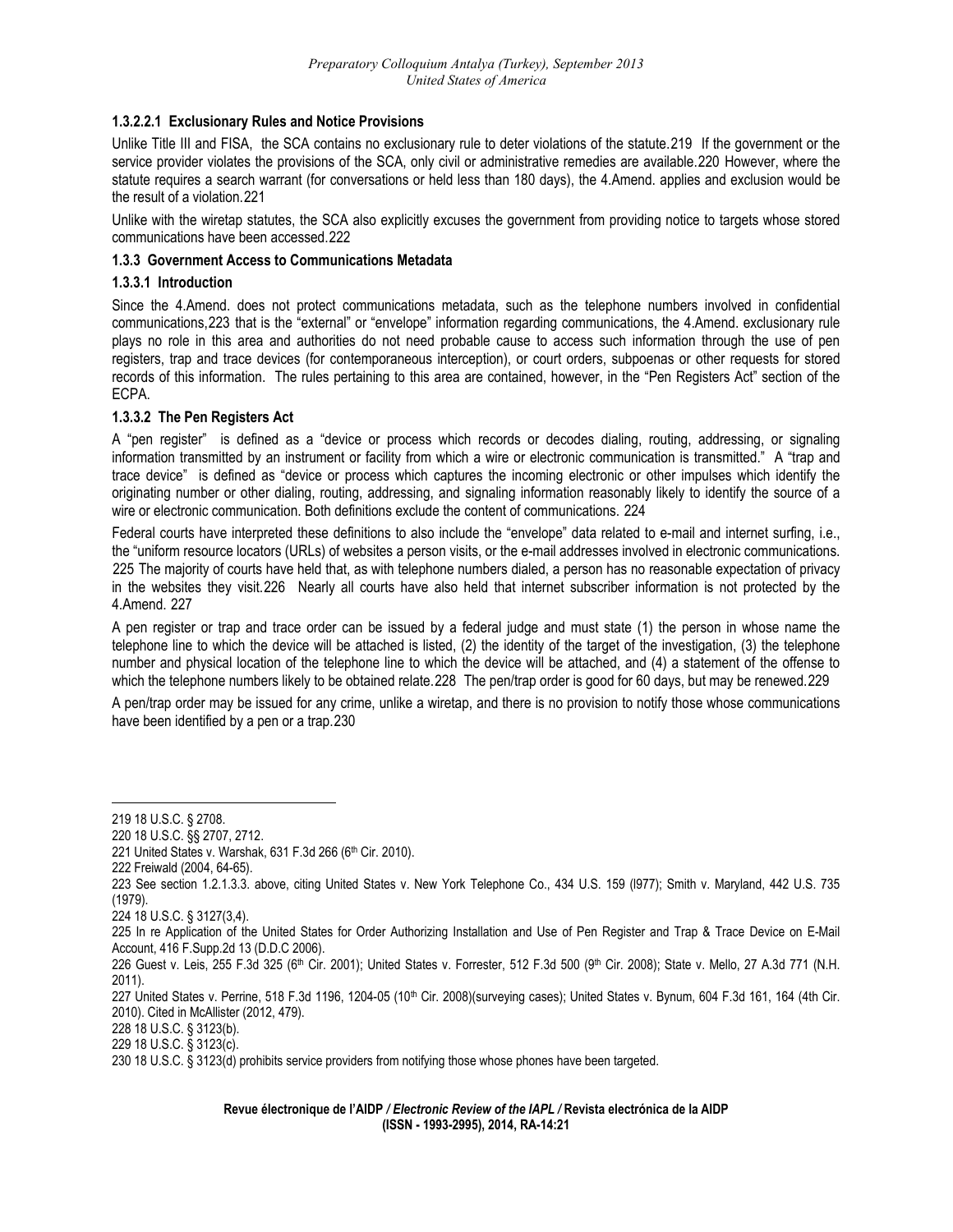### **1.3.3.2.1 Judicial Control of Interception of the Issuance of Pen/Trap Devices**

Under the Pen Registers Act, the court makes no independent findings of the basis for the order, but need only find that "the prosecuting officer has certified to the court that the information likely to be obtained by such installation and use is relevant to an ongoing criminal investigation."[231](#page-21-0) It is not clear whether courts are even supposed to review pen register applications. In a report, the Senate explained that the "provision does not envision an independent judicial review of whether the application meets the relevance standard, rather the court needs only to review the completeness of the certification submitted."[232](#page-21-1) 

Violations of the Pen Registers Act do not lead to exclusion of the evidence and no provision is made for any civil suits by those whose privacy has been violated. The only sanction is fines and possible imprisonment for a violation.[233](#page-21-2)

A number of States, however, provide more protection than does the 4.Amend and the Pen Register Act and require probable cause or judicial authorization under their statutes.[234](#page-21-3) Some States also recognize an expectation of privacy under their State constitutions in relation to websites visited.[235](#page-21-4)

The FBI has used special software and hardware called "Carnivore" to collect information from e-mail messages traveling through the e-mail server of an internet service provider, especially if the provider is unwilling to comply with a court order. Carnivore scans the "smallest subset" of information from incoming and outgoing e-mail messages and duplicates it, while letting the stream continue to flow. Extraneous information will remain only temporarily in random access memory and will not be fixed in a stable, recorded format. The FBI maintained already in 2000 that section 18 U.S.C.§ 3121 of the pen register and trap-andtrace law and wiretap law authorize the use of Carnivore.[236](#page-21-5) Since passage of the Patriot Act in 2001, agents may now install Carnivore by simply obtaining an order from a U.S. or state attorney general — without going to a judge. After-the-fact judicial oversight is still required. Voices in the literature have pointed out that it is incorrect to analogize a telephone number dialed, with modern devices, such a Carnivore, which collect all exterior data associated with the visiting of a website.[237](#page-21-6) 

#### **1.3.3.3 Statistics and Transparency**

The government is also not obligated to publish each year the number of pen registers or trap and trace devices used, as it is with wiretaps. There is a vague requirement to inform Congress, [238](#page-21-7) but the figures, when and if conveved to Congress, are seldom made public. A leak, however, did reveal some data for the years 1999-2003. In 1999, there were 6,502 orders; in 2000, 6,079; in 2001, 5,683; and in 2002, 5,311. Then, there was a dramatic rise in 2003 with 7,258 pen/trap orders. The 2003 amount represents an 11.6 percent increase in federal use of pen/trap orders over the five-year period that began in 1999, and, more dramatically, a 29.9 percent increase from the preceding year. Federal use of wiretaps declined over a similar period between 1999 and 2006.[239](#page-21-8)

### **1.3.3.4 Exceptions to the Subpoena Requirement for National Security: National Security Letters (NSL)**

### **1.3.3.4.1 Section 215 of the Patriot Act**

The federal government's ability to use National Security Letters (NSLs) to force private businesses to turn over records of transactions with citizens, whether it be telephone and e-mail records, financial records, or credit records, without the judicial control required for subpoenas, was greatly expanded by § 215 of the Patriot Act, passed in a hurry after the attacks of 9-11 in October, 2001.[240](#page-21-9) The Patriot Act amended FISA to authorize not only the seizure of "business records," but also "any tangible thing from any third party record holder (including books, records, papers, documents, and other items," and lowered the standard for gathering such items from the requirement of alleging "specific and articulable facts" relating to terrorist activity to a

<span id="page-21-0"></span><sup>231 18</sup> U.S.C. § 3123(a)(1).

<span id="page-21-1"></span><sup>232</sup> Freiwald (2004, 62).

<span id="page-21-2"></span><sup>233 18</sup> U.S.C. § 3121(d). Apparently, no one has ever been charged under this section. Freiwald (2004, 64-65).

<span id="page-21-3"></span><sup>234</sup> State v. Thompson, 760 P.2d 1162 (Idaho 1988); People v. Sporleder, 666 P.2d 135 (Colo. 1983); State v. Rothman, 779 P.2d 1 (Haw. 1989); State v. Hunt, 450 A.2d 952 (N.J. 1982); Commonwealth v. Melilli, 555 A.2d 1254 (Pa. 1989); Richardson v. State, 865 S.W.2d 944 (Tex. Crim. App. 1993); State v. Gunwall, 720 P.2d 808 (Wash. 1986).

<span id="page-21-4"></span><sup>235</sup> State v. Reid, 945 A.2d 26 (N.J. 2008). One court said there was a difference between a website, such as that of a newspaper, and an URL, which could reveal which article the person read on the website. Doe v. Prosecutor, Marion County, Indiana, 566 F.Supp.2d 862, 880 (S.D. Ind. 2008), discussed in McAllister (2012, 479-80).

<span id="page-21-5"></span><sup>236 69</sup> U.S.L.W. 2053 (2000).

<span id="page-21-6"></span><sup>237</sup> Freiwald (2004, 61).

<span id="page-21-7"></span><sup>238 18</sup> U.S.C. § 3126.

<span id="page-21-8"></span><sup>239</sup> Schwartz (2008, 297).

<span id="page-21-9"></span><sup>240</sup> Pub. L. 107-296 (2001). § 215 is now codified in 18 U.S.C. § 2709 of the SCA.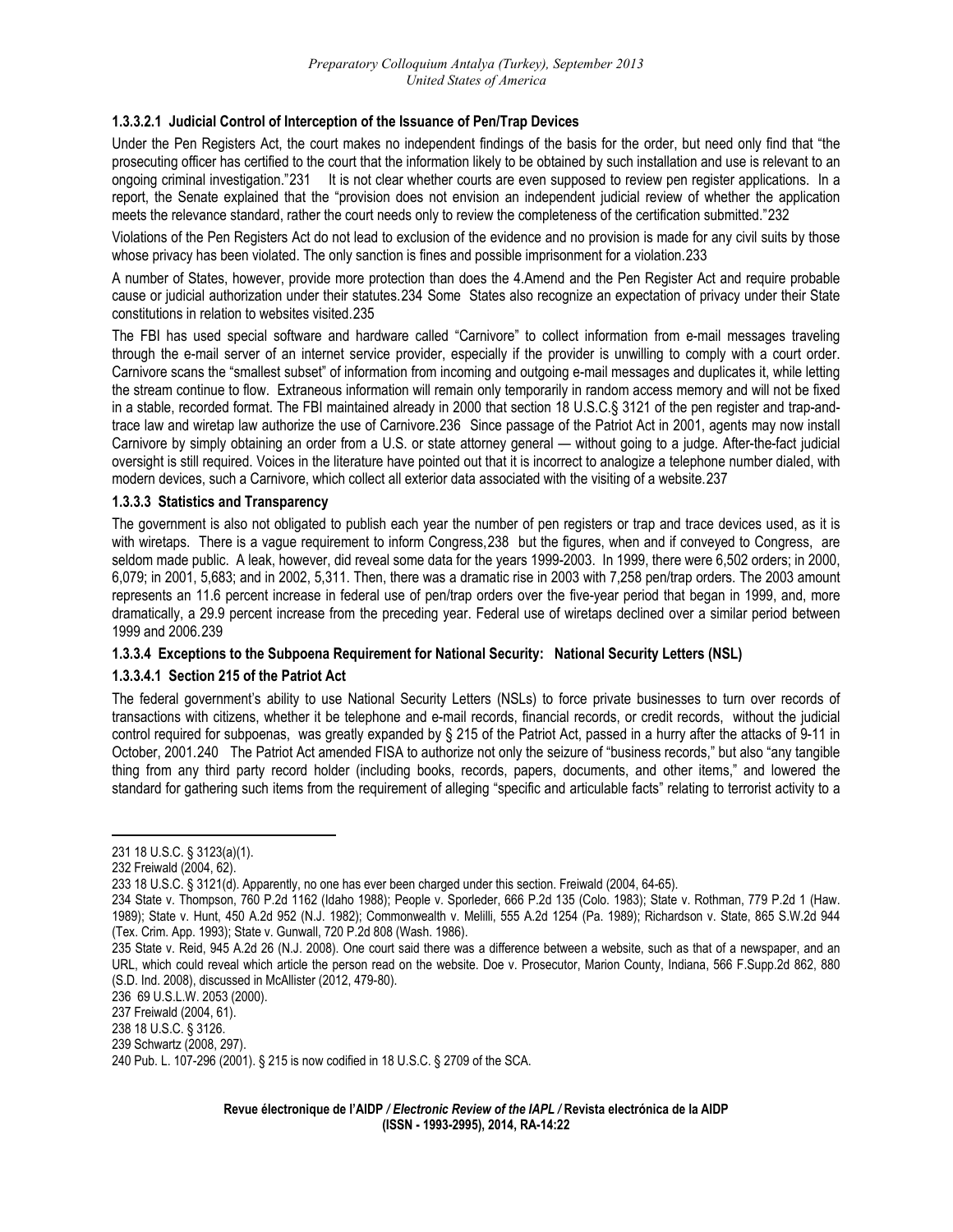mere assertion that the items are "relevant to the investigation" of terrorism and necessary to "protect against international terrorism or clandestine intelligence activities."

FISA also includes provisions for the issuance of NSL's based on an assertion that "the tangible things sought are relevant to an authorized investigation" under the terms of FISA,[241](#page-22-0) but they may not be issued for records of US persons for items which would be protected under the First Amendment of the US Constitution protecting freedom of speech and association.[242](#page-22-1) 

The law also originally provided that anyone receiving a NSL was prohibited from disclosing "to any other person that the [FBI] has sought or obtained tangible things under this section." After lawsuits challenged the anti-disclosure provision, [243](#page-22-2) the law was amended to require the government to assert in relation to a particular NSL that disclosure would endanger national security was deemed to be unappealable.[244](#page-22-3)

### **1.3.4.4.2 Extent of Use of NSL's**

The FBI issued around 8,500 NSL's in 2000, with the number increasing to 39,000 in 2003, 56,000 in 2004 and 47,000 in 2005. The overwhelming majority sought telephone toll billing records, subscriber information (telephone or e-mail) or electronic communication transactional records under the SCA. The reason for the increase was attributed to the lessened suspicion required for issuing the NSL. The FBI claimed the most common use of the NSL's was to support FISA applications for electronic surveillance, physical searches or pen register/trap and trace orders."

NSL's were used to get library and bookstore records, until an uproar from library professionals got that section removed from § 215 in amendments in 2006. It was also used with sellers and rentals of scuba diving equipment when government agents feared terrorists might swim ashore in California to wreak havoc.[245](#page-22-4) 

Of the 143,074 NSL's issued from 2003-2005, approximately half concerned U.S. citizens. None of the information obtained by NSLs was required to be destroyed even after the information was determined to concern innocent Americans. During the same period, 34,000 law enforcement and intelligence agents had unrestricted access to phone records collected through NSLs. Subscriber information in relation to11,100 different phone numbers were turned over to the FBI in response to only nine NSLs. Despite the huge amount of information gatheed, the FBI only referred 43 cases to prosecutors, 19 of which involved fraud, 17 immigration violations and 17 money laundering. Only one referral resulted in a terrorism related conviction, for material support. [246](#page-22-5) 

In 2012, the government issued more than 1,850 requests under FISA, and 15,000 NSL's. Between 2008 and 2012, only two of 8,591 applications under FISA were rejected.[247](#page-22-6)

### **1.3.5 The National Security Agency's Worldwide Electronic Surveillance and Data-Collection Operations**

### **1.3.5.1 The National Security Agency (NSA)**

The National Security Agency (NSA) is the largest US intelligence agency with the largest budget. It is responsible for collecting and analyzing foreign intelligence. The Armed Services Security Agency was created in 1949 and was rebaptized as the NSA in 1951. Its headquarters is located in Fort George C. Meade in Maryland, not far from Baltimore.

NSA has is huge new storage center for data, a one million square-foot fortress in the little city of Bluffdale, Utah. Since 2006, NSA employs 15,986 military personnel and 19,335 civilians with a yearly budget of 6,115,000,000 dollars.[248](#page-22-7) NSA has also created intercept stations across the country and helped build one of the world's fastest computers to crack the codes that protect information.[249](#page-22-8) 

### **1.3.5.2 The NSA's Secret Wiretapping Operations (2001-2008)**

In the wake of the 9-11 attacks, President George W. Bush authorized the NSA to conduct warrantless wiretapping of telephone and e-mail communications where one party to the communication was located outside the US and a participant in "the call was reasonably believed to be a member or agent of al Qaeda or an affiliated terrorist organization." This secret practice, which

<span id="page-22-0"></span><sup>241 50</sup> U.S.C. § 1861(b)(2)(A).

<span id="page-22-1"></span><sup>242 50</sup> U.S.C. § 1861(a)(2)(A).

<span id="page-22-2"></span><sup>243</sup> John Doe Inc. v. Mukasey, 549 F.3d 861 (2d Cir. 2008).

<span id="page-22-3"></span><sup>244 50</sup> U.S.C. § 1861(f)(C); 18 U.S.C. § 2709(c)(1).

<span id="page-22-4"></span><sup>245</sup> Moss, Fessenden (NYT, 10 Dec 2002).

<span id="page-22-5"></span><sup>246</sup> Wells (2012, 132).

<span id="page-22-6"></span><sup>247</sup> Miller (NYT, 14 Jun 2013).

<span id="page-22-7"></span><sup>248</sup> Poitras et al (2013, 82).

<span id="page-22-8"></span><sup>249</sup> Risen, Lichtblau (NYT, 9 Jun 2013).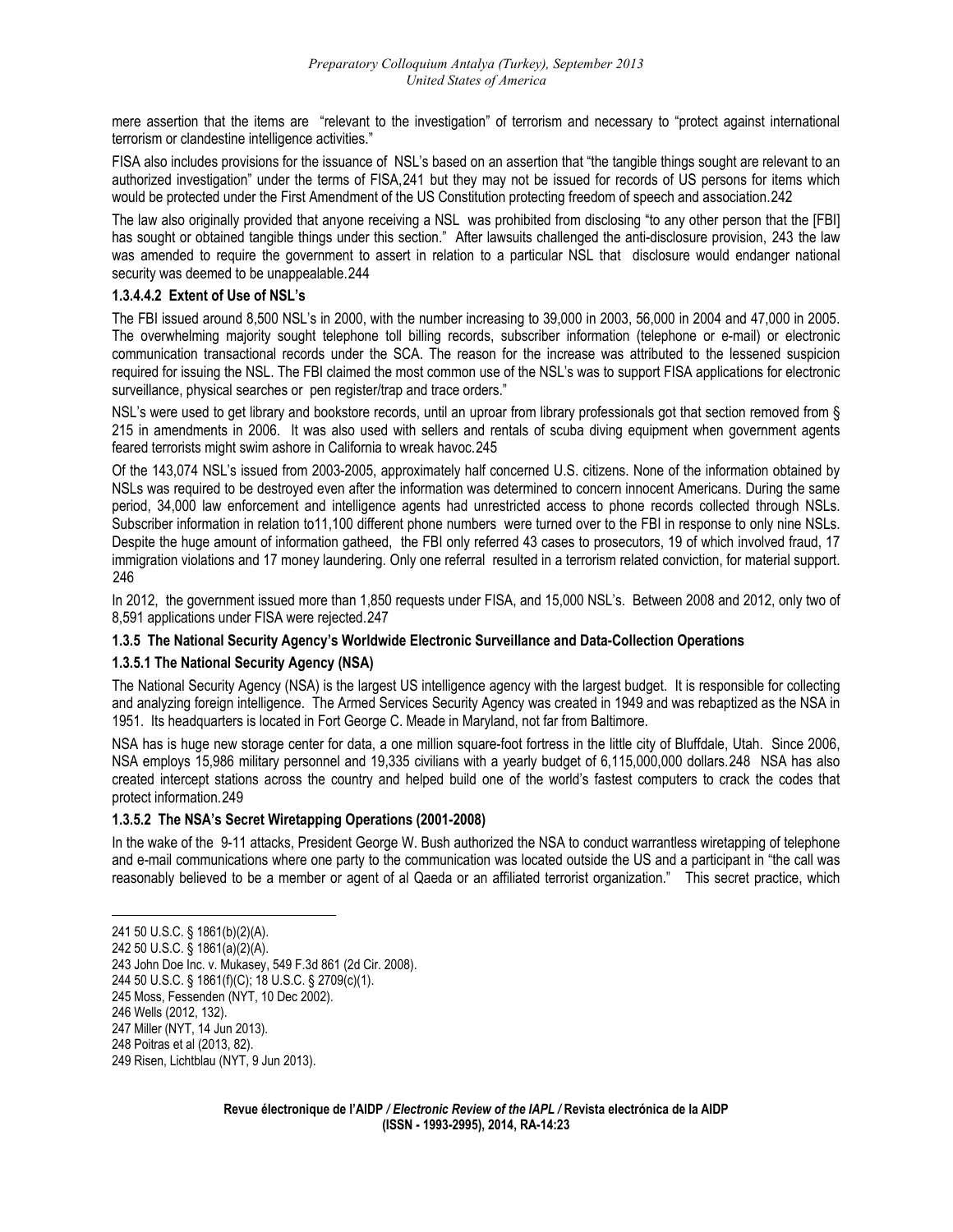circumvented FISA, because it involved tapping of US persons, was revealed in 2005 by the New York Times and other newspapers and originally caused an uproar in the the public and in Congress.

In this program, NSA accumulated the phone records of millions of Americans in order to conduct "link analysis," another term for event-driven data mining, to sift through the numbers to find those that fit certain profiles, which would then be cross-checked with other intelligence databases. [250](#page-23-0)

The secret NSA wiretaps were finally evaluated by the FISC in January of 2007, and the practice earlier conducted without the knowledge of FISC, got its blessing in a secret opinion.[251](#page-23-1)

Congress finally yielded to pressure from the executive branch and enacted the FISA Amendments Act of 2008 which established broader authority for intelligence collection overseas than originally provided in FISA, and creating a new framework for targeting the communications of non-U.S. persons located abroad. Under the new provision, the government is not required to demonstrate probable cause that the target of the electronic surveillance is a foreign power or its agent, nor does it require the government to specify the nature and location of each of the particular facilities or places at which the surveillance will occur.[252](#page-23-2)

Under this new regime, electronic surveillance is freed of FISA constraints if the surveillance is "directed at a person reasonably believed to be located outside of the United States." Thus, this telecommunications surveillance can include communications with a US person as long as the surveillance itself is not "directed at" at that person.[253](#page-23-3)

### **1.3.5.3. The NSA "Prism" Program and the Revelations of 2013**

### **1.3.5.3.1 "Prism" and Programs Aimed at Collecting Information on Foreigners**

In the wake of the revelations made by Edward Snowden to the British newspaper *The Guardian* in June of 2013, officials in the administration of President Barack Obama have admitted that NSA has been secretly collecting information on foreigners overseas for nearly six years. The program is called "Prism," and relies on the nation's largest Internet companies to supply the NSA with information in relation to national security threats. It appears that the surveillance has gone beyond what was done in the administration of George W. Bush. The Internet surveillance program employs NSL's authorized by FISA to collect data from online providers including e-mail, chat services, videos, photos, stored data, file transfers, video conferencing and log-ins. The Prism program grew out of NSA's desire to take advantage of the use of social media in its surveillance programs. Although all three branches of government supported the program in relation to gathering communications metadata, Prism appears to be eavesdropping on the contents of communicatons of foreigners, not just the "envelope" material. The government asserts that "Prism" has been authorized by the FISC and comports with the FISA amendments of 2008, which allow the government to obtain an order from FISC to conduct blanket surveillance of foreigners abroad without individualized warrants even if the interception takes place on American soil. The e-mails and phone of US persons can be swept into the database without an individualized court order when they communicate with people overseas.[254](#page-23-4) 

Besides capturing communicatons metadata, the NSA was also using its unlimited powers under FISA to wiretap and bug "foreign agents" to monitor the offices of the European Union (EU), and many embassies and diplomatic missions in New York and Washington, including those of France, Italy, Greece, South Korea and Turkey. The monitoring included wiretaps, bugs, the use of antennas, and even tapping into the EU's computer network and copying everything on computer hard drives. NSA also apparently secretly eavesdropped on the Justus Lipsius building in Brussels, where the EU member nations have offices.[255](#page-23-5) 

This program, called "Boundless Informant" intercepts in real time all telephone data going in and out of the countries affected. For instance, every month NSA stores the data from around one-half billion communications from Germany, which amounts to the metadata of around 15 million telephone conversations and 10 million internet connections each day. The program spares the US's "good friends", the United Kingdom, Australia, Canada and New Zealand.[256](#page-23-6) For example, in March 2013, 97 billion pieces of data were collected worldwide, about 14% from Iran, much from Pakistan, and about 3% from inside the US.[257](#page-23-7)

<span id="page-23-0"></span><sup>250</sup> Slobogin (2008, 338-39).

<span id="page-23-1"></span><sup>251</sup> Clapper v. Amnesty International, U.S.A., 133 S.Ct. 1138 (2013).

<span id="page-23-2"></span><sup>252 50</sup> U.S.C. § 1881a. Clapper, 133 S.Ct. at 1144.

<span id="page-23-3"></span><sup>253</sup> Schwartz (2008, 308).

<span id="page-23-4"></span><sup>254</sup> Savage et al (NYT, 7 Jun 2013).

<span id="page-23-5"></span><sup>255</sup> Castle, Schmitt (NYT 1 Jul 2013).

<span id="page-23-6"></span><sup>256</sup> Poitras et al (2013, 77-78).

<span id="page-23-7"></span><sup>257</sup> Risen, Lichtblau (NYT, 9 Jun 2013).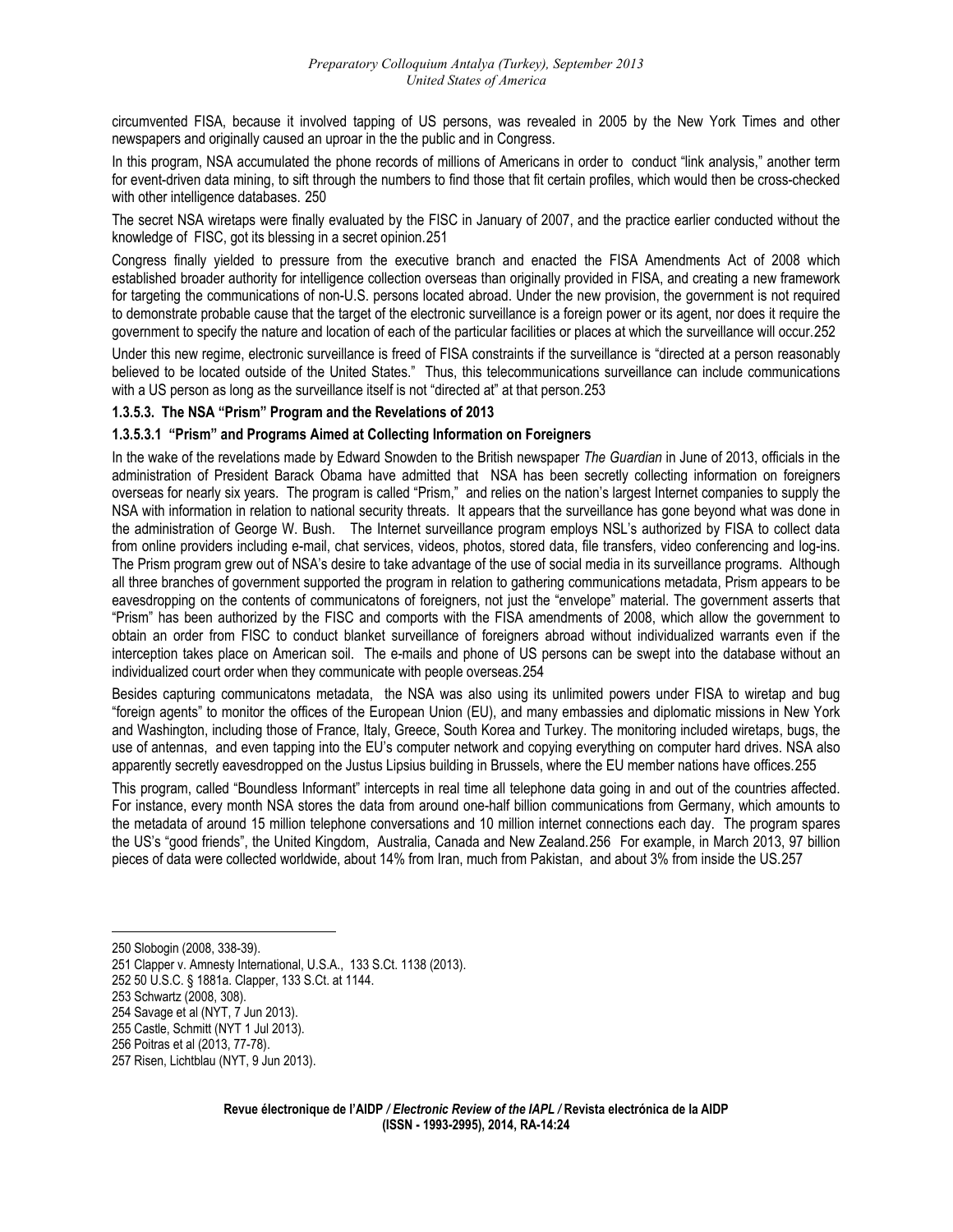### **1.3.5.3.2 The Gathering of Information on US Persons**

The Snowden revelations also confirmed the existence of a seven-year effort by NSA to gather and store meta data relating to telephone calls inside the US in which billions of phone calls of US persons have been gathered and stored.[258](#page-24-0) Although the Obama administration claims it does its best to minimize the incidental interception of communications and data about US persons when intercepting calls to or from foreigners, critics claim that such information is not only recorded but also stored.[259](#page-24-1) For instance, the FISC issued a NSL which ordered the service provider Verizon in April, 2013, to turn over all metadata on international calls that went in and out of the US on an ongoing basis.[260](#page-24-2) 

In a directive signed by Attorney General Eric H. Holder, Jr., NSA eavesdroppers were advised about how to determine whether a target is a foreigner overseas, and what do do if they inadvertently pick up conversations of Americans, whether at home or abroad. Holder advised that the conversations of US persons could be preserved if NSA agents believe it contains information on a "threat of serious harm to life or property" or sheds light on technical issues like encryption or vulnerability to cyberattacks. Current and former NSA officials acknowledge that "incidental" collection of Americans' communications occurs more often today than in the past because of the proliferation of cellphones and e-mail, which can make it harder to determine a person's identity and location.[261](#page-24-3) 

Even before the revelation of the extent of the secret NSA operations by Snowden, the Obama administration revealed it had obtained the metadata of more than 20 telephone lines used by Associated Press journalists, including their home and cell phones to investigate so-called "leaks" of information relating to national security issues. The Obama security state has pursued leakers of secret information much more vigorously than have previous administrations.[262](#page-24-4) 

In more than a dozen classified rulings, the FISC has created a secret body of law giving the NSA the power to amass vast collections of data on Americans while pursuing not only terrorism suspects, but also people possibly involved in nuclear proliferation, espionage and cyberattacks, officials say. The rulings, some nearly 100 pages long, reveal that the court has taken on a much more expansive role by regularly assessing broad constitutional questions and establishing important judicial precedents, with almost no public scrutiny.

No longer limited to ruling on wiretaps, the FISC, since the 2008 amendments to FISA, has become the ultimate arbiter on surveillance issues. In one important case, the FISC employed the "special needs" doctrine to validate the collection of enormous volumes of communications metadata without probable cause, reasonable suspicion, or a warrant requirement. To actually access the content of the communications, however, they would have to find a justification for a FISA interception. Thus, one official says, the "huge pond of data" can be created without individualized suspicion based on "special needs" but you have to establish a reason to "stick your pole in and start fishing." An example can be seen in one recent FISC case, where intelligence officials were able to get access to an e-mail attachment sent within the United States because they said they were worried that the e-mail contained evidence relating to Iran's nuclear program because "weapons of mass destruction" are now considered to be "foreign intelligence" within the meaning of FISA.

The FISC has also supported the "Mosaic" theory of evidence, and has indicated that, while individual pieces of data may not appear "relevant" to a terrorism investigation, the total picture that the bits of data create may in fact be relevant. [263](#page-24-5) The compliant stance of the FISC in rubber stamping the NSA's massive spy efforts may be attributed to the fact that Chief Justice of the USSC, John Roberts, has appointed 10 of the 11 judges, all of whom were Republican nominees and six of which were former executive department employees, usually federal prosecutors.[264](#page-24-6) 

### **1.3.6 The Co-operation of Communications Service Providers in the Implementation of the Law**

### **1.3.6.1 Duty of Communications Service Providers to Cooperate**

### **1.3.6.1.1 The Communications Assistance for Law Enforcement Act (CALEA)**

CALEA, passed in 1994,[265](#page-24-7) requires telecommunications providers to ensure that their facilities are capable of "expeditiously isolating and enabling the government, pursuant to a court order or other lawful authorization, to intercept, to the exclusion of any

<span id="page-24-0"></span><sup>258</sup> Savage (NYT, 20 Jun 2013).

<span id="page-24-1"></span><sup>259</sup> In late July, 2013, the FISC renewed NSA's authority to continue collecting this metadata related to US calls. Shane (NYT, 20 Jul 2013). 260 Savage, Wyatt (NYT, 6 Jun 2013).

<span id="page-24-3"></span><span id="page-24-2"></span><sup>261</sup> Shane (NYT, 21 Jun 2013).

<span id="page-24-4"></span><sup>262</sup> Savage, Kaufman (NYT, 14 May 2013).

<span id="page-24-5"></span><sup>263</sup> Lichtblau (NYT, 7 Jul 2013).

<span id="page-24-6"></span><sup>264</sup> Savage (NYT, 26 Jul 2013).

<span id="page-24-7"></span><sup>265</sup> Pub. L. No. 103-414, 108 Stat. 4279, codified at 47 USC §§ 1001-1010.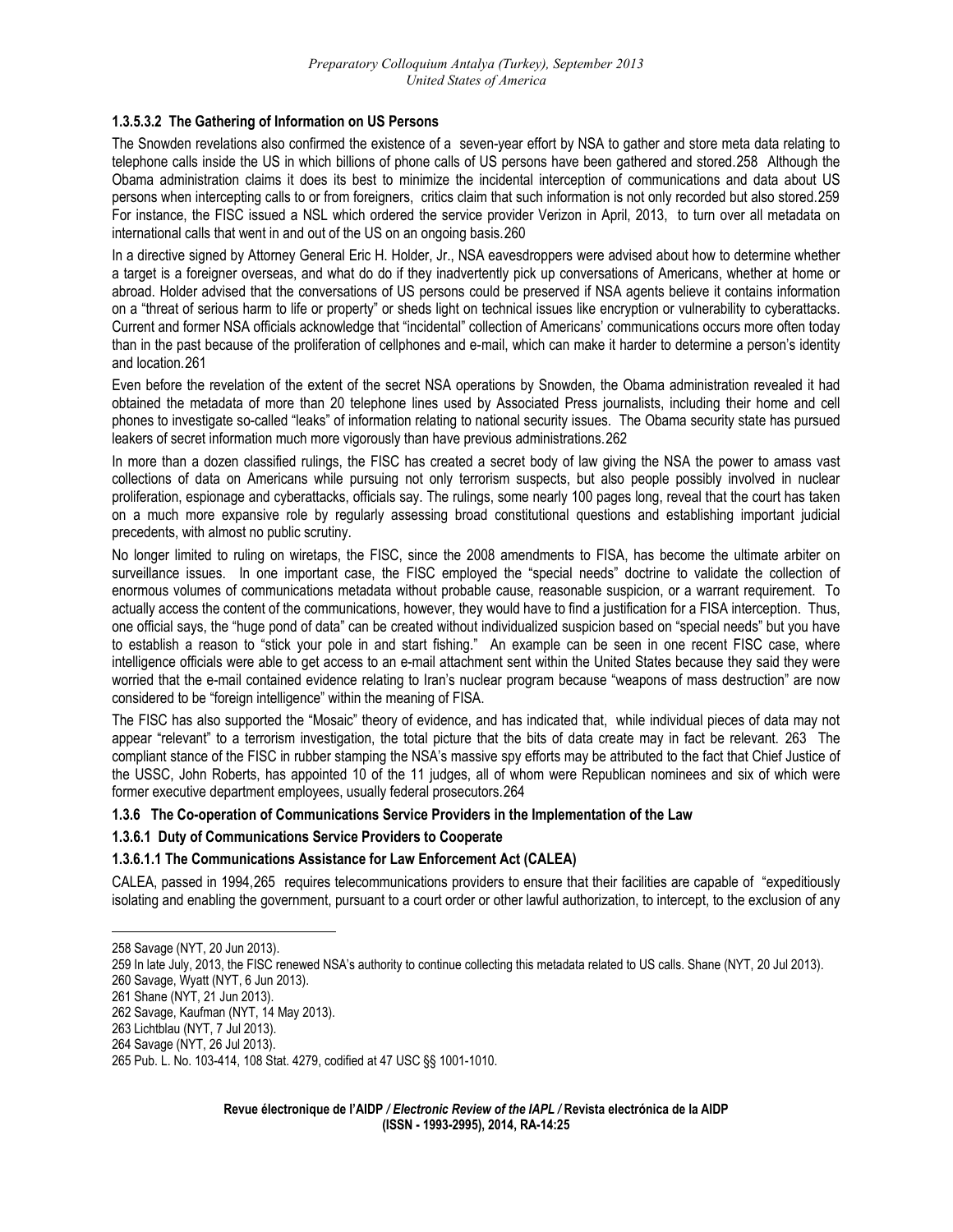other communications, all wire and electronic communications" to or from a subscriber, and to access call-identifying information that is reasonably available to the service provider, before, during or immediately after the transmission of a communication. These provisions do not, however, expressly include, in relation to pen registers and trap and trace devices, information that may disclose the physical location of the customer other than what can be determined from the telephone number.[266](#page-25-0) 

At one time the government sought to compel telecommunications providers to install a so-called "clipper chip" which would enable the government to decipher encrypted texts, but, following pressure from civil liberties organizations, this idea was shelved and CALEA specifically provides that telecommunications carriers "shall not be responsible for decrypting, or ensuring the government's ability to decrypt, any communication encrypted by a subscriber or customer, unless the encryption was provided by the carrier and the carrier possesses the information necessary to decrypt the communication."[267](#page-25-1) 

CALEA also requires telecommunications providers to expand their capacity for allowing wiretaps, trap and trace and pen register devices, and other interception modalities to accomodate law enforcement requirements and to inform the government about the capacity they have achieved.[268](#page-25-2) The government was authorized to reimburse telecommunications carriers for reasonable expenses incurred to accomodate to the demands of CALEA that were incurred before January 1, 1995, but such reimbursement now is discretionary.[269](#page-25-3) 

In 2005, the Federal Communications Commission (FCC) extended its interpretation of CALEA and required non-commercial internet providers such as universities, schools and libraries to aid the government in wiretapping and data collection, and extended the duties to Voice over Internet telephone services, such as Vonage and Skype.[270](#page-25-4).

If a court authorizing an interception or pen/trap order under ECPA, FISA or State statutes, finds that a service provider has failed to comply with the requirements of CALEA, the court may order the server to comply. Compliance may also be effected through a civil action filed by the Attorney General. The court may impose a civil penalty of up to \$10,000 per day for each day in violation.[271](#page-25-5) 

## **1.3.6.1.2 Provisions of Other Statutes Requiring Cooperation of Service Providers**

Pursuant to Title III, and FISA, communications service providers must provide information, facilities, or technical assistance necessary for law enforcement to intercept wire, oral, or electronic communications or to conduct electronic surveillance, if the service providers have been served with a court order directing such assistance or certification in writing by an authorized prosecutor that no warrant or court order is required by law. No communications service provider may disclose the existence of any interception or surveillance upon penalty of civil damages. No cause of action shall lie in any court against any communications service provider for providing information, facilities, or assistance in accordance with the terms of a court order, statutory authorization, or certification. [272](#page-25-6) The service provider will be compensated for reasonable expenses incurred in providing such facilities or assistance.[273](#page-25-7)

### **1.3.6.1.3 Cooperation of Communications Service Providers with the Secret NSA Surveillance and Data Collection Operation**

The revelations in 2005-06 about the NSA's secret program revealed a close co-operation between the NSA and service providers, especially the giant AT & T, which had allosed NSA to attach a "black box" to its incoming cable, enabling it to mine the entire content of information channeled by AT & T.[274](#page-25-8) AT&T also provided NSA with the telephone calling records of tens of millions of Americans. This eavesdropping went as far as to use computers to actually listen to the content of calls and collect key words, which, if found, would give rise to a more traditional investigation.[275](#page-25-9) Some service providers fought the FISA amendments legislation in 2008, however, which ended up giving the government and NSA the ability to expand its data mining to the extent as revealed by Edward Snowden in June 2013.[276](#page-25-10) 

<span id="page-25-10"></span><span id="page-25-9"></span><span id="page-25-8"></span><span id="page-25-7"></span><span id="page-25-6"></span><span id="page-25-5"></span><span id="page-25-4"></span><span id="page-25-3"></span><span id="page-25-2"></span><span id="page-25-1"></span><span id="page-25-0"></span> $\overline{a}$ 266 47 U.S.C. § 1002(a) 267 47 U.S.C. § 1002(a)(3). 268 47 U.S.C. § 1003 269 47 U.S.C. § 1008 270 Palfrey (2008, 253). 271 18 U.S.C. § 2522 272 18 U.S.C. § 2511(2)(a); 50 U.S.C. §§ 1802(a)(4); 1805(h). 273 18 U.S.C. § 2518(4); 50 U.S.C. § 1805(c)(2). 274 Palfrey (2008, 244, 254). 275 Schwartz (2008, 307). 276 Miller, Perlroth (NYT, 29 Jun 2013).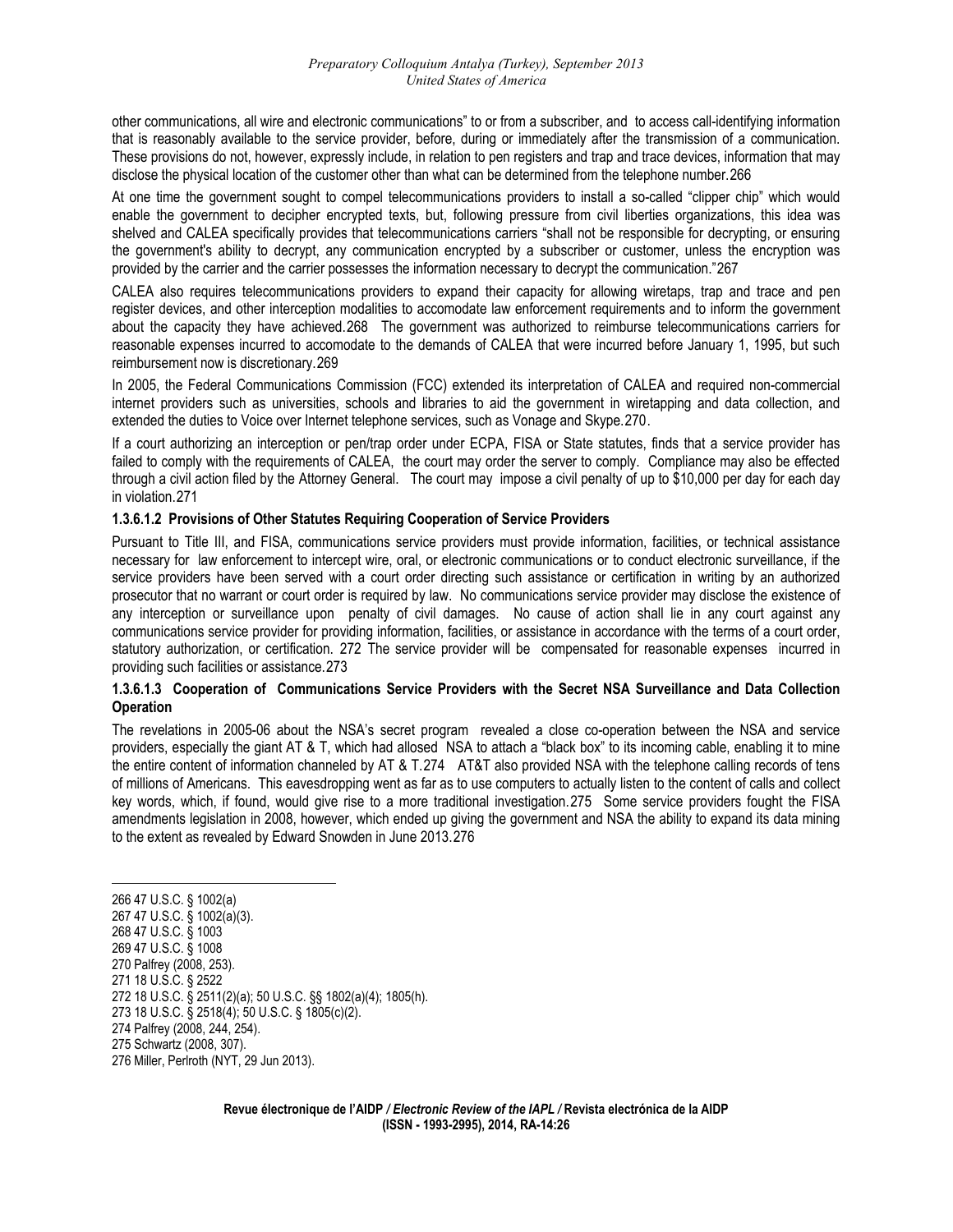Snowden brought the world's attention to the NSA's current "Prism" program, which relies on the nation's largest Internet companies like Google, Facebook, Apple, Yahoo, Microsoft, Paltalk, AOL, Skype and YouTube, to supply the NSA with information in relation to national security threats. While the Snowden revelations indicate that NSA obtained direct access to the companies' servers, several of the companies — including Google, Facebook, Microsoft and Apple — denied that the government could do so.[277](#page-26-0) 

Microsoft, despite its denials, has been providing NSA with up-to-date access to its customer data whenever the company changes its encryption and related software technology, especially as it relates to its Outlook and Hot Mail services. It also has provided the FBI with access to its SkyDrive service, a cloud storage service with millions of users. The information collected through the Prism program was shared with the FBI and CIA.[278](#page-26-1) 

However, a US expert in surveillance has indicated that the denials of active support by service providers is unimpotant, if NSA actually controls the cables through which all of the service provider's communications flow. NSA actually separates the fiberglass cables and divides them, one goes into the service provider and the other to the NSA control room where filters produced by the Firm Narus and programmed by the NSA commence to filter the massive amounts of information.[279](#page-26-2) It has been reported, as well, that Verizon had set up a dedicated fiber-optic line running from New Jersey to Quantico, Va., home to a large military base, allowing government officials to gain access to all communications flowing through the carrier's operations center.[280](#page-26-3)

Lawyers working for service providers who handle NSLs, rarely fight in court, as they are not allowed to reveal the existence of the NSL's, but frequently push back privately by negotiating with the government, even if they ultimately have to comply. In addition to Yahoo, which fought disclosures under FISA, other companies, including Google, Twitter and smaller communications providers have challenged the NSL procedures in court. Small companies are more likely to take the government to court, because they have less to lose than the big actors.[281](#page-26-4)

The NSA's relationships with service providers goes further than mere reliance on their facilities. It also engages in aggressive campaigns to lure their most talented cadre to switch allegiances from their private employers to the NSA itself. An example is the chief security officer of Facebook, Max Kelly, who left the social media giant to work for the NSA in 2010. The NSA and private Silicon Valley firms have similar interests, that is, to collect, analyze and exploit large pools of data about millions of Americans. NSA wants access to the data stored by the private firms and is perhaps the biggest customer for data analytics software produced in Silicon Valley. US intelligence agencies have invested in Silicon Valley start-ups also for this purpose. In fact, Paladin Capital Group, a venture capital firm based in Washington, D.C., specializes investing in start-ups that offer hightech solutions for NSA and other intelligence agencies and its managing director was the director of NSA during the Clinton Administration. Another venture capital company doing the same work as Paladin, is In-Q-Tel, which is financed by the CIA. [282](#page-26-5) 

Service providers are also exploring ways to better help the government in its spying operations. Skype, the Internet-based calling service, began its own secret program, Project Chess, to explore the legal and technical issues in making Skype calls readily available to intelligence agencies and law enforcement officials. Project Chess began about five years ago, before Skype entered the "Prism" program in Feburary 2011 and was ultimately acquired by Microsoft in October 2011. One of the documents about the Prism program made public by Mr. Snowden says Skype joined Prism on Feb. 6, 2011.[283](#page-26-6)

In the first public accounting of its kind, cellphone carriers reported that they responded to a startling 1.3 million demands for subscriber information in 2012 from law enforcement agencies seeking text messages, caller locations and other information in the course of investigations. This constitutes an explosion in cellphone surveillance in the last five years, with the companies turning over records thousands of times a day in response to police emergencies, court orders, law enforcement subpoenas and other requests. The total number of law enforcement requests last year was almost certainly much higher, and the total number of people whose customer information was turned over could be several times higher than the number of requests because a single request often involves multiple callers. For instance, when a police agency asks for a cell tower "dump" for data on subscribers who were near a tower during a certain period of time, it may get back hundreds or even thousands of names.

<span id="page-26-0"></span><sup>277</sup> Savage et al (NYT, 7 Jun 2013).

<span id="page-26-1"></span><sup>278</sup> Risen (NYT, 12 Jul 2013).

<span id="page-26-2"></span><sup>279</sup> Levine (Die Zeit, 20 Jun 2013).

<span id="page-26-3"></span><sup>280</sup> Risen, Lichtblau (NYT, 9 Jun 2013).

<span id="page-26-4"></span><sup>281</sup> Miller (NYT 14 Jun 2013).

<span id="page-26-5"></span><sup>282</sup> Risen, Wingfield (NYT, 20 Jun 2013).

<span id="page-26-6"></span><sup>283</sup> Risen, Wingfield (NYT, 20 Jun 2013).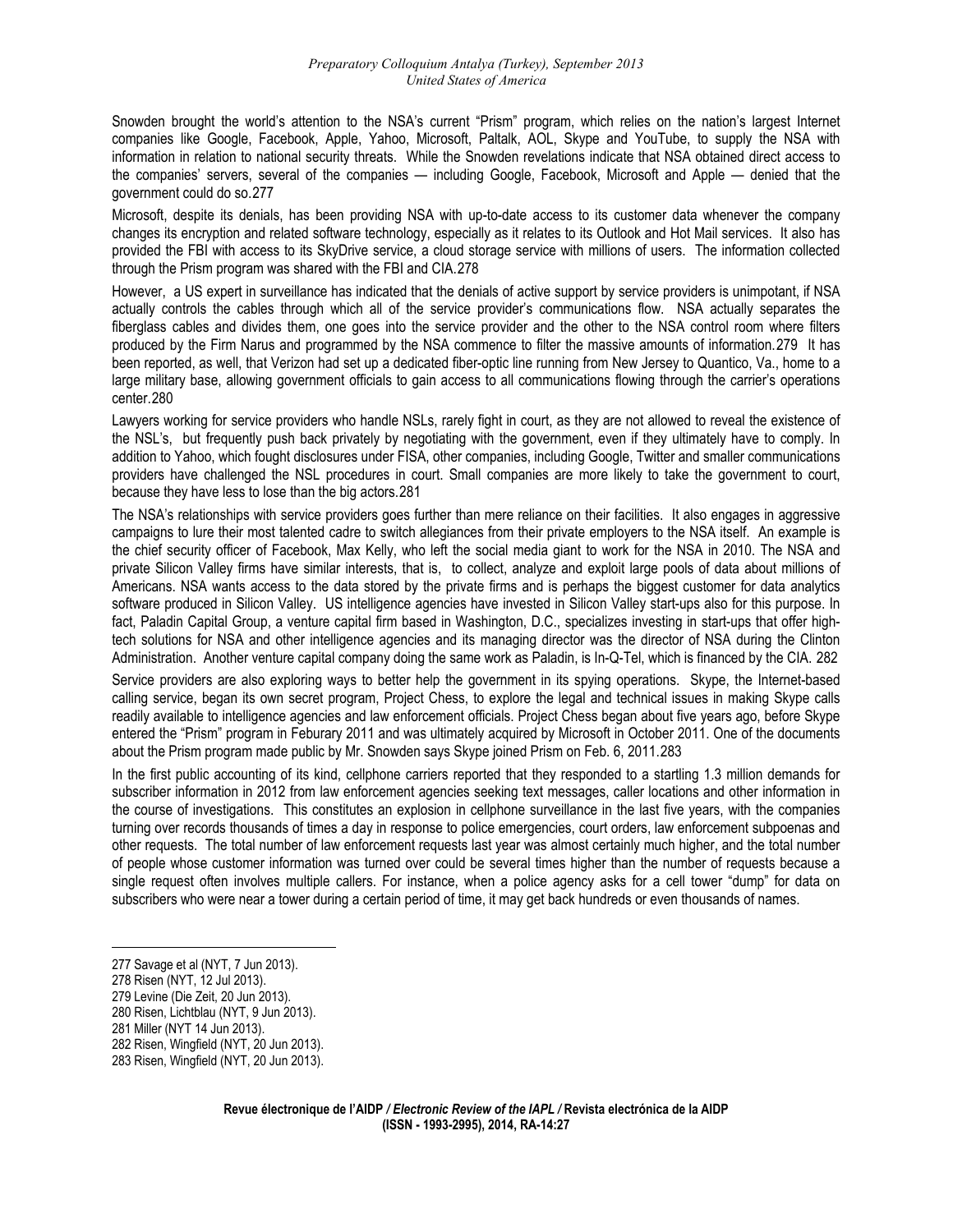The reports also reveal a sometimes uneasy partnership with law enforcement agencies, with the carriers frequently rejecting demands that they considered legally questionable or unjustified. AT&T alone now responds to an average of more than 700 requests a day, with about 230 of them regarded as emergencies that do not require the normal court orders and subpoena. That is roughly triple the number it fielded in 2007. Sprint reported an average of 1,500 requests per day. There has also been a rise in requests from other providers, with annual increases of between 12% and 16% in the last five years.[284](#page-27-0)

In 2006, phone companies that cooperated in the Bush administration's secret NSA wiretaps in violation of FISA were sued, and were ultimately given immunity by Congress with the backing of the courts. [285](#page-27-1) The surging use of cell surveillance was also reflected in the bills the wireless carriers reported sending to law enforcement agencies to cover their costs in some of the tracking operations. AT&T, for one, said it collected \$8.3 million last year compared with \$2.8 million in 2007, and other carriers reported similar increases in billings.[286](#page-27-2)

Clearly if an ISP has a reputation of secretly divulging information to the government, or even of giving the government access to its encryption software, they will lose business. After the first NSA scandal, Google made public its resistance to a Department of Justice (DOJ) request for a large amount of data on search queries. Other firms, such as AOL, Yahoo!, and Microsoft, complied without a battle in court.[287](#page-27-3)

## **1.4 Transactional Surveillance and General Access to Records in the Hands of Third Parties**

## **1.4.1 Introduction**

Traditional USSC case law stripped citizens of privacy when, due to a service agreement with a bank, telephone company, internet provider, or other business, they turned over otherwise private information to this provider as a condition for receiving the service. Because no 4.Amend. protection is given, a judicial warrant based on probable cause is not required to access this information. Various coercive measures may be used by the government, some involving court participation, such as court orders and subpoenas, others not, such as National Security Letters (NSLs) and informal government "requests." Information from such surveillance and access may be used in an ongoing investigation, or may just be stored in one of the government's many databases and subjected to data mining in the future.

### **1.4.2 Banking and Financial Transactions**

### **1.4.2.1 Requirement of Subpoena or Search Warrant**

Congress has passed legislation prohibiting the government from obtaining records from a financial institution except by subpoena or search warrant[.288](#page-27-4) The USSC upheld the use of a subpoena to obtain banking records, because it held that the bank customer has no reasonable expectation in the bank's microfilms of checks, deposit slips, and other financial records compiled by the bank.[289](#page-27-5) These subpoenas are not based on "probable cause," but may be issued if "there is reason to believe that the records sought are relevant to a legitimate law enforcement inquiry."

While subpoenas are also sufficient in New Jersey, that State's more protective constitution requires that the subpoena be issued by a grand jury and allow the customer a period of time to object to the release of the records.[290](#page-27-6) Other States also gived enhanced protection.[291](#page-27-7) 

### **1.4.2.2 Co-operation Required by Financial Institutions**

Banks are required by the Bank Secrecy Act of 1970 (BSA)[292](#page-27-8) to maintain records of their client's identities, to microfilm certain checks and to keep records of other items. The BSA also authorizes the Secretary of the Treasury to require financial institutions to file reports of certain payments, receipts, or transfers of currency or other monetary instruments, including those in excess of \$10,000. These "currency transaction reports" are sent to the Financial Crimes Enforcement Network (FINCEN) which

<span id="page-27-0"></span><sup>284</sup> Lichtblau (NYT, 9 Jul 2013).

<span id="page-27-1"></span><sup>285</sup> Hepting v. AT&T Corp., 671 F.3d 881 (9th Cir. 2011)(this case involved the secret wiretapping of calls coming in and out of the US in violation of FISA conducted by the administration of George W. Bush).

<span id="page-27-2"></span><sup>286</sup> Lichtblau (NYT, 9 Jul 2013).

<span id="page-27-3"></span><sup>287</sup> Palfrey (2008, 283).

<span id="page-27-4"></span><sup>288 12</sup> U.S.C. § 3410-22.

<span id="page-27-5"></span><sup>289</sup> United States v. Miller, 425 U.S. 435 (1976).

<span id="page-27-6"></span><sup>290</sup> State v. McAllister, 840 A.2d 967 (N.J. App. 2004).

<span id="page-27-7"></span><sup>291</sup> People v. Nesbitt, 938 N.E.2d 600 (Ill.App. 2010); People v. Mason, 989 P.2d 757 (Colo. 1999)(requiring "probable cause" for the issuance of a subpoena.

<span id="page-27-8"></span><sup>292</sup> Pub. L. 91-508, 84 Stat. 1114 (1970).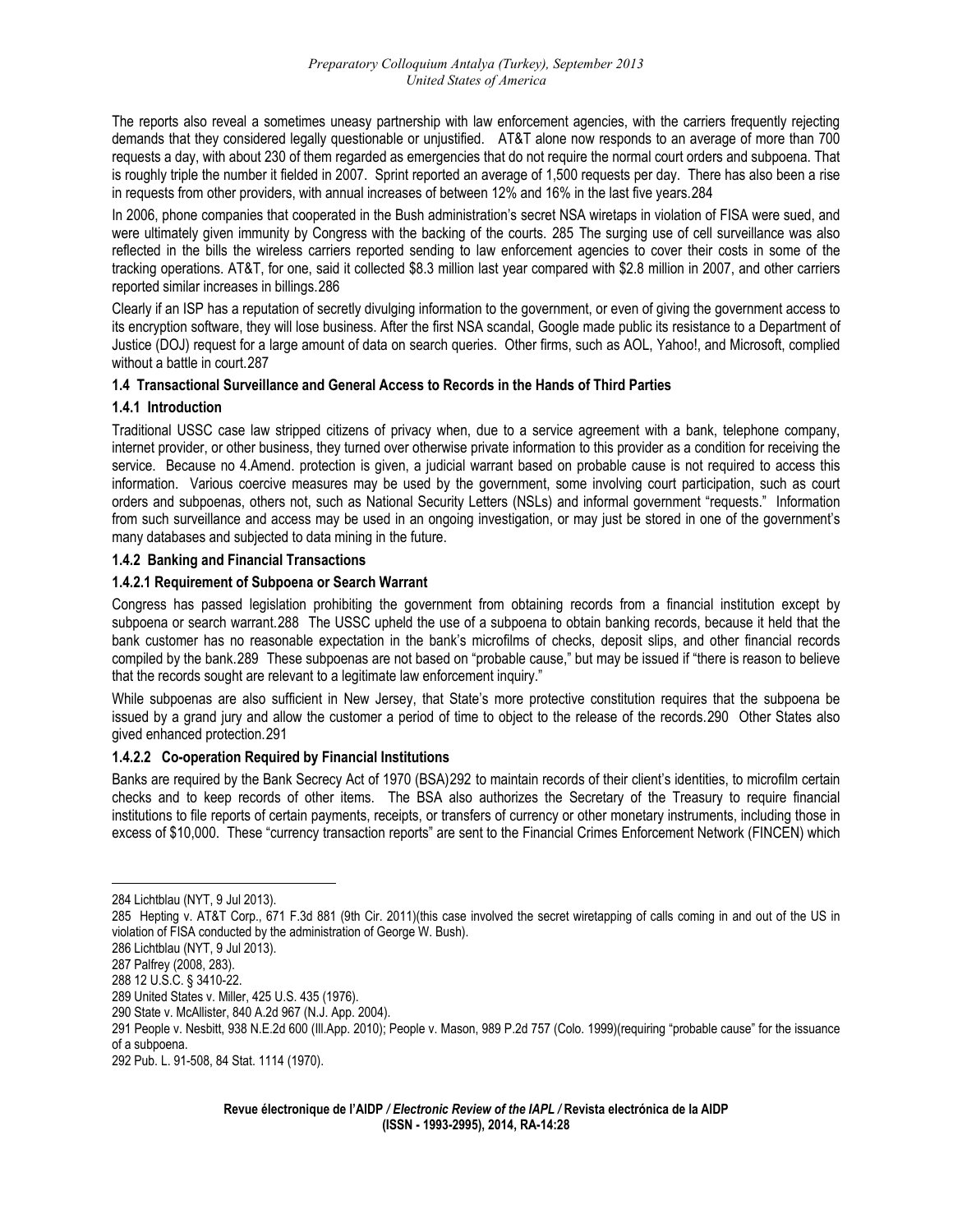keeps them in computerized storage and makes them accessible to law enforcement.[293](#page-28-0) These provisions have been upheld by the USSC.[294](#page-28-1)

### **1.4.3 Government Access to Information from Other Service Providers**

Since the USSC does not grant 4.Amend. protection to information given to service providers, the government can access this information without a showing of probable cause. As with bank records or communications metadata, even if the law requires a subpoena, the violation of this law will not usually lead to suppression of evidence gathered in the federal system. Courts have thus found no reasonable expectation of privacy in records of electricity use,[295](#page-28-2) in pharmacy prescription records, [296](#page-28-3) or in medical records from a public health clinic. [297](#page-28-4)

Some States accord a greater respect for privacy in such records. Thus, the Washington Supreme Court found a violation of its constitutional right to privacy when a public utility turned over records of a suspect's use of electricity without having gotten a court order and held that the evidence could not be used.[298](#page-28-5) Washington also recognizes an expectation of privacy in one's name in a hotel registry, but would allow access to the information with reasonable suspicion.[299](#page-28-6) Some courts also require a search warrant for prescription drug records.[300](#page-28-7)

### **1.4.4 Mail Covers**

"Envelope information" is the metaphor used for communications megadata, and, of course, the address and return address one affixes to a letter or package is much more public than an e-mail address or a website one visits. Its its voracious appetite for data, the US government has instited the Mail Isolation Control and Tracking program, in which computers of the US Postal Service photograph the exterior of every piece of paper mail that is processed in the US, about 160 billion pieces, for instance, in 2012. It is not known how long the government saves the images.

Traditionally, criminal investigators would only request "mail covers" on a case by case basis, when one had localized a suspected criminal. The same was true, of course, for wiretaps and pen registers. No judicial control is necessary: all the investigator has to do is to fill out a form to get the information. Mail cover surveillance requests, which are almost always granted by the US Postal Service, are granted for about 30 days, and can be extended for up to 120 days. Requests can be related to criminal activity or national security. Criminal activity requests average 15,000 to 20,000 per year. Officials need probable cause, and a warrant, of course to open a letter.[301](#page-28-8)

## **1.5 Collecting Information as to Movements and Activities in Public Spaces**

# **1.5.1 Use of Surveillance Cameras and Recognition Technology**

Activity in public places or "open fields" is not generally protected by the 4.Amend. It is thus not a "search" within the meaning of the 4.Amend. for police to mount a video camera to secretly record comings and goings in the front yard of a suspect's home,[302](#page-28-9) or in front of public establishments such as bars.[303](#page-28-10) Use use of motion-activated video cameras in "open fields" is also permissible without judicial authorization.[304](#page-28-11) Recording street-corner drug deals, either from a distance by using "bionic ears" and binoculars,[305](#page-28-12) or by outfitting an informer's automobile with a video camera have not violated State privacy protections.[306](#page-28-13) Using cameras in semi-public places like hospitals[307](#page-28-14) or open businesses[308](#page-28-15) also arouses no 4.Amend. concerns. Once information has been revealed in public, the police then may subject that information to technologically assisted interpretation and evaluation without further implicating the 4.Amend.

<span id="page-28-0"></span><sup>293</sup> Thaman (2001, 886-88).

<span id="page-28-1"></span><sup>294</sup> California Banker's Ass'n v. Shultz, 416 U.S. 21 (1974).

<span id="page-28-2"></span><sup>295</sup> People v. Stanley, 86 Cal.Rptr.2d 89 (Cal. App. 1999); State v. Domicz, 907 A.2d 395 (N.J. 2006).

<span id="page-28-3"></span><sup>296</sup> State v. Russo, 790 A.2d 1132 (Conn. 2002)

<span id="page-28-4"></span><sup>297</sup> State v. Mubita, 188 P.3d 867 (Idaho 2008); Commonwealth v. Efaw, 774 A.2d 735 (Pa. 2001)

<span id="page-28-5"></span><sup>298</sup> In re Maxfield, 945 P.2d 196 (Wash. 1997).

<span id="page-28-6"></span><sup>299</sup> State v. Jordan, 156 P.3d 893 (Wash. 2007); In re Nichols, 256 P.3d 1131 (Wash. 2001).

<span id="page-28-7"></span><sup>300</sup> Douglas v. Dobbs, 419 F.3d 1097 (10th Cir. 2005); State v. Skinner, 10 So.3d 1212 (La.2009).

<span id="page-28-8"></span><sup>301</sup> Nixon (NYT, 4 Jul 2013).

<span id="page-28-9"></span><sup>302</sup> State v. Holden, 964 P.2d 318 (Utah App. 1998).

<span id="page-28-10"></span><sup>303</sup> State v. Augafa, 992 P.2d 723 (Haw. App. 1999)

<span id="page-28-11"></span><sup>304</sup> United States v. Vankesteren, 553 F.3d 286 (4th Cir. 2009).

<span id="page-28-12"></span><sup>305</sup> Stevenson v. State, 667 So.2d 410 (Fla. App. 1996).

<span id="page-28-13"></span><sup>306</sup> State v. Clark, 916 P.2d 384 (Wash. 1996).

<span id="page-28-14"></span><sup>307</sup> United States v. Gonzalez, 328 F.3d 543 (9th Cir. 2003).

<span id="page-28-15"></span><sup>308</sup> Cowles v. State, 23 P.3d 1168 (Alaska 2001).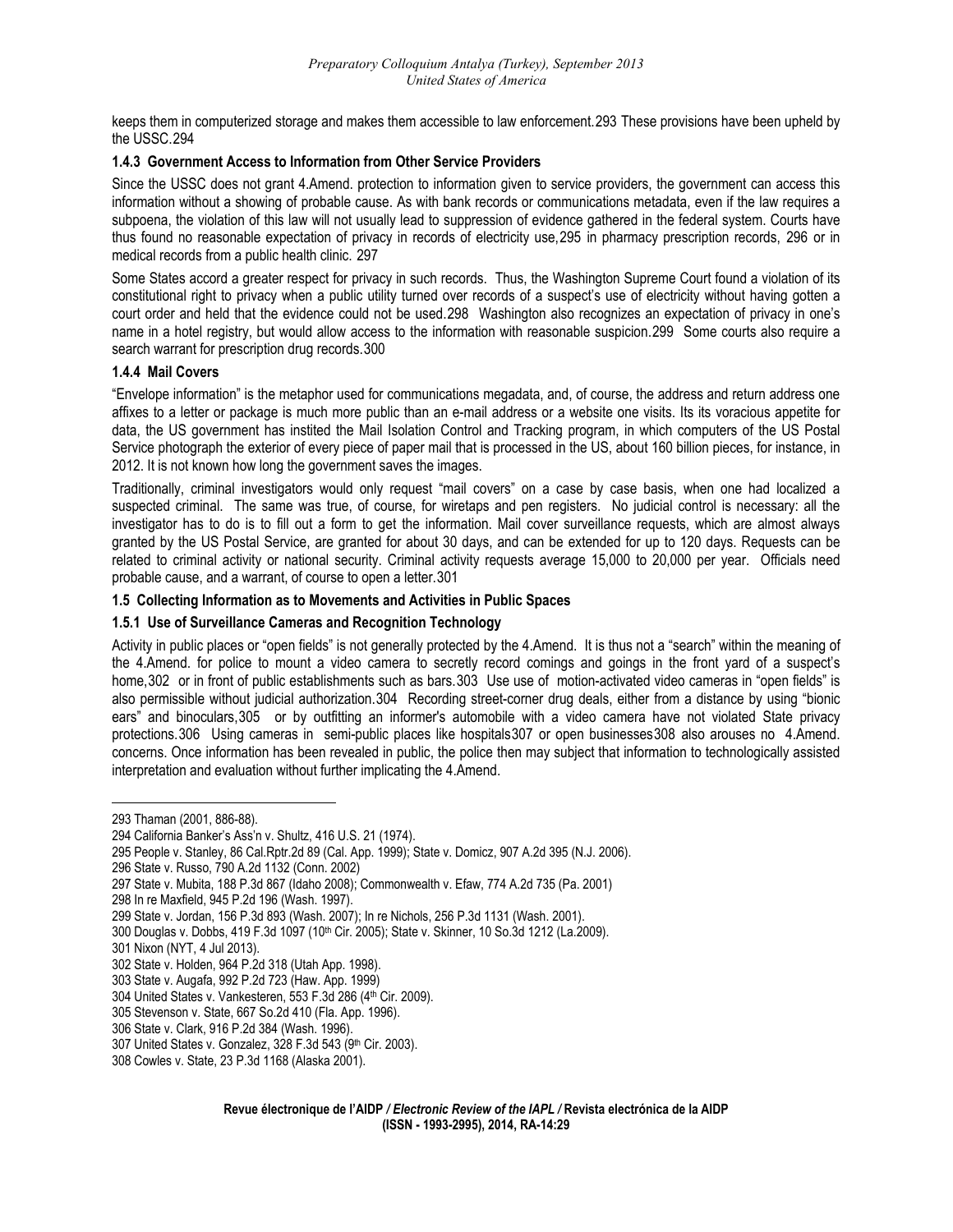There is thus no constitutional impediment to using facial recognition technology in relation to photographs or videotapes of persons in public.

## **1.5.2 Automatic License Plate Recognition (ALPR) and Warrant Checks**

ALPR cameras are used in many jurisdictions. All Oklahoma license plates are now ALPR-compatible. New York State uses the system to catch car thieves and to scan parking lots for visitors who have outstanding warrants. The system is used to stockpile, from each license plate capture, images, dates, times and GPS coordinates which can help place a suspect at a scene, aid in witness identification, pattern recognition or the tracking of individuals. Such data can be used to create specialized databases that can be shared among police departments.[309](#page-29-0) 

Police officers may also routinely access a computer to determine whether a particular license plate is associated with prior criminal violations, or whether an arrest warrant has been issued for its owner or regular user. They may do this without stopping the vehicle, or after a valid vehicle stop, where they may directly check the records for the driver or the passsenger.

If the stop of the vehicle was unlawful, then some courts prevent use of the information gained from the warrant check. If a lawful stop, however, is excessively prolonged in order to perform a warrant check, some courts forbid use of the warrant information.[310](#page-29-1) Other courts, however, allow prolongation for a reasonable time to consummate the warrant check.[311](#page-29-2)

No individualized suspicion is needed to run the name of either a driver or a passenger through the national computer system.[312](#page-29-3) 

### **1.5.3 Use of Tracking Devices**

## **1.5.3.1 The "Beeper" Cases**

No 4.Amend. implications arose, traditionally, from police following suspects in public. In a couple of cases, police attached an electronic tracking device, or "beeper," to containers of precursor chemicals used in manufacturing illegal narcotics, and then trailed the purchaser of the containers by activating the "beeper." The USSC found no illegal search or seizure in the act of attaching the "beeper" to the container, because it did not yet belong to the suspect and he therefore had no reasonable expectation of private in its interior. And the Court also deemed that trailing suspects in public did not violate the 4.Amend., because police could have used more traditional methods to do the same surveillance.[313](#page-29-4)

If police, however, use the devices to track location inside of the home, judicial authorization would be needed, because it would be a "search" in violation of a reasonable expectation of privacy.[314](#page-29-5) Recently, the New York Police's strategy of putting tracking devices in decoy pill bottles to deter pharmacy robberies, was upheld by the courts for the same reason.[315](#page-29-6) 

### **1.5.3.2 The Use of Global Posititioning Systems (GPS) Technology for Tracking**

Although lower courts had applied the rationale of the "beeper" cases to the use of GPS technology, a recent decision by the USSC has cast doubt on the continued validity of their earlier approach. In *United States v. Jones*, [316](#page-29-7) the USSC held, however, that the 4.Amend. was violated when police attached a GPS device to a suspect's automobile and engaged in a fourweek surveillance of the suspect's movements. The majority did not, however, find that judicial authorization was needed for the long-term surveillance, but only that the act of attaching the device to the suspect's property was an unlawful "seizure" and violated the 4.Amend, as the automobile belonged to the suspect at the time the device was attached. Five Justices, however, writing in different opinions, did seem to hint that long-term surveillance might violate the 4.Amend.[317](#page-29-8) 

Justice Sotomayor opined:

 $\overline{a}$ 

 "GPS monitoring generates a precise, comprehensive record of a person's public movements that reflects a wealth of detail about her familial, political, professional, religious, and sexual associations...[such as] trips the indisputably private nature of which takes little imagination to conjure: trips to the psychiatrist, the plastic surgeon, the abortion clinic, the AIDS treatment center, the strip club, the criminal defense attorney, the by-the-hour motel, the union

<span id="page-29-0"></span><sup>309</sup> http://en.wikipedia.org/wiki/Automatic\_number\_plate\_recognition#United\_States

<span id="page-29-1"></span><sup>310</sup> United States v. Boyce, 351 F.3d 1102 (11th Cir. 2003); United States v. Fernandez, 600 F.3d 56 (1st Cir. 2010); People v. Harris, 886 N.E.2d 947 (Ill. 2008);

<span id="page-29-2"></span><sup>311</sup> United States v. Purcell, 236 F.3d 1274 (11th Cir. 2001); State v. Williams, 590 S.E.2d 151 (Ga. App. 2003).

<span id="page-29-3"></span><sup>312</sup> State v. Sloane, 939 A.2d 796 (N.J. 2008)

<span id="page-29-4"></span><sup>313</sup> United States v. Knotts, 460 U.S. 276 (1983)

<span id="page-29-5"></span><sup>314</sup> United States v. Karo, 468 U.S. 705 (1984)

<span id="page-29-6"></span><sup>315</sup> Goldstein (NYT, 6 Jun 2013).

<span id="page-29-7"></span><sup>316</sup> United States v. Jones, 132 S.Ct. 945 (2012).

<span id="page-29-8"></span><sup>317</sup> McAllister (2012, 493).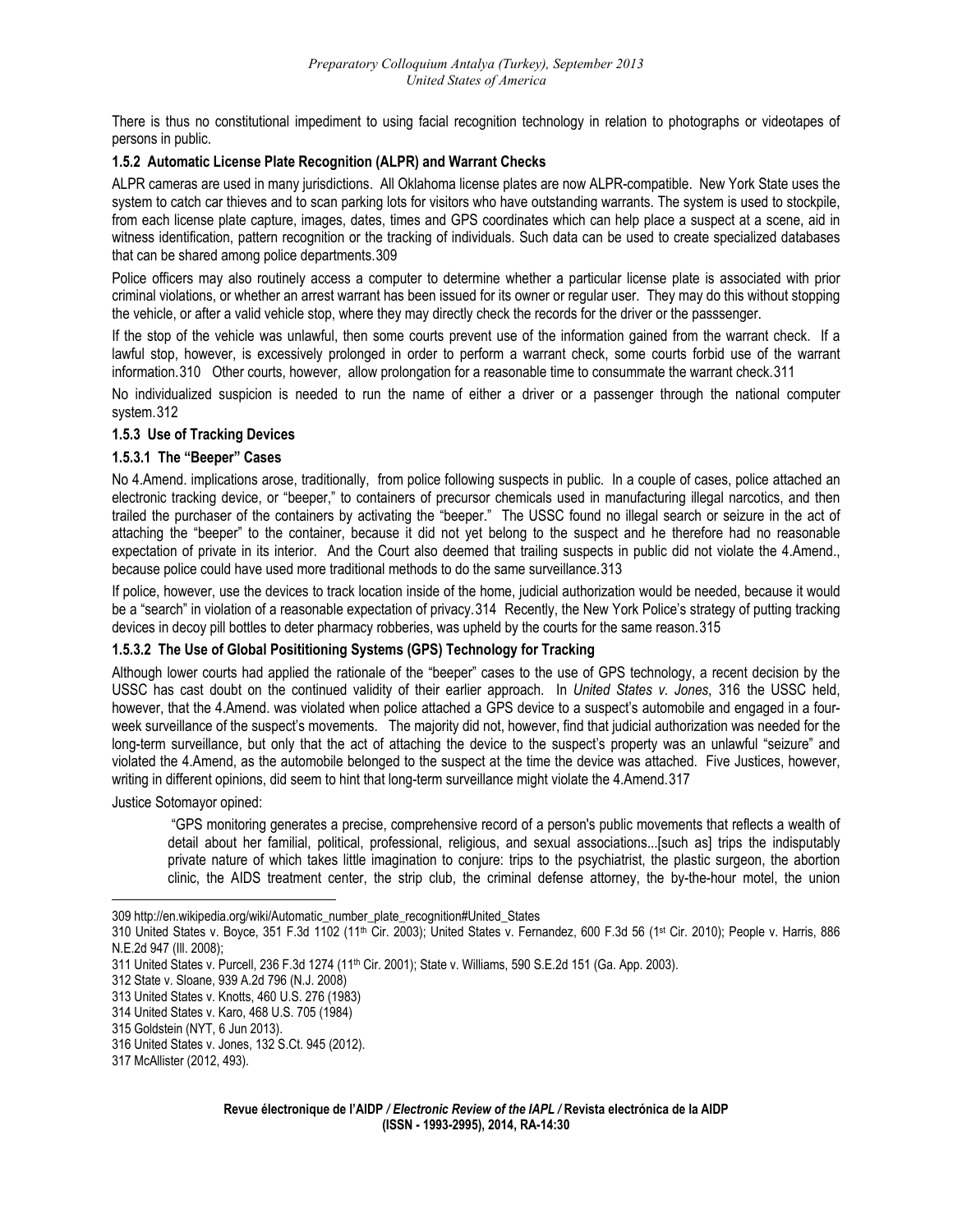meeting, the mosque, synagogue or church, the gay bar and on and on." The Government can store such records and efficiently mine them for information years into the future... And because GPS monitoring is cheap in comparison to conventional surveillance techniques and, by design, proceeds surreptitiously, it evades the ordinary checks that constrain abusive law enforcement practices: such as limited police resources and community hostility..Awareness that the Government may be watching chills associational and expressive freedoms. And the Government's unrestrained power to assemble data that reveal private aspects of identity is susceptible to abuse. The net result is that GPS monitoring—by making available at a relatively low cost such a substantial quantum of intimate information about any person whom the Government, in its unfettered discretion, chooses to track—may alter the relationship between citizen and government in a way that is inimical to democratic society. I would take these attributes of GPS monitoring into account when considering the existence of a reasonable societal expectation of privacy in the sum of one's public movements. I would ask whether people reasonably expect that their movements will be recorded and aggregated in a manner that enables the Government to ascertain, more or less at will, their political and religious beliefs, sexual habits, and so on."[318](#page-30-0) 

Justice Alito, in another concurring opinion, also questioned whether the old USSC approach to public tracking could still stand in the modern technological era:

 "Recent years have seen the emergence of many new devices that permit the monitoring of a person's movements. In some locales, closed-circuit television video monitoring is becoming ubiquitous. On toll roads, automatic toll collection systems create a precise record of the movements of motorists who choose to make use of that convenience. Many motorists purchase cars that are equipped with devices that permit a central station to ascertain the car's location at any time so that roadside assistance may be provided if needed and the car may be found if it is stolen.

Perhaps most significant, cell phones and other wireless devices now permit wireless carriers to track and record the location of users—and as of June 2011, it has been reported, there were more than 322 million wireless devices in use in the United States. For older phones, the accuracy of the location information depends on the density of the tower network, but new "smart phones," which are equipped with a GPS device, permit more precise tracking. For example, when a user activates the GPS on such a phone, a provider is able to monitor the phone's location and speed of movement and can then report back real-time traffic conditions after combining ("crowdsourcing") the speed of all such phones on any particular road. Similarly, phone-location-tracking services are offered as "social" tools, allowing consumers to find (or to avoid) others who enroll in these services. The availability and use of these and other new devices will continue to shape the average person's expectations about the privacy of his or her daily movements.

Under this approach, relatively short-term monitoring of a person's movements on public streets accords with expectations of privacy that our society has recognized as reasonable. But the use of longer term GPS monitoring in investigations of most offenses impinges on expectations of privacy."[319](#page-30-1) 

Some US courts had already adopted the position of Justices Sotomayor and Alito that long-term tracking is not "reasonable" under the 4.Amend. before the *Jones* decision,[320](#page-30-2) but others have followed their approach after the decision.[321](#page-30-3) Several states require a warrant before GPS devices may be used.[322](#page-30-4) 

#### **1.5.3.3 Cellphone Site Location Tracking**

As was noted by Justice Alito, as a cell phone moves, its signals are picked up by different cell phone towers located within close geographic proximity. Precise locations can be determined by analyzing signals from such towers, their strength and the angle of signal reception.[323](#page-30-5) Courts have generally applied the same rationale in *Knotts* to allow police to secure from a cell phone service the location of a subscriber's phone without requiring a warrant for the purpose of tracking the person's movements.[324](#page-30-6) 

 $\overline{a}$ 

<span id="page-30-5"></span>323 Casey (2008, 1009).

<span id="page-30-6"></span>324 United States v. Forest, 355 F.3d 942 (6<sup>th</sup> Cir. 2004); Devega v. State, 689 S.E.2d 293 (Ga. 2010); In re Application of United States of America for Order Directing Provider of Electronic Communication Service to Disclose Records to Government, 620 F.3d 304 (3d Cir. 2010).

<span id="page-30-0"></span><sup>318 132</sup> S.Ct. at 955-56.

<span id="page-30-1"></span><sup>319 132</sup> S.Ct. at 963.

<span id="page-30-2"></span><sup>320</sup> United States v. Garcia, 474 F.3d 994 (7th Cir. 2007); State v. Jackson, 76 P.3d 217 (Wash. 2003); People v. Weaver, 909 N.E.2d 1195 (N.Y. 2009); United States v. Maynard, 616 F.3d 544 (D.C.Cir. 2010), aff'd *sub nom* United States v. Jones, 132 S.Ct. 945 (2012).

<span id="page-30-3"></span><sup>321</sup> State v. Zahn, 812 N.W.2d 490 (S.D. 2012); [State v. Brereton](http://pub.bna.com/cl/2010ap1366.pdf), 826 N.W.2d 369 (Wis. 2013); Commonwealth v. Rousseau, --N.E.2d--, 465 Mass. 372 (June 5, 2013)(not yet reported).

<span id="page-30-4"></span><sup>322</sup> See McAllister (2012, 506), with statutory cites from California, Utah, Minnesota, Florida, South Carolina, Oklahoma, Hawaii and Pennsylvania.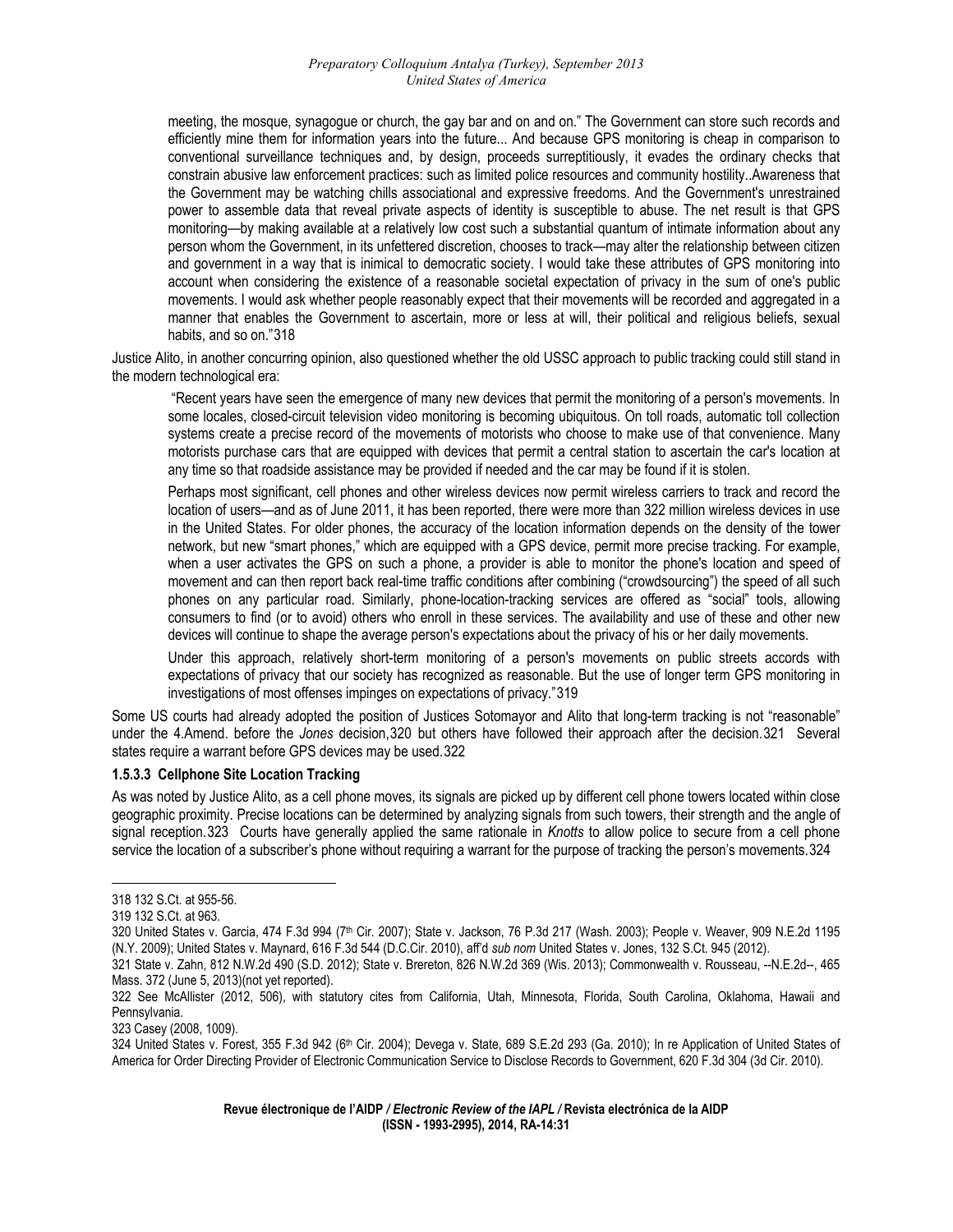Service providers maintain records of cellphone site location information (CSLI). Historic CSLI refers to the records maintained by providers that list the cell sites with which a subscriber's cell phone communicated at previous points in time, whereas prospective CSLI refers to the cell sites that a subscriber's cell phone will communicate with at a future point in time. Under the SCA law enforcement agencies may compel service providers to disclose prospective or historic CSLI for a particular cell phone in the course of a criminal investigation.[325](#page-31-0)

The government began to use simple pen register orders, which do not require probable cause, not only to gain access to numbers called, but also to track the location of the cellphone user. In 2005, however, a federal judge rejected the government's application to track the cellphone location of a suspect, claiming that the authorities needed a normal search warrant based on probable cause due to the increased interference with privacy.[326](#page-31-1) This decision was followed by fifteen "pen register" decisions in other lower federal courts. In eleven of these cases, the courts have refused to issue the order and in four, they have allowed gathering the cell-site information. The government appealed none of these decisions. One New York State court has itself issued contradictory decisions. One panel required "probable cause" for disclosure of historic CSLI,[327](#page-31-2) whereas the other required only "reasonable grounds" for the discovery of prospective CSLI, which involved monitoring future movements of the suspect.[328](#page-31-3) On the other hand, the federal district court in Maryland has indicated that historic CSLI is not protected by the 4.Amend. because the defendants in that case "voluntarily transmitted signals to cellular towers in order for their calls to be connected," and the service provider "then created internal records of that data for its own business purposes." [329](#page-31-4) 

The trend appears to be in the direction of requiring a probable cause warrant to disclose this cellsite location.[330](#page-31-5) 

Bills have been proposed in the US Congress and in Delaware, Maryland and Oklahoma that would require police to obtain judicial authorization before demanding location records from cellphone carriers and California passed such a law, but it was vetoed by the Governor.[331](#page-31-6) 

Sophisticated new technology has now given the NSA the ability to track the activities and movements of people almost anywhere in the world without actually watching them or listening to their conversations. When separate streams of data are integrated into large databases — matching, for example, time and location data from cellphones with credit card purchases or E-ZPass use — intelligence analysts are given a mosaic of a person's life that would never be available from simply listening to their conversations. Just four data points about the location and time of a mobile phone call make it possible to identify the caller 95 % of the time. Intelligence and law enforcement agencies also use a new technology, known as trilaterization, that allows tracking of an individual's location, moment to moment. The data, obtained from cellphone towers, can track the altitude of a person, down to the specific floor in a building.[332](#page-31-7)

### **1.5.4 The Use of Drones**

### **1.5.4.1 Civilian Use of Drones**

Drones can record video images and produce heat maps. They can track fleeing criminals, or political protesters. The Department of Homeland Security (DHS) has offered grants to help local law enforcement buy Drones. Drone manufacturers began to market small, lightweight devices specifically for policing. They are already used to monitor movement on the US borders and by a handful of police departments. Drones for civilian-use are not armed and run on relatively small batteries and fly short distances. In principle, various sensors, including cameras, can be attached to them.

Citizens and civil rights organizations, however, are wary of them and Charlottesville, Virigina, became the first city to restrict their use in February of 2013, and enacted a rule excluding any evidence obtained from a drone. Public protests led the Seattle Police Department to return its two unused Drones. The federal Congress also introduced a bill in February of 2013 prohibiting the use of Drones for targeted surveillance of individuals or property without judicial authorization. In early February of 2013,

 $\overline{a}$ 

<span id="page-31-6"></span>331 Sengupta (NYT, 26 Nov 2012).

<span id="page-31-0"></span><sup>325 18</sup> U.S.C. §§ 2701-12. See discussion in Fox (2012, 771).

<span id="page-31-1"></span><sup>326</sup> In re Application of the United States for an Order (1) Authorizing the Use of a Pen Register & a Trap & Trace Device & (2) Authorizing Release of Subscriber Info. & Cell Site Info., 384 F. Supp. 2d 562 (E.D.N.Y. 2005).

<span id="page-31-2"></span><sup>327</sup> Fox (2012, 783).

<span id="page-31-3"></span><sup>328</sup> Ibid, citing [In re Application of the U.S. for an Order Authorizing the Use of Two Pen Register and Trap and Trace Devices, 632 F. Supp.](http://web2.westlaw.com/find/default.wl?mt=208&db=4637&tc=-1&rp=%2ffind%2fdefault.wl&findtype=Y&ordoc=0373268800&serialnum=2017576131&vr=2.0&fn=_top&sv=Split&tf=-1&referencepositiontype=S&pbc=CEB49283&referenceposition=211&rs=WLW13.01)  [2d 202, 211 \(E.D.N.Y. 2008\)](http://web2.westlaw.com/find/default.wl?mt=208&db=4637&tc=-1&rp=%2ffind%2fdefault.wl&findtype=Y&ordoc=0373268800&serialnum=2017576131&vr=2.0&fn=_top&sv=Split&tf=-1&referencepositiontype=S&pbc=CEB49283&referenceposition=211&rs=WLW13.01).

<span id="page-31-4"></span><sup>329</sup> United States v. Graham, 846 F.Supp.2d 384 (D.Md. 2012). This is the majority approach. McAllister (2012, 518-20).

<span id="page-31-5"></span><sup>330</sup> Casey (2008, 2010, 2016). For cases requiring a warrant and probable cause, see [In re Application of the United States, 809 F.Supp.2d](http://web2.westlaw.com/find/default.wl?mt=208&db=4637&tc=-1&rp=%2ffind%2fdefault.wl&findtype=Y&ordoc=0374300370&serialnum=2025923082&vr=2.0&fn=_top&sv=Split&tf=-1&pbc=4F0F9738&rs=WLW13.01)  [113 \(E.D.N.Y. 2011\);](http://web2.westlaw.com/find/default.wl?mt=208&db=4637&tc=-1&rp=%2ffind%2fdefault.wl&findtype=Y&ordoc=0374300370&serialnum=2025923082&vr=2.0&fn=_top&sv=Split&tf=-1&pbc=4F0F9738&rs=WLW13.01) [In re Application of the United States, 747 F.Supp.2d 827 \(S.D. Tex. 2010\);](http://web2.westlaw.com/find/default.wl?mt=208&db=4637&tc=-1&rp=%2ffind%2fdefault.wl&findtype=Y&ordoc=0374300370&serialnum=2023571525&vr=2.0&fn=_top&sv=Split&tf=-1&pbc=4F0F9738&rs=WLW13.01) [In re Application of the United States, 736 F.](http://web2.westlaw.com/find/default.wl?mt=208&db=4637&tc=-1&rp=%2ffind%2fdefault.wl&findtype=Y&ordoc=0374300370&serialnum=2022926577&vr=2.0&fn=_top&sv=Split&tf=-1&pbc=4F0F9738&rs=WLW13.01)  [Supp. 2d 578 \(E.D.N.Y. 2010\),](http://web2.westlaw.com/find/default.wl?mt=208&db=4637&tc=-1&rp=%2ffind%2fdefault.wl&findtype=Y&ordoc=0374300370&serialnum=2022926577&vr=2.0&fn=_top&sv=Split&tf=-1&pbc=4F0F9738&rs=WLW13.01) cited in McAllister (2012, 520).

<span id="page-31-7"></span><sup>332</sup> Risen, Lichtblau (NYT, 9 Jun 2013).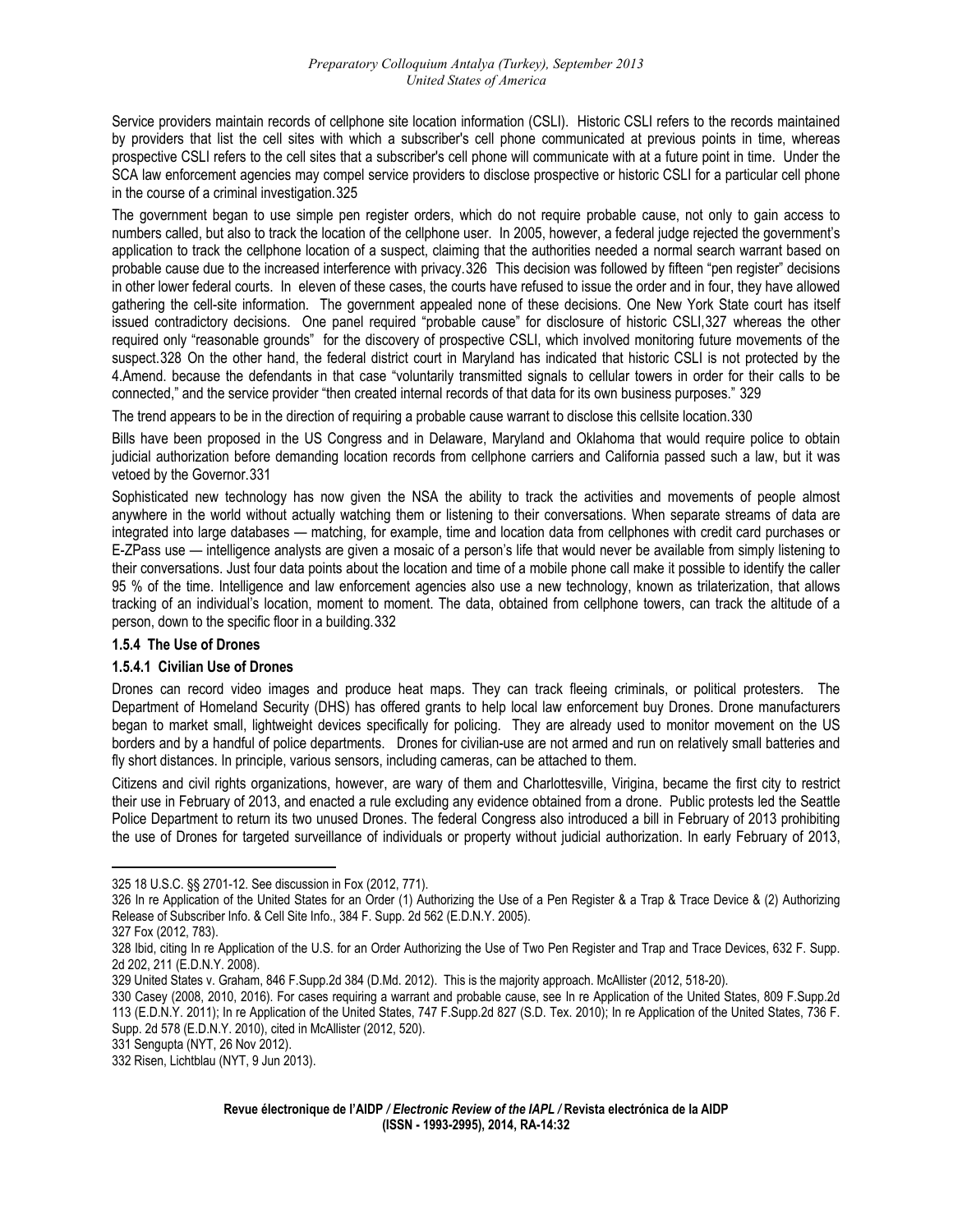Virginia passed a two-year moratorium on the use of drones in criminal investigations. In several states, including Arizona and Montana, proposals would require the police to obtain a search warrant before collecting evidence with a drone.[333](#page-32-0) 

### **1.5.4.2 Use of Drones for Targeted Killings**

Un-manned surveillance aircraft or "Drones" have been used by the CIA and the US Army to assassinate upwards of 3,000 alleged terrorists in Afghanistan, Pakistan, Yemen and Somalia, and in doing so, have caused considerable collateral casualties.[334](#page-32-1) The Drone strikes have also killed four Americans, including Anwar al-Awlaki.[335](#page-32-2) 

The decision as to who is put on the "kill lists" is made secretly within the executive branch of government. In relation to the CIA killings, CIA Director John Brennan is the principal coordinator of the "kill list" with and President Obama allegedly signs off on each person designated for assassination. While the program has eliminated some high Al Qaeda leaders, it now appears to be focusing on lower level cadre, many of whom could have probably been arrested and subjected to a civilian or military trial.[336](#page-32-3) 

Uproar over this highly suspect use of Drones has led Congress to discuss whether a new secret court, like the FISC, should be established to decide on which persons should be targed for execution.[337](#page-32-4) A judge hearing a civil suit brought by relatives of the slain Americans strongly intimated that courts should have a role in the decisions leading to the strikes.[338](#page-32-5) 

### **1.6 Collecting Information as to Activities in Homes and Other Private Spaces**

### **1.6.1 Use of Thermal Imagery and Its Extension to Other Technologies**

Thermal imaging technology is based on the electronic capture and imaging of a target's radiated or reflected energy in the thermal portion of the electromagnetic spectrum. It collects and visualizes the thermal energy emitted from all objects by collecting infrared light and focusing it with a lens onto a series of mirrors that direct it onto a detector. The detector then translates the light into an electronic signal that can be displayed on a screen, or amplified, processed, and stored on videotape to be used later as evidence. This technology, the wartime use of which was to detect, for instance, the presence of North Vietnamese or Viet Cong soldiers in the jungles of South Vietnam, is now mainly used to detect excessive use of electricity in homes, symptomatic of the in-door production of marijuana using high power lamps.

Most courts found that training this technology on a house was not a "search" within the 4.Amend, because there was no penetration of the house, and because the energy radiated was seen to be similar to waste or "garbage," without constitutional protection, or because the detection of energy use was like a *sui generis* search that did not otherwise disturb the privacy of the occupants of houses. This approach changed, however, when the USSC held in 2001, that the use of any technology that reveals anything inside the house, even as mundane as the amount of energy used, is protected by the 4.Amend., because "all details are intimate detals, because the entire area is held safe from prying government eyes."[339](#page-32-6) 

The *Kyllo* decision would seem to indicate, that a search warrant under the 4.Amend. based on "probable cause" would be required to train a thermal imager on a house. Some courts, however, have engaged in "reasonableness clause balancing" and held that only "reasonable suspicion" was necessary due to the minimal extent of the intrusion.340

In March of 2013, the USSC also held that the use of the "canine sniff," which it had held did not constitute a "search" if trained on a suitcase or a car, or even a person, would constitute a "search" under the 4.Amend. if trained on a dwelling.[341](#page-32-8)

Even before *Jardines*, some courts had held that a canine sniff of a dwelling did constitute a search, and had to be based on probable cause and a warrant.[342](#page-32-9) Others had engaged in reasonableness clause balancing and held that reasonable suspicion was sufficient to conduct such an investigative measure because the main reason for such searches was to gather evidence which would eventually constitute "probable cause" for the issuance of a search warrant.[343](#page-32-10) 

 $\overline{a}$ 

- <span id="page-32-2"></span>335 Savage, Baker (NYT, 23 May 2013).
- <span id="page-32-3"></span>336 Worth et al (NYT, 6 Feb 2013).
- <span id="page-32-4"></span>337 Shane (NYT, 9 Feb 2013).
- <span id="page-32-5"></span>338 Shane (NYT, 20 Jul 2013, A8).
- <span id="page-32-6"></span>339 Kyllo v. United States, 533 U.S. 27 (2001).
- <span id="page-32-7"></span>340 United States v. Kattaria, 503 F.3d 703 (8th Cir. 2007).

**Revue électronique de l'AIDP** */ Electronic Review of the IAPL /* **Revista electrónica de la AIDP (ISSN - 1993-2995), 2014, RA-14:33** 

<span id="page-32-0"></span><sup>333</sup> Sengupta (NYT,16 Feb 2013).

<span id="page-32-1"></span><sup>334</sup> Shane (NYT, 8 Apr 2013).

<span id="page-32-8"></span><sup>341</sup> Florida v. Jardines, 133 S.Ct. 1409 (2013).

<span id="page-32-9"></span><sup>342</sup> United States v. Thomas, 757 F.2d 1359 (2d Cir. 1985); State v. Young, 867 P.2d 593 (Wash. 1994);

<span id="page-32-10"></span><sup>343</sup> State v. Ortiz, 600 N.W.2d 805 (Neb. 1999); State v. Davis, 732 N.W.2d 173 (Minn. 2007). Some courts even require reasonable suspicion for the canine sniff of an automobile, State v. Wiegand, 645 N.W.2d 125 (Minn. 2005); State v. Tackitt, 67 P.3d 295 (Mont. 2003); People v. Devone, 931 N.E.2d 70 (N.Y. 2010).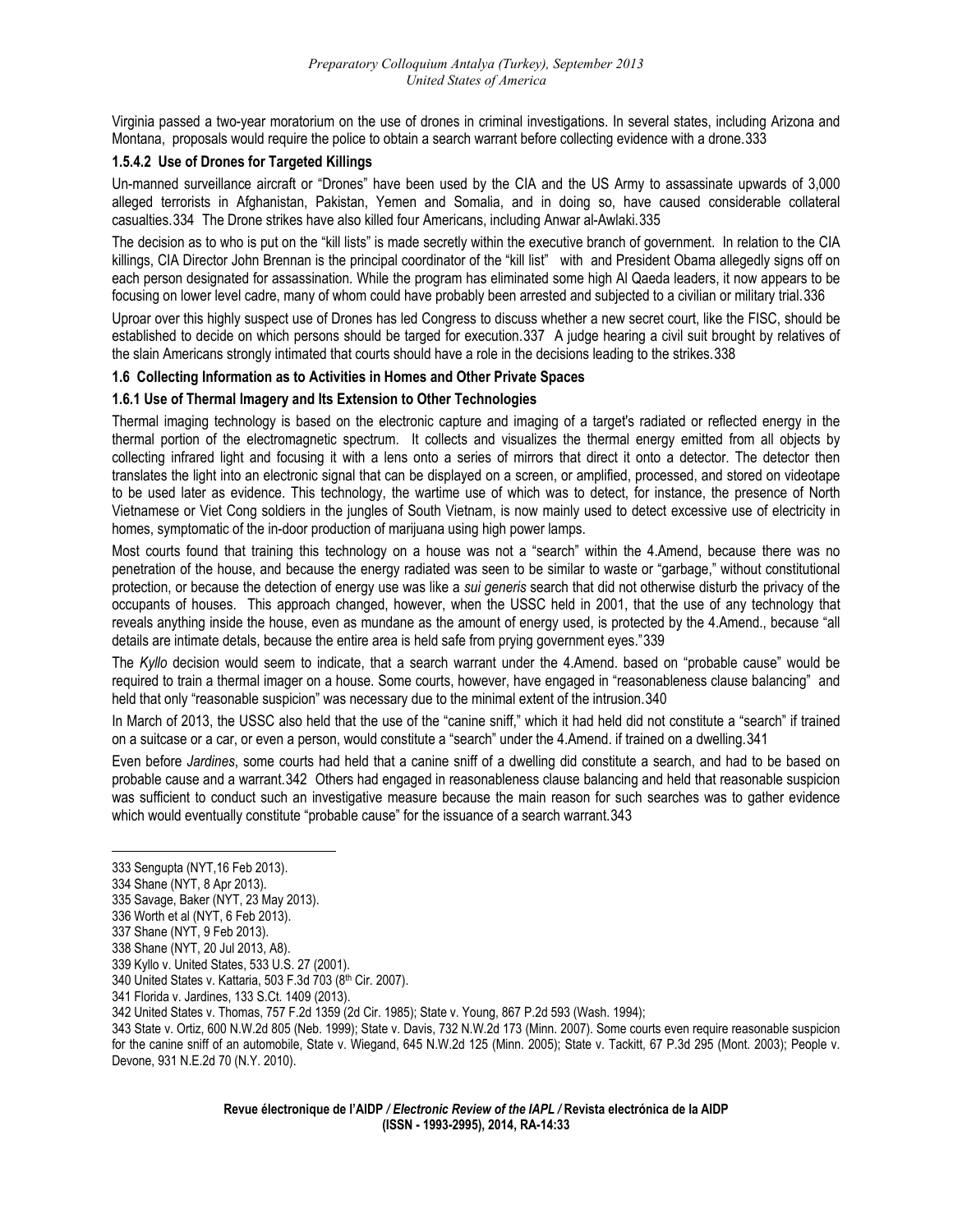### **1.6.2 Hacking into Computers Located in the Home with Viruses or Other Technology**

Commentators speculated that a "perfect computer search" might be possible, if a program could be created that would only find digital contraband, say, in the form of a clearly illegal photograph constituting child pornography. Under the *sui generis* doctrine, no probable cause or even a warrant would be necessary, hypothetically, to conduct such a programmed search.[344](#page-33-0) After the decisions in *Kyllo* and *Jardines* this would no longer hold if the computer containing the contraband was located in a home.

Already in 2001 it was reported that the FBI was developing software capable of inserting a computer virus onto a suspect's computer and obtaining encryption keys. The software, known as "Magic Lantern," enables agents to read data that had been scrambled, a tactic often employed by criminals to hide information and evade law enforcement. The use of "Carnivore," discussed in section 3.3.3.2.1, above, had proved useless against suspects clever enough to encrypt their files.

Magic lantern installs so-called "keylogging" software on a suspect's machine that is capable of capturing keystrokes typed on a computer. By tracking exactly what a suspect types, critical encryption key information can be gathered, and then transmitted back to the FBI. The virus can be sent to the suspect via e-mail, perhaps through a trusting friend or relative. The virus then watches for a suspect to start a popular encryption program. It then logs the passphrase used to start the program, essentially giving agents access to keys needed to decrypt files.[345](#page-33-1) 

Before *Kyllo* and *Jardines,* a court held that federal agents did not violate either the 4.Amend. or the wiretap statute by obtaining a search warrant which authorized the installation of "magic lantern" key logger device on a defendant's personal computer and using the device to discover the passphrase to an encrypted file.[346](#page-33-2) 

There are three main approaches to remote searches of computers through the use of "Trojan Horse" or "Magic Lantern"-type technologies. 22 States and federal law require a search warrant based on normal 4.Amend. principles, including exceptions such as that for "exigent circumstances." Twelve States require a search warrant, but have standards which offer more privacy protection than does the 4.Amend. Finally, 16 States prohibit all remote computer searches.[347](#page-33-3)

### **1.6.3 Secretly Entering a Home or Office to Access Computers**

Even before 9-11, federal courts authorized so-called "sneak and peek" warrants, that is, warrants that authorized law enforcement authorities to secretly enter dwellings and other private spaces to gather information relating to future or ongoing criminal activity, often by accessing computers.[348](#page-33-4)

"Sneak and peek" warrants were codified with the passage of the US PATRIOT Act in October, 2001, which amended the law[349](#page-33-5) to allow a delay in notifying the party whose premises were searched for a "reasonable time" where immediate notice would have an "adverse result."An "adverse result" can include: (1) endangering the life or physical safety of an individual, (2) flight from prosecution, (3) destruction of or tampering with evidence, (4) intimidation of potential witnesses, or (5) otherwise seriously jeopardizing an investigation or unduly delaying a trial.[350](#page-33-6) Such "sneak and peek" searches are also allowed, upon warrant issued by the FISC, subject to similar conditions as required for FISA wiretaps.[351](#page-33-7) US persons who have been the subject of a search under the FISA provisions will only be notified of the search when "the Attorney General determines there is no national security interest in continuing to maintain the secrecy of the search."[352](#page-33-8) 

From April 2003 to January 2005, the federal government used "sneak and peek" warrants 108 times, an average of 5 warrants per month, which was a sharp increase from 47 warrants between October 2001 to April 2003, i.e., fewer than 3 a month. The DOJ claimed they were used in less than .2% of searches. [353](#page-33-9) 

### **1.6.4 Warrants to Seize and Search Computers in the Home**

### **1.6.4.1 Introduction**

One clearly needs a search warrant, based on probable cause, to enter a house and to seize a computer. A second issue is whether one needs a second search warrant, also based on probable cause, designating what is looked for and copied on the

<span id="page-33-9"></span><span id="page-33-8"></span><span id="page-33-7"></span><span id="page-33-6"></span><span id="page-33-5"></span><span id="page-33-4"></span><span id="page-33-3"></span><span id="page-33-2"></span><span id="page-33-1"></span><span id="page-33-0"></span> $\overline{a}$ 344 Adler (1996, 1098). 345 Sullivan (2001). 346 United States v. Scarfo, 180 F.Supp.2d 572 (D.N.J. 2001). 347 Brenner (2012, 54). 348 United States v. Villegas, 899 F.2d 1324 (2d Cir. 1990). United States v. Heatley, 41 F.Supp.2d 284 (S.D.N.Y. 1999). 349 § 213 U.S. PATRIOT Act; 18 U.S.C. § 3103a 350 18 U.S.C. § 2705(a)(2). 351 50 U.S.C. §§ 1822-24. 352 50 U.S.C. § 1825(b). 353 Lichtblau (NYT, 5 Apr 2005).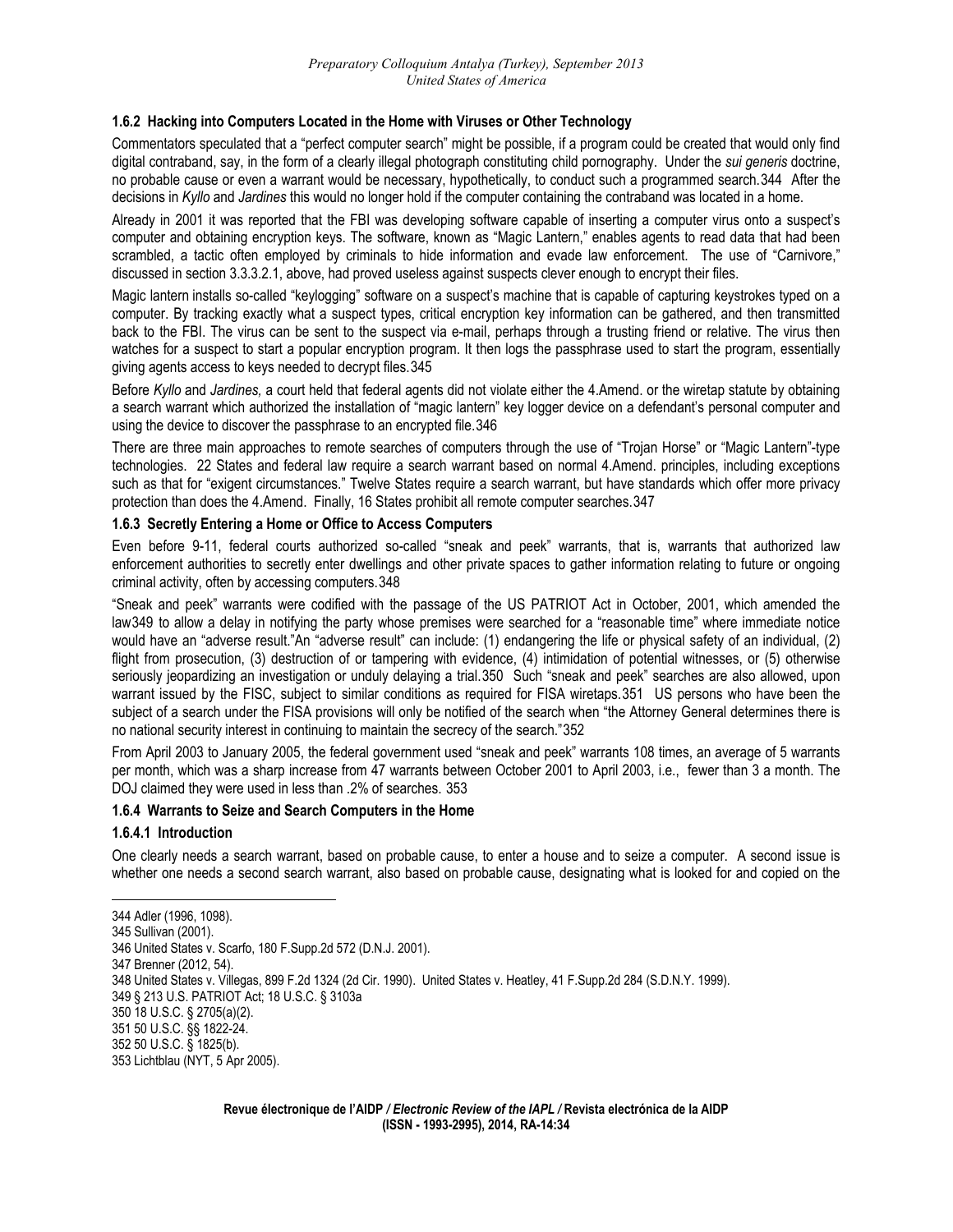computer's hard drive or other computer storage hardware. Courts routinely hold that a warrant to search for information located on a computer allows executors thereof to seize the computer and conduct a thorough search of all files on the compute so as to separate relevant files from unrelated files.[354](#page-34-0) 

### **1.6.4.2 Probable Cause that Illegal Files Will be Found on a Computer**

Law enforcement investigators will often note a specific internet account or internet protocol of a person accessing a child pornography website, subpoena the service provider to determine the address associated with the account, and then seek a search warrant for the home computer at that address. Visiting or becoming a member of such a website is usually enough to constitute probable cause to issue a search warrant for a home computer.[355](#page-34-1) Other courts, however, require more evidence.[356](#page-34-2) Some courts have also held that the physical possession of images of child pornography provide probable cause that the person's home computer will also contain such images.[357](#page-34-3)

#### **1.6.4.3 Specificity of a Warrant for Computer Files**

Courts generally require a search warrant to search files on a seized computer, unless some exception to the warrant requirement (like search incident to arrest or consent) exists.[358](#page-34-4) As with the search of a lawyer's office, the search warrant must particularize which of the numerous files on a computer may be copied from the computer hard drive.

Thus, a search warrant that authorized police officers to seize "any and all computer software and hardware, computer disks, disk drives and any and all visual depictions, in any format or media, of minors engaging in sexually explicit conduct" was sufficient not only to seize the computer, but also to conduct an off-site search of files the defendant had previously deleted.[359](#page-34-5)

Sometimes, courts will save an overbroad warrant on the argument that the business searched was "permeated with fraud." This argument was used to justify a brief, warrantless seizure of computers in one case.[360](#page-34-6) But in a case, alleging a business "permeated by fraud" the warrant, which authorized a search for "evidence of crimes that includes but is not limited to, records and documents, contracts, or correspondence, computer hardware, software ,passwords, telephone toll records, all fax machines, all telephone answering machine, cassettes, typewriter ribbons, phone numbers contained in the memory of an automatic telephone dialer, and caller ID box," was held to violate the 4.Amend. specificity requirement because it could have been more precise.[361](#page-34-7) 

If probable cause does exist, but the warrant itself does not particularly describe the place to be searched or the things to be seized, or there is a mistake on the warrant, courts may choose not to exclude the evidence based on the "good faith" rule.[362](#page-34-8) The "good faith" exception has also been applied to search warrants that are "overbroad" in not sufficiently limiting the officers' discretion as to which documents or files they may open and read.

Thus, a warrant that allowed seizure of "all business records, files, papers, computer hard drives and discs, correspondence and other material constituting evidence of immigration fraud" was held to be overbroad in terms of the 4.Amend., but sufficiently particular for federal agents to have relied in "good faith" on its validity, thus allowing the evidence to be used at trial.[363](#page-34-9)

One federal appeals court held that a search warrant authorizing the wholesale seizure of computer storage media for later off-site examination by law enforcement officers was overly broad absent a supporting affidavit giving a reasonable explanation as to why such a blanket seizure is necessary. Nevertheless, the court applied the "good faith" exception.[364](#page-34-10)

<span id="page-34-0"></span><sup>354</sup> Guest v. Leis, 255 F.3d 325 (6th Cir. 2001).

<span id="page-34-1"></span><sup>355</sup> United States v. Kennedy, 81 F.Supp.2d 1103, 1110 (D.Kan. 2000); United States v. Hambrick, 55 F.Supp.2d 504, 508 (W.D.Va. 1999); United States v. Forrester, 512 F.3d 500, 509-11 (9<sup>th</sup> Cir. 2008), cited in Kerr (2010, 1026-27). United States v. Martin, 426 F.3d 68 (2d Cir. 2005); United States v. Gourde, 440 F.3d 1065 (9<sup>th</sup> Cir. 2006); United States v. Wagers, 452 F.3d 534 (6<sup>th</sup> Cir. 2006); United States v. Shields, 458 F.3d 269 (3d Cir. 2006); United States v. Frechette, 583 F.3d 374 (6th Cir. 2009).

<span id="page-34-2"></span><sup>356</sup> Another panel of the Second Circuit strongly disagreed with the *Martin* decision (fn. 354) but felt it had to upheld a similar case due to *stare decisis*. United States v. Coreas, 419 F.3d 151 (2d. Cir. 2005).

<span id="page-34-3"></span><sup>357</sup> United States v. McArthur, 573 F.3d 608 (8th Cir. 2009).

<span id="page-34-4"></span><sup>358</sup> State v. Rupnick, 125 P.3d 541 (Kan. 2005)

<span id="page-34-5"></span><sup>359</sup> United States v. Upham, 168 F.3d 532 (1st Cir. 1999)

<span id="page-34-6"></span><sup>360</sup> United States v. Bradley, 644 F.3d 1213 (11th Cir. 2011).

<span id="page-34-7"></span><sup>361</sup> United States v. Bridges, 344 F.3d 1010 (9th Cir. 2003).

<span id="page-34-8"></span><sup>362</sup> Massachusetts v. Sheppard, 468 U.S. 981 (1984). See section 1.2.3.2.3 above.

<span id="page-34-9"></span><sup>363</sup> United States v. Kouzmine, 921 F.Supp. 1131 (S.D.N.Y. 1996).

<span id="page-34-10"></span><sup>364</sup> United States v. Hill, 459 F.3d 966 (9th Cir. 2006).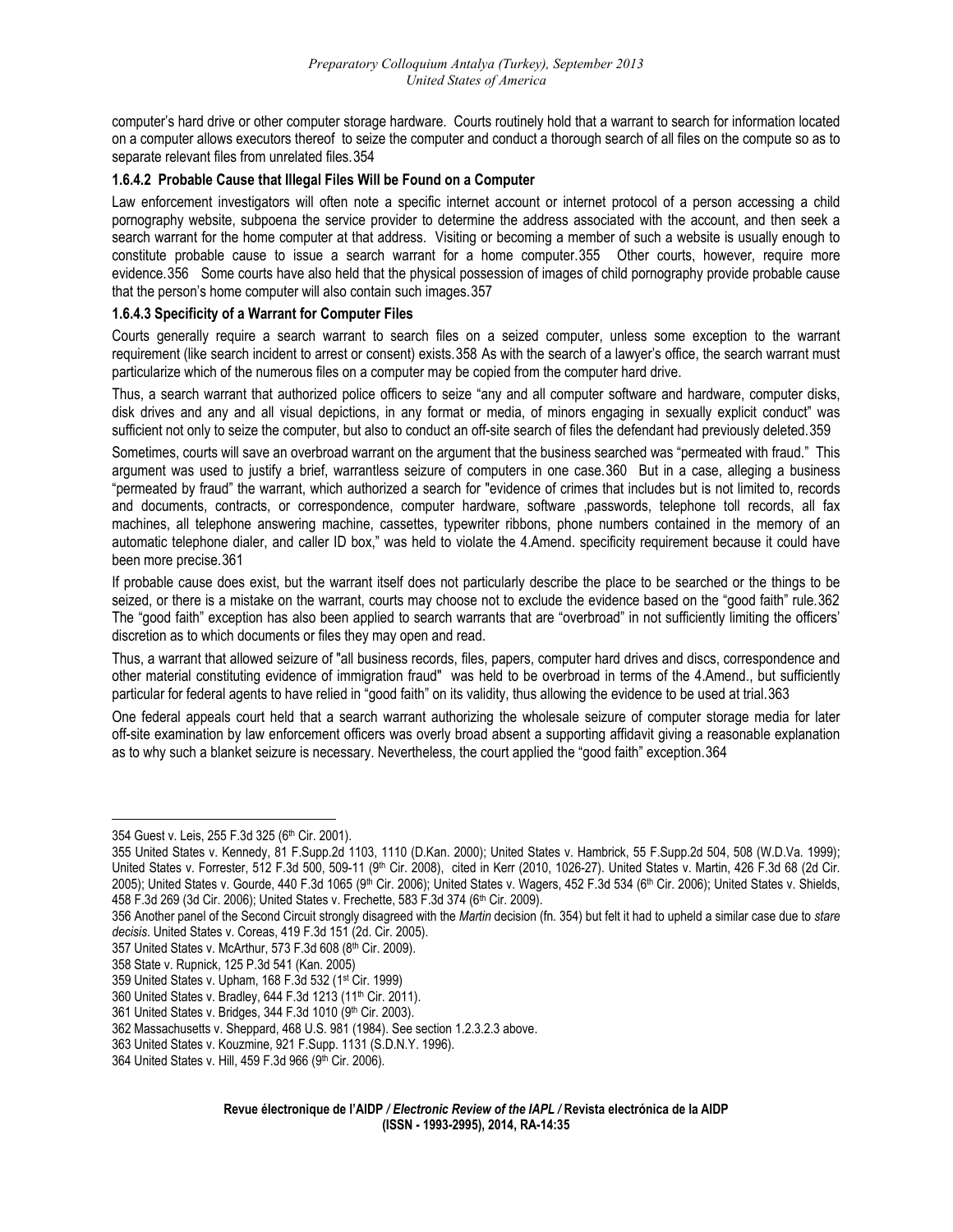### **1.6.4.4 Overbroad Execution of a Computer Search**

It is first fairly typical, that police will make a complete "read-only" copy of a seized hard-drive of the suspect computer. Government agents will then search this copy for the files indicated in the search warrant.[365](#page-35-0) 

The USSC has approved of searchers briefly examining each file in the office of a lawyer suspected of real estate fraud, to see if it belongs to the category of files subject to seizure according to the warrant.[366](#page-35-1) Some courts apply this broad approach to a search of a computer.[367](#page-35-2) One court noted:"Computer records are extremely susceptible to tampering, hiding, or destruction, whether deliberate or inadvertent. Images can be hidden in all manner of files, even word processing documents and spreadsheets. Criminals will do all they can to conceal contraband, including the simple expedient of changing the names and extensions of files to disguise their content from the casual observer."[368](#page-35-3)

A minority of courts, however, require special search protocols to limit the exploratory nature of searches of computerized material.

Sometimes an authorized computer search for business records will come upon, for instance, files with jpg. suffixes, usually indicating photographs. A narrow approach to computer searches might say the opening of such a "photo" file would be beyond the scope of the warrant.[369](#page-35-4) If the photo file has a tag that seems to indicate possible child pornography, then the "plain view" doctrine might apply.[370](#page-35-5) Some courts have approved broad applications of the 4.Amend.'s plain-view doctrine to uphold sweeping searches of suspects' personal computers.[371](#page-35-6)

On the other hand, one federal court of appeal has issued a directive that the government may no longer simply rely on the plain view doctrine in cases in which the investigators rely on the intermingling of computerized records to justify a broad seizure and examination of electronically stored records[.372](#page-35-7)

Where a search warrant authorizes the seizure of certain "documents" or "written material" some courts will allow law enforcement to seize computers as "containers of written documents."[373](#page-35-8) Othere courts will find the seizure of a computer to be beyond the scope of the search unless the affidavit for the warrant specifically mentions computers, because of the particularly intrusive nature of computer searches.[374](#page-35-9) 

#### **1.6.4.5 Third Party Consent as Applied to Computers**

No search warrant is needed, of course, if the owner of the computer consents to have the computer seized and searched. Unqualified consent to search premises has been held to extend also to computers found therein.[375](#page-35-10) Criminal investigators may also rely on the consent of co-owners, or even co-users of a computer to conduct a search without the need to secure judicial authorization. Police thus legally searched the hard drive of a company executive's office computer pursuant to the consent provided by his company's chief financial officer.[376](#page-35-11)

The doctrine of "apparent consent" may also be relied on. Thus in one case, police relied on the apparent authority of the suspect's father to consent to the search of the son's computer, and even did not require police to inquire into whether the computer files were password-protected.[377](#page-35-12)

But, as with other spaces searched pursuant to consent, the police may not exceed the scope of the consent obtained. Thus, if police only obtained consent to search a computer for viruses and other evidence of bank fraud, they could not look for child

 $\overline{a}$ 

<span id="page-35-8"></span>373 People v. Gall, 30 P.3d 145 (Colo. 2011).

<span id="page-35-0"></span><sup>365</sup> Kimel (2013, 962).

<span id="page-35-1"></span><sup>366</sup> Andresen v. Maryland, 427 U.S. 463 (1976).

<span id="page-35-2"></span><sup>367</sup> United States v. Richards, 659 F.3d 527 (6<sup>th</sup> Cir. 2011); U.S. v. Giberson, 527 F.3d 882 (9<sup>th</sup> Cir. 2008); United States v. Christie, 717 F.3d 1156 (10th Cir. 2013).

<span id="page-35-3"></span><sup>368</sup> Unitred States v. Hill, 459 F.3d 966 (9th Cir. 2006); Cf. United States v. Adjani, 452 F.3d 1140 (9th Cir. 2006)("The government should not be required to trust the suspect's self-labeling when executing a warrant."

<span id="page-35-4"></span><sup>369</sup> United States v. Carey, 172 F.3d 1268 (10th Cir. 1999) took this approach.

<span id="page-35-5"></span><sup>370</sup> Frasier v. State, 794 N.E.2d 449 (Ind. App. 2003). See section 1.2.2.1.3 on the "plain view" doctrine.

See section 1.2.2.1.3 above.

<span id="page-35-6"></span><sup>371</sup> United States v. Mann, 592 F.3d 779 (7th Cir. 2010); United States v. Williams, 592 F.3d 511(4th Cir. 2010).

<span id="page-35-7"></span><sup>372</sup> United States v. Comprehensive Drug Testing, Inc., 621 F.3d 1162 (9<sup>th</sup> Cir. 2010).

<span id="page-35-9"></span><sup>374</sup> United States v. Paxton, 573 F.3d 859 (9th Cir. 2009).

<span id="page-35-10"></span><sup>375</sup> United States v. Al-Marri, 230 F.Supp.2d 535 (S.D.N.Y. 2002); United States v. Lucas, 640 F.3d 168 (6th Cir. 2011)(consented to search of house or narcotics and "records" related to narcotics sale).

<span id="page-35-11"></span><sup>376</sup> United States v. Ziegler, 474 F.3d 1184 (9th Cir. 2007).

<span id="page-35-12"></span><sup>377</sup> United States v. Andrus, 483 F.3d 711 (10th Cir. 2007).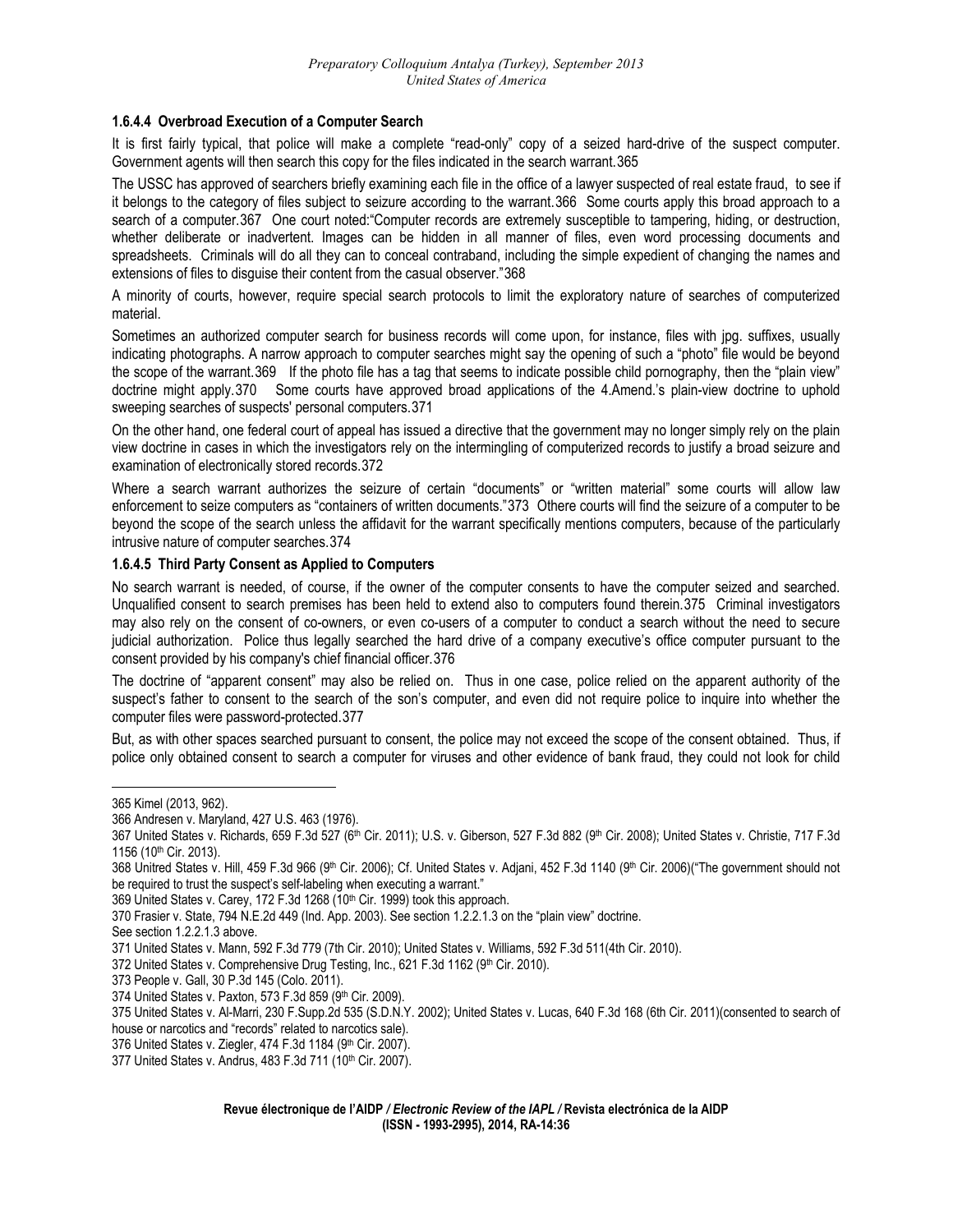pornography in image files.[378](#page-36-0) Consent to search a premises for a person, for instances, could not be extended to searching a computer in the house.[379](#page-36-1) But unrestricted consent to search a car has been held to extend to the seizing of pagers and the calling up of messages stored thereon.[380](#page-36-2) 

At least one court has refused to apply the rule of *Georgia v. Randolph*,[381](#page-36-3) to a situation where one computer user refuses to let police search the computer in the presence of another user.[382](#page-36-4) 

### **1.6.4.6 Encryption and Compelled Divulgation of Encryption Technology**

When law enforcement authorities seek to compel a suspect to turn over encryption technology so as to be able to decipher encrypted files, concerns protected by the Fifth Amendment (5.Amend.) of the US Constitution, which prohibits the state from compelling anyone in a criminal case to be a witness against himself, arise.

Analysis of this issue is often based on a USSC case which dealt with state compulsion of a suspect to sign forms directing any foreign banks in which he had accounts to turn records over to a grand jury investigating fraud. The "consent order," which was phrased so as to not constitute an admission that any accounts existed, or to name the banks, was held to not violate the 5.Amend. The court said that the compulsion in this case was more like "being forced to surrender a key to a strong box containing incriminating documents" than to "being compelled to reveal the combination to petitioner's wall safe," the latter of which would be "testimonial" and require the suspect to "disclose the contents of his own mind," which would implicate the protection against self-incrimination according to the case law of the USSC.[383](#page-36-5) 

Normally, if the government subpoenas business records with self-incriminating contents, the defendant may not claim the 5.Amend privilege against self-incrimination in relation to the contents of those papers, because the government did not compel him/her to create their self-incriminating contents. But the defendant may claim the 5.Amend. to resist turning over the papers, if the act of turning them over would be "testimonial," i.e., would aid the government in proving either that the documents exist, that they are authentic, or that they are in the possession of the defendant.[384](#page-36-6) In addition, when the subpoena requires the defendant to search through numerous documents and match them to the one's allegedly in his possession according to the subpoena, the USSC has indicated that this identification process would require the defendant to "use the contents of his mind" in identifying the documents, which would be tantamount to answering a series of interrogatories in a deposition.[385](#page-36-7) 

A person may not, however, resist a document or records subpoena, on the above-mentioned grounds, if his or her possession of the document or records is a "foregone conclusion" in the sense that response to the subpoena would not provide the government any information that it did not already have. The "foregone conclusion" doctrine would apply to most corporate records which corporations are required by law keep.[386](#page-36-8) 

In one case, a grand jury subpoenaed a defendant in a child pornography case and sought to compel him under oath to reveal the passwords to all of his computers. The court cited the *Doe* case and held that this would violate the 5.Amend, as the grand jury was not seeking documents or objects, but testimony in the form of the passwords, thus equating the passwords more to "combinations" than the "key" to a safe. [387](#page-36-9) Similar decisions have been reached in child pornography cases where the grand jury had sought to compel the defendant to produce and decrypt his computer hard drives.[388](#page-36-10) 

Several lower federal courts have required a suspect to produce and to decrypt computer files, and have used the "foregone" conclusion" exception as a basis for its decision.[389](#page-36-11) In one case, the FBI, as part of a mortgage fraud investigation, executed a search warrant at defendant's home and seized, among a number of computers, an encrypted laptop found in the defendant's bedroom along with indications that she used it. A court order to compel her to "to produce the unencrypted contents of the

<span id="page-36-11"></span>389 Engel (2012, 563-66).

<span id="page-36-0"></span><sup>378</sup> People v. Prinzing, 907 N.E.2d 87 (Ill. App. 2009).

<span id="page-36-1"></span><sup>379</sup> United States v. Turner, 169 F.3d 84 (1st Cir. 1999).

<span id="page-36-2"></span><sup>380</sup> United States v. Reyes, 922 F.Supp. 818 (S.D.N.Y. 1996).

<span id="page-36-3"></span><sup>381 547</sup> U.S. 103 (2006). See section 1.2.2.1.5 above.

<span id="page-36-4"></span><sup>382</sup> United States v. King, 604 F.3d 125 (3d Cir. 2010).

<span id="page-36-5"></span><sup>383</sup> Doe v. United States, 487 U.S. 201 (1988).

<span id="page-36-6"></span><sup>384</sup> Fisher v. United States, 425 U.S. 391 (1976); United States v. Doe, 465 U.S. 605 (1984).

<span id="page-36-7"></span><sup>385</sup> United States v. Hubbell, 530 U.S. 27 (2000).

<span id="page-36-8"></span><sup>386</sup> Fisher v. United States, 425 U.S. 391 (1976); United States v. Doe, 465 U.S. 605 (1984).

<span id="page-36-9"></span><sup>387</sup> United States v. Kirschner, [823 F. Supp. 2d 665 \(E.D. Mich. 2010\)](http://web2.westlaw.com/find/default.wl?mt=208&db=0004637&tc=-1&rp=%2ffind%2fdefault.wl&findtype=Y&ordoc=0379063173&serialnum=2021676206&vr=2.0&fn=_top&sv=Split&tf=-1&pbc=4D173ACF&rs=WLW13.01), discussed in Bales (2012, 1302).

<span id="page-36-10"></span><sup>388</sup> [In re Grand Jury Subpoena Duces Tecum Dated March 25, 2011, 670 F.3d 1335, 1346, 1352-53 \(11th Cir. 2012\)](http://web2.westlaw.com/find/default.wl?mt=208&db=0000506&tc=-1&rp=%2ffind%2fdefault.wl&findtype=Y&ordoc=0379063173&serialnum=2027190448&vr=2.0&fn=_top&sv=Split&tf=-1&pbc=4D173ACF&rs=WLW13.01), cited in Bales (2012, 1302-03).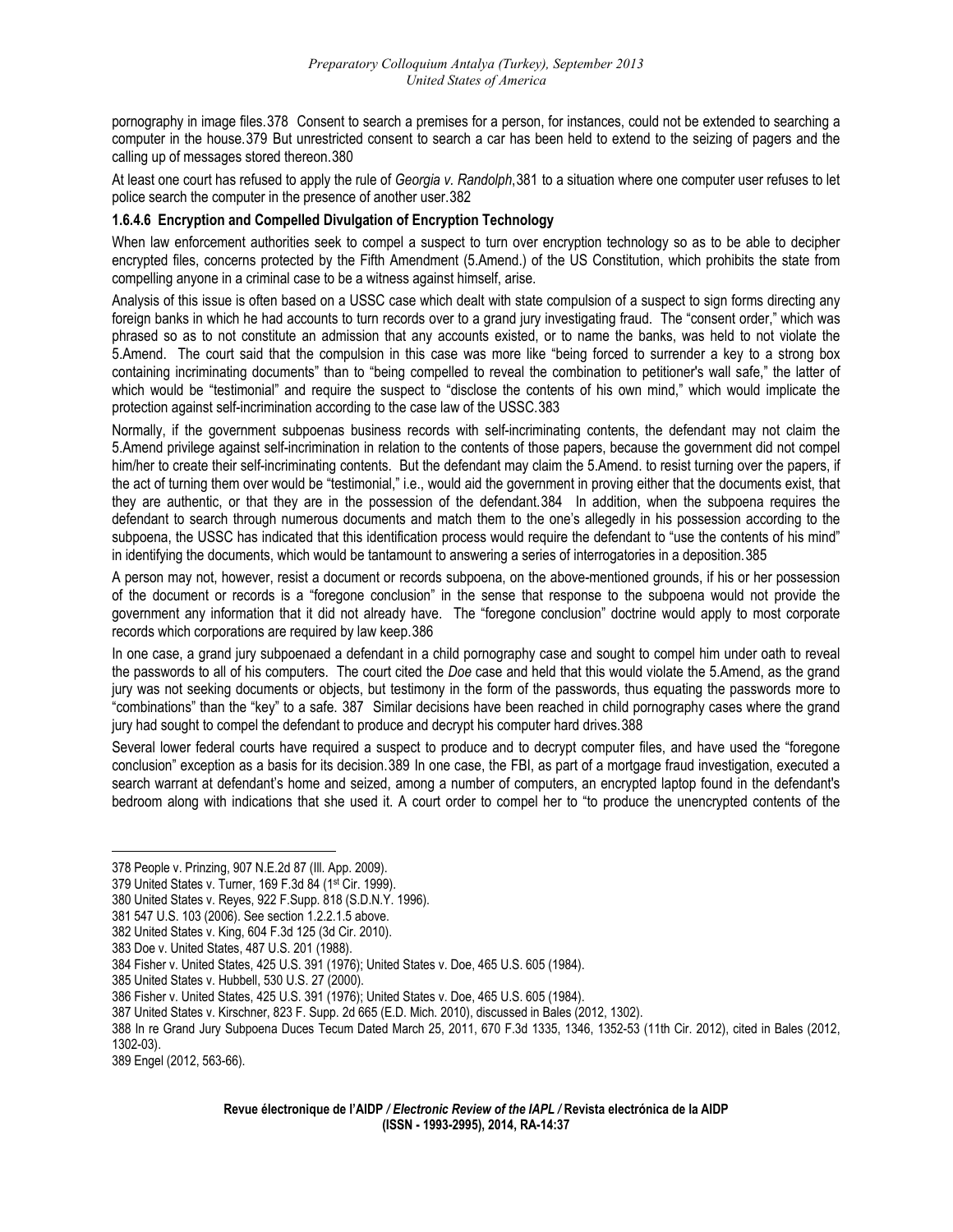computer" and the encryption keys was held not to violate her 5.Amend. privilege against self-incrimination, because of the "foregone conclusion" that she was the primary user of the computer. [390](#page-37-0) 

It becomes immeasurably more difficult for government to compel a suspect to give up the password or the encryption tools for suspect files, if the encrypted files are not on the suspect's own computer hard-drives, but are stored in the files of an ICT provider somewhere far away from the defendant's computer, or as some call it, in the "cloud." An encrypted file stored in the cloud will often be very difficult to trace back to an individual, whether because of technical issues or because the file locations are shared among many individuals. This means that the act of producing a password or encryption key, whether it is solely in the suspect's mind or on a written document, will implicitly communicate that the person with the password or key has access to or possession of the electronic files.[391](#page-37-1) 

In reality, however, it appears that the government is seldom impeded in its investigations by encryption software, as very few criminal suspects, at least as of 2006, made use of it.[392](#page-37-2) 

### **1.6.5 Use of Informants to Electronically Surveil Activities in the Home**

Since the string of decisions ending with *United States v. White*,[393](#page-37-3) conversations in homes may be surveilled by police without a warrant, if the police can manage to get their wired informant accepted as a guest in the suspect's home or private space, i.e., has "assumed the risk" of communicating with him or in his presence. [394](#page-37-4) Using a wired informer has even been allowed when the informer did not speak the language, nor understand the contents of the recorded conversation. [395](#page-37-5) 

The *White* case inspired, however, a strong dissent by Justice Harlan, who questioned whether "we should impose on our citizens the risks of the electronic listener or observer without at least the protection of a warrant requirement." Justice Douglas, also dissenting in *White*, called electronic surveillance "the greatest leveler of human privacy ever known" which penetrates "all the walls and doors which men need to shield them from the pressures of a turbulent life around them and give them the health and strength to carry on." He said that "[m]onitoring, if prevalent, kills free discourse and spontaneous utterances. Free discourse--a First Amendment value--may be frivolous or serious, humble or defiant, reactionary or revolutionary, profane or in good taste; but it is not free if there is surveillance. Free discourse liberates the spirit, though it may produce only froth. The individual must keep some facts concerning his thoughts within a small zone of people. At the same time he must be free to pour out his woes or inspirations or dreams to others. He remains the sole judge as to what must be said and what must remain unspoken. This is the essence of the idea of privacy implicit in the First and Fifth Amendments, as well as in the Fourth."[396](#page-37-6) 

Several States have followed the dissents in *White* and required police to secure a judicial warrant before sending a wired informant into a dwelling,[397](#page-37-7) or at least the approval of a high-level prosecutor.[398](#page-37-8)

Some federal courts allow the secret installation of audio or video monitoring devices in a suspect's private dwelling without a warrant if the police have an informant present in the house during the surveilled conversation or activities.[399](#page-37-9) Other federal courts would, however, require judicial authorization under Title III (the wiretap statute) in such a situation.[400](#page-37-10)

The prevailing view, however, is that warrantless, surreptitious videotaping inside a home by a person who has been invited into the residence does not violate the 4.Amend.[401](#page-37-11) If government authorities cannot gain consensual entrance into a home to use secret recording devices or videocameras, then they must obtain judicial authorization which follows the guidelines set out in Title III, the wiretap statute.

 $\overline{a}$ 

<span id="page-37-8"></span>398 State v. Worthy, 661 A.2d 1244 (N.J. 1995)(based on reasonable suspicion).

<span id="page-37-0"></span><sup>390</sup> United States v. Fricosu, 84 F.Supp.2d 1232 (D. Colo. 2012), discussed in Engel (2012, 563-66).

<span id="page-37-1"></span><sup>391</sup> Engel (2012, 568-69).

<span id="page-37-2"></span><sup>392</sup> Schwartz (2008, 293).

<span id="page-37-3"></span><sup>393</sup> United States v. White, 401 U.S. 745 (1971); See Section 1.2.1.3.2, above.

<span id="page-37-4"></span><sup>394</sup> See, for instance, Almada v. State, 994 P.2d 299 (Wyo. 1999).

<span id="page-37-5"></span><sup>395</sup> United States v. Longoria, 177 F.3d 1179 (10<sup>th</sup> Cir. 1999).

<span id="page-37-6"></span><sup>396</sup> United States v. White, 401 U.S. at 762-3, Douglas dissenting; 401 U.S. at 786, Harlan disssenting.

<span id="page-37-7"></span><sup>397</sup> People v. Beavers, 227 N.W.2d 511 (Mich. 1975); State v. Glass, 583 P.2d 872 (Alaska 1978); Commonwealth v. Brion, 652 A.2d 287 (Pa. 1995); State v. Bridges, 925 P.2d 357 (Haw. 1997); State v. Geraw, 795 A.2d 1219 (Vt. 2002); State v. Mullens, 650 S.E.2d 169 (W.Va. 2007). This includes the "curtilage" in Pennsylvania. Commonwealth v. Bender, 811 A.2d 1016 (Pa. Super. 2002).

<span id="page-37-9"></span><sup>399</sup> United States v. Yonn, 702 F.2d 1341 (11th Cir. 1983); United States v. Myers, 692 F.2d 823 (2d Cir. 1982); United States v. Lee, 359 F.3d 194 (3d Cir. 2004).

<span id="page-37-10"></span><sup>400</sup> United States v. Padilla, 520 F.2d 526 (1st Cir. 1975).

<span id="page-37-11"></span><sup>401</sup> United States v. Davis, 326 F.3d 361 (2d Cir. 2003); [United States v. Wahchumwah,](http://pub.bna.com/cl/11-30101.pdf) 704 F.3d 606 (9th Cir. 2012).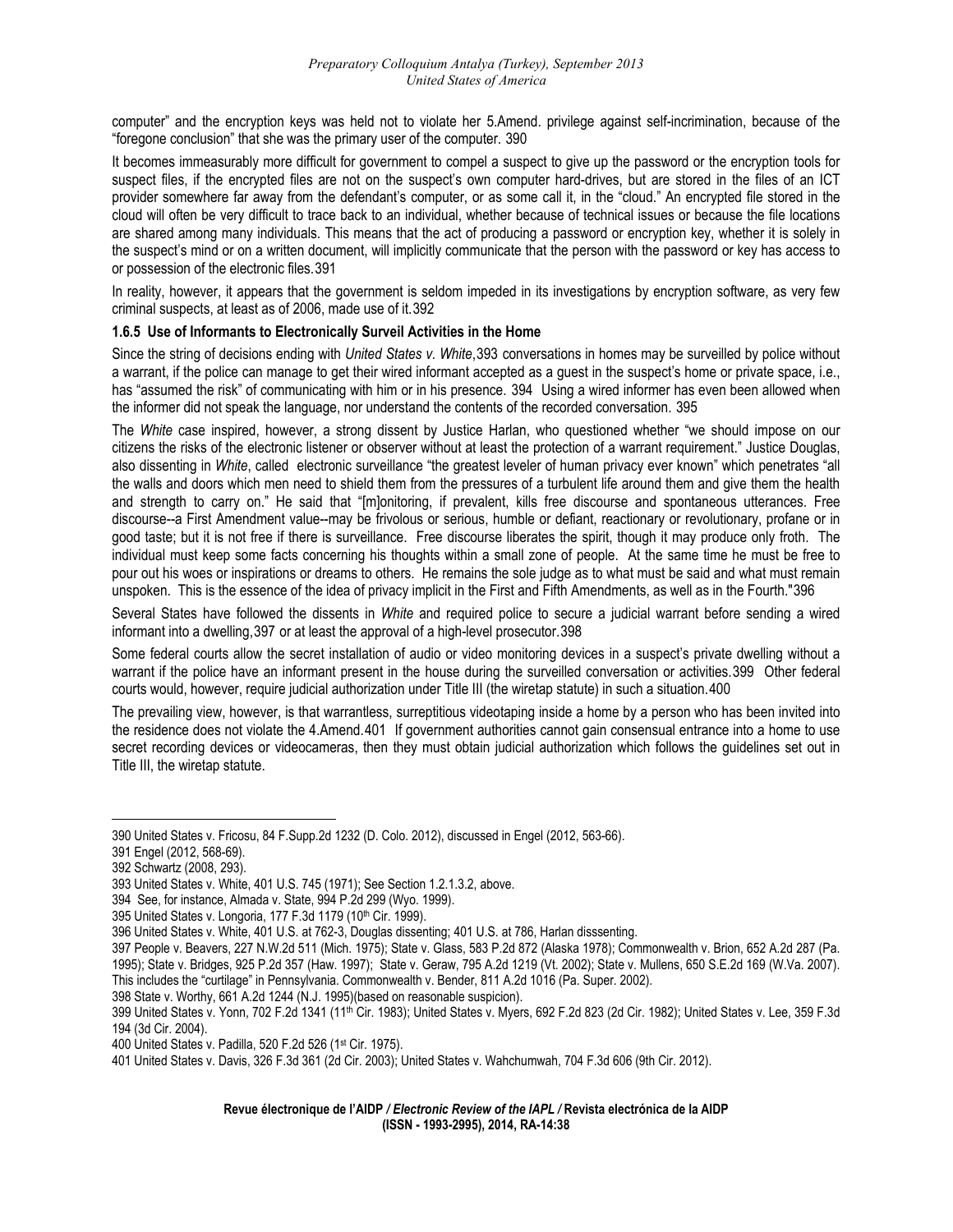### **1.6.6 Video Surveillance in the Home**

Although secret videotaping in a home or other private space is not covered in Title III, nor considered to be an "interception" under that statute,[402](#page-38-0) federal courts in their case law have created requirement of a "super warrant" which closely tracks the requirements of Title III, including the 30 day-limit.[403](#page-38-1) Video surveillance in the home is also, according to one court, only permissible for a crime that could be the subject of a wiretap under Title III.[404](#page-38-2)

## **1.7 Access to Electronically Stored Information in Private Possession in General**

## **1.7.1 Accessing Portable I-Phones, Pagers and Other Portable Electronic Storage Devices**

As was noted in section 1.2.2.2.3, above, most courts would allow searches of computers, pagers, or other electronic storage devices "incident to arrest" without probable cause or a warrant, but that doctrine has been severely weakened by the 2009 *Gant* case. Now courts are divided as to whether police would need to get a 4.Amend. search warrant, or whether some other doctrine would allow warrantless access to the contents of electronic devices. A federal appeals court is considering whether cellsite locations stored, for instance, in smartphones deserve privacy protection, or whether they are "business records" that belong to the phone companies.[405](#page-38-3)

Some courts have required a search warrant to search a confiscated cellphone or I-phone, even if the information could have been obtained by court order from the service provider.[406](#page-38-4) One federal court, however, determined that police may record numbers called on a pager when it is seized in the "on" position, because the suspect, in making the call to the pager, assumed the risk that his message would be received by whomever happened to be in possession of the pager at the time.[407](#page-38-5)

## **1.8 Collecting Information from the Human Body for Purposes of Present and Future Identifications**

## **1.8.1 Collection of Fingerprints and Other External Aspects of the Human Body**

The USSC has ruled that citizens have no reasonable expectation of privacy in their exterior appearances, and therefore no right not to be photographed or placed in line-ups or other identification procedures during criminal investigations.[408](#page-38-6) Similarly, a person has no reasonable expectation of privacy in their fingerprints and can be compelled to submit fingerprints if the person has been lawfully detained.[409](#page-38-7) If a photo or fingerprints were taken after an unlawful detention, they may be subject to exclusion from trial as "fruit of the poisonous tree."[410](#page-38-8) 

Once one's photograph or fingerprints have been lawfully taken, however, then they may be compared with other photos or fingerprints, by human observation, or electronically.

### **1.8.2 Collection of Evidence Relating to the Interior of the Body**

### **1.8.2.1 Extraction of Blood**

The USSC recently decided that police need a search warrant to extract blood from a drunk driving suspect and may not rely on "exigent circumstances" based in the fact that the the body will naturally metabolize the alcohol in the bloodstream and lead to a loss of evidence.[411](#page-38-9) 

### **1.8.2.2 Collection of Material for the Purpose of DNA Analysis or Addition to DNA Data Bases**

<span id="page-38-10"></span>The 2000 DNA Analysis Backlog Elimination Act[412](#page-38-10) requires a person who "is or has been" convicted of a qualifying felony, to provide a DNA sample for the FBI's Federal Combined DNA Index System (CODIS) database. All states have similar laws and will forward information collected to the FBI to be entered into the CODIS system.[413](#page-38-11)

State v. Page , 911 P.2d 513 (Alaska 1996).

<span id="page-38-11"></span> $\overline{a}$ 402 United States v. Torres, 751 F.2d 875 (7th Cir. 1984)

<span id="page-38-1"></span><span id="page-38-0"></span><sup>403</sup> United States v. Koyomejian, 970 F.2d 536 (9<sup>th</sup> Cir. 1992). For other similar decisions, see: United States v. Falls, 34 F.3d 674 (8th Cir. l994); United States v. Mesa-Rincon, 9ll F.2d l433 (l0th Cir. l990); United States v. Cuevas-Sanchez, 82l F.2d 248 (5th Cir. l987); United States v. Biasucci, 786 F.2d 504 (2d Cir.) (l986) and

<span id="page-38-2"></span><sup>404</sup> United States v. Williams, 124 F.3d 411 (3d Cir. 1997).

<span id="page-38-3"></span><sup>405</sup> Sengupta (NYT, 26 Nov 2012), commenting on cases in Rhode Island and Ohio requiring warrants, and in California and Washington State, not requiring them for text messages.

<span id="page-38-4"></span><sup>406</sup> State v. Boyd, 992 A.2d 1071 (Conn. 2010).

<span id="page-38-5"></span><sup>407</sup> United States v. Meriwether, 917 F.2d 955 (6th Cir. 1990).

<span id="page-38-6"></span><sup>408</sup> United States v. Wade, 388 U.S. 218 (1967).

<span id="page-38-7"></span><sup>409</sup> Hayes v. Florida, 470 US 8ll (l985).

<span id="page-38-8"></span><sup>410</sup> Davis vs. Mississippi, 394 US 72l (l969); United States v. Oscar-Torres, 507 F.3d 224 (4th Cir. 2007).

<span id="page-38-9"></span><sup>411</sup> Missouri v. McNeely, 133 S.Ct. 1552 (2013).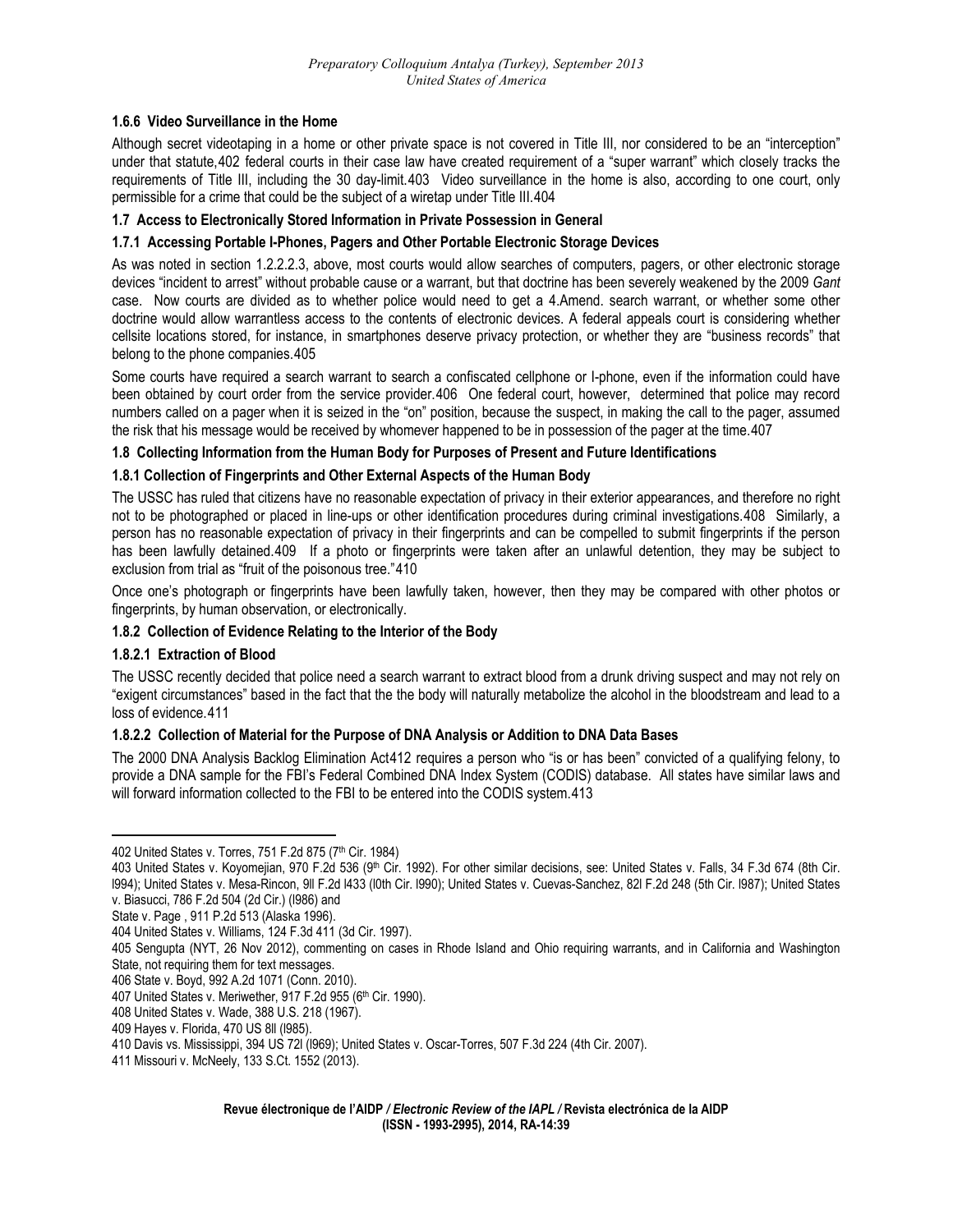Courts are divided, however, as to whether the collection of the samples is justified as an administrative "special need,"[414](#page-39-0) or just as an exercise of reasonableness clause balancing, due to the minimal nature of the seizure required to collect the sample.[415](#page-39-1)

All States now require persons convicted of any felony to submit a biological sample and 28 states also require persons arrested of certain serious felonies to submit biological samples. The USSC recently upheld the taking of a bucal (cheek) swab from a person arrested on an assault charge as not violating the 4.Amend. It held that the bucal swab technique was less intrusive than drawing blood, and was "reasonable" in light of the administrative purpose of identifying perpetrators of past and future crimes. In so doing it rejected the "special need" analysis. The court equated the taking of DNA with that of fingerprints.[416](#page-39-2) Some states courts have invalidated statutes requiring the taking of DNA samples from all arrestees.[417](#page-39-3) 

As of 2006, 38 or more states required biological samples from some misdemeanants. The federal DNA-collection statute now authorizes the government to extract biological samples from illegal immigrants as well. Some statutes also apply to those acquitted by reason of insanity and even juveniles.[418](#page-39-4) As of 2006, 31 US jurisdictions required DNA samples from some juvenile offenders,[419](#page-39-5) and many of these statutes have survived challenges in the courts.[420](#page-39-6)

Most courts have also held that further analysis of DNA samples, or their comparison with other samples does not constitute a "search" within the meaning of the 4.Amend.[421](#page-39-7) 

## **1.8 Law Enforcement Task Forces Involved in the Implementation of ICT Within the Criminal Justice System**

## **1.8.1 Internet Crime Complaint Center (IC3)**

First set up as the "Internet Fraud Complaint Center" in Morgantown, W.Va., in 1999, and renamed IC3 in 2002, the IC3 is a clearing house for the investigation of internet crime. It is a combined project of the FBI and the National White Collar Crime Center, a non-profit contractor to the DOJ, the US Postal Inspection Service (USPIS) and other organizations.[422](#page-39-8)

## **1.8.2 Cyber Initiative and Resource Fusion Unit (CIRFU)**

CIRFU was reated by IC3 and is located in Pittsburgh, Pa.. Its task is to eliminate false leads and refine a case before it is referred to prosecutorial agencies. It gets support from Microsoft, ebay, Paypal, AOL, Business Software Alliance, Direct Marketing Association, Merchant Risk Council and the financial services industry. Investigators and analysts from these private organizations have joined CIRFU to identify internet crime trends and technologies and develop significant cases.[423](#page-39-9)

### **1.8.3 U.S. Computer Emergency Readiness Team (US-CERT)**

US-CERT is the 24-hour operational arm of the DHS's National Cybersecurity and Communications Integration Center (NCCIC). US-CERT was founded by the Defense Advanced Research Projects Agency (DARPA) and gives advice and serves as a repository of information related to computer crimes. While it carries out no investigation, it does coordinate with federal agencies, industry, the research community, and state and local governments to enhance the cybersecurity of the US.[424](#page-39-10)

### **1.8.4 Infragard**

 $\overline{a}$ 

InfraGard is an FBI program that began in 1996. In March of 2003 it became a part of the DHS. It is a partnership between the FBI and private individuals, academic institutions, state and local law enforcement agencies, and other participants dedicated to

<span id="page-39-5"></span>419 Kimel (2013, 939-40).

<sup>412 42</sup> U.S.C. § 14135 (2000)

<sup>413</sup> State v. O'Hagen, 914 A.2d 267 (N.J. 2007).

<span id="page-39-0"></span><sup>414</sup> United States v. Kimler, 335 F.3d 1132 (10th Cir. 2003); Nicholas v. Goord, 430 F.3d 652 (2d Cir. 2005); United States v. Hook, 471 F.3d 766 (7th Cir. 2007); State v. O'Hagen, 914 A.2d 267 (N.J. 2007); State v. Martinez, 78 P.3d 769 (Kan. 2003).

<span id="page-39-1"></span><sup>415</sup> United States v. Sczubelek, 402 F.3d 175 (3rd Cir. 2005); Landry v. Attorney General, 709 N.E.2d 1085 (Mass. 1999); State v. Raines, 857 A.2d 19 (Md. 2004); Padgett v. Donald, 401 F.3d 1273 (11<sup>th</sup> Cir. 2005);

<span id="page-39-2"></span><sup>416</sup> Maryland v. King, 133 S.Ct. 1958 (2013).

<span id="page-39-3"></span><sup>417</sup> People v. Buza, 129 Cal.Rptr. 3d 753, 755 (Cal. App. 2011), cited in Kimel (2013, 940).

<span id="page-39-4"></span><sup>418</sup> The New Jersey law applies to both. State v. O'Hagen, 914 A.2d 267 (N.J. 2007).

<span id="page-39-6"></span><sup>420</sup> In re D.L.C., 124 S.W.3d 354 (Tex. App. 2003)(as to sex offenders); A.A. v. Attorney General of New Jersey, 914 A.2d 260 (N.J. 2007); In re Lakisha M., 882 N.E.2d 570 (Ill. 2008); Petitioner F. et al v. Brown, 306 S.W.3d 80 (Ky. 2010).

<span id="page-39-7"></span><sup>421</sup> [Boroian v. Mueller, 616 F.3d 60, 67 \(1st Cir. 2010\)](http://web2.westlaw.com/find/default.wl?mt=208&db=0000506&tc=-1&rp=%2ffind%2fdefault.wl&findtype=Y&ordoc=0379546582&serialnum=2022750225&vr=2.0&fn=_top&sv=Split&tf=-1&referencepositiontype=S&pbc=E4E9F9DB&referenceposition=67&rs=WLW13.01); [State v. Hauge, 79 P.3d 131, 141-42 \(Haw. 2003\);](http://web2.westlaw.com/find/default.wl?mt=208&db=0004645&tc=-1&rp=%2ffind%2fdefault.wl&findtype=Y&ordoc=0379546582&serialnum=2003850085&vr=2.0&fn=_top&sv=Split&tf=-1&referencepositiontype=S&pbc=E4E9F9DB&referenceposition=141&rs=WLW13.01) [People v. King, 663 N.Y.S.2d 610,](http://web2.westlaw.com/find/default.wl?mt=208&db=0000602&tc=-1&rp=%2ffind%2fdefault.wl&findtype=Y&ordoc=0379546582&serialnum=1997204933&vr=2.0&fn=_top&sv=Split&tf=-1&referencepositiontype=S&pbc=E4E9F9DB&referenceposition=614&rs=WLW13.01)  [614 \(App. Div. 1997\)](http://web2.westlaw.com/find/default.wl?mt=208&db=0000602&tc=-1&rp=%2ffind%2fdefault.wl&findtype=Y&ordoc=0379546582&serialnum=1997204933&vr=2.0&fn=_top&sv=Split&tf=-1&referencepositiontype=S&pbc=E4E9F9DB&referenceposition=614&rs=WLW13.01), cited in Kimel (2013, 944). But for a spirited argument that such comparison should implicate the 4.Amend., see Kimel (2013, 943-70).

<span id="page-39-8"></span><sup>422</sup> Larkin (2006, 40), https://www.ic3.gov

<span id="page-39-9"></span><sup>423</sup> Larkin (2006, 40-41),

<span id="page-39-10"></span><sup>424</sup><http://www.us-cert.gov/about-us/>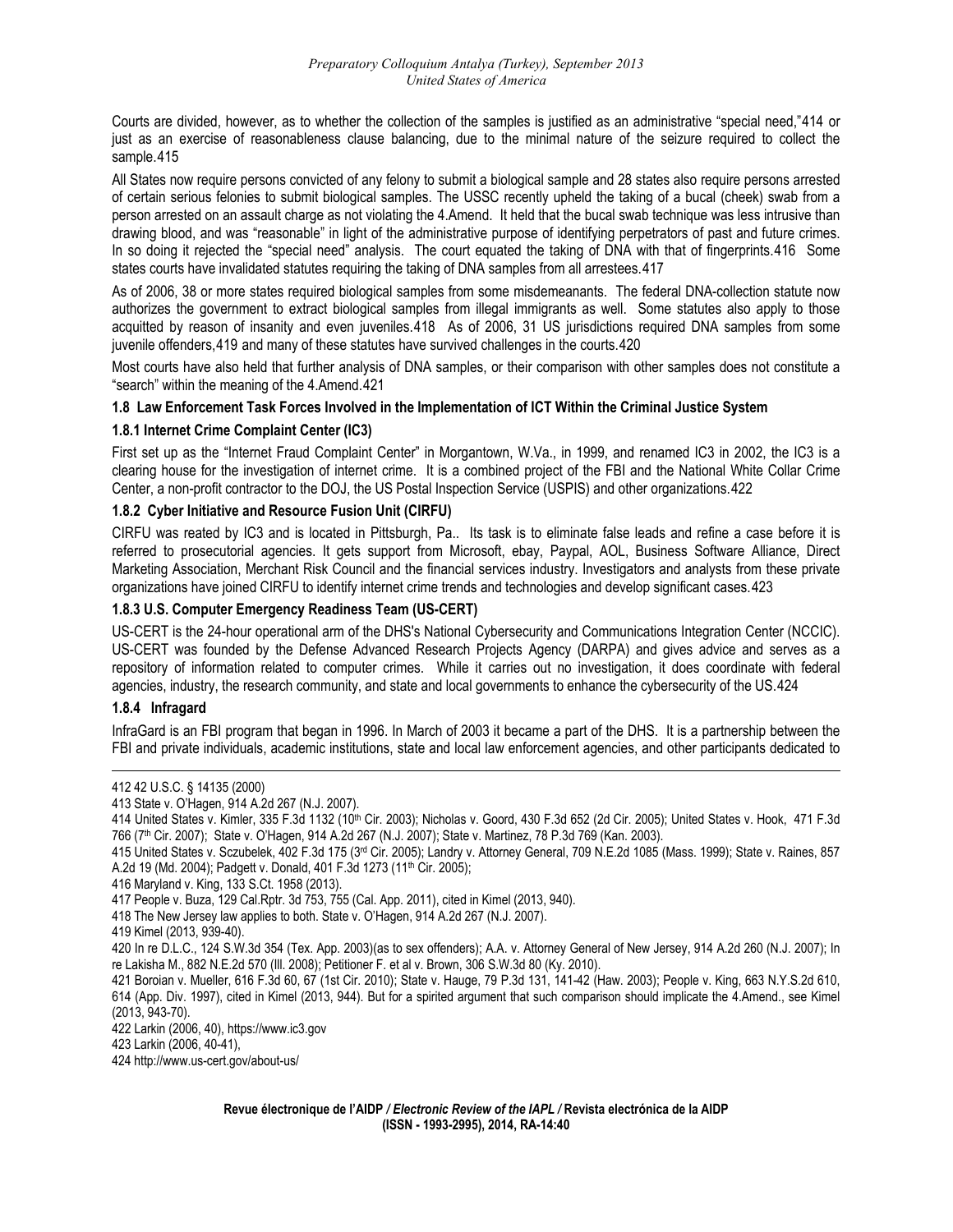sharing information and intelligence to prevent hostile acts against the US. Each InfraGard Chapter has an FBI Special Agent Coordinator assigned to it, and the FBI Coordinator works closely with Supervisory Special Agent Program Managers in the Cyber Division at FBI Headquarters in Washington, D.C. Before 9-11, its focus was cyber infrastructure protection, but since 2001 it now focuses on physical threats to critical infrastructures as well. The goal of InfraGard is to promote ongoing dialogue and timely communication between its members and the FBI. InfraGard members gain access to information that enables them to protect their assets and in turn give information to government that facilitates its responsibilities to prevent and address terrorism and other crimes.[425](#page-40-0) 

## **1.9 Databases Used in Law Enforcement and for Purposes of Data Mining**

### **1.9.1 Public Databases**

# **1.9.1.1 National Crime Information Center (NCIC)**

NCIC, created in 1967, helps criminal justice professionals apprehend fugitives, locate missing persons, recover stolen property, and identify terrorists. It also assists law enforcement officers in performing their official duties more safely and provides them with information necessary to aid in protecting the general public. By the end of the fiscal year of 2011, when it averaged 7.9 million transactions per day, it contained 11.7 million active records. These records are collected in "files" dedicated to 21 different types of crimes.[426](#page-40-1) 

## **1.9.1.2 Integrated Automated Fingerprint ID System (IAFIS)**

IAFIS, created in 1999, is a national fingerprint and criminal history system that responds to requests 24 hours a day, 365 days a year to help local, state, and federal law enforcement solve crime. It provides automated fingerprint search capabilities, latent search capability, electronic image storage, and electronic exchange of fingerprints and responses. IAFIS includes not only fingerprints, but corresponding criminal histories; mug shots; scars and tattoo photos; physical characteristics like height, weight, and hair and eye color; and aliases. The system also includes civil fingerprints, mostly of individuals who have served or are serving in the US military or have been or are employed by the federal government. The fingerprints and criminal history information are submitted voluntarily by state, local, and federal law enforcement agencies.

IAFIS is the largest biometric database in the world, housing the fingerprints and criminal histories for more than 70 million subjects in the criminal master file, including 73,000 known and suspected terrorists, along with more than 34 million civil prints. The average response time for an electronic criminal fingerprint submission is about 27 minutes. IAFIS processed more than 61 million ten-print submissions during Fiscal Year 2010.[427](#page-40-2) 

### **1.9.1.3 Uniform Crime Reporting (UCR)**

The UCR Program, conceived in 1929 by the International Association of Chiefs of Police, is the original source for seeking reliable uniform crime statistics in the US. In 1930, the FBI was tasked with collecting, publishing, and archiving those statistics. UCR publishes reports, including "Crime in the United States," based on data received from over 18,000 local, state and federal law enforcement agencies voluntarily participating in the program.[428](#page-40-3)

### **1.9.1.4 National Incident Based Reporting System (NIBRS)**

The NIBRS, operational since 1998, is an incident-based reporting system in which agencies collect data on each single crime occurrence within 22 offense categories. NIBRS data come from local, state, and federal automated records' systems. The NIBRS can furnish information on nearly every major criminal justice issue facing law enforcement today, including terrorism, white collar crime, weapons offenses, missing children where criminality is involved, drug/narcotics offenses, drug involvement in all offenses, hate crimes, spousal abuse, abuse of the elderly, child abuse, domestic violence, juvenile crime/gangs, parental abduction, organized crime, pornography/child pornography, driving under the influence, and alcohol-related offenses.

The NIBRS has much more detail in its reporting system than does UCR because it collects information about more types of offenses and distinguishing between attempted and completed offenses. The NIBRS also collects information about crimes committed using a computer.[429](#page-40-4)

<span id="page-40-0"></span><sup>425</sup> https://www.infragard.org

<span id="page-40-1"></span><sup>426</sup><http://www.fbi.gov/about-us/cjis/ncic>

<span id="page-40-2"></span><sup>427</sup> http://www.fbi.gov/about-us/cjis/fingerprints\_biometrics/iafis/iafis

<span id="page-40-3"></span><sup>428</sup> http://www.fbi.gov/about-us/cjis/ucr

<span id="page-40-4"></span><sup>429</sup> http://www2.fbi.gov/ucr/faqs.htm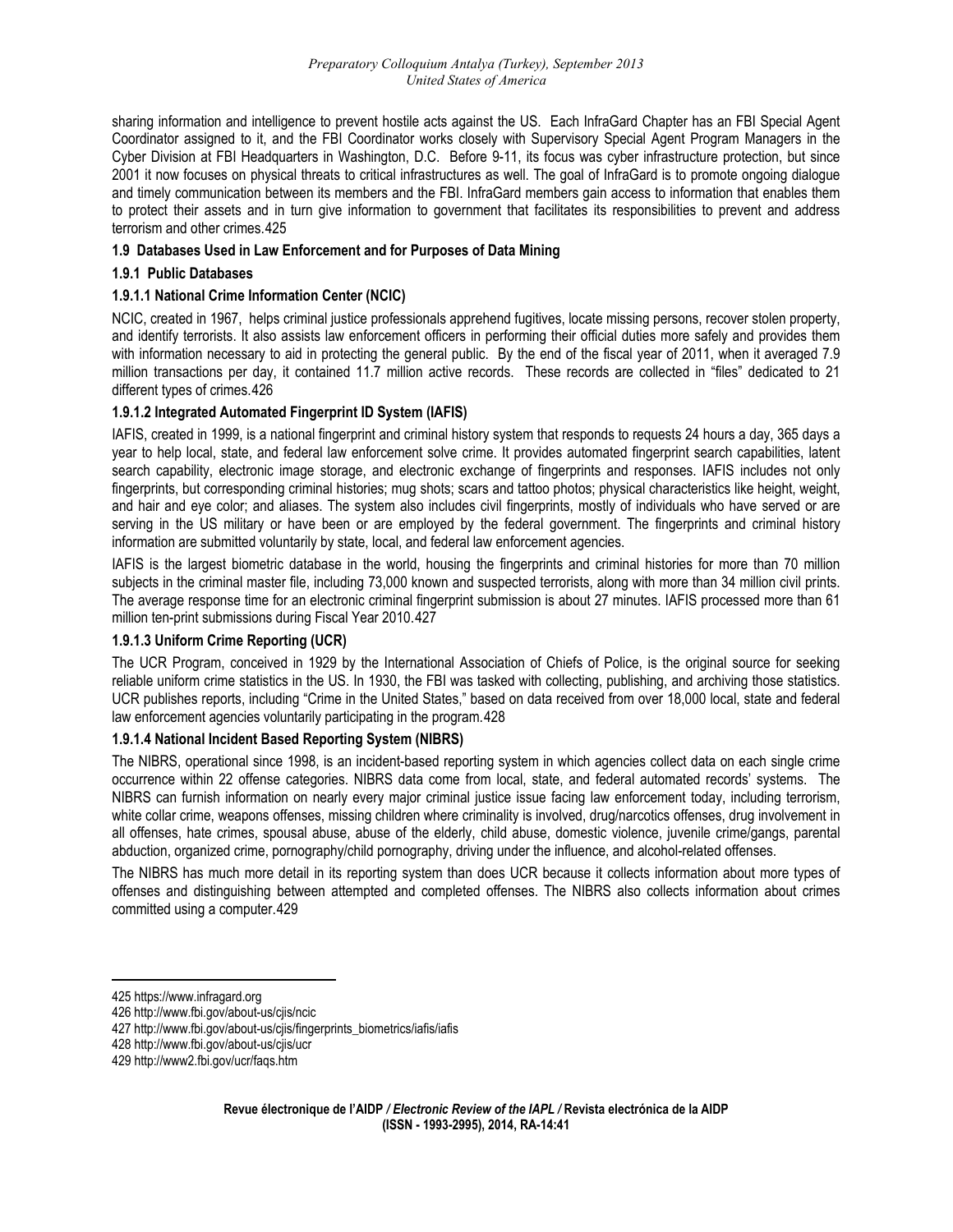### **1.9.1.5 National Instant Criminal Background Check System (NICS)**

The NICS, in existence since 1998, and located in Clarksburg, W. Va., is used to instantly determine whether a prospective buyer is eligible to buy firearms or explosives. Before ringing up the sale, cashiers call in a check to the FBI or to other designated agencies to ensure that each customer does not have a criminal record or isn't otherwise ineligible to make a purchase. More than 100 million such checks have been made in the last decade, leading to more than 700,000 denials. It provides service to 30 states and the District of Columbia.[430](#page-41-0) 

### **1.9.1.6 Law Enforcement National Data Exchage (NDEx)**

The NDEx uses criminal justice data from local, state, tribal, and federal agencies across the nation to quickly "connect the dots" between data that may seem unrelated. It is a repository of criminal justice records, available in a secure online environment, managed by the FBI's Criminal Justice Information Services (CJIS) Division.

NDEx brings together data such as incident and case reports, arrest reports, computer-aided dispatch calls, traffic citations, narratives, photos, supplements, booking and incarceration data, and parole/probation information. It also automatically correlates and resolves data from open and closed reports to detect relationships between people, vehicles/property, locations, and/or crime characteristics. It also supports multi-jurisdictional task forces—enhancing national information sharing, links between regional and state systems, and virtual regional information sharing. No fees are charged and results are returned in a matter of seconds, based on the user's Internet connection.

The system can be used to conduct nationwide searches across jurisdictions, gathering information from various aspects of the criminal justice life cycle via a single access point, to conduct searches keyed to names,, phone numbers, tattoos, associates, cars, boats, modus operandi, etc. It may also be used to coordinate task forces, identify crime trends and use geovisualization and mapping features, identify "hotspots" of criminal activity and assess threats.[431](#page-41-1)

### **1.9.1.7 CODIS and State and Local Analogues**

The 2000 DNA Analysis Backlog Elimination Act (see section 1.8.2.2., above), requires a person who "is or has been" convicted of a qualifying felony, to provide a DNA sample for the FBI's CODIS database. All states have similar laws and will forward information collected to the FBI to be entered into the CODIS system.

Law enforcement agencies first send samples, usually of blood or saliva, voluntarily given by citizens, or taken from prisoners or other sources. to a state forensic laboratory, where state employees construct a genetic profile from the sample. Once created, the genetic profile is uploaded into CODIS. The uploaded information includes the profile itself, a specimen identifier, and identification of the laboratory and technician who generated the profile. As of September 2012, the national CODIS database contained more than 11,628,300 profiles, 11,176,400 of which were derived from voluntary donors and from categories of convicts, arrestees, and others whose DNA profiling is authorized or mandated by statute. When police conduct a CODIS search, they compare a profile generated from a crime-scene sample against each of the 11,176,400 profiles that constitute the national Offender Index.[432](#page-41-2) 

Law enforcement agencies have used these databases not only to solve countless "cold" cases, [433](#page-41-3) but also, since 1989, to exonerate at least 306 innocent persons.[434](#page-41-4) 

Local law enforcement agencies across the country have also begun assembling their own DNA databases, and amassing DNA samples sometimes from donors without their knowledge. These local databases operate under their own rules, providing the police much more leeway than state and federal regulations. Local police sometimes collect samples from far more than those convicted of or arrested for serious offenses, such as from innocent victims of crimes whose DNA was taken to "eliminate them as suspects" (say in the burglary of their own home), but who do not necessarily realize their DNA will be saved for future searches.

New York City has amassed a database with the profiles of 11,000 crime suspects. In Orange County, California, the district attorney's office has 90,000 profiles, many obtained from low-level defendants who give DNA as part of a plea bargain or in return for having the charges against them dropped. In Central Florida, several law enforcement agencies have pooled their DNA databases. A Baltimore database contains DNA from more than 3,000 homicide victims. As local authorities devise their own

<span id="page-41-0"></span><sup>430</sup><http://www.fbi.gov/about-us/cjis/nics>

<span id="page-41-1"></span><sup>431</sup><http://www.fbi.gov/about-us/cjis/n-dex>

<span id="page-41-2"></span><sup>432</sup> Kimel (2013, 937-39).

<span id="page-41-3"></span><sup>433</sup> As of January 16, 2009, there have been at least 79,000 "cold hits," that is, identifications of persons who were not earlier suspects in the particular unsolved cases. Kimel (2013, 940-41).

<span id="page-41-4"></span><sup>434</sup> Robertson (NYT, 4 May 2013).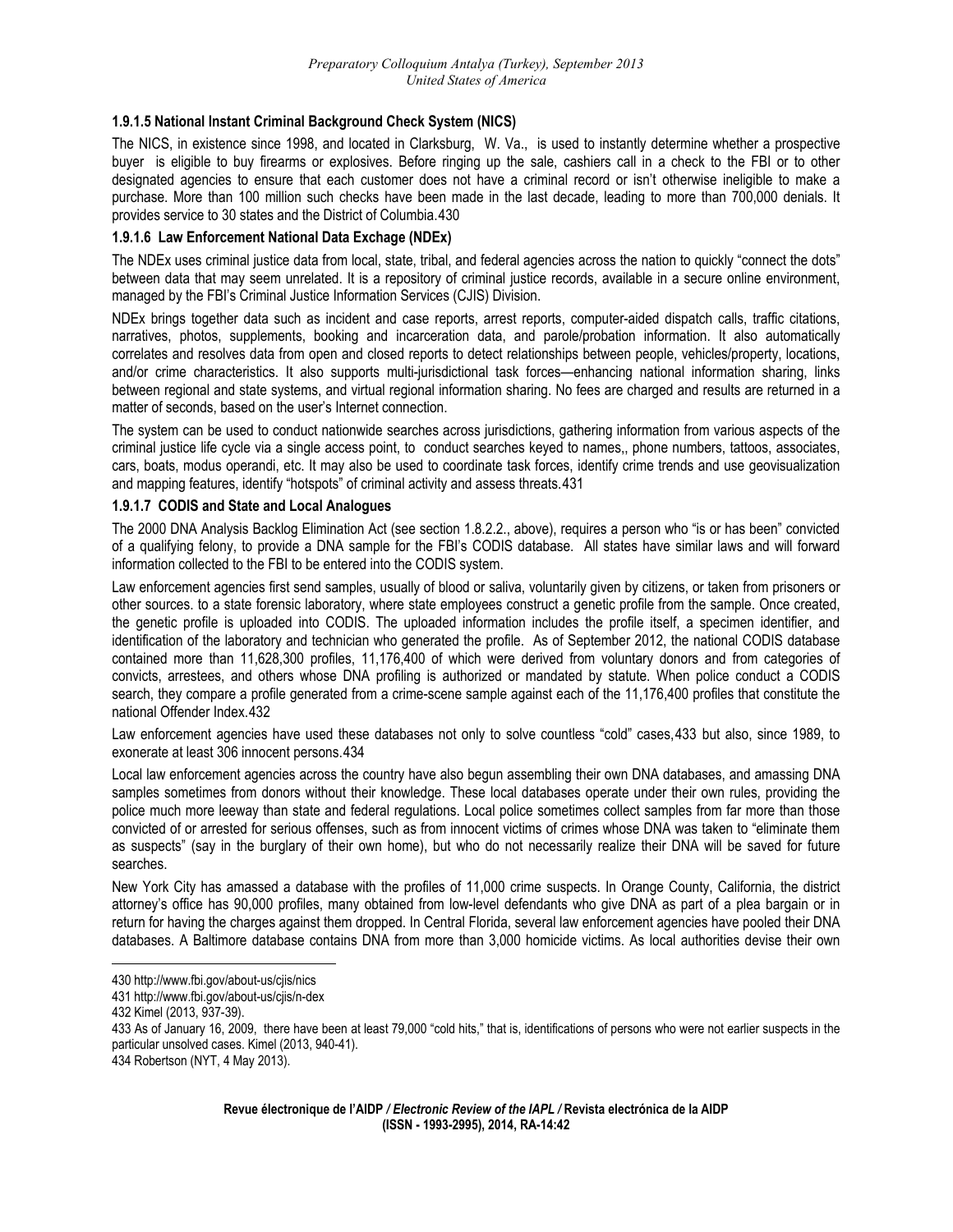policies, they are increasingly taking DNA from people on the mere suspicion of a crime, long before any arrest, and holding on to it regardless of the outcome. Police somtimes ask for the samples, or sometimes collect them surreptitiously, say, from discarded trash. Alaska is alone in prohibiting local DNA databases.[435](#page-42-0) 

## **1.9.1.8 Terrorist Identities Datamart Environment (TIDE)**

The TIDE contains about 700,000 names. It is the main repository from which other government watch lists are drawn, including the FBI's Terrorist Screening Database and the Transportation Security Administration's "no fly" list. Although Tamerlan Tsarnaev, was put on this list after notifications from the Russian government, the CIA did not consider him a threat and was caught by surprise when he planned the Boston marathon bombings in April of 2013.[436](#page-42-1) 

# **1.9.2 Private Databases Useful for Criminal Investigations**

# **1.9.2.1 SWIFT**

SWIFT is the Society for Worldwide Interbank Financial Telecommunication, a member-owned cooperative through which the financial world conducts its business operations with speed, certainty and confidence. More than 10,000 banking organisations, securities institutions and corporate customers in 212 countries exchange millions of standardized financial messages through SWIFT every day. The US takes advantage of this service.

## **1.9.2.2 Private Databases Designed for Commercial Use**

In the US, commercial data brokers, such as Acxiom, Docusearch, DoubleClick, ChoicePoint, Oracle and Lexis-Nexis, track Internet and consumer spending habits of citizens and create extensive data profiles of American consumers. They then sell this data to companies who can target possible customers.[437](#page-42-2) The data includes basic demographic information, income, net worth, real property holdings, social security number, current and previous addresses, phone numbers and fax numbers, names of neighbors, driver records, license plate and VIN numbers, bankruptcy and debtor filings, employment, business and criminal records, bank account balances and activity, stock purchases, and credit card activity. The government routinely makes use of these services. Even in the years before 9/11, ChoicePoint and similar services ran between 14,000 and 40,000 searches per month for the United States Marshals Service alone.[438](#page-42-3) 

Representatives of Oracle have stated that their database "is used to keep track of basically everything," and a representative of Google stated that the company's mission "is to organize all the information in the world."[439](#page-42-4)

### **1.10 Programs for Accessing, Mining and Evaluating Data**

### **1.10.1 Police Access to Databases While on Patrol**

Traditionally, police would access databases on their office computers or, if out on patrol, on laptop computers carried in their police cars. These are sometimes not reliable, as it will often take time to connect with the Internet, so information about a developing situation may come to late.

The New York City Police Department and other departments around the country now are using dedicated Android smartphones which marshall a huge amount of information from collected databases. For instance, one can type in the address of a building and immediately have access to the names of every resident who has an outstanding arrest warrant or arrest record, each apartment which has had a prior domestic incident report, or is the target of a protection order. It shows who are registered gun owners and generates the photographs of every parolee in the building. . The phones enable officers on foot patrol, to look up a person's criminal history and verify their identification by quickly gaining access to computerized arrest files, police photographs, and state Department of Motor Vehicles databases. The phones can determine whether a person has been a passenger in a motor vehicle accident, a victim of a crime, or even where a suspect usually carries his illegal drugs.[440](#page-42-5)

### **1.10.2 Government Data Mining Programs**

The most norotious US data mining operation no longer exists. "Total Information Awareness" (TIA) caused a scandal when the public found out it was run by John Poindexter, one of the main conspirators in the Iran-Contra scandal in the 1980s and it was defunded in 2003.[441](#page-42-6) Shortly after the demise of TIA, the government spent at least \$40 million developing another data

<span id="page-42-0"></span><sup>435</sup> Goldstein (NYT, 13 Jun 2013).

<span id="page-42-1"></span><sup>436</sup> Schmitt, Schmidt (NYT, 15 Apr 2013).

<span id="page-42-2"></span><sup>437</sup> Casey (2008, 1006); Slobogin (2008, 320).

<span id="page-42-3"></span><sup>438</sup> Slobogin (2008, 320).

<span id="page-42-4"></span><sup>439</sup> Slobogin (2008, 327)

<span id="page-42-5"></span><sup>440</sup> Ruderman (2013, A17).

<span id="page-42-6"></span><sup>441</sup> Slobogin (2008, 317)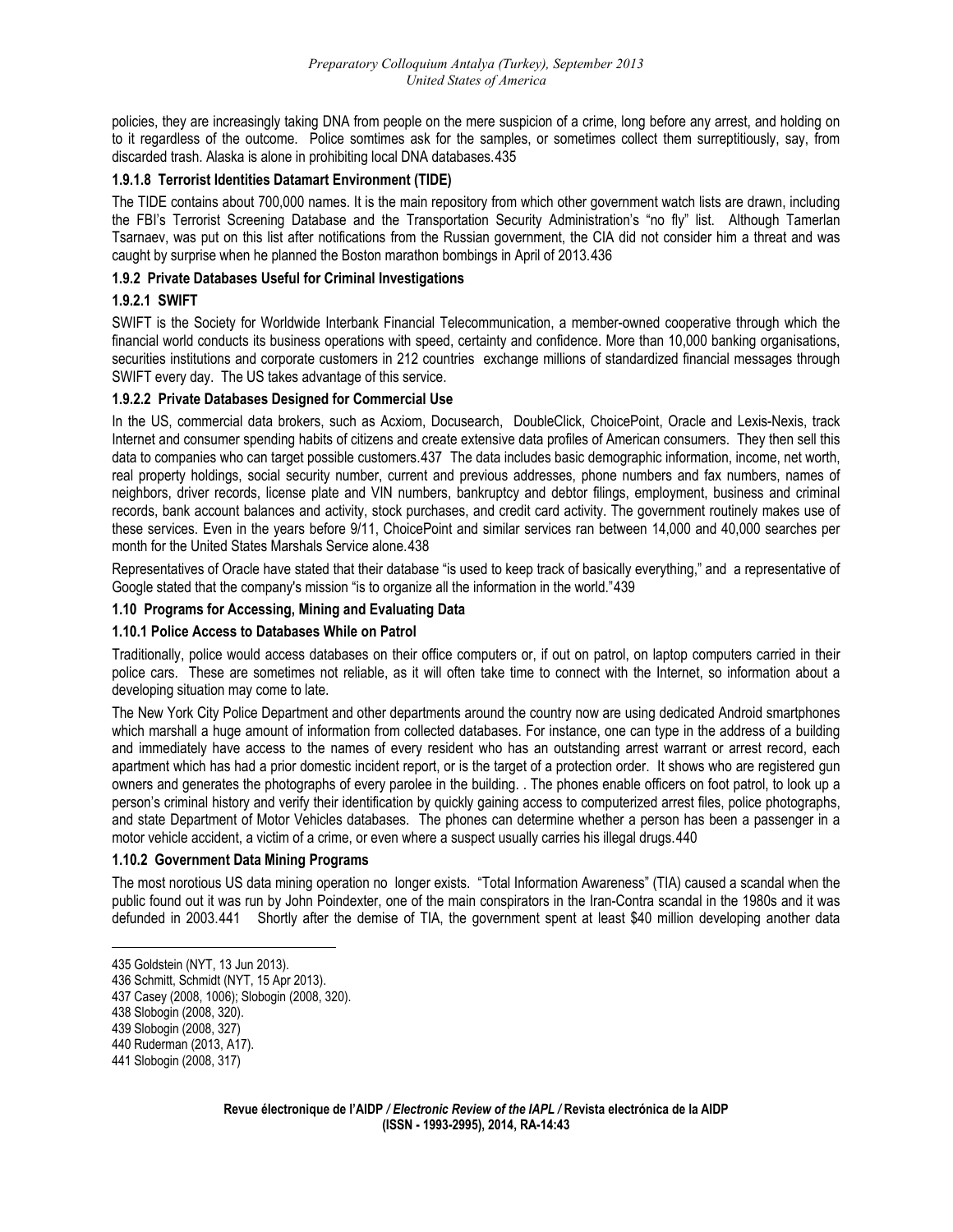mining program called ADVISE (for Analysis, Dissemination, Visualization, Insight, and Semantic Enhancement). More recently, it has become entranced with the concept of "fusion centers," a mixture of commercial and public sector resources for the purpose of optimizing the collection, analysis, and sharing of information regarding individuals by mining data about banking and finance, real estate, education, retail sales, social services, transportation, postal and shipping, and hospitality and lodging transactions. As of September 2006, there were thirty-eight State and local government Information Fusion Centers, supported by \$380 million in federal funding.[442](#page-43-0) 

The Defense Department sponsors the largest number of data mining operations. One such program is called Verity K2 Enterprise, which mines data from the intelligence community and internet searches in an effort to identify foreign terrorists or US citizens connected to foreign intelligence activities. Another is known as Pathfinder, which provides the ability to rapidly analyze and compare government and private sector databases. There is also TALON (Threat and Local Observation Notice), a program which has collected information on thousands of American citizens involved in protesting the war in Iraq and other government policies, and made the data accessible to 28 government organizations and over 3,500 government officials. A fourth Defense Department program has accumulated files on hundreds of Americans suspected of being spies, which contain information from their banks, credit card companies, and other financial institutions..[443](#page-43-1)

The DOJ, through the FBI, has been collecting telephone logs, banking records, and other personal information regarding thousands of Americans not only in connection with counterterrorism efforts. The most prominent effort in this regard is the FBI's System-to-Assess-Risk (STAR) program, which makes use of the Foreign Terrorist Tracking Task Force "Data Mart," consisting of a wide array of sources, to acquire more information about suspected terrorists and other "persons of interest." but also in furtherance of ordinary law enforcement. [444](#page-43-2)

Finally, the Snowden revelations in June 2013 unveiled the program "XKeyscore" which the US government not only itself uses, but also provided to the German Federal Constitutional Protection Service which is used when the NSA or other services intercept all communications data from a particular cable. It filters out useful information in clear text and registers metadata as well as content data if it conforms to specific buzz words. It can also trail the originators of the e-mails in real time by tracking the location of messages sent, etc.[445](#page-43-3) 

## **1.10.3 Private Data Mining Programs**

An example of a private data mining program is Accurint, owned by LexisNexis, which boasts to be able to, in mere seconds, "search tens of billions of data records on individuals and businesses," armed with no more than a name, address, phone number, or social security number. All of this was for a time made accessible to state law enforcement officials with the establishment of MATRIX (Multi-state Anti-terrorism Information Exchange), a consortium funded in part by the federal government that allowed state police to use Accurint for investigative purposes. [446](#page-43-4)

## **1.11 The Problem of Secret Interception of Data With No Notification Provisions and Its Shared Use by National Security and Criminal Enforcement Organs**

### **1.11.1 The Right to Discover Whether One Was a Target of Secret Surveillance**

As has been noted above, the government need not inform a person that he or she has been the subject of FISA surveillance, nor whether the government has installed pen/trap devices, or gathered stored communications metadata or electronic communications by subpoena or NSL directed to service providers.

In the wake of the revelation of the secret NSA interceptions during the administration of George W. Bush, several lawsuits were filed by NGOs on behalf of persons attempting to ascertain whether they had their confidential communications intercepted during that long-term operation. An Islamic charity sued President Bush and other executive branch entities, alleging that it was subjected to warrantless electronic surveillance under the NSA program, but the government claimed that the "state secrets" privilege prevented it from revealing the information for the purposes of the lawsuit.[447](#page-43-5)

The American Civil Liberties Union (ACLU) sued the government on behalf of a group of lawyers and journalists alleging that the program violated FISA and that they had likely had their conversations intercepted thereunder, and another group of citizens sued AT& T on account of its collaboration with the allegedly illegal NSA program. In both cases, the government moved to

<span id="page-43-0"></span><sup>442</sup> Slobogin (2008, 318).

<span id="page-43-1"></span><sup>443</sup> Slobogin (2008, 319)

<span id="page-43-2"></span><sup>444</sup> Slobogin (2008, 319-20)

<span id="page-43-3"></span><sup>445</sup> Pfister et al (2013, 18).

<span id="page-43-4"></span><sup>446</sup> Slobogin (2008, 320-21).

<span id="page-43-5"></span><sup>447</sup> Al-Haramain Islamic Foundation Inc. v. Bush, 507 F.3d 1190 (9th Cir. 2007)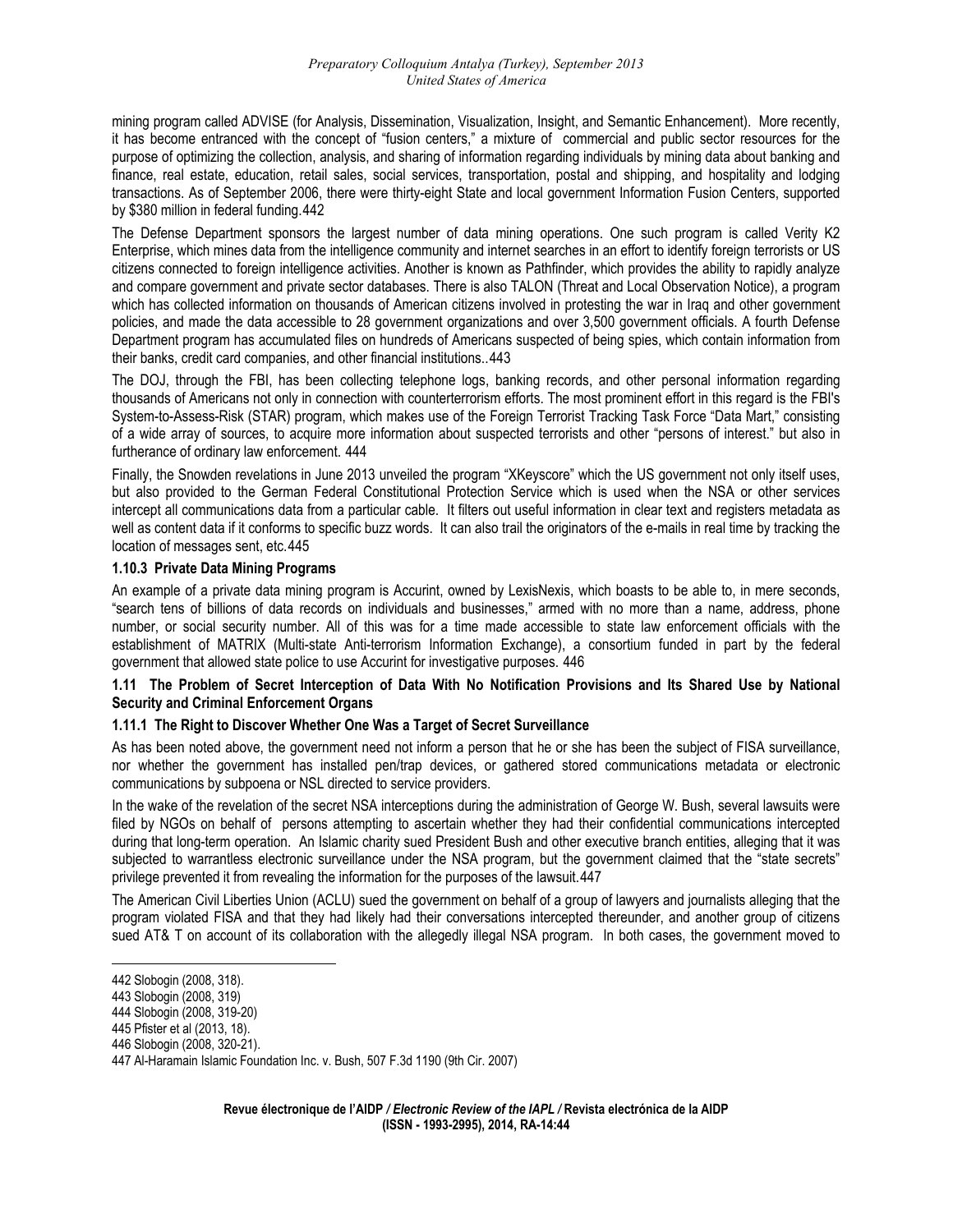dismiss the suits, either on the ground that the plaintiffs lacked standing, i.e., could not prove their conversations were intercepted, or because "state secrets" would have to be revealed in defending the suit. In both cases, the plaintiffs were ultimately denied relief based in the allegation of "state secrets."[448](#page-44-0)

The US chapter of Amnesty International challenged the NSA wiretap program on behalf of certain lawyers, human rights, labor, legal and media organizations whose work requires them to engage in sensitive and sometimes privileged telephone and e-mail communications with colleagues, clients, sources, and other individuals located abroad. The complaint alleged that some of the persons with whom the plaintiffs communicated could be people that the government believes are associated with terrorist organizations and that the provision of the 2008 amendments of FISA, 50 U.S.C. §1881a, which allow such surveillance, would prevent them from engaging in their livelihood through the use of international correspondence by telephone or e-mail. The USSC denied the plantiffs standing, claiming they could present no clear evidence that their conversations had been intercepted, or that future threatened injury was "certainly impending" and thus no "case or controversy" existed which the court could entertain.[449](#page-44-1)

The government's lawyer in *Clapper*, in his arguments, alleged that the only way a person could have "standing" to challenge secret NSA wiretaps, and to find out if her communications were intercepted in the first place, would be if she were charged in court and the government filed a notice of intent to use the intercepted communications in its case.

Nevertheless, in subsequent prosecutions, federal prosecutors have refused to make the promised disclosures, even after charges have been filed, thus undercutting the assurances the government lawyer had made to the USSC in *Clapper*.[450](#page-44-2) \*

### **1.11.2 "Hand-Off" Procedures to Avoid Notification Requirements of Title III or other Laws**

The wiretap "hand-off" procedure was used by investigators in Los Angeles beginning in the 1980s. It involves an initial issuance of a wiretap order by a judge. Once the wiretap yields evidence of criminal conduct, the investigating agents would then transmit the information to another unit without expressly stating that the information was discovered through a wiretap. The receiving unit then conducts further investigation. Evidence gathered during that second investigation would yield independent probable cause to arrest the targets. The defendant would be prosecuted without ever knowing that he was subjected to the wiretap surveillance. [451](#page-44-3) 

"Hand off" procedures were also apparently the main tool used to develop the material gathered in the secret NSA surveillance programs. This arguably illegally gathered information was secretly fed back into the established legal system of telecommunications surveillance. It has been estimated that from 10 to 20% of FISA warrants annually are based on information gathered in the secret NSA domestic surveillance program.[452](#page-44-4)

The secret NSA program has led, in the words of one commentator, to a "secret parallel system of telecommunications surveillance," where information collected in it is fed back into the official system in a fashion that leaves no traces. The system is "built on secret presidential authorizations, secret DOJ legal opinions; nonbinding presidential promises; an executive that refuses to provide Congress and the public with necessary information; and, most recently, acquiescent congressional legislation enacted in ignorance of the true dimensions of NSA activities."[453](#page-44-5) 

## **1.11.3 The Problem of Removing the "Wall" Between Traditional Law Enforcement and National Security Information Gathering**

Since involvement of the Army and CIA in domestic surveillance of anti-Vietnam-War and Black Power activists in the 1960s and 1970s, there was a concerted effort to separate traditional law enforcement from intelligence gathering. This so-called "wall" between the two arms of government meant that only FISA would be used for intelligence wiretaps and Title III for conventional organized crime investigations. Although the President had authority prior to the enactment of FISA to conduct national security wiretaps, federal courts would exclude evidence gained from such wiretaps when it turned out that the investigation had become, primarily, a conventional criminal enforcement operation.[454](#page-44-6) 

<span id="page-44-0"></span><sup>448</sup> ACLU v. NSA, 493 F.3d 644 (6th Cir. 2007); Hepting v. AT&T, 439 F.Supp.2d 974 (N.D.Cal. 2006). See discussion in Casey (2008, 979-80, 1020-25).

<span id="page-44-1"></span><sup>449</sup> Clapper v. Amnesty International, U.S.A.,133 S.Ct. 1138, 1148-49 (2013).

<span id="page-44-2"></span><sup>450</sup> Liptak (NYT,16 Jul 2013).

<span id="page-44-3"></span><sup>451</sup> Whitaker v. Garcetti, 291 F.Supp.2d 1132 (C.D.Cal. 2003).

<span id="page-44-4"></span><sup>452</sup> Schwartz (2008, 307).

<span id="page-44-5"></span><sup>453</sup> Schwartz (2008, 309).

<span id="page-44-6"></span><sup>454</sup> United States v. Truong Dinh Hung, 629 F.2d 908 (4th Cir. 1980).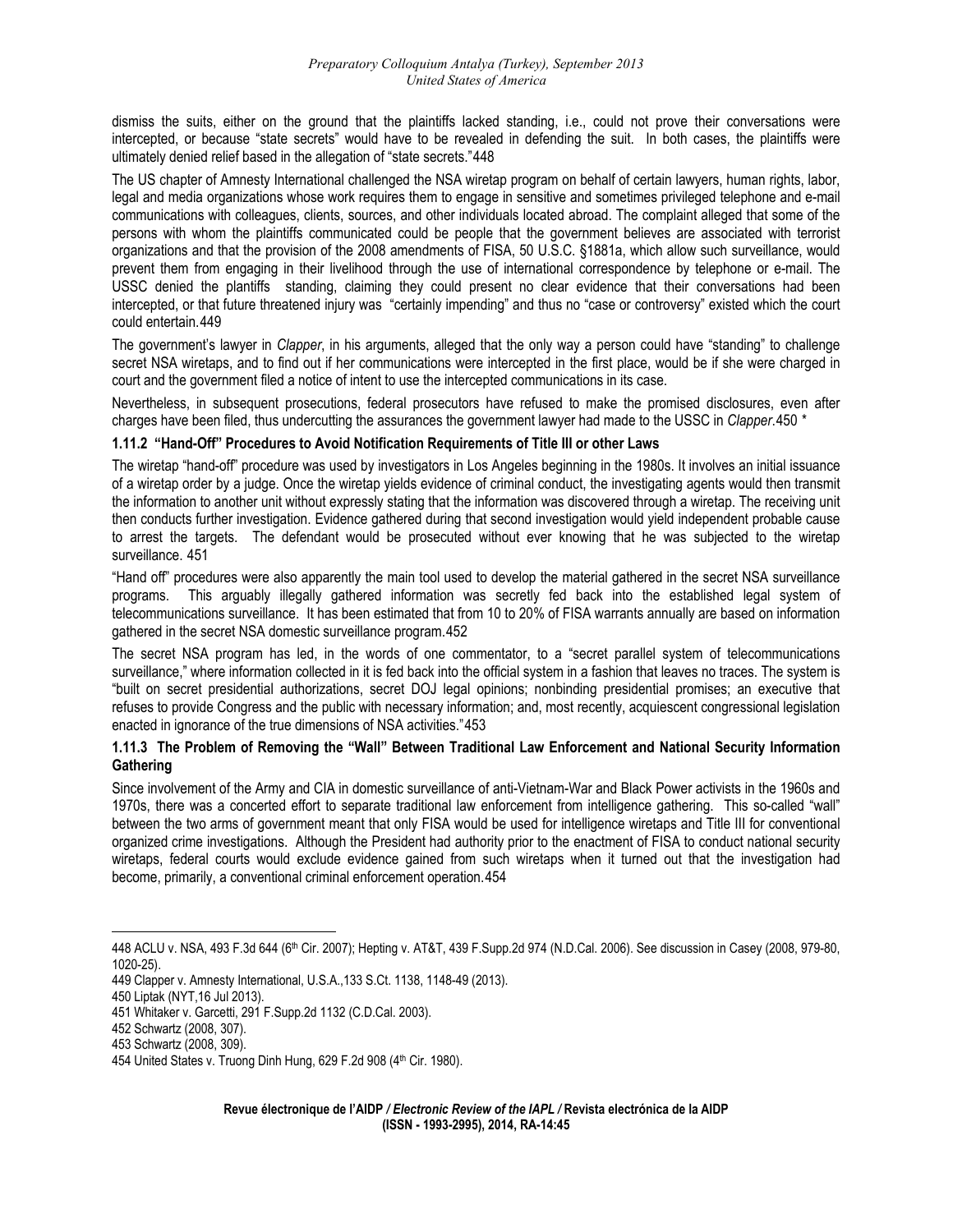Even before 9-11, however, evidence legally gathered through a FISA wiretap could be used in a criminal prosecution against a US person.[455](#page-45-0) After 9-11, however, the standard for a FISA wiretap was lowered to require only that a "significant purpose" of the wiretap was aimed at foreign intelligence, instead of the "primary purpose" language that existed in the original version of FISA. The Patriot Act intentionally aimed at removing the so-called "wall." This made it more easy for FISA wiretaps to be simultaneously used for foreign intelligence as well as for conventional criminal investigation. And, with the lower threshold, as long as the wiretap can be justified under FISA, the evidence may be used in a conventional criminal prosecution as well.[456](#page-45-1) The FISA Appeals Court has also ruled conclusively that there is no harm in "sharing" of material between law enforcement and intelligence operatives and that no such "wall" ever really existed.[457](#page-45-2)

### **1.11.4 The Search for a New Paradigm**

It is becoming clear to more scholars, judges, and the public in the US, that the traditional 4.Amend. approach to privacy protection is obsolete in the digital age. Even before the revleations of Edward Snowden in June, 2013, Justice Sotomayor, in *United States v. Jones* indicates that it is time for a change. She wrote:

 " [I]t may be necessary to reconsider the premise that an individual has no reasonable expectation of privacy in information voluntarily disclosed to third parties.. This approach is ill suited to the digital age, in which people reveal a great deal of information about themselves to third parties in the course of carrying out mundane tasks. People disclose the phone numbers that they dial or text to their cellular providers; the URLs that they visit and the e-mail addresses with which they correspond to their Internet service providers; and the books, groceries, and medications they purchase to online retailers (...). I for one doubt that people would accept without complaint the warrantless disclosure to the Government of a list of every Web site they had visited in the last week, or month, or year. But whatever the societal expectations, they can attain constitutionally protected status only if our Fourth Amendment jurisprudence ceases to treat secrecy as a prerequisite for privacy. I would not assume that all information voluntarily disclosed to some member of the public for a limited purpose is, for that reason alone, disentitled to Fourth Amendment protection. Privacy is not a discrete commodity, possessed absolutely or not at all. Those who disclose certain facts to a bank or phone company for a limited business purpose need not assume that this information will be released to other persons for other purposes.[458](#page-45-3) 

For the new generation of users of social media, such as Facebook, Twitter, Linked-In, etc., electronic communications of feelings and ideas can be seen as a surrogate for conversations which might earlier have taken place in a protected place like a home or a telephone conversation. The fact that one must enlist a service provider to facilitate these exchanges, according to this opinion, is not a sufficient reason for denying the protection that the 4.Amend. gives to homes, and telephone conversations.[459](#page-45-4) 

The USSC has gradually extended the realm of privacy, first in the home, with decisions preventing use of a thermal imager (*Kyllo*) or a canine sniff (*Florida v. Jardines*), and even in automobiles, with the limitation of searches incident to arrest under *Gant*. But the decision in *Jones* and the strong concurring opinions of Justices Sotomayor and Alito, along with State court and lower federal court decisions limiting long-term surveillance in public places by GPS or cellphone location, seem to indicate a trend in the courts of recognizing the new necessities of protection in this era of massive use of ICT and the switch in the understanding of the population on what should be kept from government eyes.

This new approach to the 4.Amend., reflected in the concurring opinions in *Jones,* focusing on the totality of the actions of law enforcement in its surveillance of a suspect, and not on whether each sequential step taken by law enforcement comports or not with USSC interpretations of the 4.Amend, i.e., was, or was not a "search" according to the high court's jurisprudence, has been labeled a "mosaic theory" of the 4.Amend.[460](#page-45-5) This approach appears to denigrate the traditional "inside-outside" demarcations which characterized the court's jurisprudence: i.e., all in the house, in private is protected, all in public, revealed to a third person, "envelope" information, is not.[461](#page-45-6) 

<span id="page-45-0"></span><sup>455</sup> United States v. Duggan, 743 F.2d 59 (2d Cir. 1984); United States v. Nicholson, 955 F.Supp. 588 (E.D.Va. 1997); United States v. Pelton, 835 F.2d 1067 (4<sup>th</sup> Cir. 1987); United States v. Sarkissian, 841 F.2d 959 (9<sup>th</sup> Cir. 1988)

<span id="page-45-1"></span><sup>456</sup> United States v. Ning Wen, 471 F.3d 777 (7<sup>th</sup> Cir. 2006).

<span id="page-45-2"></span><sup>457</sup> In re: Sealed Case No's 02-001, 02-002, 310 F.3d 717 (USFIS App. 2002).

<span id="page-45-3"></span><sup>458</sup> United States v. Jones, 132 S.Ct 945, 957 (2012).

<span id="page-45-4"></span><sup>459</sup> Ghoshray (2012, 82-85); McAllister (2012, 499-500).

<span id="page-45-5"></span><sup>460</sup> In general, see Kerr (2012).

<span id="page-45-6"></span><sup>461</sup> Supporting the "inside-outside" approach and rejecting the "Mosaic" approach, see Kerr (2012, 346-53).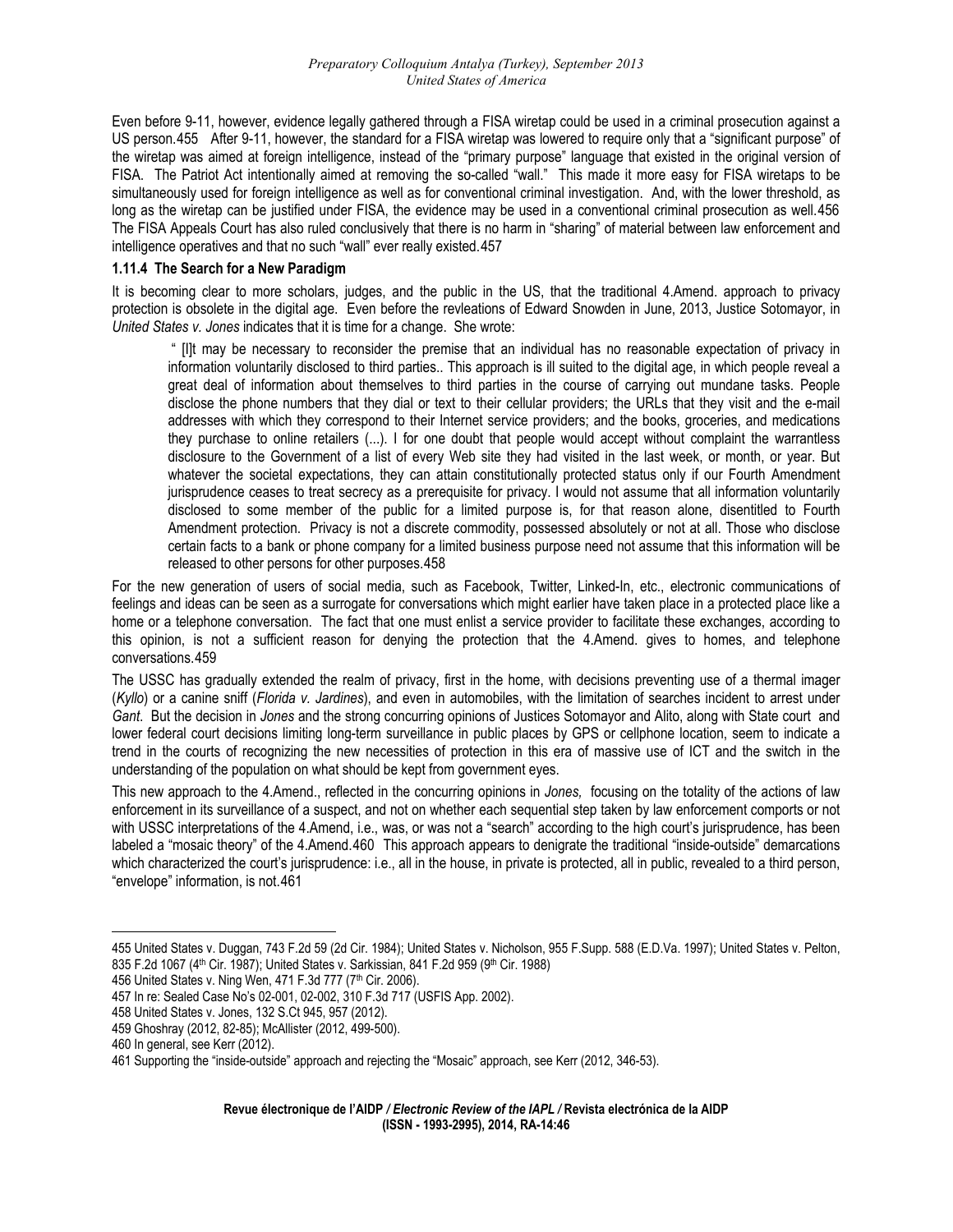The outrage at the new revelations, by Edward Snowden, of the massive NSA data mining and surveillance aimed at US citizens and foreign citizens and governments, is also indicative of the fact that the USSC's interpretation of the 4.Amend. is falling behind the times. Sociological studies have shown, indeed, that the majority doctrines applied by the USSC in relation to using pen registers, GPS tracking devices, or cellphone site location do not correspond to the expectations of privacy held by a significant majority of society.[462](#page-46-0) 

Some critics suggest a rejection of the "reasonable expectation of privacy" test in favor of a test based on expectations of "security" from government intrusion, thus returning to the language of the 4.Amend. which says that the people should be "secure in their persons, houses, papers and effects."[463](#page-46-1)

In the area of data mining, Christopher Slobogin suggests that we should reject the one-size-fits-all approach of USSC case law that treats all information given to a third party as lacking 4.Amend. protection. He feels simple subpoenas should suffice for obtaining corporate and most public records, but probable cause and a warrant should be required to obtain records containing the most personal information, such as bank records, telephone records and ISP logs. A court order, based on reasonable suspicion, on the other hand, would suffice when the government sought to obtain records that are quasi-private, such as power consumption, or school records.[464](#page-46-2) 

Slobogin differentiates between target-driven searches, such as those mentioned above, and "event driven" cases where public or quasi-public information is matched in response to an investigation of a crime, in order to identify possible suspects. Since these types of searches only involve matching one or two bits of information (whether a person lived in a certain city during a certain period or bought a particular type of shoe). Here one's record is is merely one of hundreds or thousands, and will be discarded or at least ignored if it does not prove of interest to investigators. For this type of data mining, no judicial order would be needed.[465](#page-46-3) 

The uproar about the Snowden revelations nearly led to the US House of Representative imposing restrictions on the powers of the NSA to intercept *en masse* communications metadata[,466](#page-46-4) and there is evidence that the public is losing confidence in the spy agencies, CIA and NSA, and the government in general due to the phone and internet surveillance, the use of Drones, and the earlier scandals around the use of torture.[467](#page-46-5) Hopefully this means that changes may be on the way.

# **2. USE OF ICT TO PRESERVE EVIDENCE**

## **2.1 The Recording of Confessions**

### **2.1.1 States Which Require the Recording of Confessions**

There is no general requirement of US evidence law, or of 5.Amend. law which requires that confessions be audio-, or videorecorded. Critics of the famous decision of *Miranda v. Arizona*,[468](#page-46-6)decision have always maintained that the recording of confessions would be sufficient to mitigate the coercive nature of custodial police interrogation so as not to require the famous warnings as to the right to silence and right to counsel which that opinion introduced into American police procedure.

As of 1990, however, about one-third of all police and sheriffs' departments in the US which served populations of 50,000 or more were videotaping at least some interrogations.[469](#page-46-7) Despite the growing use of recording, only a handful of states have required, either by statute, or by high court rule-making, that custodial police interrogations be audio-, or video-recorded. [470](#page-46-8) Missouri passed a law in 2009 requiring recording of confessions if "feasible" but provides no sanctions if a confession is not recorded, thus eliminating any teeth from the provision.[471](#page-46-9) 

 $\overline{a}$ 462 McAllister (2012, 512-29); Slobogin (2008, 333-36).

<span id="page-46-1"></span><span id="page-46-0"></span><sup>463</sup> Casey (2008, 1028).

<span id="page-46-2"></span><sup>464</sup> Slobogin (2008, 337).

<span id="page-46-3"></span><sup>465</sup> Slobogin (2008, 338).

<span id="page-46-4"></span><sup>466</sup> The vote was 205 to 217. Weisman (NYT, 25 Jul 2013).

<span id="page-46-5"></span><sup>467</sup> Shane (NYT, 26 Jul 2013).

<span id="page-46-6"></span><sup>468</sup> Miranda v. Arizona, 384 U.S. 436 (1966).

<span id="page-46-7"></span><sup>469</sup> Dressler, Thomas (1999,598).

<span id="page-46-9"></span><span id="page-46-8"></span><sup>470</sup> Stephan v. State, 711 P.2d 1156 (Alaska 1985); State v. Scales, 518 N.W.2d 587 (Minn. 1994); State v. Barnett, 789 A.2d 629 (N.H. 2001); Commonwealth v. Diaz, 661 N.E.2d 1326 (Mass. 1996). Minnesota and New Hampshire have explicitly not extended the recording requirement to out-of custody interrogations: State v. Conger, 652 N.W.2d 704 (Minn. 2002); State v. Velez, 842 A.2d 97 (N.H. 2004). 471 § 590.700, RSMo (2011).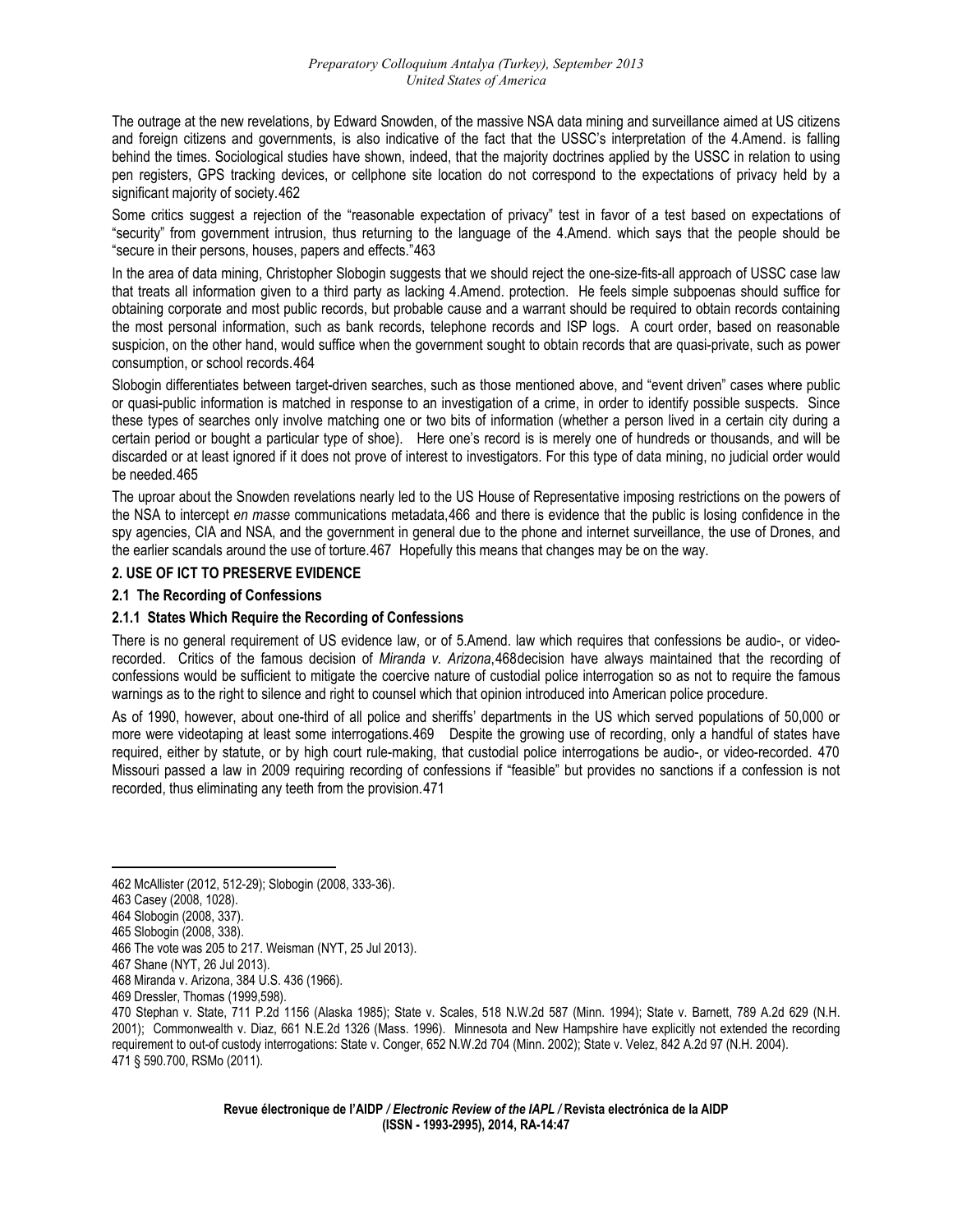A few States require exclusion of a confession if it was not electronically recorded,[472](#page-47-0) while others entitle the defendant, upon request, to a jury instruction concerning the need to evaluate his statement or confession with "particular caution" if it was not recorded.[473](#page-47-1) 

### **2.1.2 The Admissibility of Secretly Recorded Confesssions by Undercover Agents**

Although it is clearly legal to record a police interrogation in all US jurisdictions, and if the confession complies with the *Miranda* decision and the subsequent cases interpreting its scope, and is deemed to be voluntary, such recording will clearly be admissible in court as evidence.

When, however, a jailhouse informant or undercover police officer secretly induces a suspect to confess, or to give otherwise incriminating admissions, the USSC has issued a number of opinions which basically differentiate between the treatment of charged and uncharged suspect-accuseds.

First of all, as long as police agents do not "interrogate" a defendant, and only place a recording device in a prison cell or interview room to record what the defendant says to, for instance, a private citizen or another prisoner, the recording is clearly admissible.[474](#page-47-2) Thus incriminating statements made by co-arrestees and recorded surreptitiously in the back of a police car are admissible, first, due to lack of a reasonable expectation of privacy and therefore absence of need for a Title III warrant,[475](#page-47-3) but also because there has been no police "interrogation."[476](#page-47-4) 

The USSC has also ruled that the *Miranda* rules do not apply when jailhouse informants secretly interrogate uncharged prisoners, because the prisoner is unaware that he is being interrogated and therefore, according to the Court, is not subject to the coercive atmosphere of police custody.[477](#page-47-5) On the other hand, if a defendant has been charged and is represented by counsel, then any surreptitious interrogation by an informant is seen to violate the 6.Amend. right to counsel, which only applies after one is charged, even if the defendant is out of custody.[478](#page-47-6) If the defendant is in-custody, a jailhouse plant may record incriminating statements made by a defendant as long as the informant is only listening, or at least not actively inducing incriminating remarks.[479](#page-47-7) Informants may also surreptitiously interrogate (and record) charged defendants if they interrogate them crimes with which they have not yet been charged.[480](#page-47-8) As long as these complex rules are followed, a recorded confession will be admissible.

# **3. ICT AND THE ADMISSIBILITY OF EVIDENCE**

### **3.1 Introduction**

As was thoroughly discussed in the above chapters, ICT information in the form of wiretaps or external "envelope" activity involving communications in the form of pen registers, trap and trace devices or websites visited is admissible as long as neither the 4.Amend. has been violated, nor the more rigid requirements of Title III or FISA.

Otherwise, ICT information is admissible in criminal cases as long as it otherwise comports with the rules of evidence, i.e., it must be relevant and material to the case,[481](#page-47-9) must be reliable, and must abide by the rules governing hearsay and the right of the defendant to confront and cross-examine witnesses guaranteed by the 6.Amend. The general rule is that all witnesses must testify orally in open court before the trier of fact, whether jury or judge.[482](#page-47-10) For any taperecording, or business record showing trap and trace or pen register information to be admissible, the officers conducting the wiretap or bugging operation must testify as to how they carried out the surveillance, to the chain of custody of the tapes, etc. The custodian of business records must also always testify as to whether information as to, for instance, telephone calls, was kept in the "ordinary course of business" and lay a foundation for the entry of the evidence into the trial record.

<span id="page-47-0"></span> $\overline{a}$ 472 Davidson v. State, 25 S.W.3d 183 (Tex. Crim. App. 2000)(even if the interrogation was made by a federal officer in a State without such a rule). In re Jerrell C.J., 699 N.W.2d 110 (Wis. 2005)(limited to confessions of juvenile defendants).

<span id="page-47-1"></span><sup>473</sup> Commonwealth v. DiGiambattista, 813 N.E.2d 516 (Mass. 2004). But see United States v. Bruce, 550 F.3d 668 (7<sup>th</sup> Cir. 2008), where defendant was not allowed such an instruction in a federal case based on a confession taken in violation of a state recording rule.

<span id="page-47-2"></span><sup>474</sup> Arizona v. Mauro, 481 U.S. 520 (1987).

<span id="page-47-3"></span><sup>475</sup> See section 1.3.1.2, above.

<span id="page-47-4"></span><sup>476</sup> State v. Edrozo, 578 N.W.2d 719 (Minn.1998).

<span id="page-47-5"></span><sup>477</sup> Illinois v. Perkins, 496 U.S. 292 (1990).

<span id="page-47-6"></span><sup>478</sup> Massiah v. United States, 377 U.S. 201 (1964).

<span id="page-47-7"></span><sup>479</sup> United States v. Henry, 477 U.S. 264 (1980); Kuhlmann v. Wilson, 477 U.S. 436 (1986).

<span id="page-47-8"></span><sup>480</sup> Maine v. Moulton, 474 U.S. 159 (1985).

<span id="page-47-9"></span><sup>481</sup> Federal Rules of Evidence (FRE) 401, 402.

<span id="page-47-10"></span><sup>482</sup> F.R.Crim. P. 26.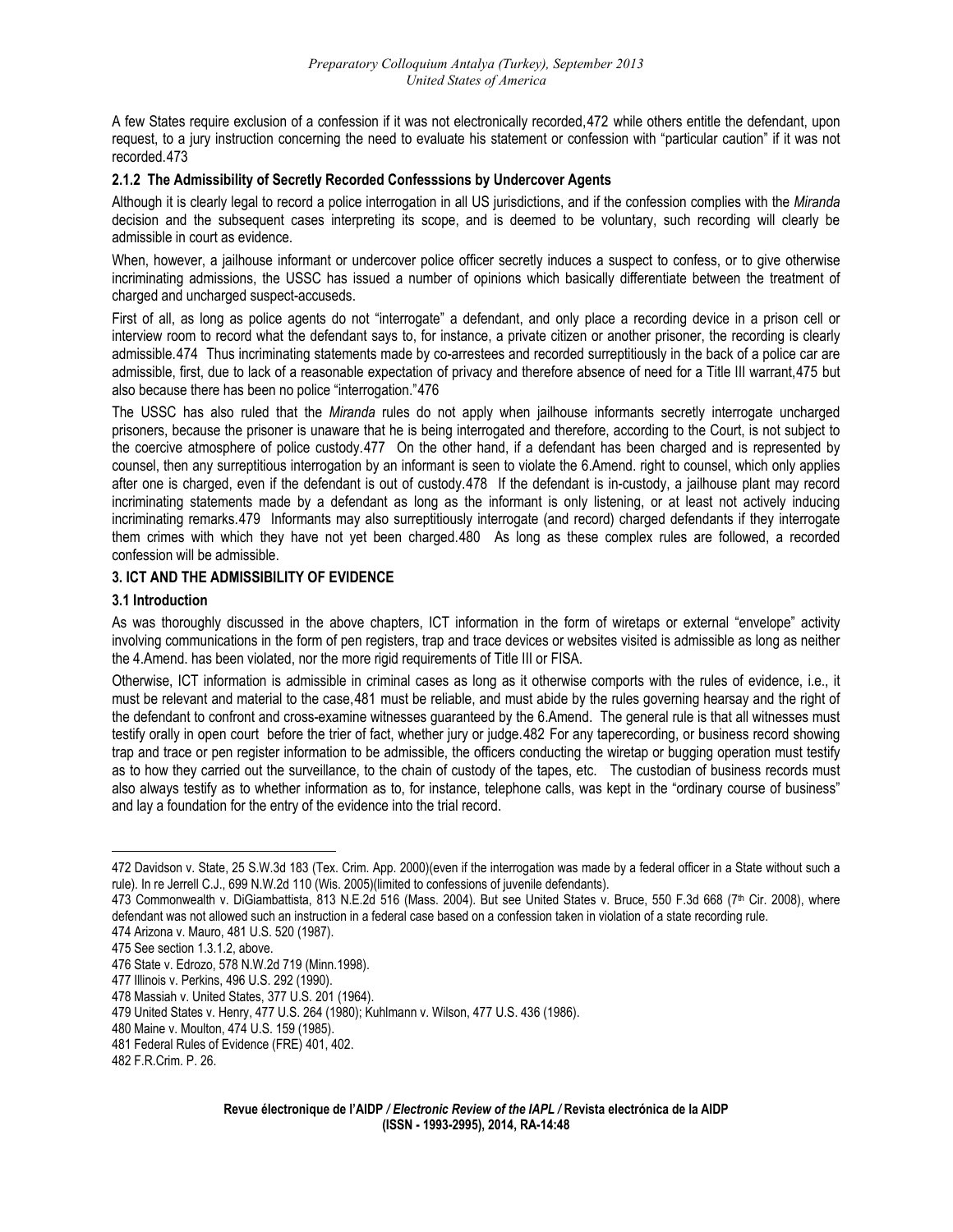### **3.2 Rules Governing the Integrity of ICT Information**

Other than the specific exclusionary rules provided in Title III and FISA, there are also detailed rules dealing with preserving the tapes of conversations recorded pursuant to the two wiretap acts, giving the defendant a chance to hear the tapes, and provisions for when the recordings can be destroyed.

The general rules of evidence give the defendant and the prosecution the power to challenge the admissibility of evidence, by claiming it was tampered with, is not what it claims to be, etc. The party proposing the admission of the evidence must show that there has been proper chain of custody of the evidence and defend any challenges that the evidence was tampered with, etc.

When dealing with recordings, generally the original recording must be admitted into evidence.[483](#page-48-0) Duplicates or copies are admissible however, unless "a general question is raised as to the authenticity of the original."[484](#page-48-1) Other evidence of the contents of a recording are admissible if the original is no longer available, or if the recording is not relevant to a controlling issue in the case.[485](#page-48-2) 

#### **3.3 Rules Governing Discovery and Disclosure of ICT Information**

#### **3.3.1 Introduction**

As has already been discussed, the person affected by a Title III wiretap must eventually be informed of the fact that the operation took place. Under FISA, in relation to wiretaps, sneak and peek searches, capturing of metadata, and national security letters, however, investigators can delay revelation of the investigative measure if there is a "danger to the investigation." Otherwise, the general rules of discovery govern whether or not and when the prosecution must reveal ICT evidence to the defense, if a prosecution has been commenced.

### **3.3.2 Discovery of Statements of the Defendant or Witnesses Contained in ICT Information**

More than one half of the States have a comprehensive discovery statute regulating which evidence must be turned over by the prosecution to the defense. Federal discovery rules are laid out in F.R.Crim. P. 16, and about a dozen states follow the federal model.

Although written or recorded statements by the defendant must be turned over to the defense in all jurisdictions, there are limitations when such a statement is part of a conversation recorded by an informant, or through wiretapping or bugging. Fed. R. Crim. P. l6(a)(1)(A) limits disclosure to oral or recorded statements of the defendant that were made "in response to interrogation" to a person "then known to the defendant to be a government agent" and thus would not include statements in an intercepted telephone conversation or made to undercover informants.[486](#page-48-3) Most States, however, require the prosecutor to turn over statements of the defendant of any kind if the prosecutor intends to introduce them at trial.

On the other hand, the federal prosecutor need not identify the witnesses he or she intends to call at trial, nor turn over their statements prior to their actually having testified in court.[487](#page-48-4) Around 20 States, however, require recorded statements of witnesses to be turned over to the defense.

The prosecution is required by due process to turn over to the defendant any exculpatory evidence, including evidence which impeaches the credibility of prosecution witnesses, or evidence which might mitigate punishment.[488](#page-48-5) This would certainly be the case of a wiretap that tended to show the innocence of the defendant. However, there are limits to which the prosecutor must scour tapes of telephone conversations to look for exculpating evidence.[489](#page-48-6) 

It is routine, however, for the defense to subpoena or request discovery of the telephone conversations or dispatches of police officers at or around the time of the defendant's alleged commission of a crime, in order to determine a witness's earliest description of the suspect, or to otherwise impeach the testimony of the arresting officer.[490](#page-48-7) 

<span id="page-48-0"></span>483 FRE 1002.

 $\overline{a}$ 

**Revue électronique de l'AIDP** */ Electronic Review of the IAPL /* **Revista electrónica de la AIDP (ISSN - 1993-2995), 2014, RA-14:49** 

<span id="page-48-1"></span><sup>484</sup> FRE 1003.

<span id="page-48-2"></span><sup>485</sup> FRE 1004.

<span id="page-48-3"></span><sup>486</sup> F.R.Crim. P. 16(a)(1)(A), 16(a)(1)(B)(ii).

<span id="page-48-4"></span><sup>487</sup> F.R.Crim. P. 16(a)(2); 18 U.S.C. § 3500. Around one-third of the States have a similar rule.

<span id="page-48-5"></span><sup>488</sup> Brady v. Maryland, 373 U.S. 83 (1963)

<span id="page-48-6"></span><sup>489</sup> In United States v. Merlino, 349 F.3d 144 (3d Cir. 2003) the court said that the fact that a few conversations of informants had exculpatory character did not mean that the police had to review all conversations between the informants.

<span id="page-48-7"></span><sup>490</sup> For instance, see State v. Ortiz, 215 P.3d 811 (N.M. App. 2009), in which the court allowed discovery of all communications to and from the arresting officer on his cell phone during a six minute period for reasons of possible impeachment.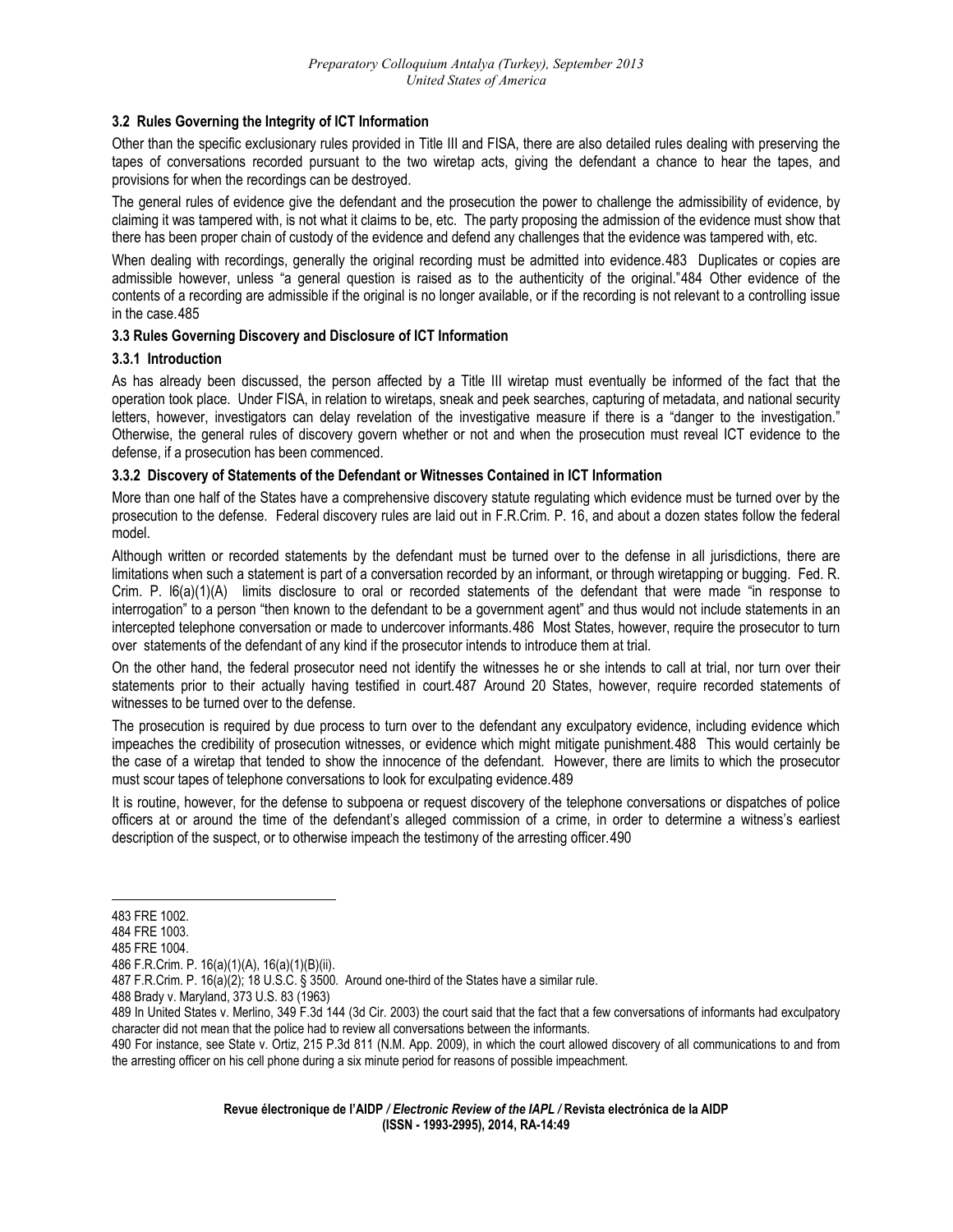### **3.3.3 The Classified Information Procedures Act of 1980 (CIPA)**

If, as has been done in the case of secret wiretaps and searches under FISA related to anti-terrorism and national security, the government claims that disclosure of the wiretaps or other information secretly gathered will either constitute the revelation of state secrets, or other classified information, then the court must proceed under the procedure set out in CIPA. [491](#page-49-0) 

Since 9-11, the federal government has maintained, that all evidence gathered during terrorist investigations is secret, or "classified," the revelation of which would prejudice national security and impede the war against terrorism.[492](#page-49-1) 

Traditionally, the more urgent the state's interest was in protecting the secrecy of classified information, the greater was the opportunity for the defense to induce or even extort a dismissal of the charges by moving to discover the delicate information. CIPA was promulgated in 1980 in an attempt to balance the right of the defense to discover evidence in the hands of the prosecution against the needs of the state to protect information which was crucial to national security. CIPA attempted to minimize the defense threat to reveal secret evidence during the trial, a practice called "graymail." According to CIPA, "classified inforsmation" consists in any information or material determined by US government to "require protection against unauthorized revelation for reasons of national security."[493](#page-49-2) A typical "graymail" case is where a former employee of the C.I.A., charged with criminal wrongdoing, threatens to reveal, or to use in his defense, evidence the government considers to be classified.

If the defendant seeks discovery of information which is "classified" or contains state secrets, the judge may authorize the prosecutor to "eliminate classified information in the documents which are turned over to the defense" or to substitute it with a summary of the information in lieu of the secret documents themselves, or to offer a declaration, admitting the relevant facts which the classified information would have a tendency to prove."[494](#page-49-3) The prosecutor can request that the hearing be heard *in camera* by alleging that a public hearing would result in the revelation of classified information.[495](#page-49-4) If a summary or substitution finding of fact is deemed by the trial judge to not satisfactorily protect the rights of the defendant to present a defense, the court may order full disclosure

#### **3.4 The Admissibility of ICT Information in the Form of Statements of the Defendant or Other Participants in the Proceedings in Light of the Hearsay Rule and the Defendant's Right to Confront Witnesses**

### **3.4.1 Admissibility of the Statements of Defendants Contained in ICT Material**

"Hearsay" is defined as a statement, whether oral or written or even an assertion by gestures, which was made outside of the trial, but is introduced at trial to prove "the truth of the matter asserted."[496](#page-49-5) The general rule is that hearsay is inadmissible evidence, except where exceptions have been provided by statute or court decision (including doctrine of the Common Law, unless repudiated by court or statute).[497](#page-49-6) Thus, in general, a statement made by a suspect-defendant, whether as a result of interrogation, or in a legally intercepted communication, is "hearsay."

The Common Law, however, has traditionally considered that statements of parties to a legal proceeding, whether civil or criminal, are admissible, either as an "exception" to the hearsay rule which forbids the admission of hearsay, or as "nonhearsay."[498](#page-49-7) The rule of admissibility extends to any statements, even those not recorded and proffered in court by police officers or jailhouse informants. As a result, huge amounts of potentially false or distorted "statements" by defendants have been admitted with no safeguards for their veracity, and these have led to many wrongful convictions, a significant number of them in capital cases.[499](#page-49-8) 

 $\overline{a}$ 491Classified Information Protection Act, Pub.L. 96-456 (94 Stat. 2025), Oct. 15 1980, codified at 18 U.S.C. app. 3 et seq.

<span id="page-49-1"></span><span id="page-49-0"></span><sup>492</sup> The government was even allowed to keep secret the names and locations of the many Muslims detained after 9-11, claiming revelation would hamper national security. Center for National Security Studies v. U.S. Department of Justice, 331 F.3d 918 (D.C.Cir. 2003).

<span id="page-49-2"></span><sup>493 18</sup> U.S.C. app.3 § 1(a).

<span id="page-49-3"></span><sup>494 18</sup> U.S.C. app.3 § 4

<span id="page-49-4"></span><sup>495 18</sup> U.S.C. app.3 § 6(a).

<span id="page-49-5"></span><sup>496</sup> FRE 801(a,c).

<span id="page-49-6"></span><sup>497</sup> FRE 802.

<span id="page-49-7"></span><sup>498</sup> FRE 801(d)(2) treats such statements as "non-hearsay."

<span id="page-49-8"></span><sup>499</sup> In more than 15 % of the convictions of the innocent overturned after DNA analysis, crucial testimony was given by undercover informants. The Innocence Project, <http://www.innocenceproject.org/understand/Snitches-Informants.php> At least 142 death sentences have been passed against innocent persons since 1976. Death Penalty Information Center. Facts About the Death Penalty, Updated June 7, 2013, http://www.deathpenaltyinfo.org/documents/FactSheet.pdf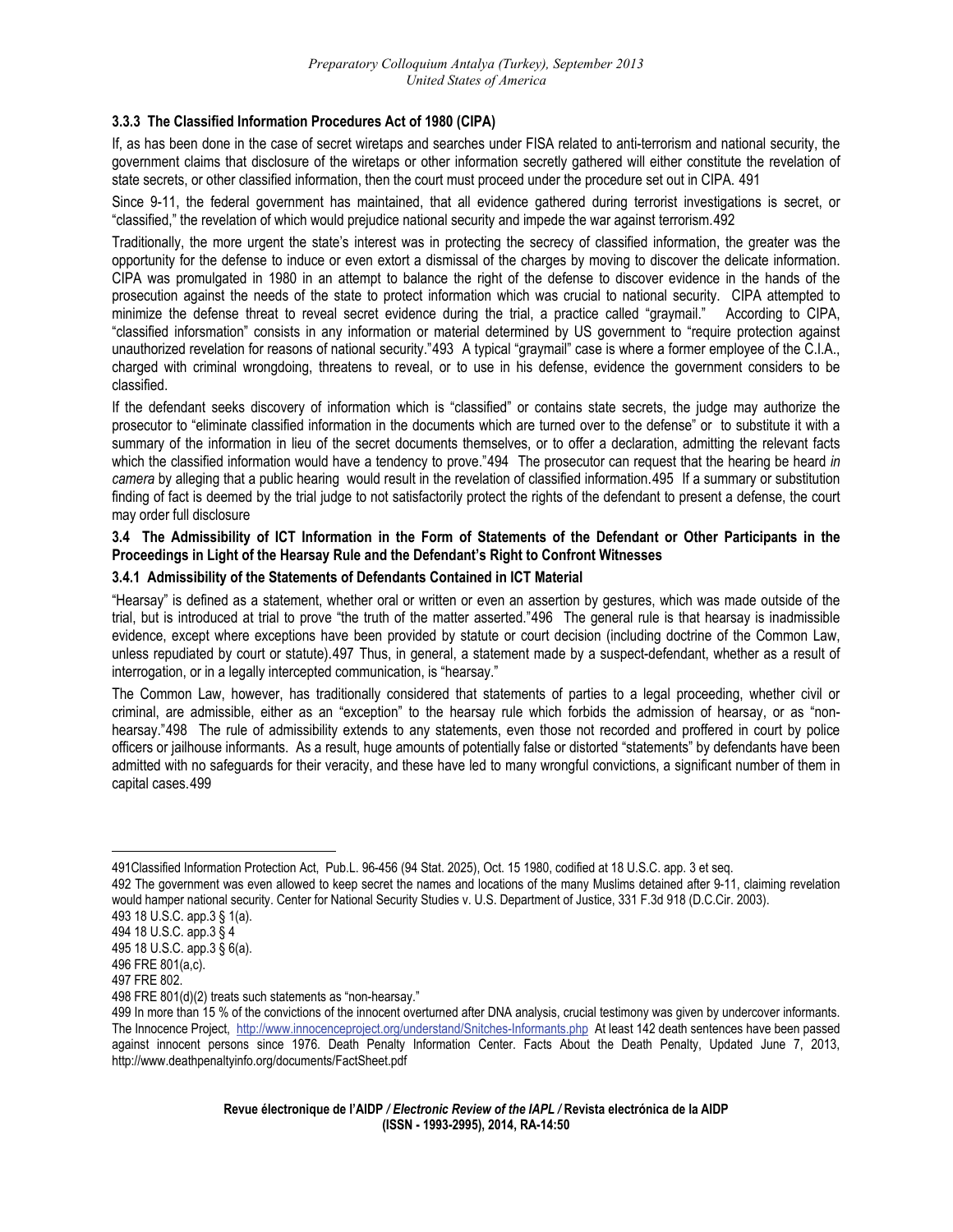There is also a long-standing hearsay exception for "statements against penal interest" which applies if the declarant is unavailable to testify in court. This would thus apply to a defendant who has exercised his or her right to remain silent as protected by the 5.Amend.[500](#page-50-0)

#### **3.4.2 Introduction of Prior Statements to Impeach a Testifying Witness**

Once a witness is called to testify, is sworn, and gives direct testimony, all jurisdictions allow the opposing party to present to the witness prior statements, whether formal statements to investigating officials or statements from legally intercepted conversations, to attempt to undermine the testimony given in court.[501](#page-50-1) In some jurisdictions, these "hearsay statements," can be admitted to prove the truth of the matter stated. In the federal courts, prior testimony or depositions made under oath are admissible when used to confront a testifying witness, who then may be cross-examined as to their content.[502](#page-50-2) 

#### **3.4.3 Introduction of Statements of Witnesses: Exceptions to the Hearsay Rule**

Some types of statements were traditionally admissible as exceptions to the hearsay rule, because of their supposed inherent veracity, whether or not the declarant was unavailable to testify at trial. Any of the following hearsay exceptions could be contained in recordings of intercepted conversations: (1) statements of "present sense impression" which describe or explain an event or condition while the declarant was perceiving the event or condition; (2) "excited utterances," made in relation to a "startling event or condition" while the declarant was under the stress of excitement caused by the event or condition; (3) statements of "existing mental, emotional, or physical condition;" and (4) statements for the purpose of medical treatment.[503](#page-50-3) 

Another well-accepted exception to the hearsay rule related to so-called "dying declarations" made by a person "under belief of impending death," the reliability of which is presumed because no one would lie and risk going to Hell on his or her deathbed. Such statements were traditionally only admissible if the person had, indeed, died and was unavailable to testify.[504](#page-50-4) 

#### **3.4.4 The Right to Confront and Cross-Examine Witnesses: A Sixth Amendment Exclusionary Rule Based on Whether the Statement is "Testimonial"**

In the landmark case of *Crawford v. Washington*,[505](#page-50-5) the USSC reverted back to a strict rule of exclusion for statements given by non-testifying and non-available witnesses where the person giving the statement had never been subject to cross-examination by the defendant. The court stated that "the principal evil at which the Confrontation Clause was directed was the civil-law mode of criminal procedure, and particularly its use of *ex parte* examinations as evidence against the accused."[506](#page-50-6) In the 1980s and 1990s, the USSC allowed prior statements taken down by the police to be admitted if they either "fell under a firmly-rooted hearsay exception" or had otherwise evinced "particularized guarantees of trustworthiness."[507](#page-50-7) In *Crawford*, however, the USSC overruled that precedent, and fashioned a strict exclusionary rule for "testimonial hearsay" which clearly included statements taken by police in the preparation of a criminal case, affidavits or prior testimony the defendant never was able to subject to cross-examination.[508](#page-50-8) The *Crawford* court opined that most of the hearsay exceptions, such as for business records, do not apply to "testimonial" utterances, but it clearly stated that, with the exception of dying declarations, there would be no other blanket exceptions recognized for testimonial hearsay.[509](#page-50-9) If the declarant was not available to testify and had not been subject to cross-examination as to the subject matter at a prior proceeding, the statement would be *prima facie* inadmissible.[510](#page-50-10) 

Of course, many statements or assertions are made through ICT in telephone calls to the police, conversations where police or their informants are listening in to conversations without needing a Title III or FISA warrant, or even in confidential conversations intercepted with a valid judicial order. When citizens call the police to report a crime that is ongoing or has just happened, the statement may be an "excited utterance" or a statement of "present sense impression" but it may also be given with knowledge that it can and will be used in a criminal investigation or prosecution.

The USSC has ruled in the context of such emergency 911 calls, that hearsay statements made during questioning by law enforcement officials are "testimonial" for purposes of the Confrontation Clause, when the "primary purpose" of the questioning

<span id="page-50-10"></span><span id="page-50-9"></span><span id="page-50-8"></span><span id="page-50-7"></span><span id="page-50-6"></span><span id="page-50-5"></span><span id="page-50-4"></span><span id="page-50-3"></span><span id="page-50-2"></span><span id="page-50-1"></span><span id="page-50-0"></span>500 FRE 804(b)(3). 501 F.R.Crim. P. 26.2(a); FRE 613. 502 FRE 801(d)(1). 503 FRE 803(1-4). 504 FRE 804(b)(2). 505 541 U.S. 36 (2004). 506 541 U.S. at 50. 507 Ohio v. Roberts, 448 U.S. 56, 66 (1980), overruled by *Crawford*. 508 541 U.S. at 41-42. 509 541 U.S. at 55. 510 448 U.S. at 58.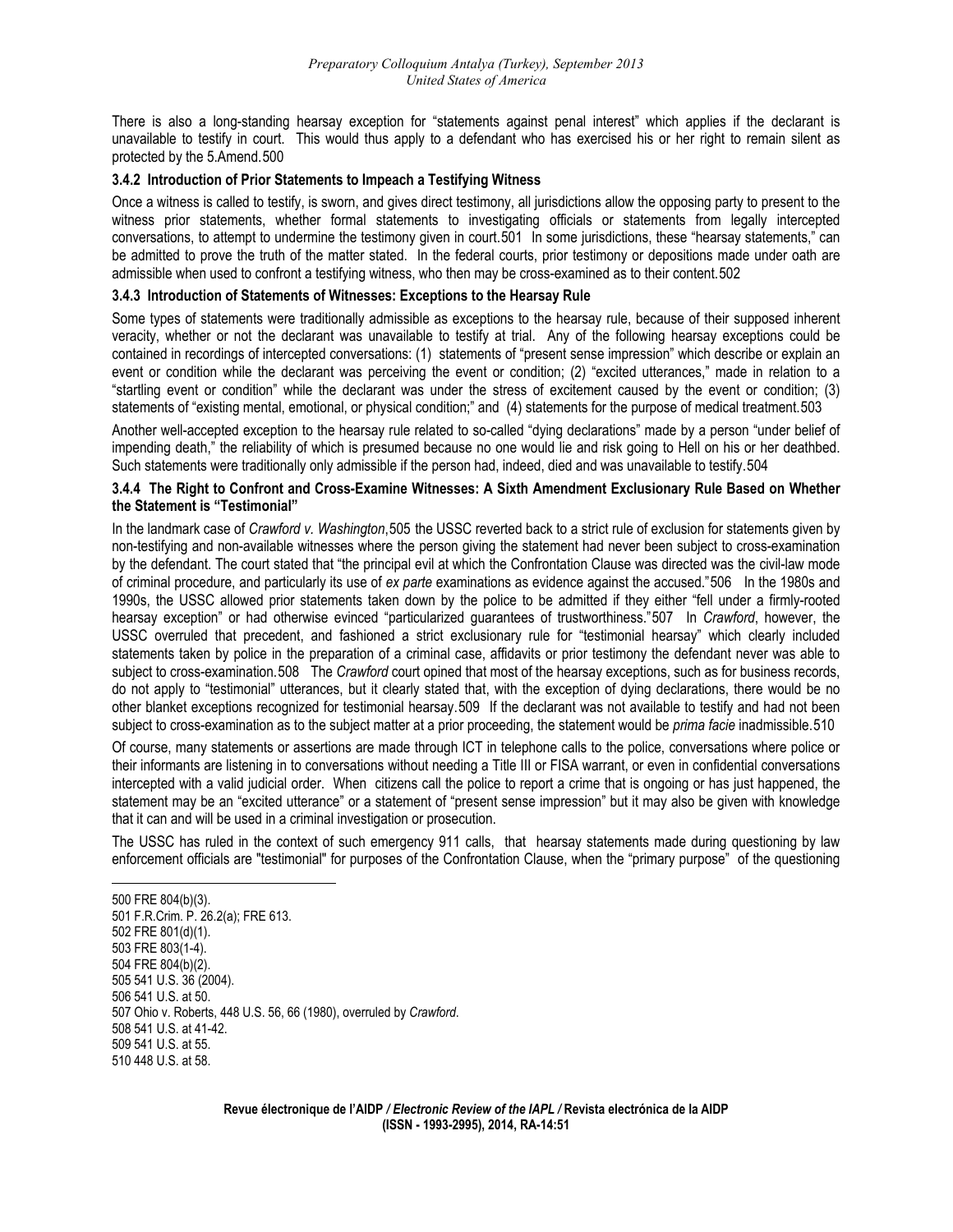was to establish facts for a later prosecution, but not when the caller's primary purpose is to aid police in relation to an ongoing emergency or crime. Thus, the taped phone call of a woman who calls police while being battered by her husband could be used in a prosecution of her husband, if she is unavailable to testify in court due to marital privilege or other reasons.[511](#page-51-0) If the statement to police, even though "excited" takes place after the emergency is over, it might be treated as "testimonial" and therefore be inadmissible,[512](#page-51-1) but just using the past tense in one's descriptions may not be sufficient to qualify a statement as "testimonial."[513](#page-51-2) A victim's description of an assault to civilians or family immediately thereafter [514](#page-51-3) or even to police dispatchers[515](#page-51-4) is also not necessarily "testimonial."

The USSC recently declared that police questioning of a wounded man, who later died, as to the identity of the man who shot him, qualified as "non-testimonial" under the test in *Davis*.[516](#page-51-5) This does not, however, mean that "dying declarations" will always pass the 6.Amend. test.

A doctrine had developed, whereby the statement of a witness, not subject to cross-examination by the defendant, could be used in court, if the defendant caused her failure to appear in court. The USSC, however, rejected this "forfeiture-bywrongdoing" exception, if the prosecutor could not show that the defendant, at the time he engaged in the wrongful acts that rendered a declarant unavailable, was acting with an intent to prevent the declarant from testifying.[517](#page-51-6) Without this narrowing, any statement made in response to a police question by an assault victim could be used in court if the victim were to die of his or her wounds. Before *Giles*, most courts had treated true dying declarations as exceptions to the *Crawford* rule,[518](#page-51-7) and this continues to be the practice afterwards.[519](#page-51-8) 

Courts have also dealt with cases involving confidential conversations using ICT following the *Crawford* decision. A Florida court held that statements of a non-testifying co-defendant made in a telephone conversation between him and the defendant were "testimonial" and therefore inadmissible, because the co-defendant, who let police listen in to and record the conversation, was working as a police informant and was questioning in this capacity.[520](#page-51-9) However, other courts have admitted secretly recorded under-cover conversations between suspects and confidential informants as "non-testimonial"[521](#page-51-10) or developed sophisticated tests to distinguish when they are, or are not.[522](#page-51-11) In the last analysis, it appears, however, that normal conversations by suspects amongst themselves who do not realize there conversations are being intercepted, will not qualify as "testimonial" and therefore will be admissible at trial.

A policeman's recorded simultaneous description of criminal activity he is observing, although in the strictest sense qualifying as admissible under the hearsay-exception of "present sense impression" is "testimonial" under the *Crawford* test and inadmissible in some courts,[523](#page-51-12) but others, relying on the hearsay-exception, have held them to be "non-testimonial."[524](#page-51-13) 

The right to confrontation guaranteed by the 6.Amend. also guarantees defendants the right to cross-examine experts who prepare scientific reports or analyses.[525](#page-51-14) The prosecution must call the person who actually prepared a report and not another expert for purposes of explaining the contents of a report.[526](#page-51-15) However, the USSC recently split its opinion on the issue of whether a testifying expert could refer to a conclusion of a non-testifying expert posed as a hypothetical, with four judges finding

 $\overline{a}$ 

<span id="page-51-11"></span>522 State v. Smith, 960 A.2d 993 (Conn. 2008).

<span id="page-51-0"></span><sup>511</sup> Davis v. Washington, 547 US 813, 822 (2006)

<span id="page-51-1"></span><sup>512</sup> State v. Kirby, 908 A.2d 506 (Conn. 2006).

<span id="page-51-2"></span><sup>513</sup> State v. Ohlson, 168 P.3d 1273 (Wash. 2007).

<span id="page-51-3"></span><sup>514</sup> State v. Slater, 939 A.2d 1105 (Conn. 2008); Clarke v. United States, 943 A.2d 555 (D.C.App. 2008).

<span id="page-51-4"></span><sup>515</sup> People v. Johnson, 189 Cal.App.4th 1216 (Cal. App. 2010).

<span id="page-51-5"></span><sup>516</sup> Michigan v. Bryant, 131 S.Ct. 1143 (2011).

<span id="page-51-6"></span><sup>517</sup> Giles v. California, 554 U.S.353 (2008)

<span id="page-51-7"></span><sup>518</sup> See, for instance, People v. Durio, 794 N.Y.S.2d 863 (N.Y. Sup. 2005); Harkins v. State, 143 P.3d 706 (Nev. 2006); State v. Lewis, 235 S.W.3d 136 (Tenn. 2007).

<span id="page-51-8"></span><sup>519</sup> State v. Jones, 197 P.3d 815 (Kan. 2008); State v. Beauchamp, 796 N.W.2d 780 (Wis. 2011).

<span id="page-51-9"></span><sup>520</sup> State v. Hernandez, 875 So.2d 1271 (Fla. App. 2004).

<span id="page-51-10"></span><sup>521</sup> State v. Johnson, 771 N.W.2d 360 (S.D. 2009)(recording of conversation during undercover drug purchase).

<span id="page-51-12"></span><sup>523</sup> Shennett v. State, 937 So.2d 287 (Fla. App. 2006).

<span id="page-51-13"></span><sup>524</sup> United States v. Solorio, 669 F.3d 943 (9th Cir. 2012).

<sup>525</sup> Melendez-Diaz v. Massachusetts, 557 U.S. 305 (2009).

<span id="page-51-15"></span><span id="page-51-14"></span><sup>526</sup> Bullcoming v. New Mexico, 131 S.Ct. 2705 (2011).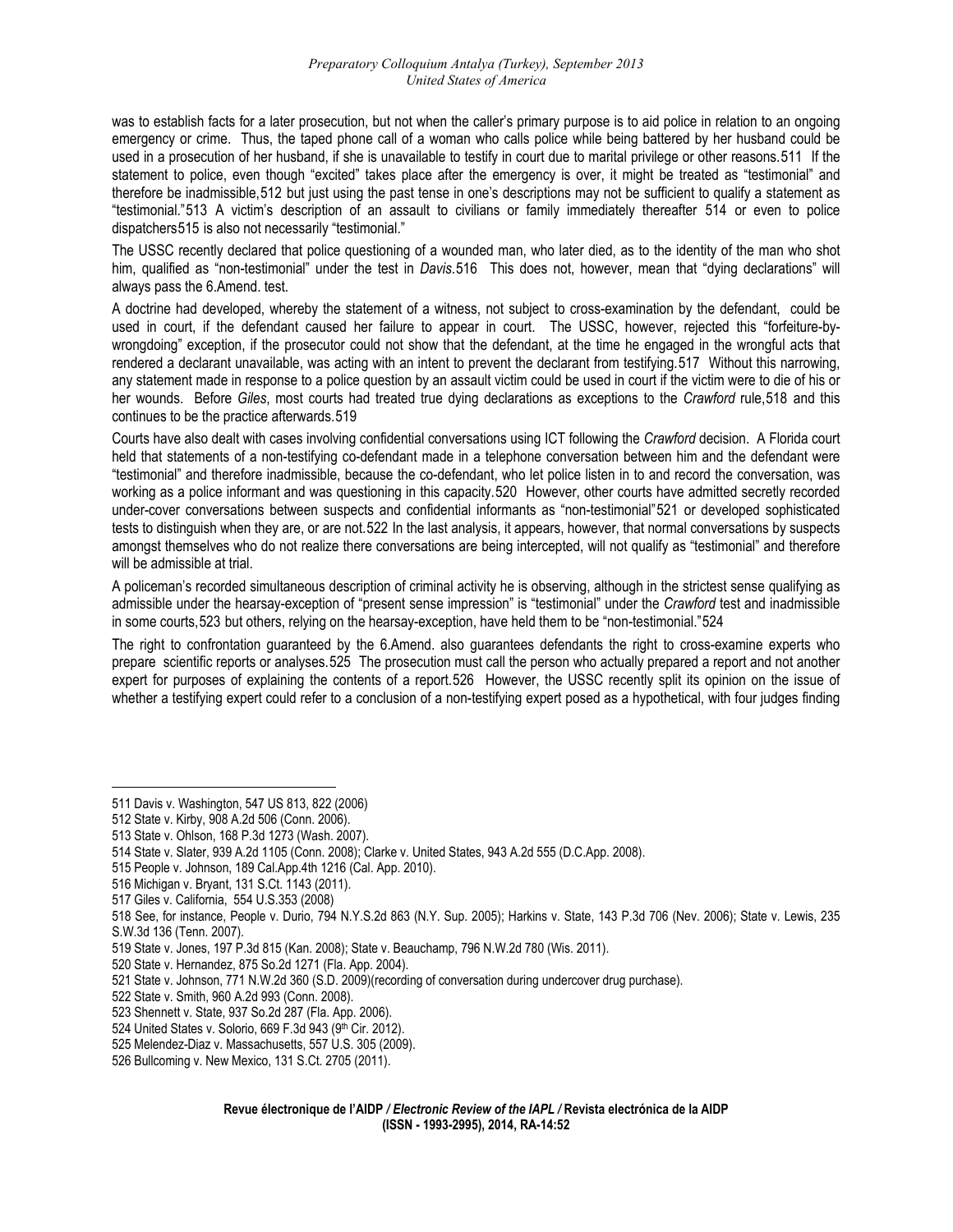no violation of the Confrontation Clause, because the questionable opinion of the non-testifying expert was not "hearsay" because it was not admitted for the truth of the matter stated.[527](#page-52-0) 

Federal evidence law recognizes an "omnibus" or residual hearsay exception for statements that have "equivalent circumstantial guarantees of trustworthiness," like the traditional hearsay exceptions, which are more probative than other evidence that could go to prove the same disputed fact, and where the "interests of justice" require admission of such statement.[528](#page-52-1) This exception was a basis for admission of much hitherto inadmissible hearsay before the *Crawford* decision, but now that exception would seemingly only apply in cases of non-testimonial hearsay or in civil cases.

### **3.5 The Admissibility of ICT Information Not in the Form of Statements of Witnesses or the Defendant**

One major traditional exception to the hearsay rule was for "business records," or "records of regularly conducted activity" which are "made at or near the time" by a person with knowledge of the substance of the record, if the record was kept "in the course of a regularly conducted business activity."[529](#page-52-2) Another was for "public records or reports setting forth the activities of the office or agency" or "matters observed pursuant to a duty imposed by law" (with the exception of police reports).[530](#page-52-3) 

Regarding the "business records" exception to the hearsay rule, which apparently survived *Crawford*, it occasionally comes into play in relation to the use of ICT evidence. For instance, one court decided recently that a bank robber's confrontation rights were not violated when prosecutors introduced, as business records, the "tracking reports" generated by a GPS device that was hidden in the bag of stolen cash a teller gave him.[531](#page-52-4) Another court, however, found a violation when the trial judge admitted into evidence reports compiled by an internet service provider implicating the defendant in the collection and trading of child pornography without giving him a chance to cross-examine the employees who drafted those reports.[532](#page-52-5) 

### **4. THE USE OF ICT IN THE COURTROOM**

#### **4.1 The Use of Technology to Transmit Witness Testimony from Afar**

#### **4.1.1 The Use of Closed-Circuit Television to Transmit Live Testimony into Court**

The USSC has allowed the use of one-way closed-circuit television to present the live testimony of a young childwitness in a child sex abuse trial, justifying this exception to the "face to face" confrontation requirement[533](#page-52-6) if there is a strong public policy reason for making the exception. It found this policy applicable in such cases because a young child might be so intimidated by the presence of the defendant in such a trial, that the child might be unable to testify truthfully, or at all. In that case, the prosecutor and defense counsel examined the child in another room and the examination was transmitted into the courtroom, where the judge, defendant and jury were located. The USSC also noted that at the time of the decision in 1990, 37 States allowed use of the videotaped testimony of allegedly abused children, 24 States allowed the use of one-way closed circuit television, and another eight allowed the use of two-way closed circuit television, where the child in the courtroom could see the witness testifying off-site.[534](#page-52-7) 

One federal court held that the strict *Craig* test, requiring a strong public policy reason was limited to the use of one-way closedcircuit television, and that two-way closed circuit television would be applicable without such a strong public policy reason, as long as the requirements for a deposition under F.R.Crim. P. 15 (see below) have been complied with.[535](#page-52-8)

Although the USSC has not revisited this issue since its landmark decision in *Crawford*, most courts who have dealt with the issue have ruled that the stricter *Crawford*-rules have not affected the decision in *Craig* and that the used of closed-circuit television is still admissible when young children are testifying in such cases.[536](#page-52-9) 

New York has a statute that authorizes vulnerable children to testify by video in sex cases, but the State's highest court said this did not bar judges from applying the statute to other cases, such as the trial of a home health aide who was charged with

 $\overline{a}$ 

<span id="page-52-9"></span>536 State v. Henriod, 131 P.3d 232 (Utah 2006).

<span id="page-52-0"></span><sup>527</sup> Williams v. Illinois, 132 S.Ct. 2221 (2012) . The vigorous four-judge dissent has been followed by at least one court. [State v. Navarette,](http://pub.bna.com/cl/32898.pdf) 294 P.3d 435 (N.M. 2013).

<span id="page-52-1"></span><sup>528</sup> FRE 807.

<span id="page-52-2"></span><sup>529</sup> FRE 803 (6).

<span id="page-52-3"></span><sup>530</sup> FRE 803(7).

<span id="page-52-4"></span><sup>531</sup>United States v. Brooks, 715 F.3d 1069 (8th Cir. 2013).

<span id="page-52-5"></span><sup>532</sup> United States v. Cameron, 699 F.3d 621 (1st Cir. 2012).

<span id="page-52-7"></span><span id="page-52-6"></span><sup>533</sup> Pronounced by the USSC in Coy v. Iowa, 487 U.S. 1012 (1988) (rejecting placement of screen between testifying witness and defendant). 534 Maryland v. Craig, 497 U.S. 836 (1990).

<span id="page-52-8"></span><sup>535</sup> United States v. Gigante, 166 F.3d 75 (2d Cir. 1999). See also State v. Sewell 595 N.W.2d 207 (Minn.App. 1999), in which the court allowed the testimony of an injured victim by "interactive television."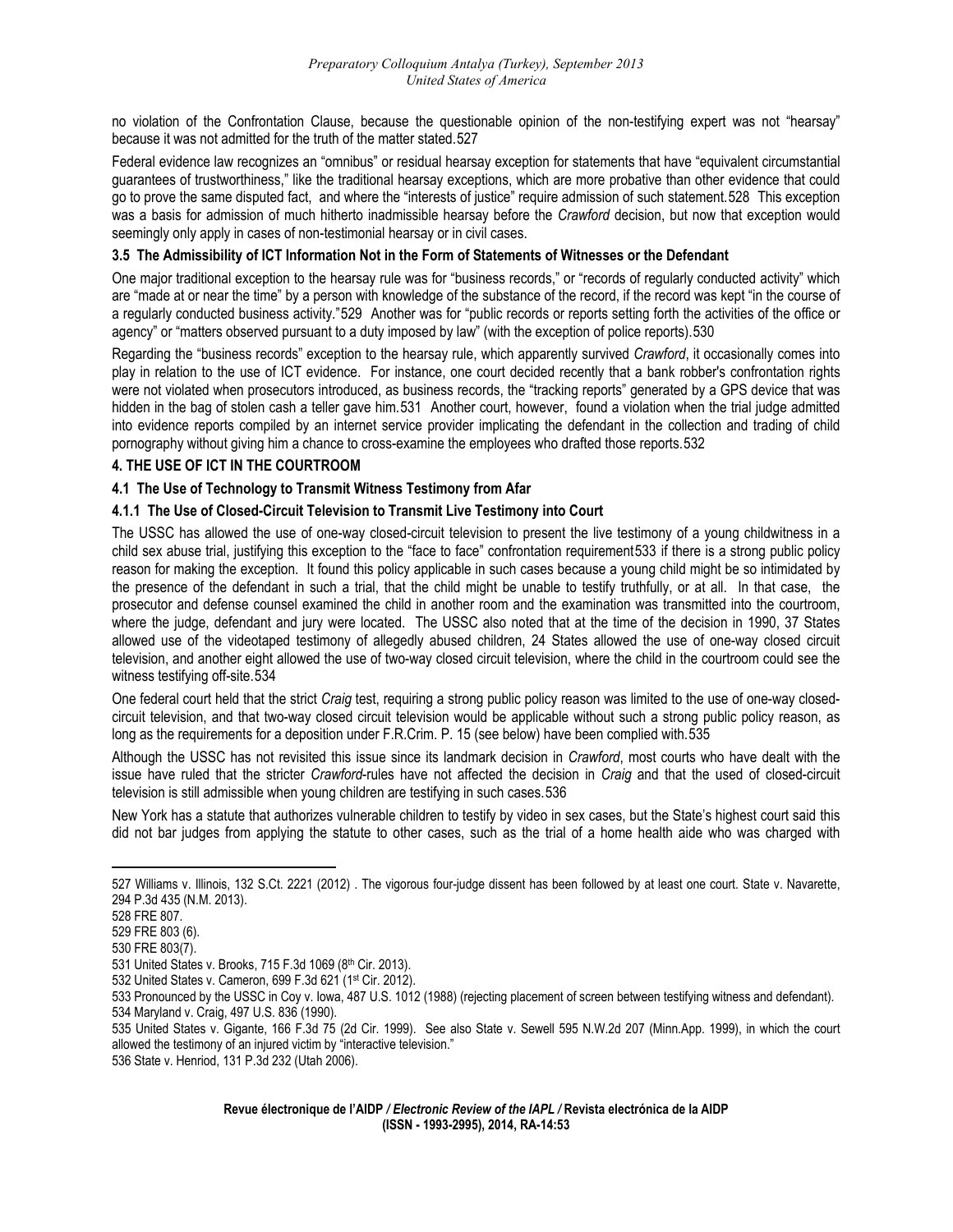assaulting an 83-year-old man who, by the time of trial, was too frail to travel to court. The victim was allowed to testify by twoway video from a California courtroom where he could see the judge, jury, counsel, and defendant, and they could see him, including his facial expressions.[537](#page-53-0) The USSC refused to grant certiorari in this case and let the decision of the New York court stand.[538](#page-53-1) 

However, if the prosecution cannot convince the court of exception or compelling reasons, the videotaped deposition of out-ofstate or out-of-country witnesses will not be allowed simply because of the convenience of not paying for their trip to the US or to the State in which the trial is being held. For instance, it was reversible error in a prosecution for fraud and conspiracy, to allow two Australian witnesses to testify via two-way video, when there was no important public policy other than the convenience of not paying for their trip to the US.[539](#page-53-2) A State court also barred the prosecution from presenting the testimony of a witness by telephone in the absence of a compelling reason.[540](#page-53-3) 

Generally, courts addressing the issue of the use of two-way closed circuit television or video conferencing after *Craig*, *Crawford*, and *Yates* have fallen into three camps. First, some courts have followed \\*Yates*, and applied the *Craig* test.[541](#page-53-4) Secondly, some courts have determined that the two-way technology protects the 6.Amend right to confrontation and that no specific findings were necessary. Finally, some courts refuse to permit two-way technology now, but leave open the possibility that videoconferencing will be common in the future.[542](#page-53-5)

## **4.1.2 The Use of ICT in the Creation of Pre-trial Depositions**

One method of avoiding the strictures of the *Crawford* decision is to arrange for a pre-trial deposition of a witness who may be in danger of not appearing at trial due to illness, threats, or residence in a foreign country. The film and audio recording of such a deposition would then be admissible at trial, as long as the defendant had a right to confront and cross-examine the witness as required by the 6.Amend.

F.R.Crim.P. 15 regulates depositions in the federal courts. A court may grant a motion for a pretrial deposition upon a finding of "exceptional circumstances and in the interest of justice."[543](#page-53-6) If the defendant is in custody, jail officials must make sure he/she is brought to the place of the deposition.[544](#page-53-7) 

If the deposition is conducted using two-way video, as is allowed in the case of child complainants in sexual assault cases in some jurisdictions, with the defendant in a different location, the defendant must be guaranteed instantaneous communication with his lawyer or the 6.Amend. is violated.[545](#page-53-8) 

When the government conducts a deposition in a foreign land with a view toward introducing it in a US criminal trial, the 6.Amend. requires, at a minimum, that the government undertake diligent efforts to facilitate the defendant's presence at the deposition and the witness's presence at trial.

A court was held to have "diligently" undertaken to secure the defendant's appearance at a deposition in the United Kingdom, where it directed the US government to transport the defendant's attorney to the deposition and install two telephone lines – one to allow the defendant to monitor the deposition from prison and another to allow him to consult privately with counsel. [546](#page-53-9) 

In a case involving an alleged Al-Qaeda affiliate charged with a number of terrorist acts in the US, including conspiracy to assassinate President George W. Bush, the validity of a handwritten confession given by the defendant in Saudi Arabian custody was at issue. Because it was impossible to bring two Saudi officials, whom the defendant accused of torturing him, to the US, the trial court ordered two defense attorneys to attend their depositions in Saudi Arabia. A live, two-way video link was used to

<span id="page-53-0"></span><sup>537</sup> People v. Wrotten, 923 N.E.2d 1099 (N.Y. 2009).

<span id="page-53-1"></span><sup>538</sup> Wrotten v. New York, 130 S.Ct. 2520 (2010), cited in Brooks (2012, 186).

<span id="page-53-2"></span><sup>539</sup> United States v. Yates, 438 F.3d 1307, 1316 (11th Cir. 2006). But for a case allowing two robbery victims to testify by video link from Argentina against the person who allegedly robbed them during a visit to the U.S., see Harrell v. Butterworth, 251 F.3d 926, 928-31 (11<sup>th</sup> Cir. 2001).

<span id="page-53-3"></span><sup>540</sup> State v. Moore, 56 P.3d 1099 (Ariz.App. 2002). Note, however, a case where a federal court allowed a victim to just confirm her social security number through a telephone connection. United States v. Schuler, 458 F.3d 1148 (10<sup>th</sup> Cir. 2006).

<span id="page-53-4"></span><sup>541</sup> [Horn v. Quarterman, 508 F.3d 306, 320 \(5th Cir. 2007\)\(](http://web2.westlaw.com/find/default.wl?mt=208&db=506&tc=-1&rp=%2ffind%2fdefault.wl&findtype=Y&ordoc=0372553877&serialnum=2014096300&vr=2.0&fn=_top&sv=Split&tf=-1&referencepositiontype=S&pbc=71535F27&referenceposition=320&rs=WLW13.01)permitting terminally ill patient to testify); [United States v. Bordeaux, 400 F.3d 548,](http://web2.westlaw.com/find/default.wl?mt=208&db=506&tc=-1&rp=%2ffind%2fdefault.wl&findtype=Y&ordoc=0372553877&serialnum=2006316271&vr=2.0&fn=_top&sv=Split&tf=-1&referencepositiontype=S&pbc=71535F27&referenceposition=554&rs=WLW13.01)  [554-55 \(8th Cir. 2005\)](http://web2.westlaw.com/find/default.wl?mt=208&db=506&tc=-1&rp=%2ffind%2fdefault.wl&findtype=Y&ordoc=0372553877&serialnum=2006316271&vr=2.0&fn=_top&sv=Split&tf=-1&referencepositiontype=S&pbc=71535F27&referenceposition=554&rs=WLW13.01).

<span id="page-53-5"></span><sup>542</sup> Brooks (2012, 202-03), citing [People v. Buie, 775 N.W.2d 817, 824 \(Mich. 2009\)](http://web2.westlaw.com/find/default.wl?mt=208&db=595&tc=-1&rp=%2ffind%2fdefault.wl&findtype=Y&ordoc=0372553877&serialnum=2019686399&vr=2.0&fn=_top&sv=Split&tf=-1&referencepositiontype=S&pbc=71535F27&referenceposition=824&rs=WLW13.01).

<span id="page-53-6"></span><sup>543</sup> F.R.Crim.P.15(a)(1).

<span id="page-53-7"></span><sup>544</sup> F.R.Crim.P.15(c)(1).

<span id="page-53-8"></span><sup>545</sup> United States v. Miguel, 111 F.3d 666 (9th Cir. 1997)

<span id="page-53-9"></span><sup>543</sup> United States v. McKeeve, 131 F.3d 1, 8-9 (1st Cir. 1997).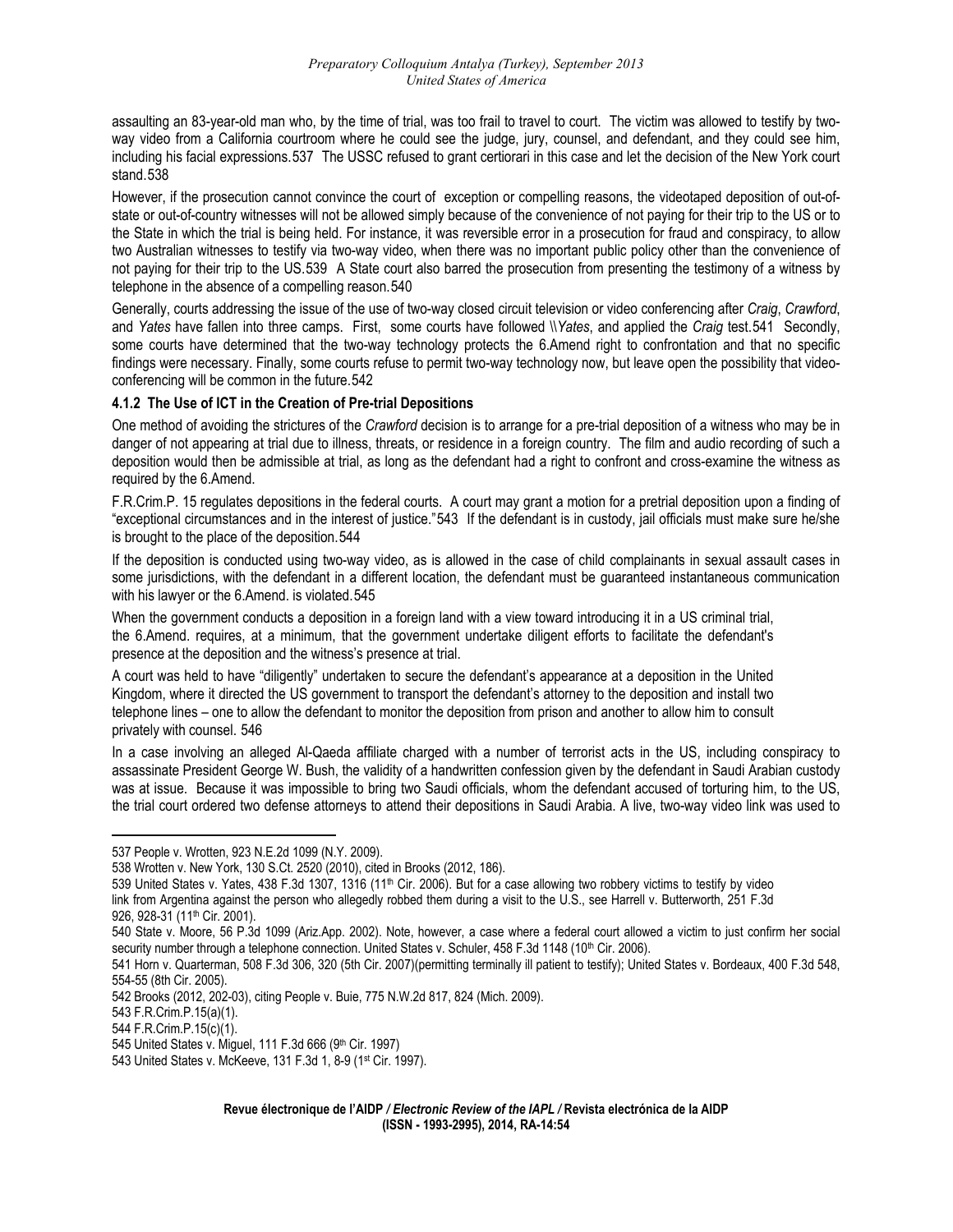transmit the proceedings to a courtroom in Virginia, where the defendant and his lawyer could see and hear the testimony contemporaneously and the witnesses could see and hear the defendant as they testified. The court found that national security against terrorist acts was a sufficiently compelling public policy." [547](#page-54-0)

Courts have also allowed videotapes of a deposition conduct abroad through tele-conferencing to be used at trial.[548](#page-54-1)

## **4.2 The Use of ICT to Bring the Defendant into the Courtroom**

# **4.2.1 Arraignment and other Pretrial Proceedings**

Courts have permitted the use of closed circuit television to facilitate a defendant's "appearance" in court at arraignment and other pretrial proceedings.[549](#page-54-2) For instance, video-conferencing has been used at a motion to suppress evidence in federal courts.[550](#page-54-3) 

Where the hearing involves the entry of a guilty plea, however, the defendant has a right to be physically present, though this right may be waived and the appearance can be made through closed circuit television or video-conferencing.[551](#page-54-4) 

### **4.2.2 Presence at Sentencing**

Defendants have an absolute right to be present during trial and sentencing, and such right is violated if video conferencing is used to connect him to court from his jail cell.[552](#page-54-5) 

## **4.3 Use of Digital and Virtual Technology at Trial Other Than to Present Witness Testimony**

## **4.3.1 Digitalization of the Presentation of Documentary Evidence at Trial**

As of 2003, over 350 federal district courts had installed large computer monitors to display electronic evidence to the jury. Over 32 federal courtrooms had been certified as high technology courtrooms, which means they have the ability to transmit electronic evidence anywhere in the world and receive video messages via two-way video conferencing. Two-way video technology had, by 2003, been authorized for courtroom use in over 29 States. These numbers have certianly grown, as courts acknowledge the advantages modern technology. A number of jurisdictions have even begun discussing the possibility of "virtual trials" where all components of the trial, including evidence, opening statements, closing statements, parties, the jury, and the judge will be in different locations and transmitted electronically.[553](#page-54-6) There are, of course, limitations to holding a "virtual trial" in a criminal case as we have discussed above.

Before trial, litigators commonly utilize electronic filing programs, electronic docketing, online case management, and e-mail communication with the court.[554](#page-54-7)

### **4.3.2 Use of Digital and Virtual Technology During Closing Arguments**

During trial prosecutors and defense counsel often take advantage of what high-tech courtrooms have to offer, presenting electronic displays and PowerPoint presentations to the jury. Early studies have shown that juries appreciate the benefits of electronic evidence and "want evidence to be presented visually to the greatest degree possible."[555](#page-54-8)

### **4.4 ICT and Maintaing the Impartiality of the Trial Jury**

### **4.4.1 ICT and Jury Selection**

The wide-spread use of social media, such as Facebook, Twitter, Linked-In, etc. have presented difficulties in selecting juries in criminal cases. When there is a notorious crime, typically a sensational murder case, news of the arrests, the early investigative measures, etc. go "viral" on the internet, leading to case-specific creation of web-sites and social media pages.

As a result, defense lawyers, when selecting juries must play close attention to on-line communities that may be generated by a headline-grabbing case they may be involved in. Jury consultants have also begun studying the attitude of members of jury

<span id="page-54-2"></span>549 People v. Lindsey, 772 N.E.2d 1268 (Ill. 2002).

<span id="page-54-6"></span>553 Brooks (2012, 212).

<span id="page-54-0"></span><sup>547</sup> United States v. Abu Ali, 528 F.3d 210, 238-43 (4<sup>th</sup> Cir. 2008).

<span id="page-54-1"></span><sup>548</sup> US v. Nippon Paper Industries Co. 17 F.Supp.2d 38 (D.Mass. 1998).

<span id="page-54-3"></span><sup>550</sup> United States v. Burke, 345 F.3d 416 (6th Cir. 2003).

<span id="page-54-4"></span><sup>551</sup> State v. Soto, 817 N.W.2d 848 (Wis. 2012).

<span id="page-54-5"></span><sup>552</sup> United States v. Navarro, 169 F.3d 228 (5<sup>th</sup> Cir. 1999); United States v. Torres-Palma, 290 F.3d 1244 (10<sup>th</sup> Cir. 2002); United States v. Lawrence, 248 F.3d 300 (4<sup>th</sup> Cir. 2001); United States v. Williams, 641 F.3d 758 (6<sup>th</sup> Cir. 2011).

<span id="page-54-7"></span><sup>554</sup> Brooks (2012, 212).

<span id="page-54-8"></span><sup>555</sup> Brooks (2012, 212-13)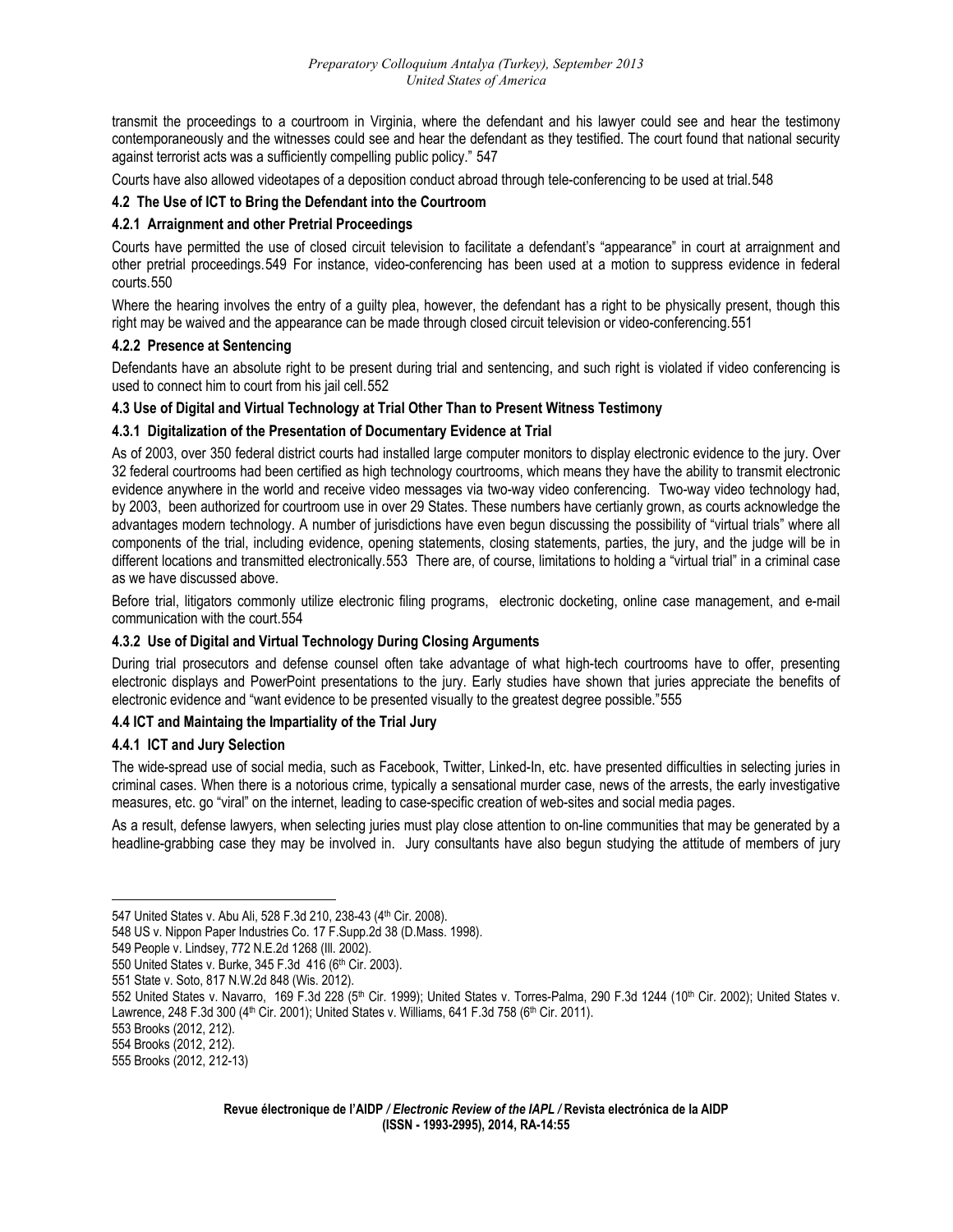pools by monitoring on-line discussions of the issues in a particular case. Information from web discussions might be one factor in inducing the judge to grant a motion for a change of venue.[556](#page-55-0)

Lawyers and prosecutors may also legally run an on-line analysis of the prospective jurors by running their names through public records databases or common search engines, or even use a tool called "Social Mention" which allows the searching of blogs, networks, videos, will send daily e-mail alerts regarding the prospective juror.[557](#page-55-1) Judges, of course, could resort to the use of anonymous juries to counteract this invasion of the privacy rights of the jurors.[558](#page-55-2) 

### **4.4.2 Sequestration of the Jury and Access to ICT**

## **4.4.2.1 Juror Use of ICT to Augment or Challenge the Evidence**

The jury in a criminal case should base its decision only on the evidence introduced at trial. However, with the use of smartphones or I-pads, jurors can download information from the internet and use this in deliberations to convince other jurors of a point under discussion.

Courts have occasionally had to deal with this problem. In one case, in which the defendant was charged with the shaking death of her 4-month-old stepgrandchild, the prosecution presented evidence that the defendant was taking daily dosages of the antidepressant Paxil for stress and depression. When the judge denied the jury permission to consult pharmacological references, one juror downloaded a description of the drug from the Internet and shared it with the other jurors the next day. This constituted reversible error, because the web description could have affected the outcome of the case.[559](#page-55-3) In another case, the conviction of a Somali Bantu immigrant for sexual assault was reversed because one juror researched Somali mores and beliefs on the internet and shared the results with fellow jurors.[560](#page-55-4)

A federal appellate court has held that when a juror consults extrajudicial information, such as an online database, prosecutors can save a conviction only if they can overcome a presumption that the juror's misconduct was prejudicial to the accused's right to a fair trial.[561](#page-55-5) 

Judges can clearly prevent such conduct during actual courtoom deliberations by confiscating all portable devices for accessing the internet while the jury deliberates. However to prevent accessing the internet during evening recesses, the court would have to sequestrate the jury for the entirety of the trial, which would make jury trial even more costly than it now is.

### **4.4.2.2 Juror Use of ICT to Communicate With Others During Deliberation**

During the taking of the evidence, jurors are daily instructed that they must not discuss the case either with other members of the jury, or anyone else, such as close friends or family, until they have reached a verdict. Clearly, the court can prevent any contact by confiscating all mobile phones, I-phones, smartphones and the like during the trial, though complete sequestration is the only method to definitely prevent any such discussions.

Convictions have been reversed when jurors have used mobile phones or cell phones or other devices to engage in impermissible discussions of the case. For instance, a capital murder conviction was reversed when one juror continued to post messages to his Twitter account about the trial, even after the trial judge admonished him to stop.[562](#page-55-6)

When a judge finds out a juror has been using a social media program, such as Facebook, courts have held that the judge must hold a post-conviction hearing on potential juror bias. this was done in a case where two jurors may have used their Facebook accounts to "friend" a victim's mother.[563](#page-55-7) In another case, the court compelled a juror, who had commented about the evidence on his Facebook page during trial, to authorize Facebook to release for *in camera* review all the items he posted during the trial.[564](#page-55-8)

<span id="page-55-0"></span><sup>556</sup> Brown (2013, 820-21).

<span id="page-55-1"></span><sup>557</sup> Brown (2013, 827-28)

<span id="page-55-2"></span><sup>558</sup> Normally anonymous juries are only allowed for high-publicity organized crime cases where there is a potential threat to the security of jurors. See, for instance, United States v. Tutino, 883 F.2d 1125 (2d Cir. 1989). However a judge kept the names of jurors secret during jury selection in a high-publicity child-murder case, that of Casey Anthony, and then revealed their names after the trial started. Brown (2013, 831). 559 People v. Wadle, 97 P.3d 932 (Colo. 2004).

<span id="page-55-4"></span><span id="page-55-3"></span><sup>560</sup> State v. Abdi, 45 A.3d 29 (Vt. 2012).

<span id="page-55-5"></span><sup>561</sup> United States v. Lawson, 677 F.3d 629 (4th Cir. 2012).

<span id="page-55-6"></span><sup>562</sup> Dimas-Martinez v. State, 385 S.W.3d 238 (Ark. 2011)

<span id="page-55-7"></span><sup>563</sup> Sluss v. Commonwealth, 381 S.W.3d 215 (Ky. 2012).

<span id="page-55-8"></span><sup>564</sup> Juror Number One v. Superior Court of Sacramento County, 142 Cal.Rptr.3d 151 (Cal.App. 2012).